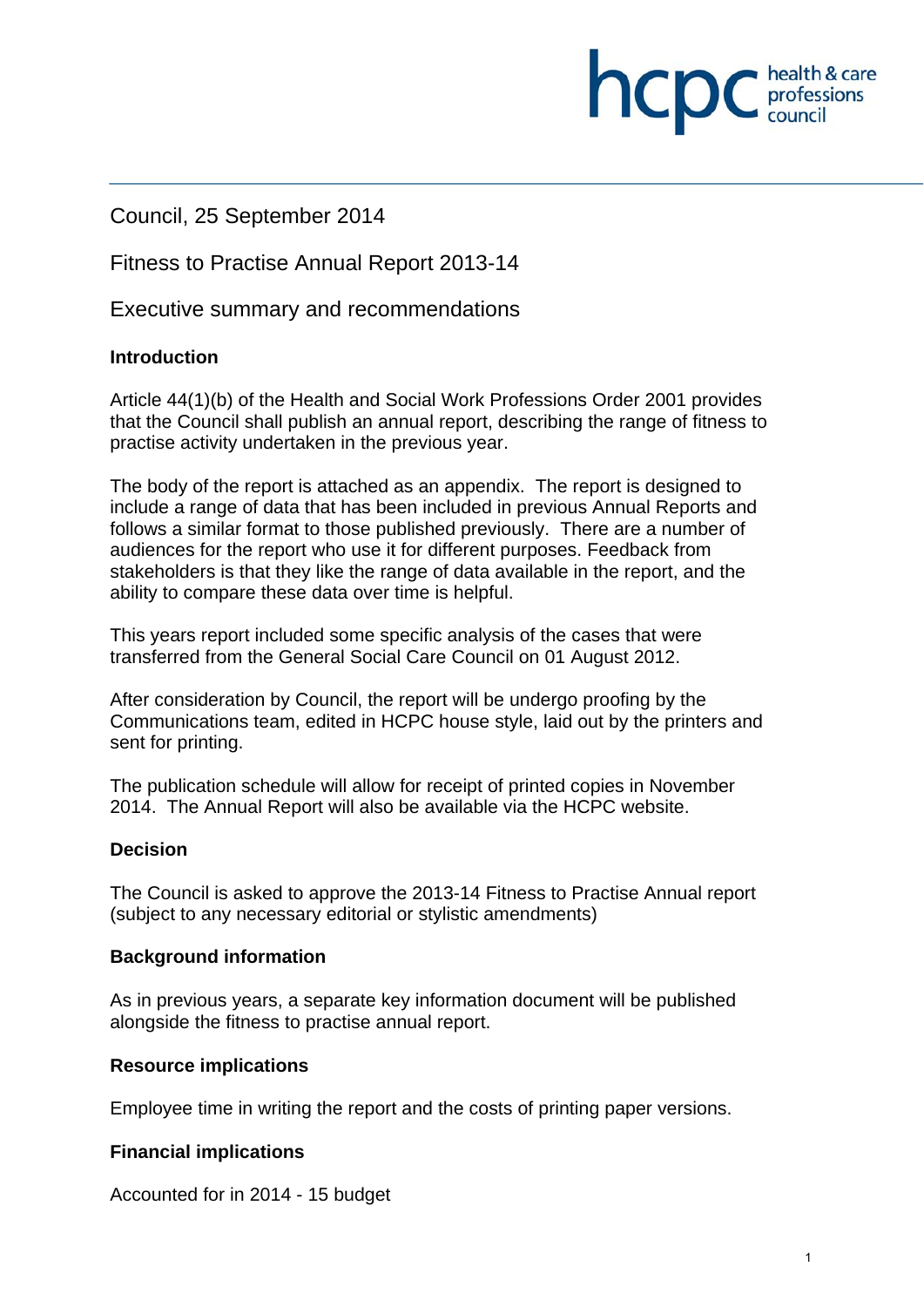# **Appendices**

Fitness to Practise Annual report 2013 - 14

# **Date of paper**

11 September 2014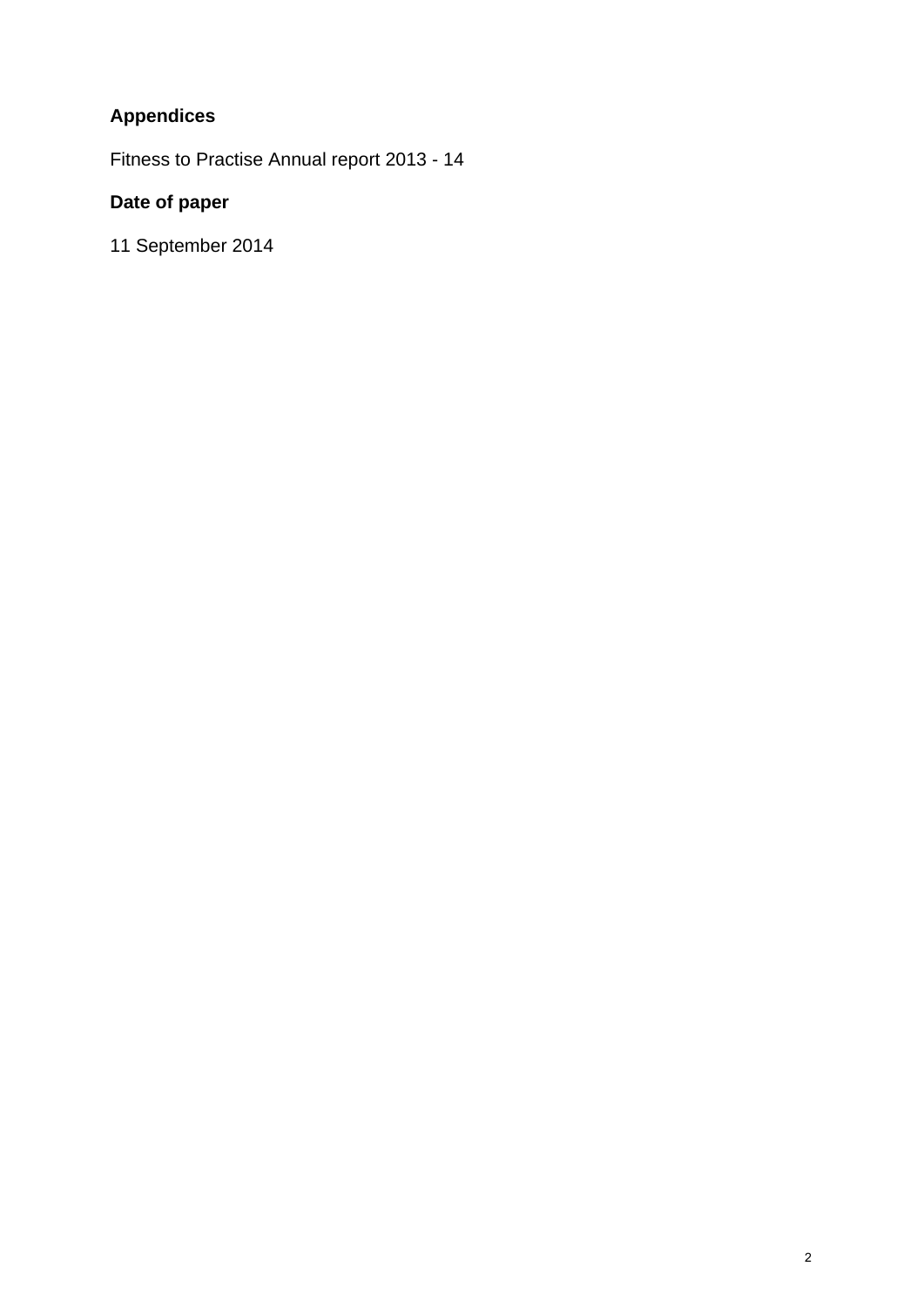[front cover]

1 April 2013 to 31 March 2014 [strapline]

# **Fitness to practise annual report 2014 [title]**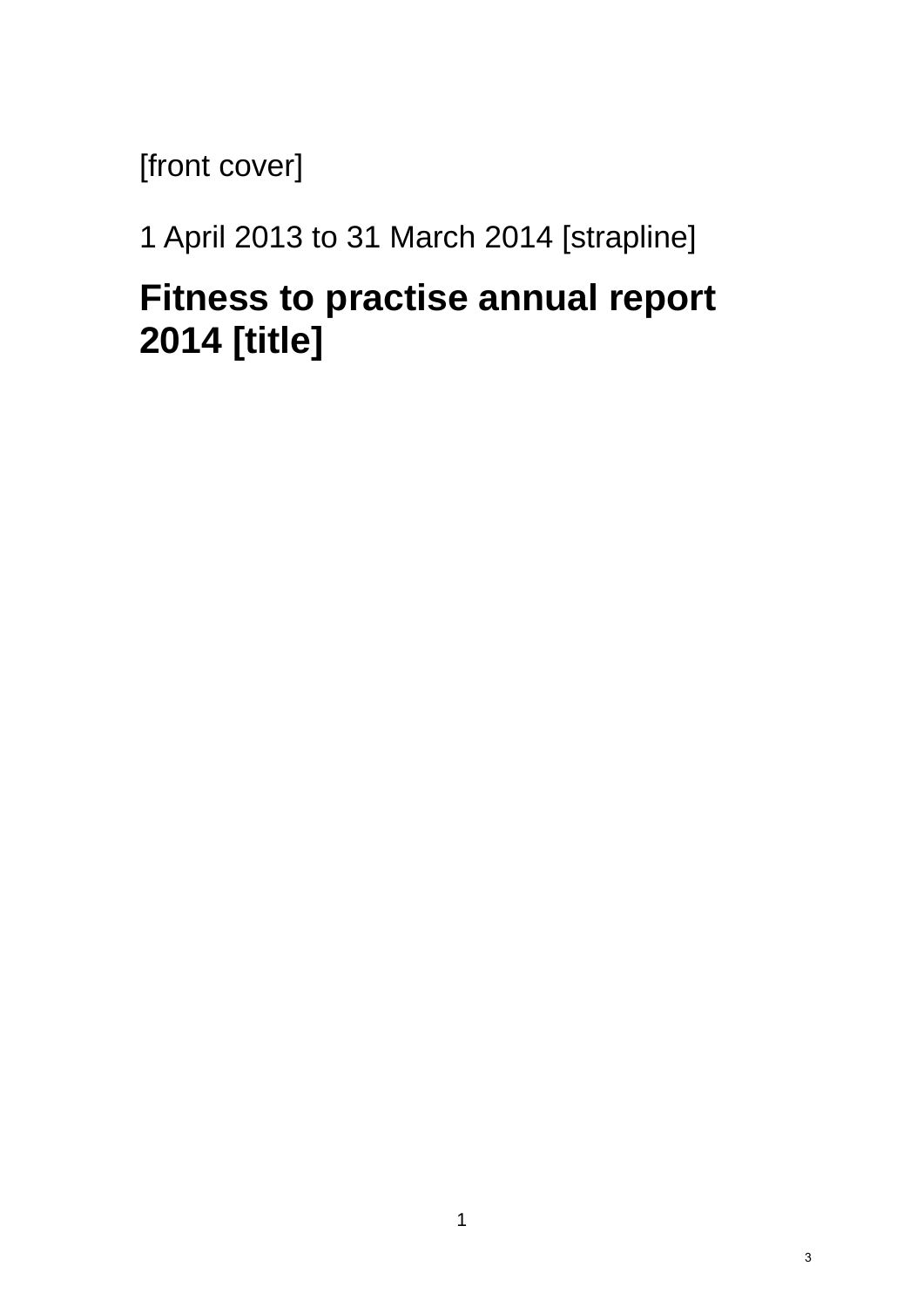# **Contents**

| Introduction                                                           | 6  |
|------------------------------------------------------------------------|----|
| About us (the Health and Care Professions Council) 6                   |    |
|                                                                        |    |
|                                                                        |    |
| What is the purpose of the fitness to practise process? 7              |    |
|                                                                        |    |
|                                                                        |    |
|                                                                        |    |
|                                                                        |    |
|                                                                        |    |
|                                                                        |    |
| Article 22 (6) of the Health and Social Work Professions Order 2011 16 |    |
|                                                                        |    |
|                                                                        |    |
|                                                                        |    |
|                                                                        |    |
| Decisions by Investigating Committee Panels                            | 27 |
| Case to answer decisions by complainant type                           | 33 |
| Case to answer by route to registration                                | 34 |
| Time taken from receipt of allegation to Investigation Committee       | 35 |
| Case to answer decision and representation                             | 35 |
|                                                                        |    |
|                                                                        |    |
|                                                                        |    |
|                                                                        |    |
| Time taken from receipt of allegation to final hearing41               |    |
|                                                                        |    |
|                                                                        |    |
|                                                                        |    |
|                                                                        |    |
|                                                                        |    |
|                                                                        |    |
|                                                                        |    |
| Disposal of cases by consent                                           | 60 |
|                                                                        |    |
|                                                                        |    |
|                                                                        |    |
|                                                                        |    |
|                                                                        |    |
| Suspension and conditions of practice review hearings71                |    |

# **Restoration hearings** 74

4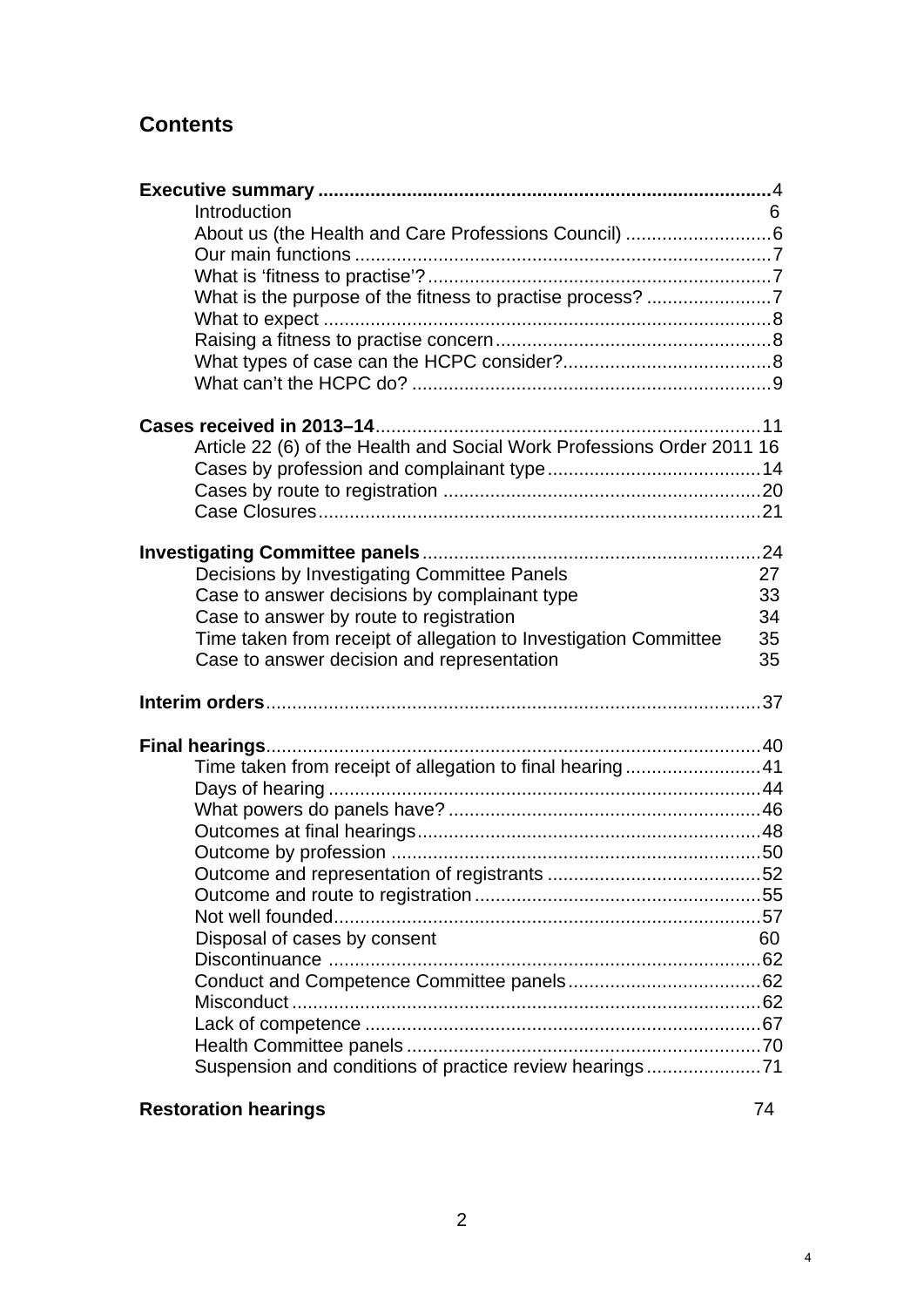| The role of the Professional Standards Authority and High Court cases |  |
|-----------------------------------------------------------------------|--|
| Further Information, including How to raise a concern<br>80           |  |
|                                                                       |  |
|                                                                       |  |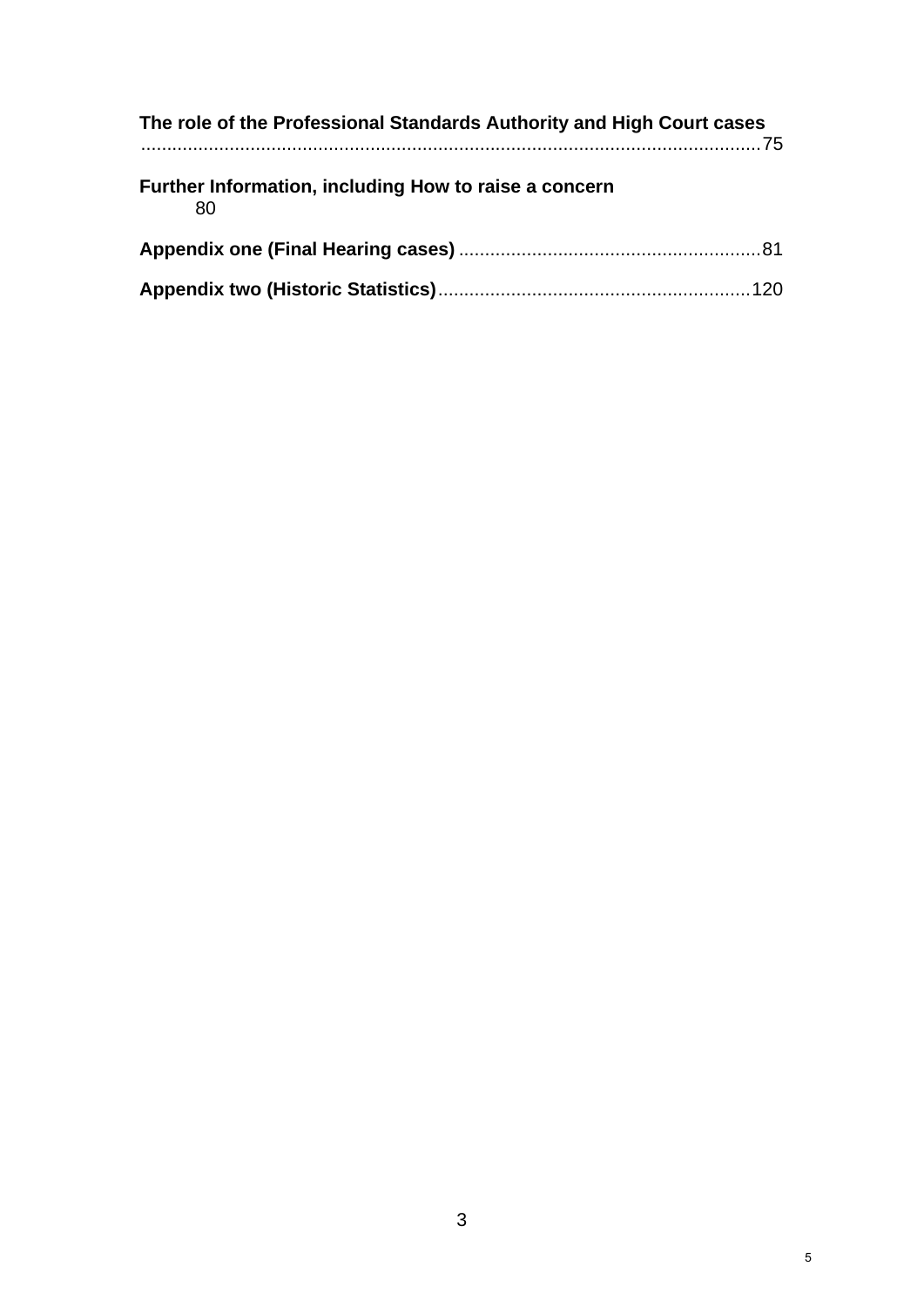#### **Foreword**

Welcome to the eleventh fitness to practise annual report of the Health and Care Professions Council (HCPC) covering the period 1 April 2013 to 31 March 2014. This report provides information about the HCPC's work in considering allegations about the fitness to practise of HCPC registrants.

In the last twelve months, there has been a further increase in the number of fitness to practise complaints when compared to the previous year. With 2,069 new concerns raised, there was an increase of 25 per cent in the number of complaints received on the previous year. This increase should also be viewed in the context of the fact that in the previous year, social workers in England joined the register on 1 August 2012, and were therefore only included for part of the year.

However, despite the increase in the number of individuals on our Register, the number of fitness to practise cases remains low with only 0.64 per cent of registrants (or 1 in 160) being the subject of a new concern in 2013–14. This compares to 0.53 per cent in 2012–13.

This year also saw an increase in the number of complaints that were made by members of the public. We also saw an increase (in percentage and volume) in the number of complaints that were closed without referral to a final hearing. We are looking at why this is the case and at ways in which we can develop understanding of the regulatory process for those who interact with it. We are also developing our guidance for employers on how to raise a concern with us.

Concluded case numbers also increased this year, with the number of cases concluded at our Investigating Committee increased by 25 percent this year, when compared with 2012-13. For these cases, the case to answer rate decreased from 58 to 53 percent.

We held 267 final hearings in 2013-14, an increase of 17 percent on the previous year. Our rate of Not Well Founded cases was 22 percent, which is similar to the previous year.

We have continued to progress the cases that were transferred from the General Social Care Council. We have concluded most of the investigations, with only 4 cases still under investigation as of 31 March 2014. For those considered by our Investigating Committee to have a case to answer, we aim to conclude the remaining 19 scheduled hearings before autumn 2014. More detail on these cases can be found in the section describing the activity on these cases since they were transferred to HCPC in August 2012.

We continuously look at ways to improve and develop our processes. In 2014–15 this will include looking at how we can improve the experience that individuals (be they complainant, registrant or witness) have with the fitness to practise process. We have commenced research with Professor Zubin Austin,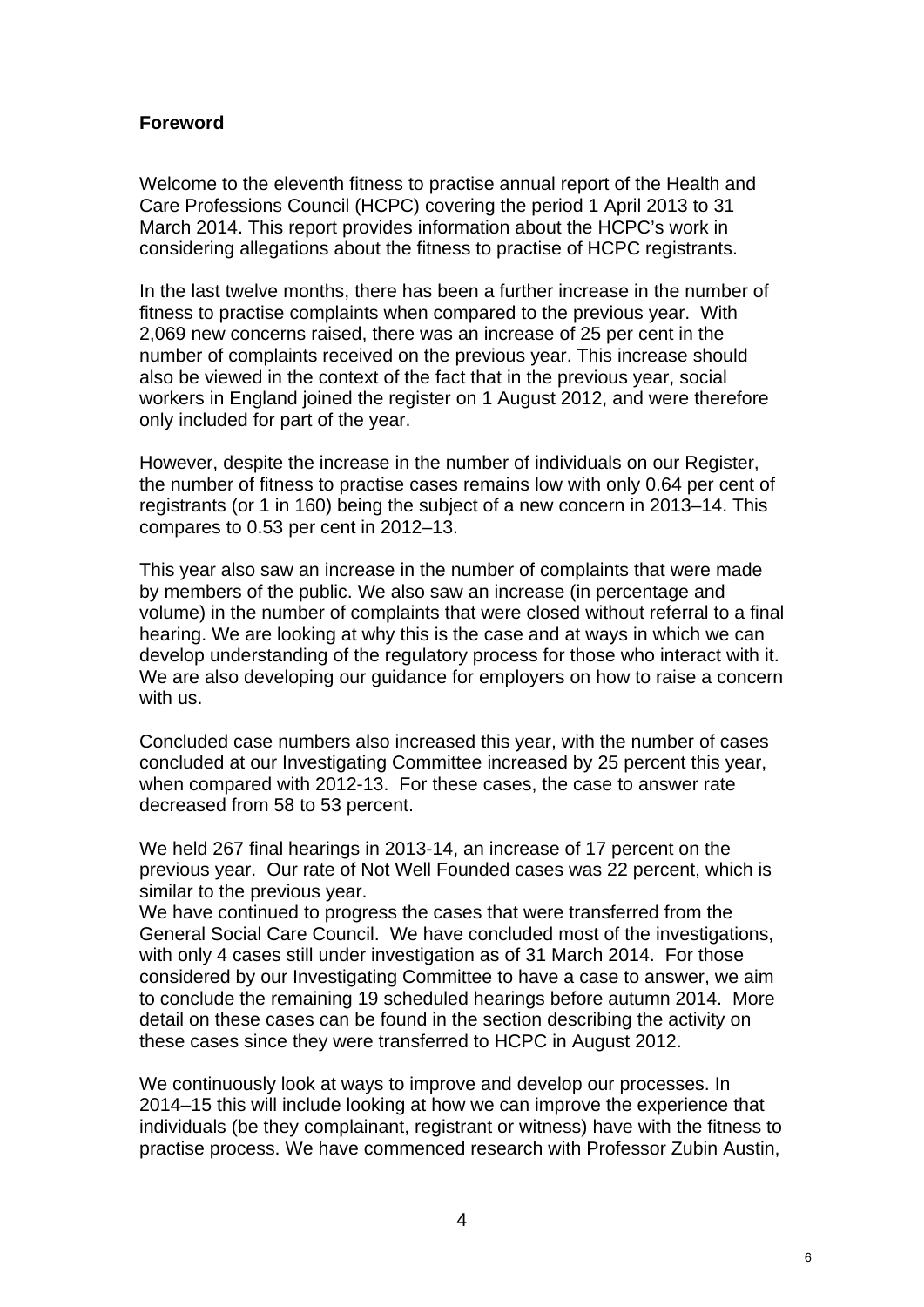from the University of Toronto and the Piker Institute, into what causes registered professionals to disengage from their profession

We were pleased that the Professional Standards Authority recognised that we met all of the required standards in their 2013-14 performance review, and continue to be an efficient and effective regulator. We will continue to address the issues associated with meeting the increasing challenges of managing cases in a timely manner

In terms of engaging with stakeholders, we have started a review of the "tone of voice" of our correspondence as well as meeting regularly with registrants' representative bodies to discuss our ongoing process and guidance development work, and how they can contribute to that work.

I hope you find this report of interest. If you have any feedback or comments, please email me at ftpnoncaserelated@hcpc-uk.org

**Kelly Holder Director of Fitness to Practise** 

7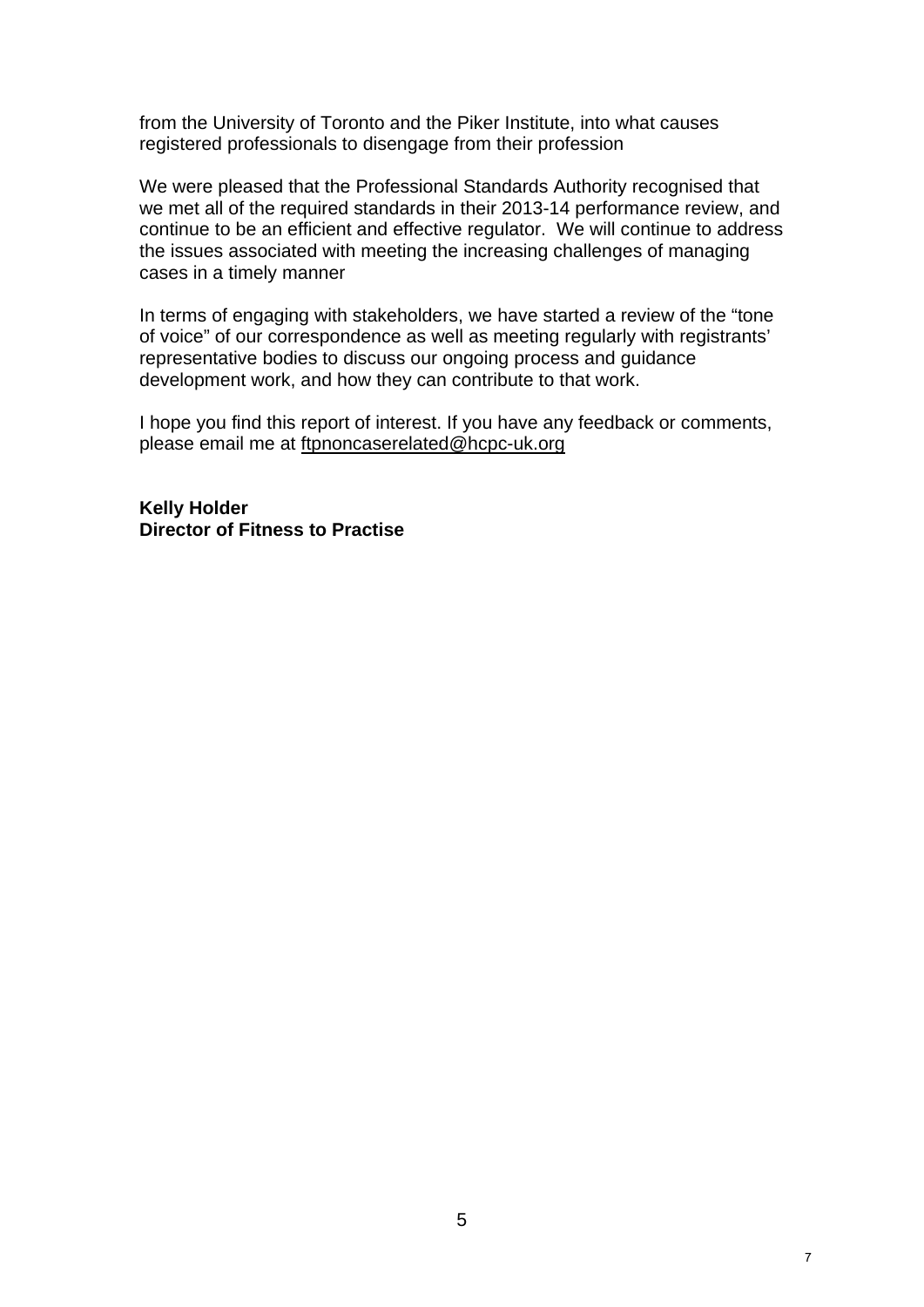# **Introduction**

# **About us (the Health and Care Professions Council)**

We are the Health and Care Professions Council (HCPC), a regulator set up to protect the public. To do this, we keep a register of those who meet our standards for their training, professional skills and behaviour. We can take action if someone on our Register falls below our standards.

In the year 1 April 2013 to 31 March 2014 we regulated members of the following 16 professions.

- Arts therapists
- Biomedical scientists
- Chiropodists / podiatrists
- Clinical scientists
- **•** Dietitians
- Hearing aid dispensers
- Occupational therapists
- Operating department practitioners
- Orthoptists
- Paramedics
- Physiotherapists
- Practitioner psychologists
- Prosthetists / orthotists
- Radiographers
- Social workers in England
- Speech and language therapists

Each of the professions we regulate has one or more 'protected titles' (protected titles include titles like 'physiotherapist' and 'operating department practitioner').

Anyone who uses a protected title and is not registered with us is breaking the law, and could be prosecuted. It is also an offence for a person who is not a registered hearing aid dispenser to perform the functions of a dispenser of hearing aids.

For a full list of protected titles and for further information about the protected function of hearing aid dispensers, please go to our website at www.hcpcuk.org. Registration can be checked either by logging on to www.hcpcuk.org/check or calling +44(0)845 300 6184.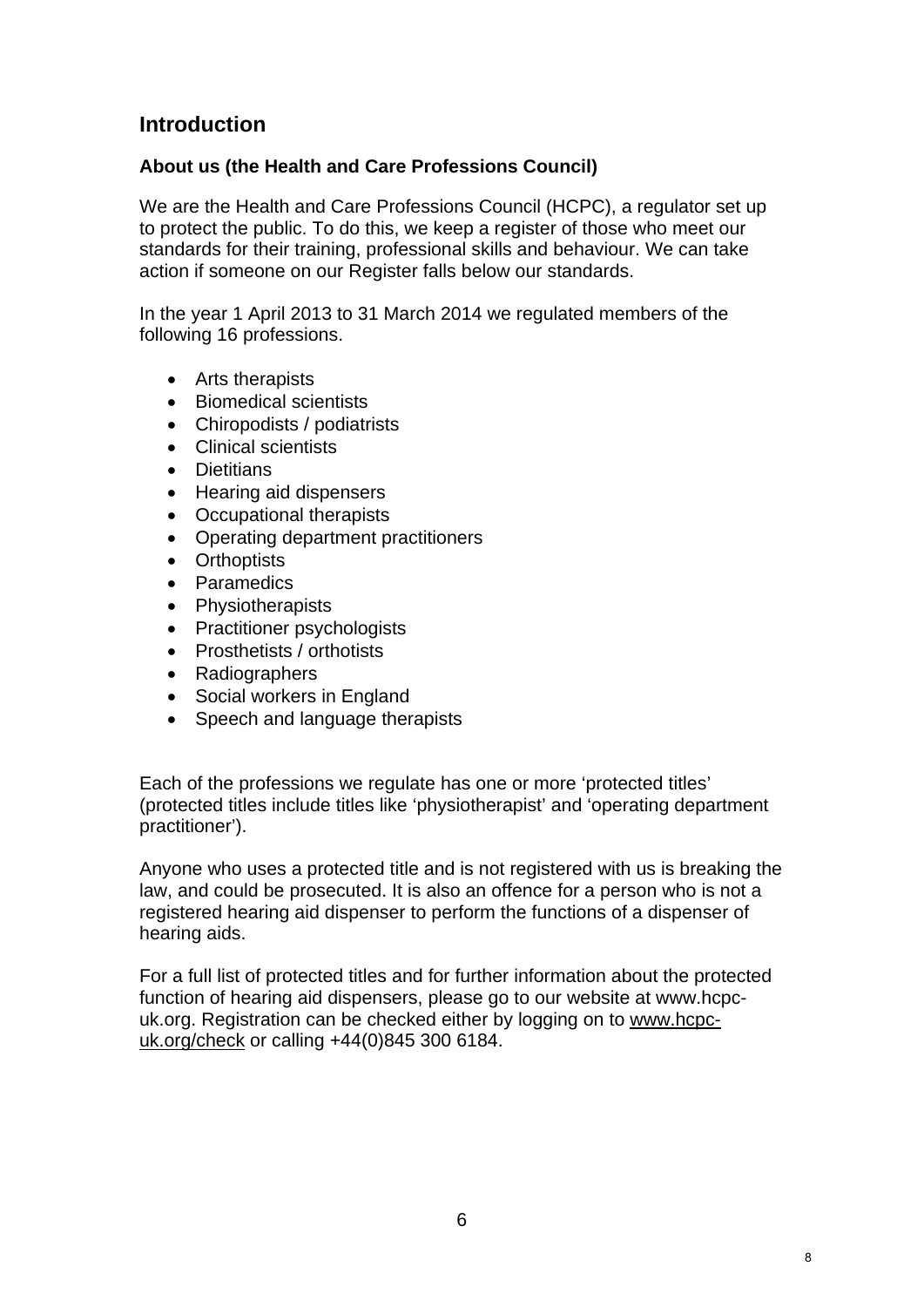# **Our main functions**

To protect the public, we:

- set standards for the education and training, professional skills, conduct, performance, ethics and health of registrants (the professionals who are on our Register);
- keep a register of professionals who meet those standards;
- approve programmes which professionals must complete before they can register with us; and
- take action when professionals on our Register do not meet our standards.

For an up-to-date list of the professions we regulate, or to learn more about the role of a particular profession, see www.hcpc-uk.org

## **What is 'fitness to practise'?**

When we say that a professional is 'fit to practise' we mean that they have the skills, knowledge and character to practise their profession safely and effectively. However, fitness to practise is not just about professional performance. It also includes acts by a professional which may affect public protection or confidence in the profession. This may include matters not directly related to professional practice.

#### **What is the purpose of the fitness to practise process?**

Our fitness to practise process is designed to protect the public from those who are not fit to practise. If a professional's fitness to practise is 'impaired,' it means that there are concerns about their ability to practise safely and effectively. This may mean that they should not practise at all, or that they should be limited in what they are allowed to do. We will take appropriate actions to make this happen.

Sometimes professionals make mistakes that are unlikely to be repeated. This means that the person's overall fitness to practise is unlikely to be 'impaired.' People sometimes make mistakes or have a one-off instance of unprofessional conduct or behaviour. Our processes do not mean that we will pursue every isolated or minor mistake. However, if a professional is found to fall below our standards, we will take action.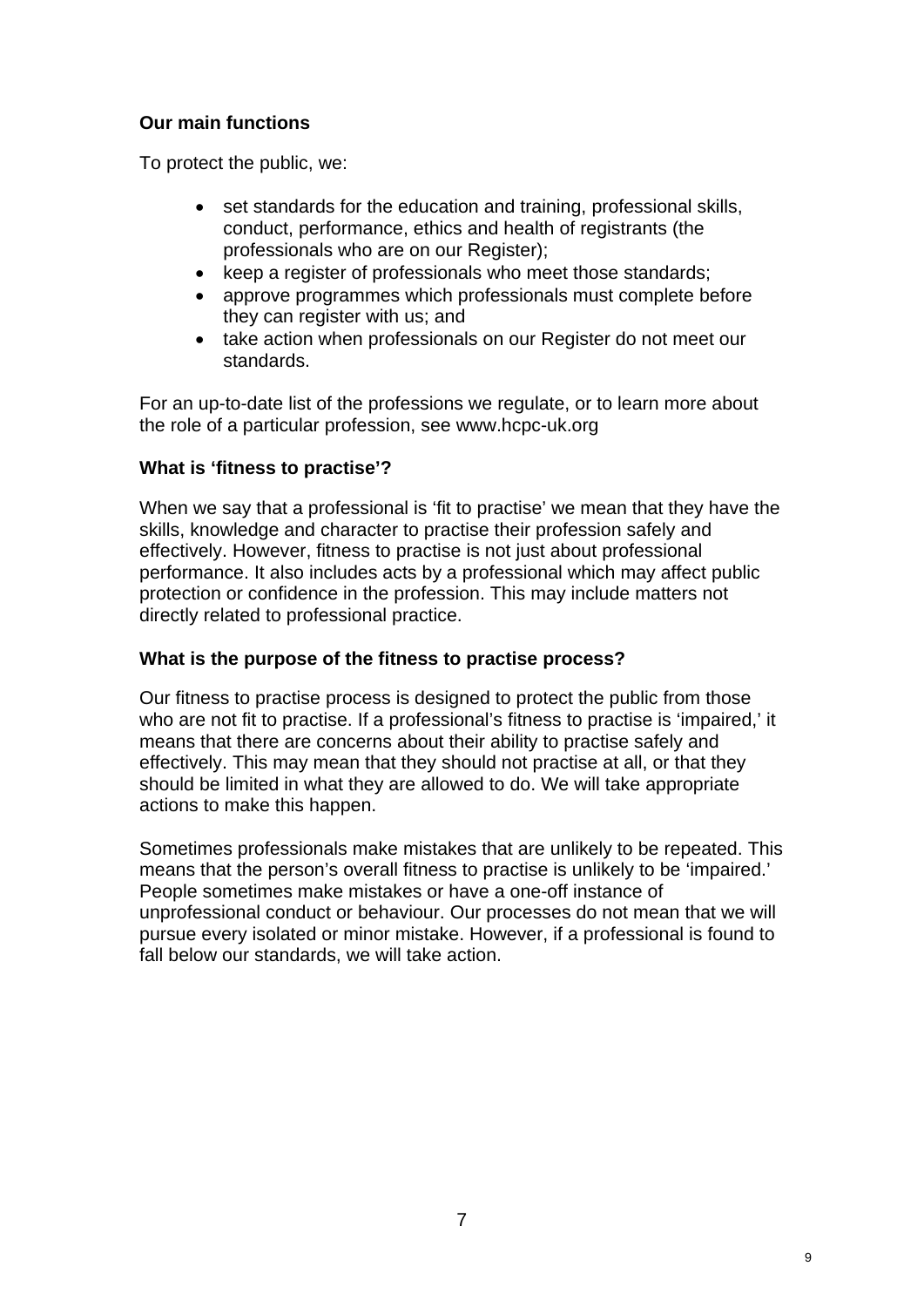#### **What to expect**

If a concern about a professional is raised with us, you can expect us to treat everyone involved in the case fairly and explain what will happen at each stage of the process. Our processes are designed to protect members of the public from those who are not fit to practise, but they are also designed to ensure that we balance the rights of the registrant during any investigation or hearing. We will keep everyone involved in the case up-to-date with the progress of our investigation. We allocate a case manager to each case. They are neutral and do not take the side of either the registrant or the person who makes us aware of concerns.

Their role is to manage the case throughout the process and to gather relevant information. They act as a contact for everyone involved in the case. They cannot give legal advice. However, they can explain how the process works and what panels consider when making decisions.

## **Raising a fitness to practise concern**

Anyone can contact us and raise a concern about a registered professional. This includes members of the public, employers, the police and other professionals. You can find information about how to tell us about a fitness to practise concern in our brochure How to raise a concern, which can be found on our website at www.hcpc-uk.org/publications/brochures

#### **What types of case can the HCPC consider?**

We consider every case individually. However, a professional's fitness to practise is likely to be impaired if the evidence shows that they:

- were dishonest, committed fraud or abused someone's trust;
- exploited a vulnerable person;
- failed to respect service users' rights to make choices about their own care;
- have health problems which they have not dealt with, and which may affect the safety of service users;
- hid mistakes or tried to block our investigation;
- had an improper relationship with a service user;
- carried out reckless or deliberately harmful acts;
- seriously or persistently failed to meet standards;
- were involved in sexual misconduct or indecency (including any involvement in child pornography);
- have a substance abuse or misuse problem;
- have been violent or displayed threatening behaviour; or
- carried out other, equally serious, activities which affect public confidence in the profession.

We can also consider concerns about whether an entry to the HCPC Register has been made fraudulently or incorrectly. For example, the person may have provided false information when they applied to be registered or other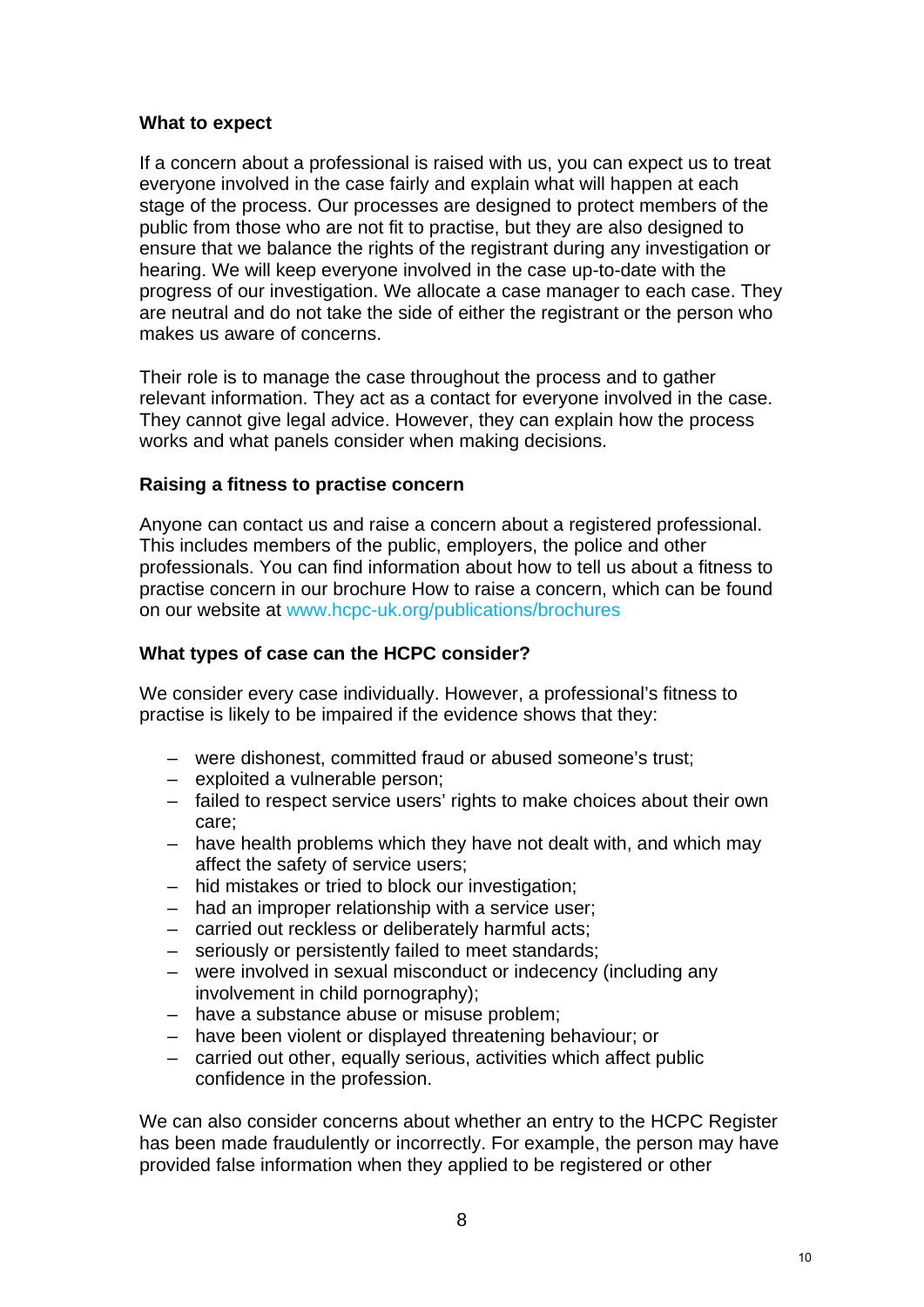information may have come to light since that means that they were not eligible for registration.

#### **What can't the HCPC do?**

We are not able to:

- consider cases about professionals who are not registered with us;
- consider cases about organisations (we only deal with cases about individual professionals);
- deal with customer-service issues;
- arrange refunds or compensation;
- fine a professional;
- give legal advice; or
- make a professional apologise.

freephone 0800 328 4218 (UK only) fax +44 (0)20 7582 4874

You may also find our 'Reporting a concern' form useful, available at http://www.hcpc-uk.org/complaints

#### **Practice notes**

The HCPC has a number of practice notes in place for the various stages of the fitness to practise process. Practice notes are issued by the Council for the guidance of Practice Committee Panels and to assist those appearing before them. New practice notes are issued on a regular basis and all current notes are reviewed to ensure that they are fit for purpose. All of the HCPC's practice notes are publicly available on our website at www.hcpc-uk.org/publications/practicenotes

#### **Partners and panels**

The HCPC uses the profession-specific knowledge of HCPC 'partners' to help carry out its work. Partners are drawn from a wide variety of backgrounds – including professional practice, education and management. We also use lay partners to sit on our panels. Lay panel members are individuals who are not and have never been eligible to be on the HCPC register. At least one registrant partner and one lay partner sit on our panels to ensure that we have appropriate public input and professional expertise in the decision-making process.

At every public hearing there is also a legal assessor. The legal assessor does not take part in the decision-making process, but gives the panel and the others involved advice on law and legal procedure, ensuring that all parties are treated fairly. Any advice given to panels is stated in the public element of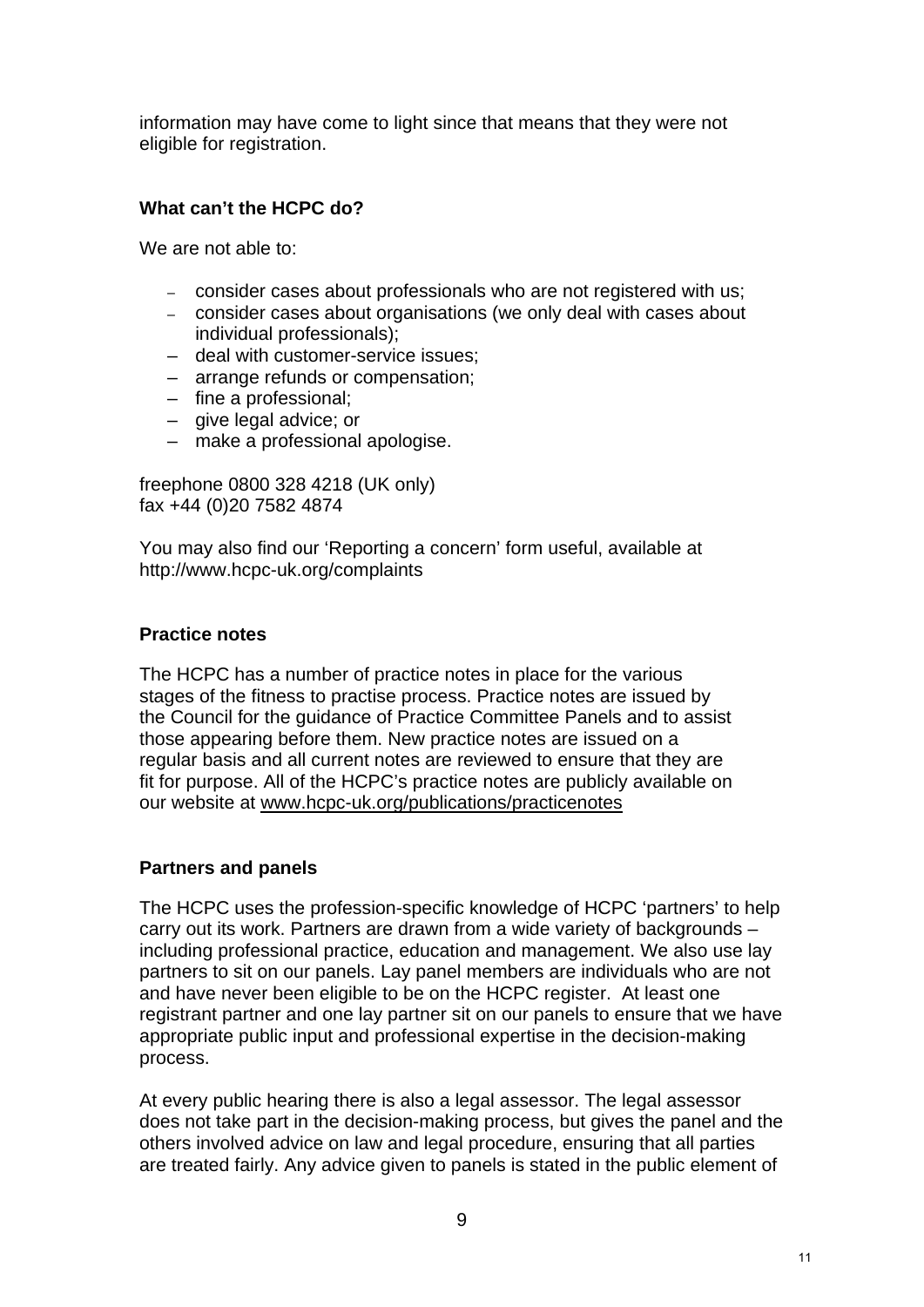the hearing. At HCPC hearings, the legal assessor does not sit with the panel. This step has been taken to signify their independence from the panel and their role in giving advice to all those who are in attendance at the hearing.

The HCPC's Council members do not sit on our Fitness to Practise Panels. This is to maintain separation between those who set Council policy and those who make decisions in relation to individual fitness to practise cases. This contributes to ensuring that our hearings are fair, independent and impartial. Furthermore, employees of the HCPC are not involved in the decision-making process. This ensures decisions are made independently and are free from any bias.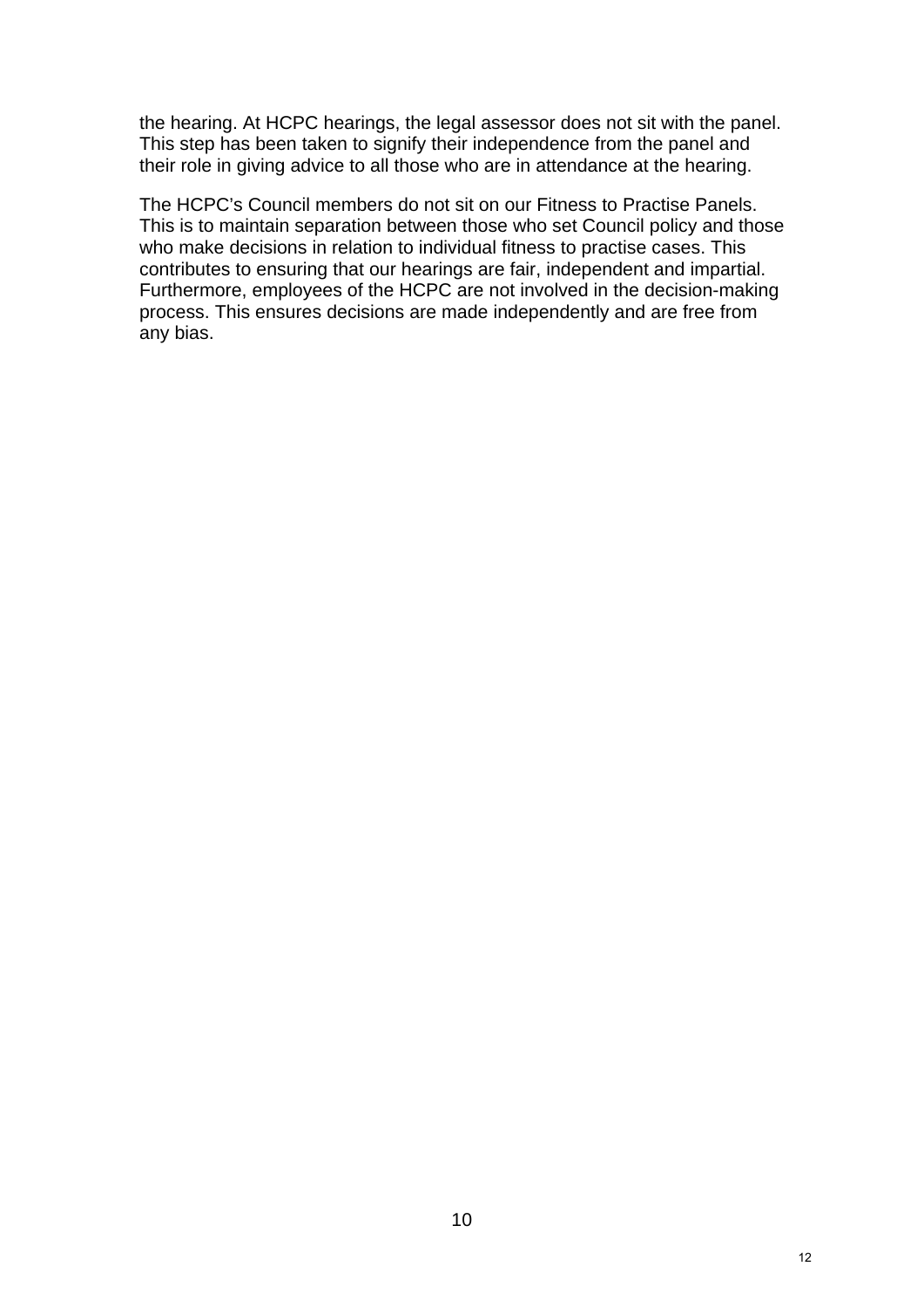#### **Cases received in 2013–14**

This section contains information about the number and type of fitness to practise concerns received about registrants. It also provides information about who raised those concerns. A concern is only classed as an 'allegation' when it meets our standard of acceptance for allegations.

The standard of acceptance sets out the information we must have for a case to be treated as an allegation. As a minimum this information:

- must be in writing (fitness to practise concerns may also be taken over the telephone if a complainant has any accessibility difficulties);
- must include the professional's name; and
- must give enough detail about the concerns to enable the professional to understand those concerns and to respond to them.

The policy also recognises that, while concerns are raised about only a small minority of HCPC registrants, investigating them takes a great deal of time and effort. So it is important that HCPC's resources are used effectively to protect the public and are not diverted into investigating matters which do not give cause for concern. Where cases are closed we will, wherever we can, signpost complainants to other organisations that may be able to help with the issues they have raised.

Any case which does not yet meet the standard of acceptance is classed as an 'enquiry'. In these circumstances we will always seek further information. Many enquiries then become allegations once we have this additional information. The HCPC's Standard of Acceptance for Allegations policy explains our approach more fully. If additional information is not found to meet the Standard of Acceptance, we have an authorisation process to close the case.

We continue to review this policy in light of the changing nature and volumes of our cases, and to ensure that it continues to provide a clear and understandable mechanism for progressing cases, with the resources required and the impact of parties involved in the complaint. For further information, please see the Standards of Acceptance for Allegations Policy on our website at www.hcpc-uk.org/publications/policy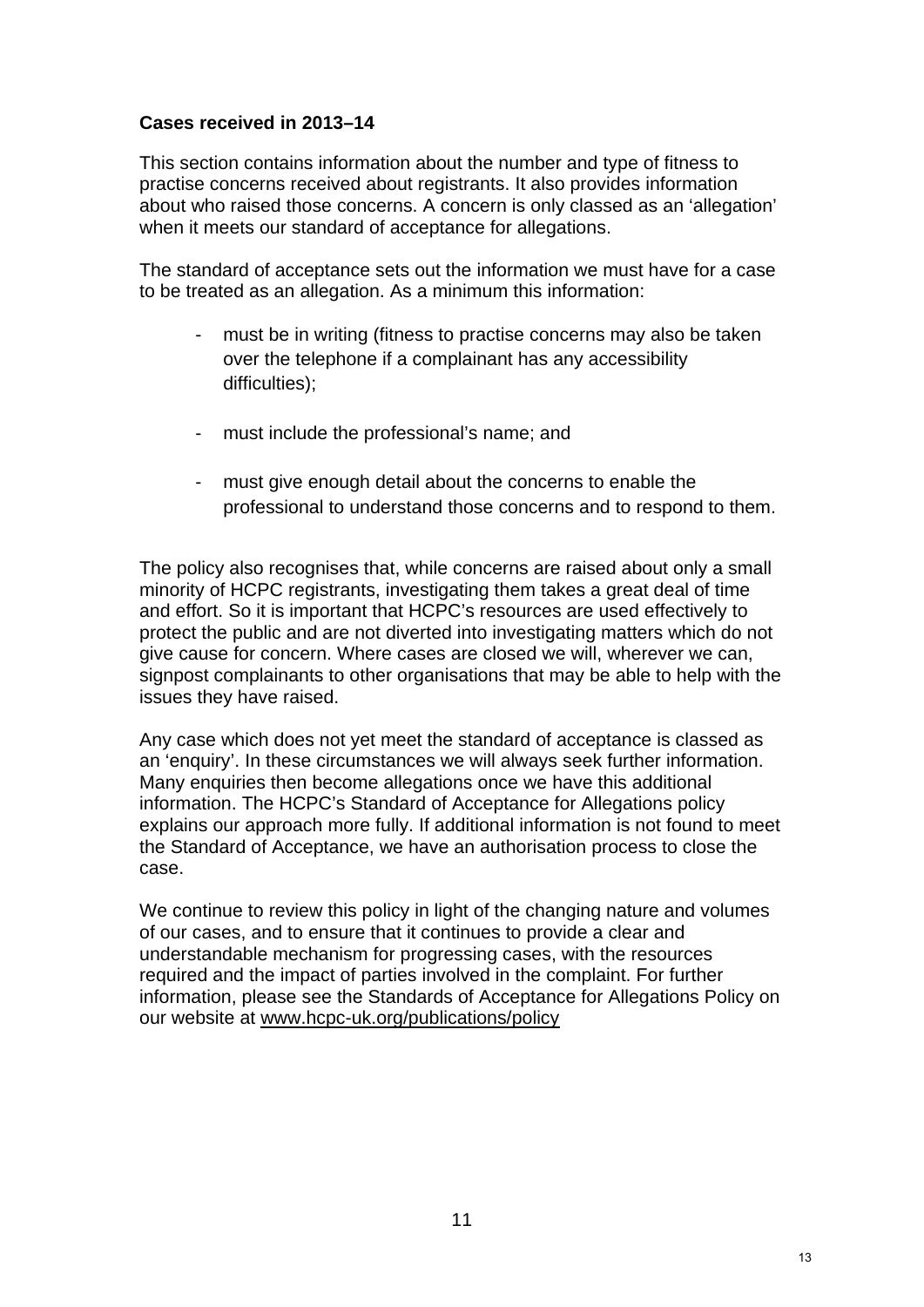Table 1 shows the number of cases received in 2013–14 compared to the total number of professionals registered by the HCPC (as of 31 March 2014).

|             | Number of<br>cases | Total<br>number of<br>registrants | $%$ of<br>registrants<br>subject to<br>complaints |
|-------------|--------------------|-----------------------------------|---------------------------------------------------|
| $2013 - 14$ | 2.069              | 322.021                           | 0.64                                              |

#### **Table 1 Total number of cases received in 2013-2014**

The proportion of HCPC registrants who have had a fitness to practise concern raised about them has also increased slightly, from 0.53 per cent of all professionals on the Register in 2012–13 to 0.64 per cent in 2013–14. This still means that only about one in 160 registrants were the subject of a concern about their fitness to practise. It should be noted that in a few instances a registrant will be the subject of more than one case.

Compared to 2012–13 the number of cases received in 2013–14 increased by 25 per cent (in actual numbers, an increase of 416 cases). The number of professionals registered by the HCPC has also increased over the same period, by around 4 per cent. However, we started regulating Social Workers in England on 1 August 2012, and so the increased number of registrants was in effect for eight months in that financial year.

Graphs 1a and 1b shows the number of fitness to practise concerns received between 2009–10and 2013–14 compared to the total number of HCPC registrants.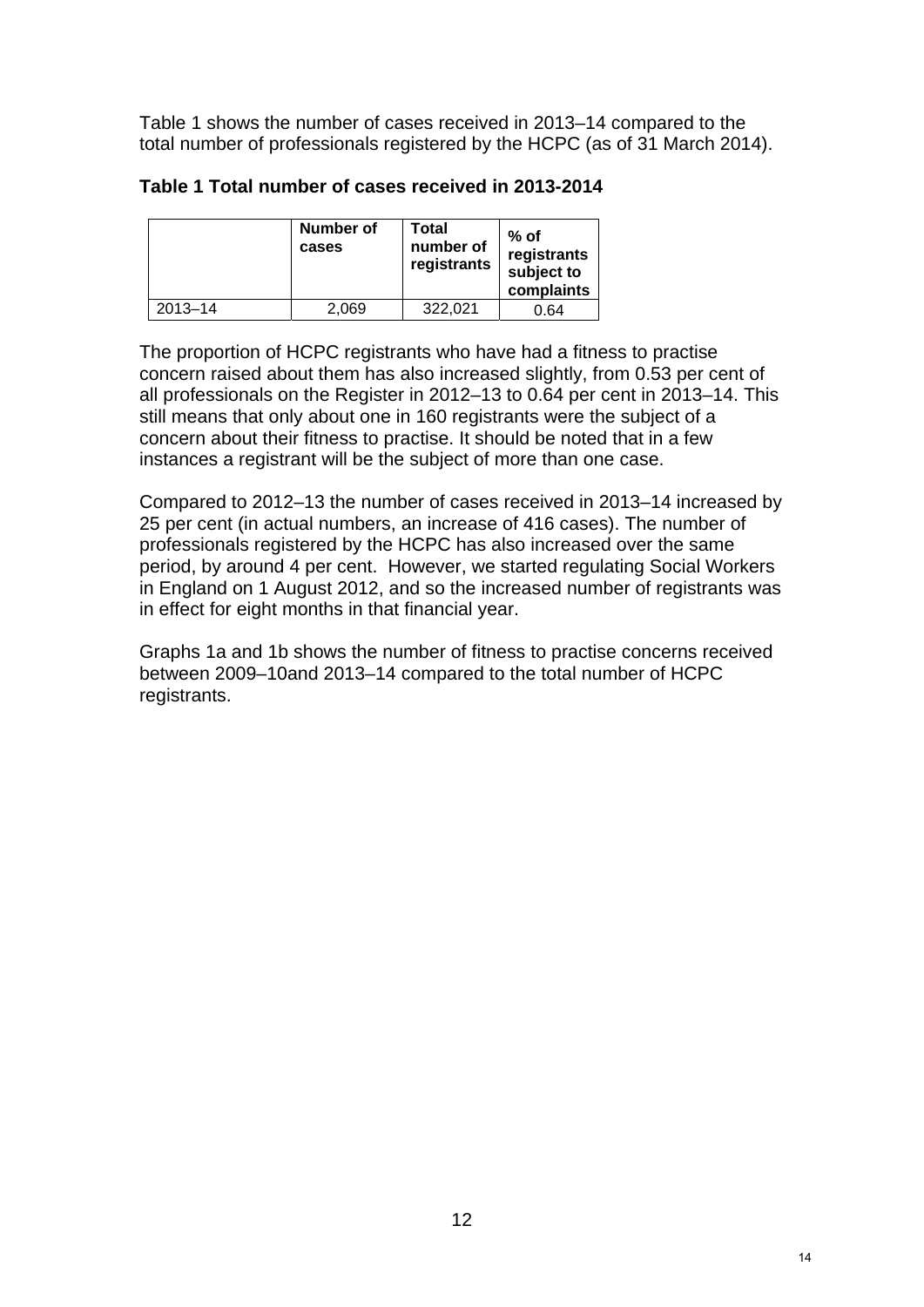| Year        | <b>Number of</b><br>cases | Number of<br>registrants | $%$ of<br>register |
|-------------|---------------------------|--------------------------|--------------------|
| $2009 - 10$ | 772                       | 205,311                  | 0.38               |
| $2010 - 11$ | 759                       | 215,083                  | 0.35               |
| $2011 - 12$ | 925                       | 219,162                  | 0.42               |
| $2012 - 13$ | 1,653                     | 310,942                  | 0.52               |
| $2013 - 14$ | 2,069                     | 322,021                  | 0.64               |

**Table 2 Total numbers of cases and percentage of register** 

Graph 1a Number of Fitness to Practise cases received by year 2009-10 to 2013-14

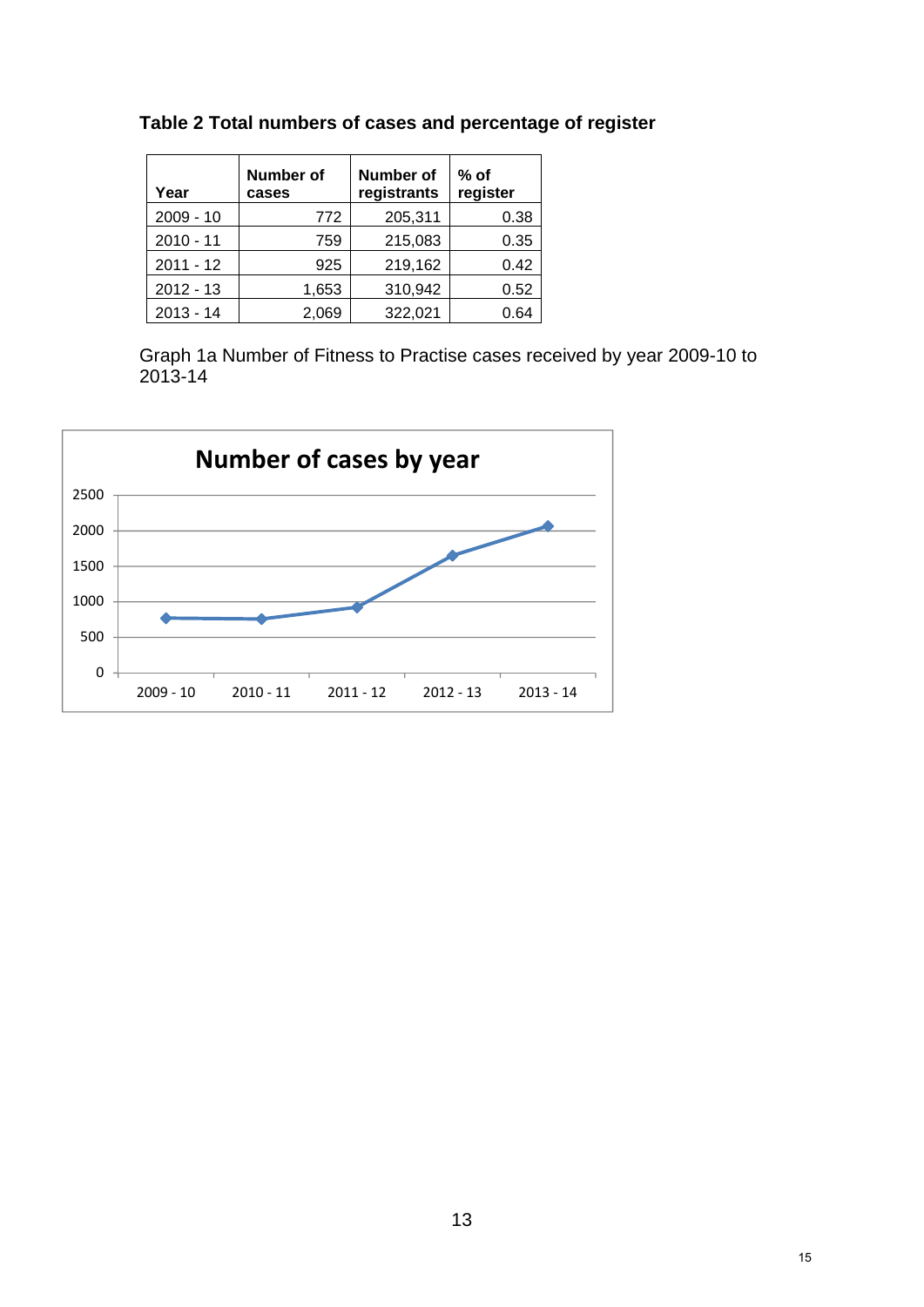

Graph 1b Number of Registrants on HCPC Register by year from 2009-10 to 2013-14

## **Cases by profession and complainant type**

The following tables and graphs show information about who raised fitness to practise concerns in 2013–14 and how many cases were received for each of the professions the HCPC regulates. The total number of cases received in 2013–14 was 2069.

Table 3 provides information about the source of the concerns which gave rise to these cases. In 2013-14 members of the public were the largest complainant group, making up just over 38 per cent of cases. In 2012-13, this group also raised the largest number of concerns, which again accounted for 38% of those received that year.

In 2013–14 employers were the second largest source of concerns, comprising 29 per cent of the total. This has increased from the previous year when the proportion was 26 per cent.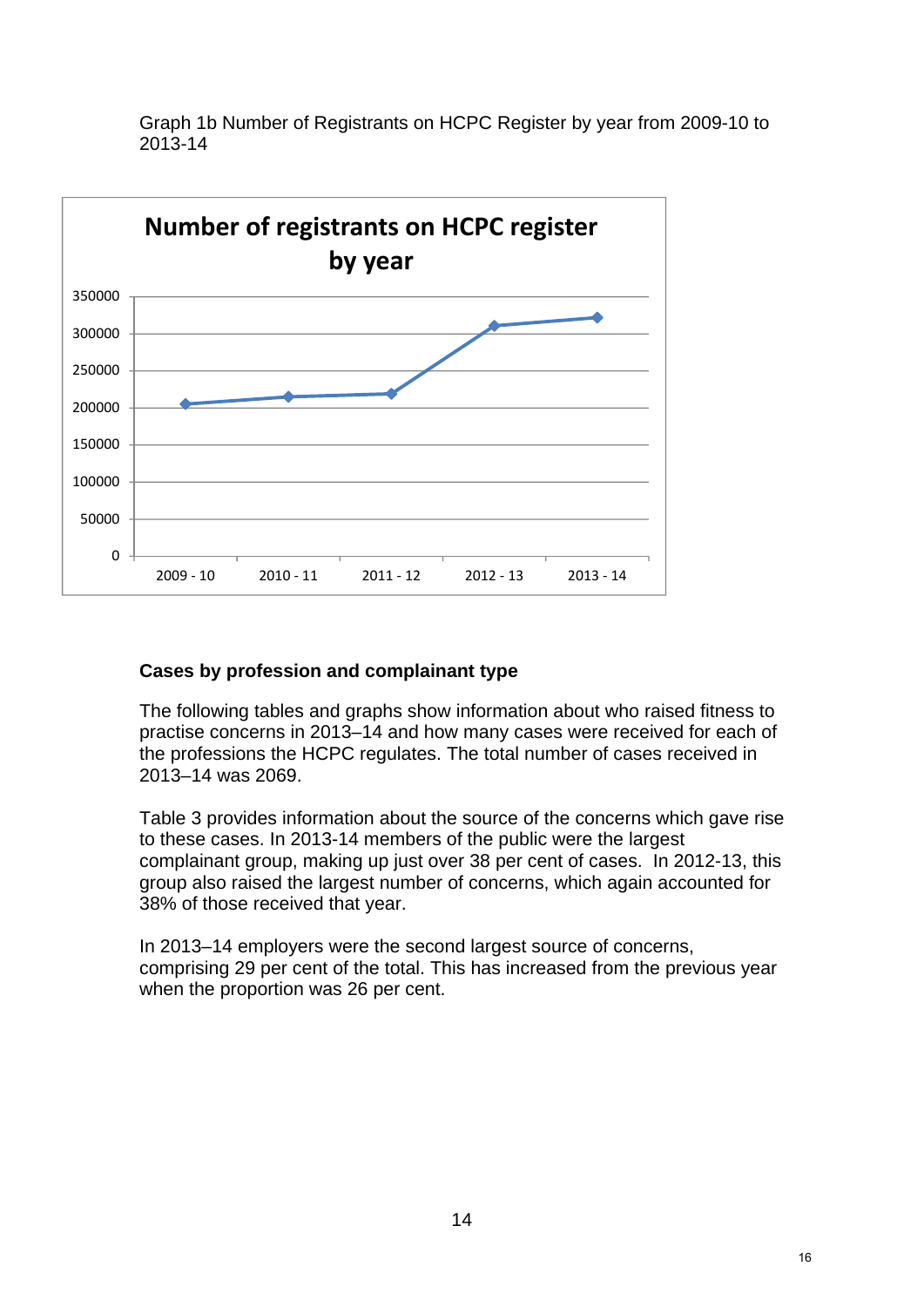# **Table 3 Who raised concerns in 2013–14?**

| Who raised a concern             | <b>Number</b> | ℅    |
|----------------------------------|---------------|------|
| Article 22(6)/Anon               | 77            | 3.7  |
| Employer                         | 593           | 28.7 |
| Other                            | 81            | 3.9  |
| Other<br>Registrant/Professional | 78            | 3.8  |
| Professional body                | 14            | 0.7  |
| Police                           | 37            | 1.8  |
| Public                           | 793           | 38.3 |
| <b>Self Referral</b>             | 396           | 19.1 |
| Total                            | 2.069         | 100  |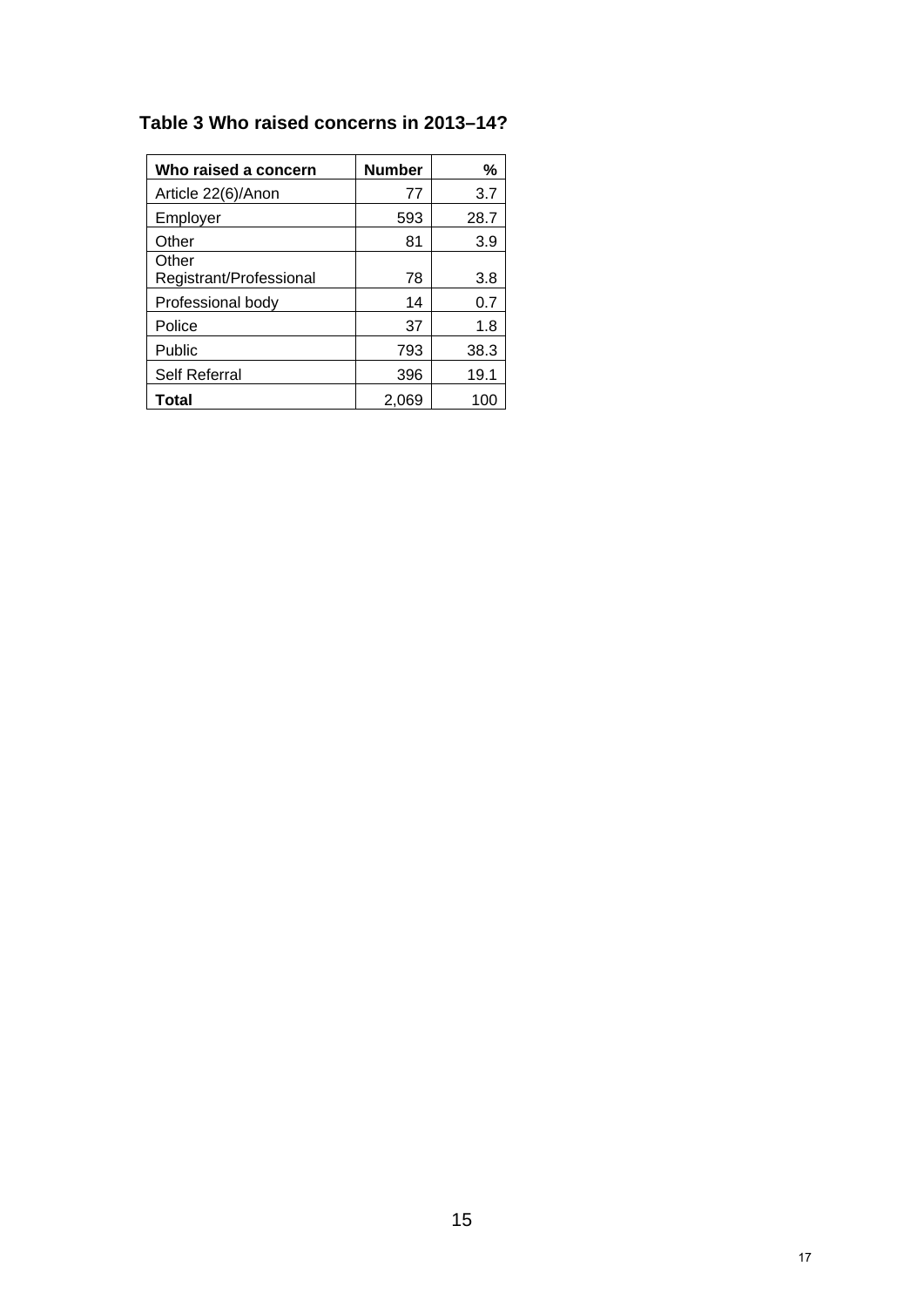#### **Article 22(6) of the Health and Social Work Professions Order 2001**

Article 22(6) of the Health and Social Work Professions Order 2001 enables the HCPC to investigate a matter even where a concern has not been raised with us in the normal way (for example, in response to a media report or where information has been provided by someone who does not want to raise a concern formally). This is an important way we can use our legal powers to protect the public.

#### **Table 4 Cases by profession and complainant type**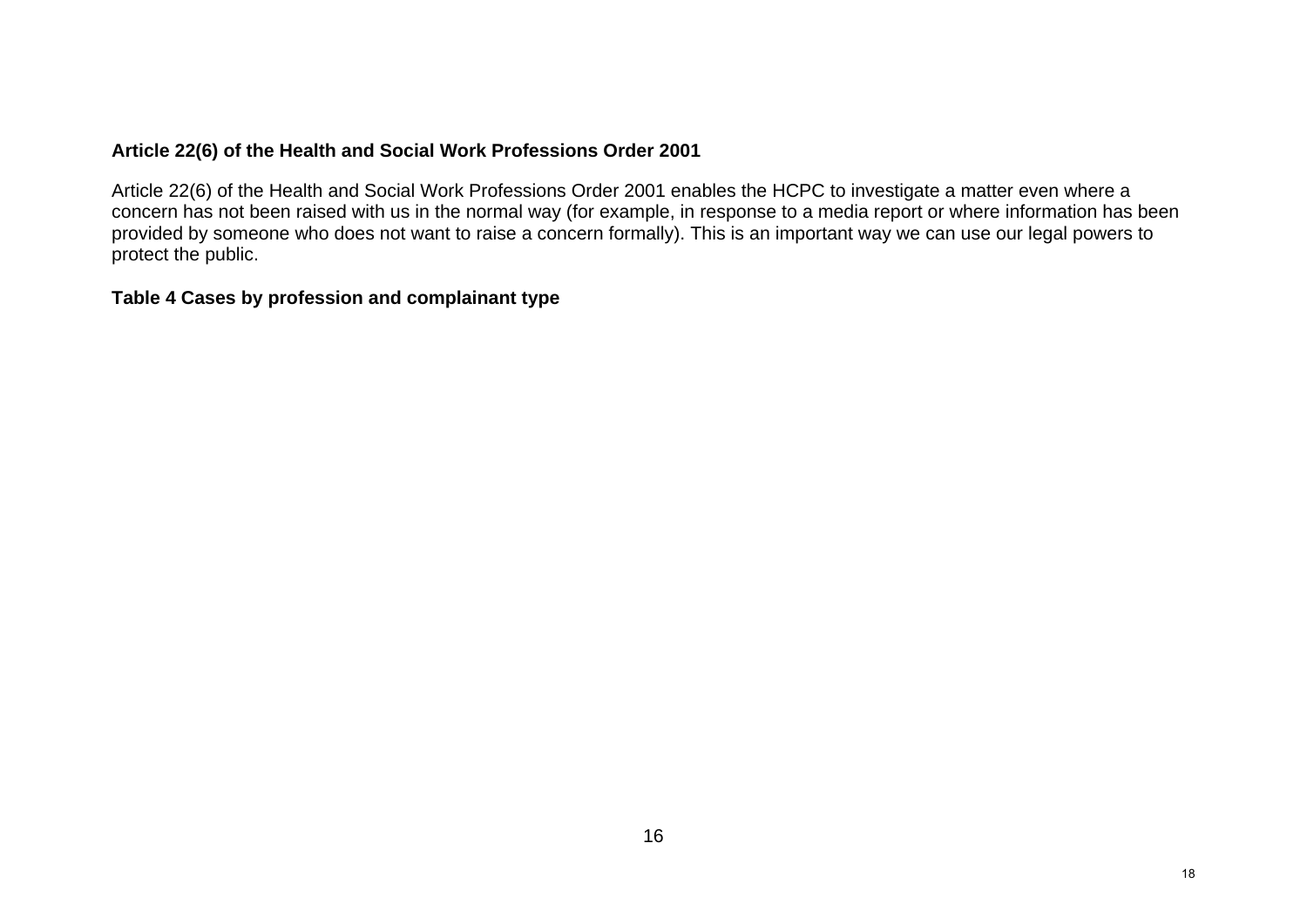|                        | <b>Article</b><br>$22(6)$ / |                                |                 |                     |                                  |                          | Other               |                                  |                |                 | <b>Professio</b>        |                                  |                     |                | <b>Self</b>          |                 | <b>Total</b><br>cases per |
|------------------------|-----------------------------|--------------------------------|-----------------|---------------------|----------------------------------|--------------------------|---------------------|----------------------------------|----------------|-----------------|-------------------------|----------------------------------|---------------------|----------------|----------------------|-----------------|---------------------------|
| Profession             | Anon                        | %                              | <b>Employer</b> | $\frac{0}{0}$       | Other                            | $\%$                     | registrant          | $\%$                             | <b>Police</b>  | $\%$            | nal body                | $\%$                             | <b>Public</b>       | $\%$           | referral             | %               | profession                |
| <b>Arts Therapists</b> | $\mathbf 0$                 | $\mathbf 0$                    |                 | $\overline{0}$      |                                  | -1                       | $\Omega$            | $\overline{0}$                   | $\mathbf 0$    | $\mathbf 0$     | $\overline{0}$          | $\overline{0}$                   |                     | $\mathbf 0$    | 1                    | $\overline{0}$  | 4                         |
| Biomedical             |                             |                                |                 |                     |                                  |                          |                     |                                  |                |                 |                         |                                  |                     |                |                      |                 |                           |
| <b>Scientists</b>      | $\overline{2}$              | 3                              | 20              | 3                   | $\overline{2}$                   | $\overline{2}$           | 3                   | $\overline{4}$                   | $\pmb{0}$      | $\mathbf 0$     |                         | $\overline{7}$                   | 4                   | -1             | 18                   | $5\phantom{.0}$ | 50                        |
| Chiropodists /         |                             |                                |                 |                     |                                  |                          |                     |                                  |                |                 |                         |                                  |                     |                |                      |                 |                           |
| podiatrists            | 8                           | 10                             | 17              | 3                   | $\overline{2}$                   | $\boldsymbol{2}$         | 3                   | $\overline{\mathbf{4}}$          | $\overline{2}$ | 5               | 3                       | 21                               | 26                  | 3              | 10                   | 3               | $71$                      |
| Clinical               |                             |                                |                 |                     |                                  |                          |                     |                                  |                |                 |                         |                                  |                     |                |                      |                 |                           |
| <b>Scientists</b>      | 0                           | $\mathbf 0$                    | 10 <sup>°</sup> | $\overline{2}$      | $\mathbf 0$                      | $\pmb{0}$                | $\mathbf{1}$        | $\mathbf{1}$                     | $\pmb{0}$      | 0               | $\overline{0}$          | $\overline{0}$                   | 0                   | 0              | $\overline{2}$       |                 | 13                        |
| <b>Dietitians</b>      | $\overline{2}$              | 3                              | $\overline{0}$  | $\overline{0}$      | $\overline{0}$                   | $\mathbf 0$              | $\overline{0}$      | $\overline{0}$                   | $\mathbf 0$    | $\mathbf 0$     | $\overline{0}$          | $\overline{0}$                   | 6                   |                | 3                    |                 | 11                        |
| Hearing aid            |                             |                                |                 |                     |                                  |                          |                     |                                  |                |                 |                         |                                  |                     |                |                      |                 |                           |
| dispensers             | $\mathbf 1$                 | 1                              | $\overline{2}$  | $\mathbf{0}$        | 1                                | $\mathbf 1$              | $\mathbf{1}$        | $\overline{1}$                   | $\pmb{0}$      | $\mathbf 0$     | $\overline{\mathbf{1}}$ | $\overline{7}$                   | 15                  | $\overline{2}$ | $\mathbf{1}$         | $\mathbf{0}$    | 22                        |
| Occupational           |                             |                                |                 |                     |                                  |                          |                     |                                  |                |                 |                         |                                  |                     |                |                      |                 |                           |
| therapists             | $\overline{c}$              | 3                              | 41              | $\overline{7}$      | 5                                | 6                        | $\overline{2}$      | 3                                | 3              | 8               |                         | $\overline{7}$                   | 23                  | 3              | 28                   | $\overline{7}$  | 105                       |
| Operating              |                             |                                |                 |                     |                                  |                          |                     |                                  |                |                 |                         |                                  |                     |                |                      |                 |                           |
| department             |                             |                                |                 |                     |                                  |                          |                     |                                  |                |                 |                         |                                  |                     |                |                      |                 |                           |
| practitioners          | 6                           | 8                              | 19              | 3<br>$\overline{0}$ | $\overline{2}$<br>$\overline{0}$ | $\overline{2}$           | 3<br>$\overline{0}$ | $\overline{4}$<br>$\overline{0}$ | $\mathbf{1}$   | 3<br>3          | $\overline{0}$          | $\overline{7}$<br>$\overline{0}$ | 3<br>$\overline{0}$ | 0              | 28<br>$\overline{1}$ | $\overline{0}$  | 63<br>$\overline{2}$      |
| Orthoptists            | $\mathbf 0$                 | $\mathbf 0$<br>$\overline{17}$ | $\overline{0}$  | 10                  |                                  | $\mathbf 0$              | 13                  | 17                               |                |                 |                         | $\overline{7}$                   | $\overline{32}$     | $\mathbf 0$    |                      |                 |                           |
| Paramedics             | 13                          |                                | 62              |                     | 4                                | 5                        |                     |                                  | $6\phantom{1}$ | $\overline{16}$ |                         |                                  |                     | 4              | 134                  | 34              | 265                       |
| Physiotherapis<br>ts   | $\overline{2}$              | 3                              | 33              | $6\phantom{1}6$     | $\overline{7}$                   | 9                        | 8                   | 10                               | $\, 8$         | 22              | $\mathbf{0}$            | $\overline{0}$                   | 58                  | $\overline{7}$ | 18                   | 5               | 134                       |
| Practitioner           |                             |                                |                 |                     |                                  |                          |                     |                                  |                |                 |                         |                                  |                     |                |                      |                 |                           |
| psychologists          | 3                           | 4                              | 18              | 3                   | $\boldsymbol{9}$                 | 11                       | 10                  | 13                               | $\overline{A}$ | 3               | $\overline{2}$          | 14                               | 100                 | 13             | 14                   | $\overline{4}$  | 157                       |
| Prosthetists /         |                             |                                |                 |                     |                                  |                          |                     |                                  |                |                 |                         |                                  |                     |                |                      |                 |                           |
| orthotists             | 0                           | $\pmb{0}$                      | $\mathbf{1}$    | $\Omega$            | 0                                | 0                        | $\overline{0}$      | $\overline{0}$                   | $\pmb{0}$      | $\mathbf 0$     | $\mathbf{0}$            | $\mathbf{0}$                     |                     | $\Omega$       | $\overline{0}$       | $\Omega$        | $\overline{2}$            |
| Radiographers          | $\overline{2}$              | $\mathbf{3}$                   | 27              | 5                   | $\mathfrak{S}$                   | $\overline{\mathcal{L}}$ | $\overline{0}$      | $\overline{0}$                   | 3              | 8               | $\overline{0}$          | $\mathbf 0$                      | $\boldsymbol{9}$    |                | 15                   | $\overline{4}$  | 59                        |
| Social workers         |                             |                                |                 |                     |                                  |                          |                     |                                  |                |                 |                         |                                  |                     |                |                      |                 |                           |
| in England             | 36                          | 47                             | 328             | 55                  | 46                               | 56                       | 34                  | 44                               | 12             | 32              | $\overline{4}$          | 29                               | 508                 | 64             | 118                  | 30              | 1086                      |
| Speech and             |                             |                                |                 |                     |                                  |                          |                     |                                  |                |                 |                         |                                  |                     |                |                      |                 |                           |
| language               |                             |                                |                 |                     |                                  |                          |                     |                                  |                |                 |                         |                                  |                     |                |                      |                 |                           |
| therapists             | 0                           | 0                              | 13              | $\overline{2}$      | $\mathbf 0$                      | $\mathbf{0}$             | $\mathbf{0}$        | $\mathbf 0$                      | 0              | $\mathbf 0$     | $\mathbf{0}$            | $\overline{0}$                   | 6                   |                | 6                    | $\overline{2}$  | 25                        |
|                        | $\overline{77}$             | 100                            | 592             | 100                 | 82                               | 100                      | 78                  | 100                              | 37             | 100             | 14                      | 100                              | 792                 | 100            | 397                  | 100             | 2069                      |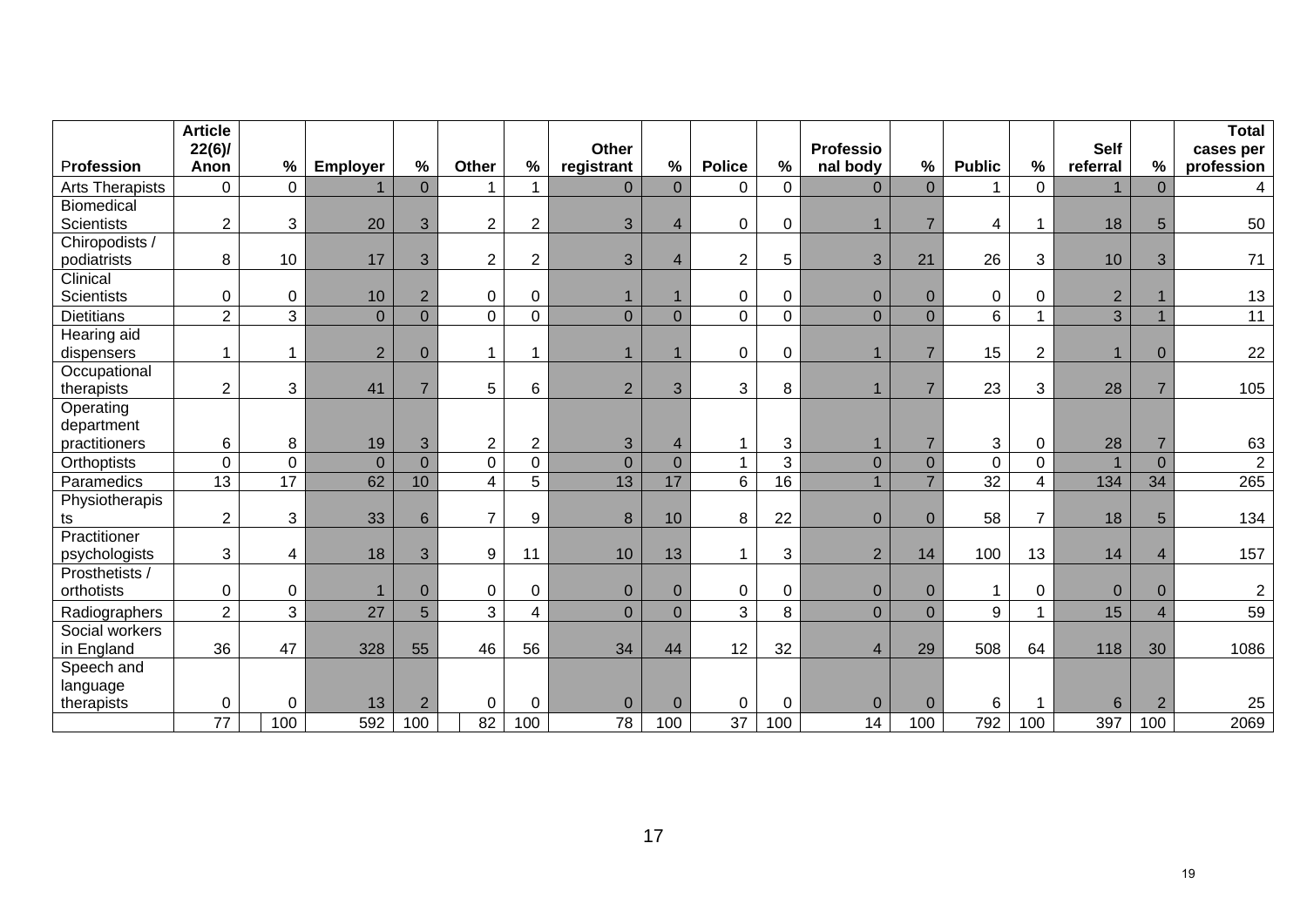Article 22(6) is also important in 'self-referral' cases. We encourage all professionals on the HCPC Register to self-refer any issue which may affect their fitness to practise. Standard 4 of the HCPC's Standards of Conduct, Performance and Ethics states that "You must provide (to us and any other relevant regulators) any important information about your conduct and competence". All self-referrals are assessed to determine if the information provided suggests the registrant's fitness to practise may be impaired and whether it may be appropriate for us to investigate the matter further using the Article 22(6) provision.

#### **Graph 2 Who raised concerns in 2013–14?**

| Who raised complaint          | Number | %    |
|-------------------------------|--------|------|
| Article 22(6)/Anon            | 77     | 3.7  |
| Employer                      | 593    | 28.7 |
| Other                         | 81     | 3.9  |
| Other Registrant/Professional | 78     | 3.8  |
| Professional body             | 14     | 0.7  |
| Police                        | 37     | 1.8  |
| Public                        | 793    | 38.3 |
| <b>Self Referral</b>          | 396    | 19.1 |
|                               | 2069   |      |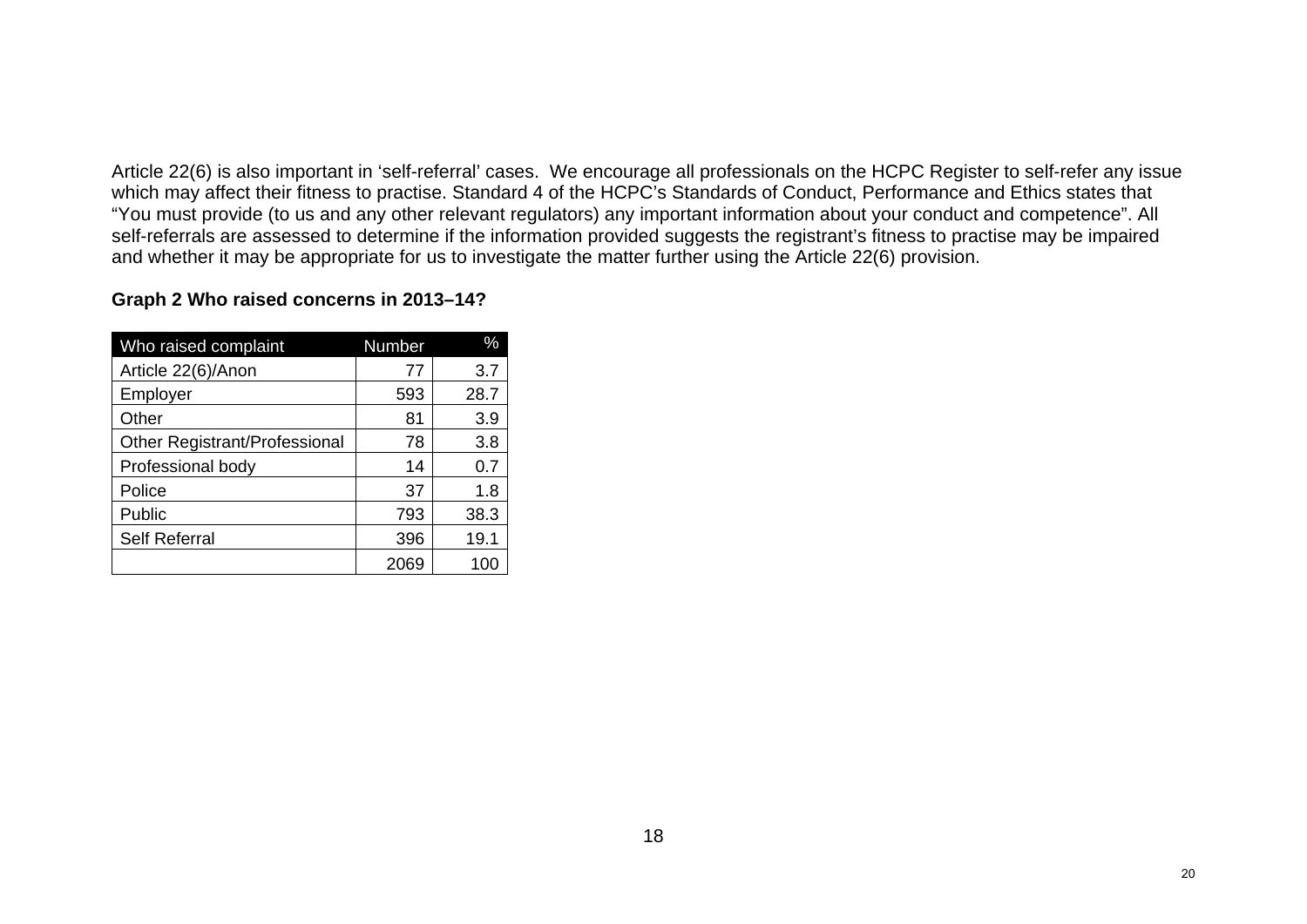The category 'Other' in Table 4 and Graph 2 includes solicitors acting on behalf of complainants, hospitals / clinics (when not acting in the capacity of employer), colleagues who are not registrants and the Disclosure and Barring Service, which notifies us of individuals who have been barred from working with vulnerable adults and / or children.

Table 4a provides information on the breakdown of cases received by profession and gives a comparison to the Register as a whole.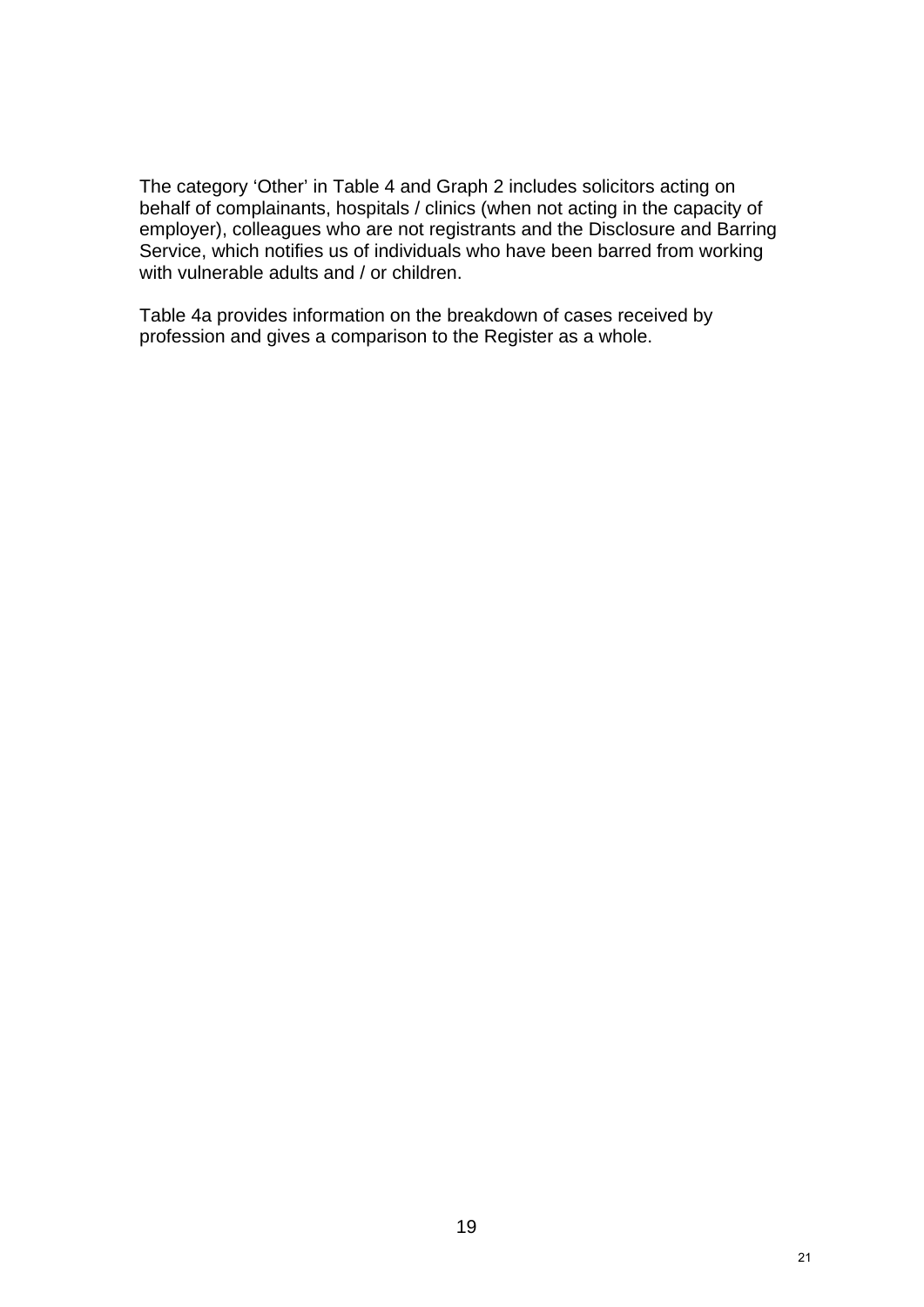## **Table 42a Cases by profession**

| <b>Profession</b>                  | Number of<br>cases | % of total<br>cases | Number of<br>registrants | % of the<br>register | $%$ of<br>registrants<br>subject to<br>concerns |
|------------------------------------|--------------------|---------------------|--------------------------|----------------------|-------------------------------------------------|
| <b>Arts Therapists</b>             | 4                  | 0.19                | 3,450                    | 1.07                 | 0.12                                            |
| <b>Biomedical Scientists</b>       | 50                 | 2.42                | 21,904                   | 6.80                 | 0.23                                            |
| Chiropodists / podiatrists         | 71                 | 3.43                | 13,017                   | 4.04                 | 0.55                                            |
| <b>Clinical Scientists</b>         | 3                  | 0.14                | 4,942                    | 1.53                 | 0.06                                            |
| <b>Dietitians</b>                  | 21                 | 1.01                | 8,381                    | 2.60                 | 0.25                                            |
| Hearing aid dispensers             | 22                 | 1.06                | 2,010                    | 0.62                 | 1.09                                            |
| Occupational therapists            | 105                | 5.07                | 34,154                   | 10.61                | 0.31                                            |
| Operating department practitioners | 63                 | 3.04                | 11,880                   | 3.69                 | 0.53                                            |
| Orthoptists                        | $\overline{2}$     | 0.10                | 1,316                    | 0.41                 | 0.15                                            |
| Paramedics                         | 266                | 12.86               | 20,097                   | 6.24                 | 1.32                                            |
| Physiotherapists                   | 134                | 6.48                | 48,868                   | 15.18                | 0.27                                            |
| Practitioner psychologists         | 157                | 7.59                | 19,919                   | 6.19                 | 0.79                                            |
| Prosthetists / orthotists          | $\overline{2}$     | 0.10                | 948                      | 0.29                 | 0.21                                            |
| Radiographers                      | 59                 | 2.85                | 28,060                   | 8.71                 | 0.21                                            |
| Social workers in England          | 1085               | 52.44               | 88,946                   | 27.62                | 1.22                                            |
| Speech and language therapists     | 25                 | 1.21                | 14,129                   | 4.39                 | 0.18                                            |
| Total                              | 2,069              | 100.00              | 322,021                  | 100                  | 0.64                                            |

## **Cases by route to registration**

Graph 3 shows the number of cases by route to registration and demonstrates a close correlation between the proportion of registrants who entered the HCPC Register by a particular route and the percentage of fitness to practise cases. Only three cases against 'grandparented' registrants were received in 2013–14, and the number of cases involving international registrants also fell from the previous year.

#### **Graph 3 Cases by route to registration 2013–14**

| % of cases | % of<br>register |
|------------|------------------|
|            |                  |
|            |                  |
|            |                  |
|            |                  |

<sup>200</sup>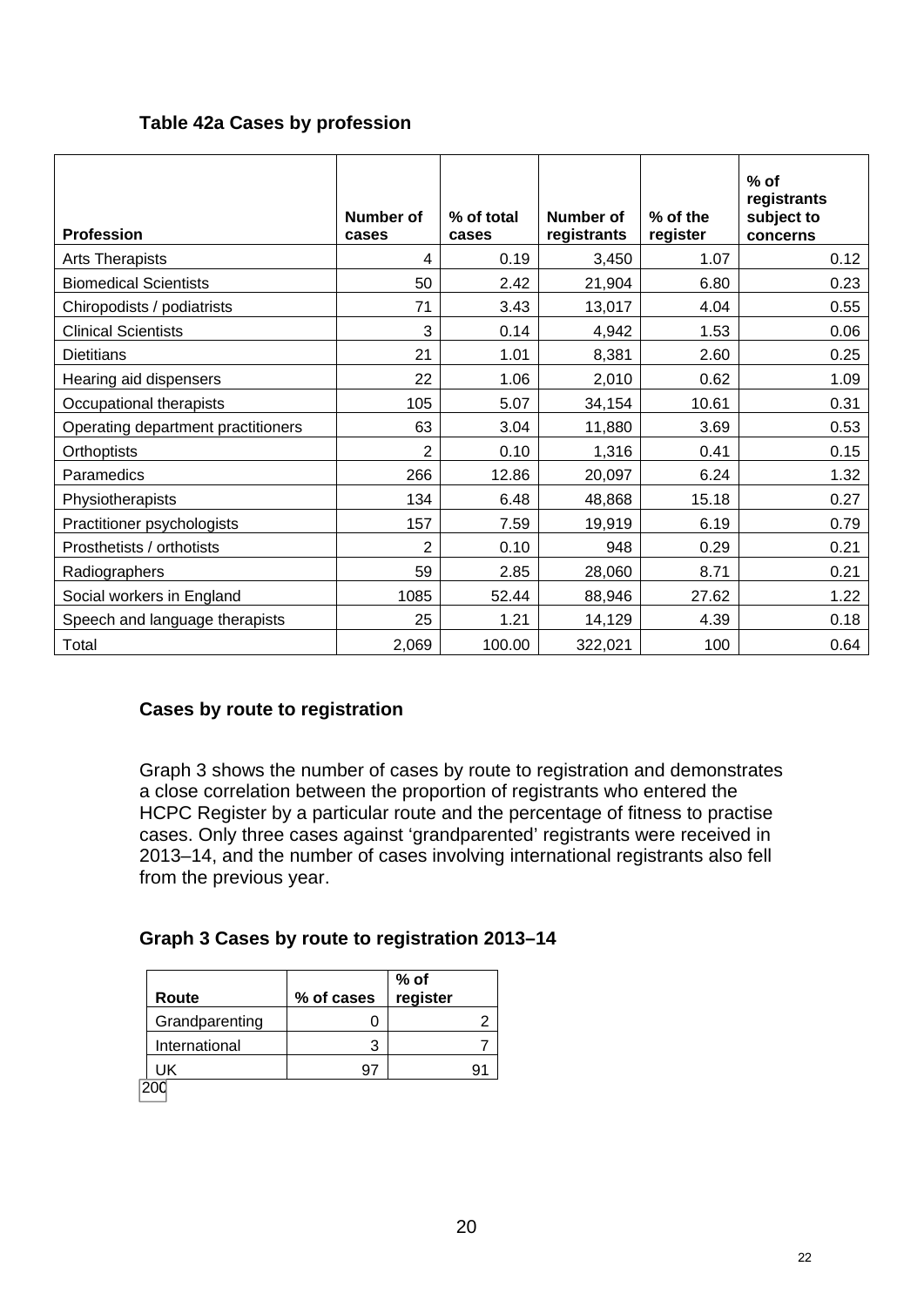

#### **Case closure**

Where a case does not meet the standard of acceptance, even after we have sought further information, or the concerns that have been raised do not relate to fitness to practise, the case is closed.

In 2013–14, 1080 cases were closed without being considered by a panel of the HCPC's Investigating Committee, a 47 per cent increase compared to 2012–13 (where we closed 736 cases). In 2013-14, 607 cases (56%) that were closed in this way came from members of the public. In 2012-13, 347 of these cases (47%) were from the public.

In 2013–14, the average length of time for cases to be closed without being considered by a panel of the Investigating Committee was a median average of four months and a mean average of five months.

This has increased by one month since the previous year and reflects the number of cases received from the public and the requirement to request further information in order to ensure that cases are closed appropriately

These changes relates to the variation in the sources of complaints and the requirements of the standard of acceptance, and the fact that we have received more complaints overall. For the cases where the source of the complaint was the public, the mean and median closure time was four and three months respectively. For the same category of cases closed in 2013- 14, the mean and median closure times had increased to 5 and 4 months respectively.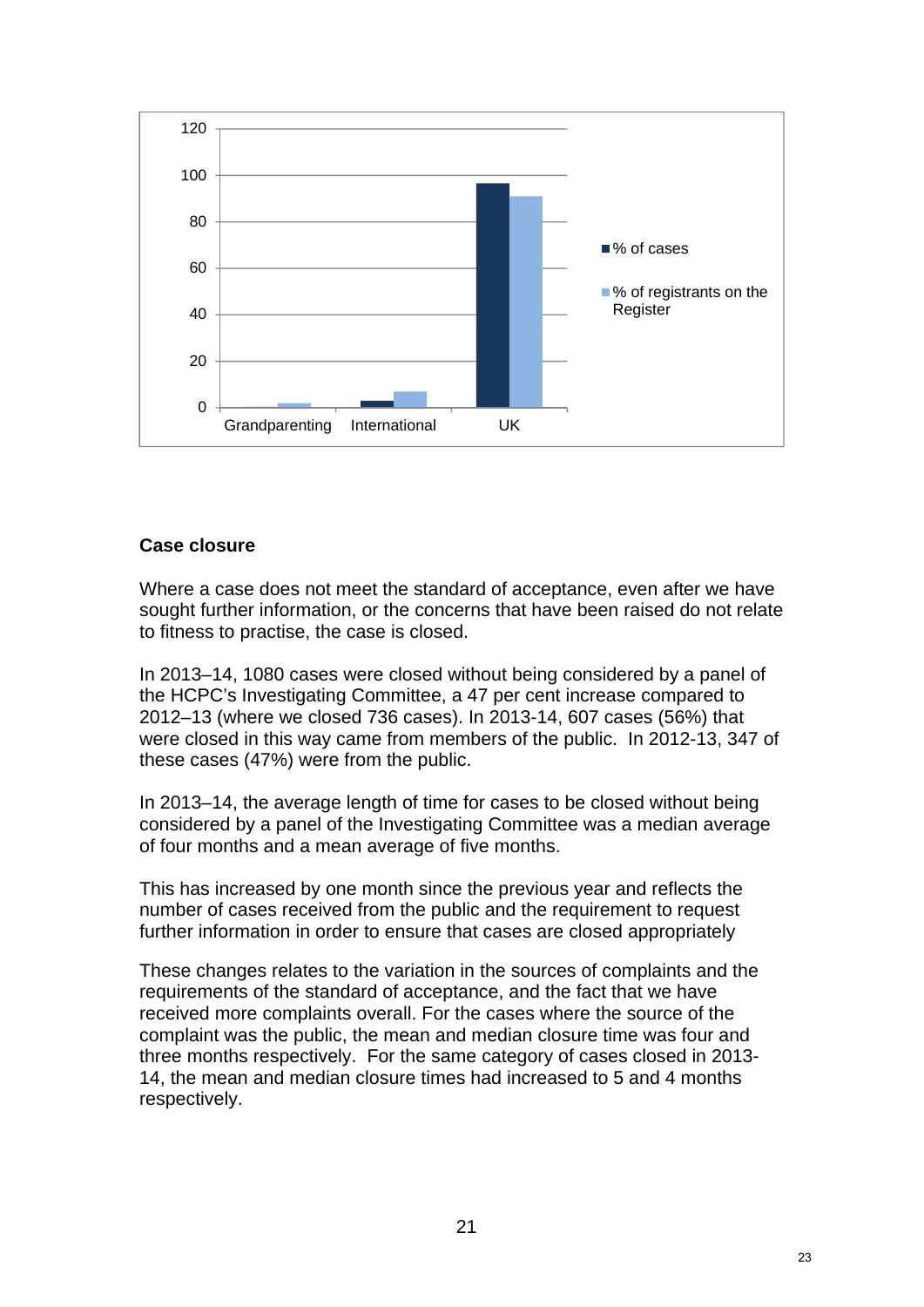| Number of<br>months | Number of<br>cases | <b>Cumulative</b><br>number of cases | % number of<br>cases | Cumulative %<br>of cases |
|---------------------|--------------------|--------------------------------------|----------------------|--------------------------|
| $0$ to 4            | 601                | 601                                  | 56                   | 56                       |
| $5$ to $8$          | 359                | 960                                  | 33                   | 89                       |
| 9 to 12             | 89                 | 1049                                 | 8                    | 97                       |
| 13 to 16            | 17                 | 1066                                 | 2                    | 99                       |
| 17 to 20            | ⇁                  | 1073                                 | 1                    | 99                       |
| over 20             | ⇁                  | 1080                                 |                      | 100                      |
| Total               | 1080               |                                      | 100                  |                          |

#### **Table 5 Length of time from receipt to closure of cases that are not considered by Investigating Committee (becomes table 4a)**

Table 6 provides information about the variation across the professions for cases that are closed without consideration by an Investigating Committee Panel as they did not mean the Standard of Acceptance.

There is a wide range of variation in these patterns of referral. For instance, social workers are the largest profession on the register, and have the most concerns raised. This profession also has the largest number of cases that are closed because the concerns do not meet the Standard of Acceptance.

Paramedics are the profession with the second largest number of concerns raised, but are not the second largest profession on the register. Concerns about this group are the second largest to be closed because they do not reach the standard of Acceptance.

Physiotherapists are the second largest profession, yet have a much lower rate of concerns raised than paramedics or social workers, and also have a lower rate of closure due to not meeting the Standard of Acceptance.

#### **Table 6 Cases closed by profession before consideration at Investigating Committee**

| <b>Profession</b>                  | Number of<br>cases | % of total<br>cases |
|------------------------------------|--------------------|---------------------|
| <b>Arts Therapists</b>             | 4                  | 0.37                |
| <b>Biomedical Scientists</b>       | 11                 | 1.02                |
| Chiropodists / podiatrists         | 31                 | 2.87                |
| <b>Clinical Scientists</b>         | 4                  | 0.37                |
| <b>Dietitians</b>                  | 5                  | 0.46                |
| Hearing aid dispensers             | 15                 | 1.39                |
| Occupational therapists            | 42                 | 3.89                |
| Operating department practitioners | 20                 | 1.85                |
| Orthoptists                        | 1                  | 0.09                |
| Paramedics                         | 156                | 14.44               |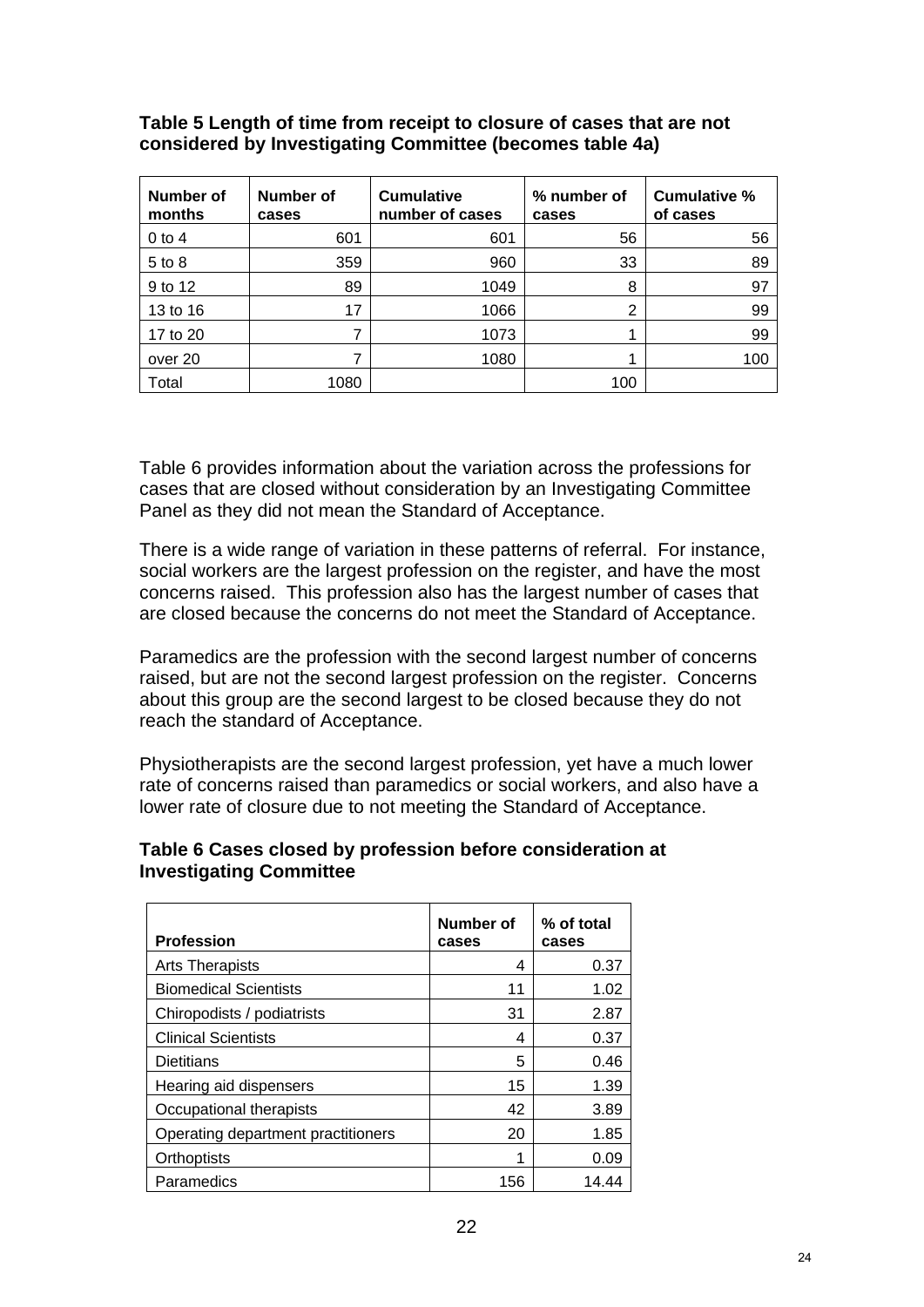| Physiotherapists               | 46    | 4.26  |
|--------------------------------|-------|-------|
| Practitioner psychologists     | 110   | 10.19 |
| Prosthetists / orthotists      |       | 0.09  |
| Radiographers                  | 28    | 2.59  |
| Social workers in England      | 597   | 55.28 |
| Speech and language therapists | 9     | 0.83  |
| Total                          | 1.080 |       |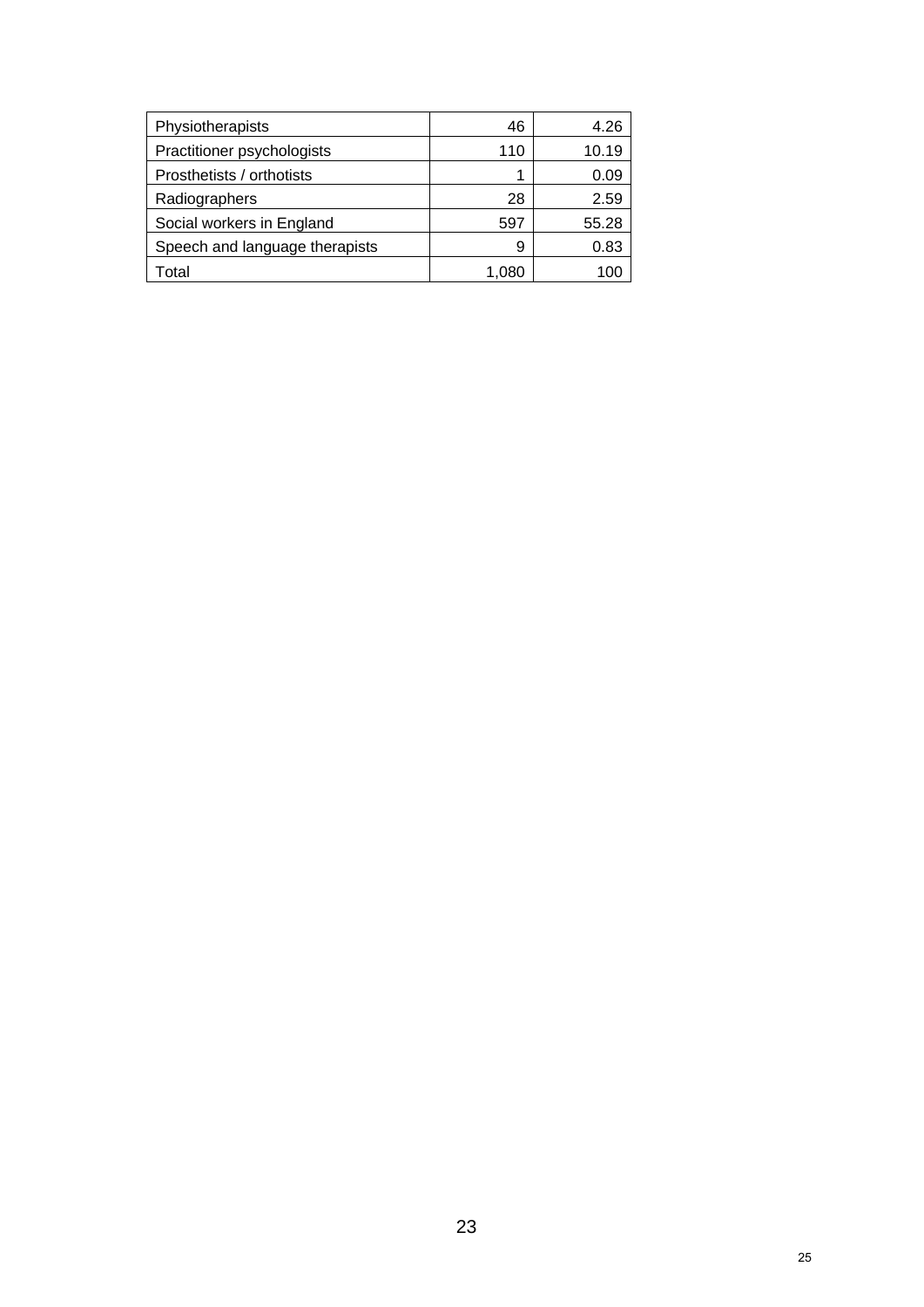# **Investigating Committee panels**

The role of an Investigating Committee Panel (ICP) is to consider allegations made against registrants and to decide whether there is a 'case to answer.'

The Investigating Committee can decide that:

- more information is needed:
- there is a 'case to answer' (which means the matter will proceed to a final hearing); or
- there is 'no case to answer' (which means that the case does not meet the 'realistic prospect' test).

An ICP meets in private to conduct a paper-based consideration of the allegation. Neither the registrant nor the complainant appears before the ICP. The panel must decide whether or not there is a 'case to answer' based on the documents before it. The test that the panel applies when making its decision is the 'realistic prospect' test. The panel must decide whether there is a 'realistic prospect' that the HCPC will be able to establish that the registrant's fitness to practise is impaired.

The Panel must be satisfied that there is a realistic or genuine possibility that the HCPC, which has the burden of proof, will be able to prove the facts alleged and, based upon those facts, that the Panel hearing the case would conclude that: :

- those facts amount to the statutory ground (eg misconduct); and
- the Registrant's fitness to practise is impaired.

Only cases that meet all three elements of the 'realistic prospect' test can be referred for consideration at a final hearing. Panels must consider the allegation as whole. Examples of 'no case to answer' decisions can be found on page 30.

In some cases there may be information which proves the facts of a case. However, the panel may consider that there is no realistic prospect of establishing that the facts amount to the ground(s) of the allegation (eg misconduct, lack of competence etc). Likewise, panels may consider that there is sufficient information to provide a realistic prospect of proving the facts and establishing the ground(s) of the allegation but there is no realistic prospect of establishing that the registrant's fitness to practise is impaired. This could be because the incident that gave rise to the concern was an isolated lapse that is unlikely to recur, or there is evidence to show the registrant has taken action to correct the behaviour that led to the allegation being made. Such cases would result in a 'no case to answer' decision and the case would not proceed.

We have been continuing to monitor the number of cases receiving a 'case to answer' decision at ICP stage and to refine the ICP decision-making process.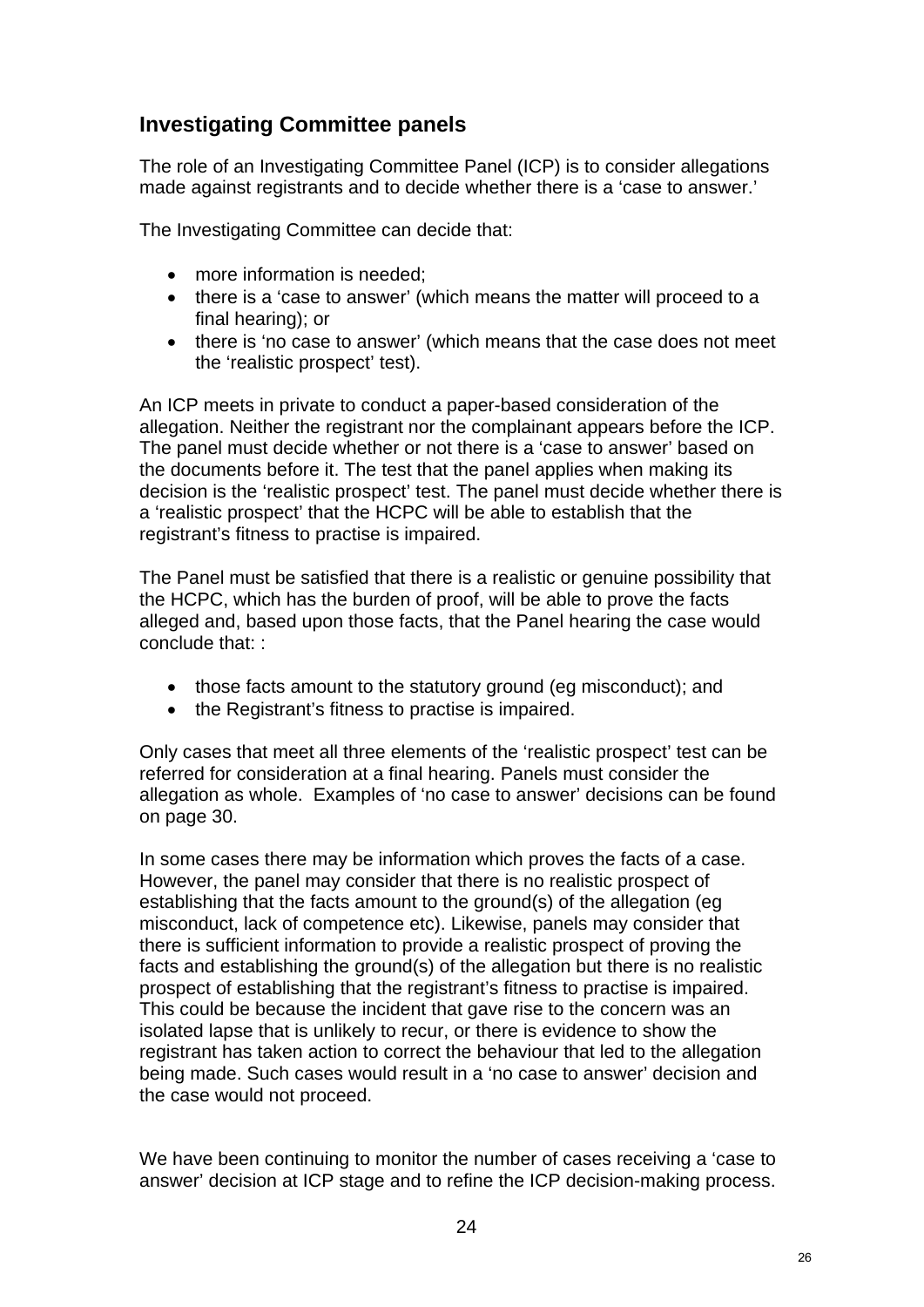In 2010–11, we introduced the use of 'learning points' as an additional tool available to ICPs. Learning points can only be used by ICPs in cases where the panel concludes that there is a realistic prospect of proving the facts and statutory ground of the allegation but not fitness to practise impairment. The panel may include learning points or comments on other matters arising from the statutory ground of the allegation, which the panel considers should be brought to the attention of the registrant. Learning points must be general in nature and are designed to act as guidance only. The introduction of learning points is considered to help ensure that the fitness to practise process is proportionate and that matters are referred for consideration at a final hearing only when the 'realistic prospect' test is fully met. In 2013–14 ICPs issued learning points in nine cases.

In 2013–14 707 cases were considered by an ICP. Of those cases, 25 were considered at ICP twice as panels had requested further information. This is an increase from the 563 cases that went to an ICP in 2012–13.

Graph 4 shows the percentage of 'case to answer' decisions each year from 2009–10 to 2013–14. The 'case to answer' rate for 2013–14 is 53 per cent. This is down five per cent from 2012-13. This may in part be explained by the higher number of cases that were closed prior to being considered by an Investigating Committee in 2013–14 on the basis that they did not meet the HCPC's standard of acceptance for allegations.

The 'case to answer' rate for 2013–14 does not include cases where further information was requested by the panel, or where the case was closed because it did not meet the standard of acceptance. If those cases were taken into account, the percentage of 'case to answer' decisions would reduce in relation to the total number of cases that were considered at ICP during 2013– 14. The case to answer rate is therefore 22 per cent, when taking into account all cases closed at, or prior to ICP stage.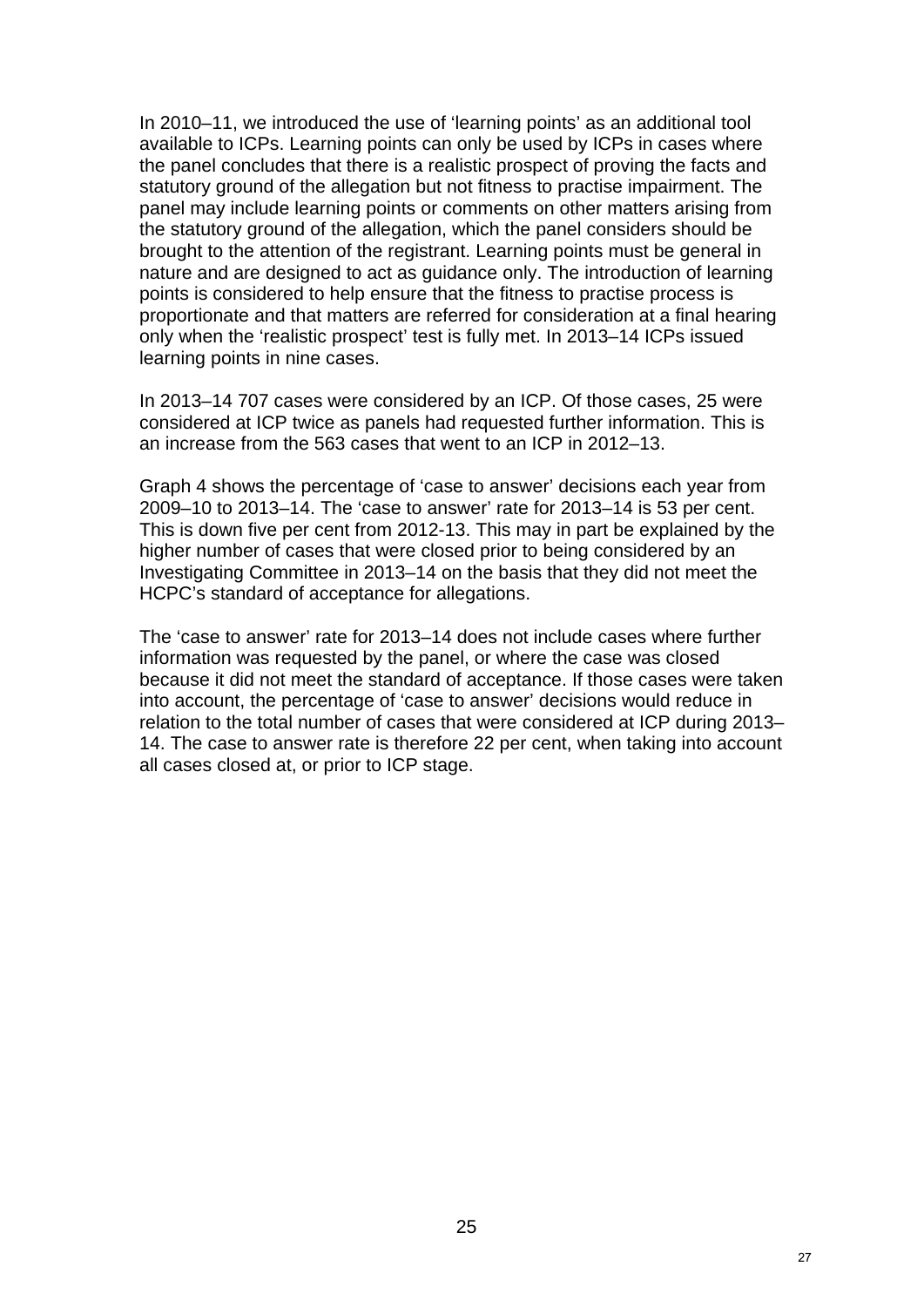

Graph 4 Percentage of allegations with a case to answer decision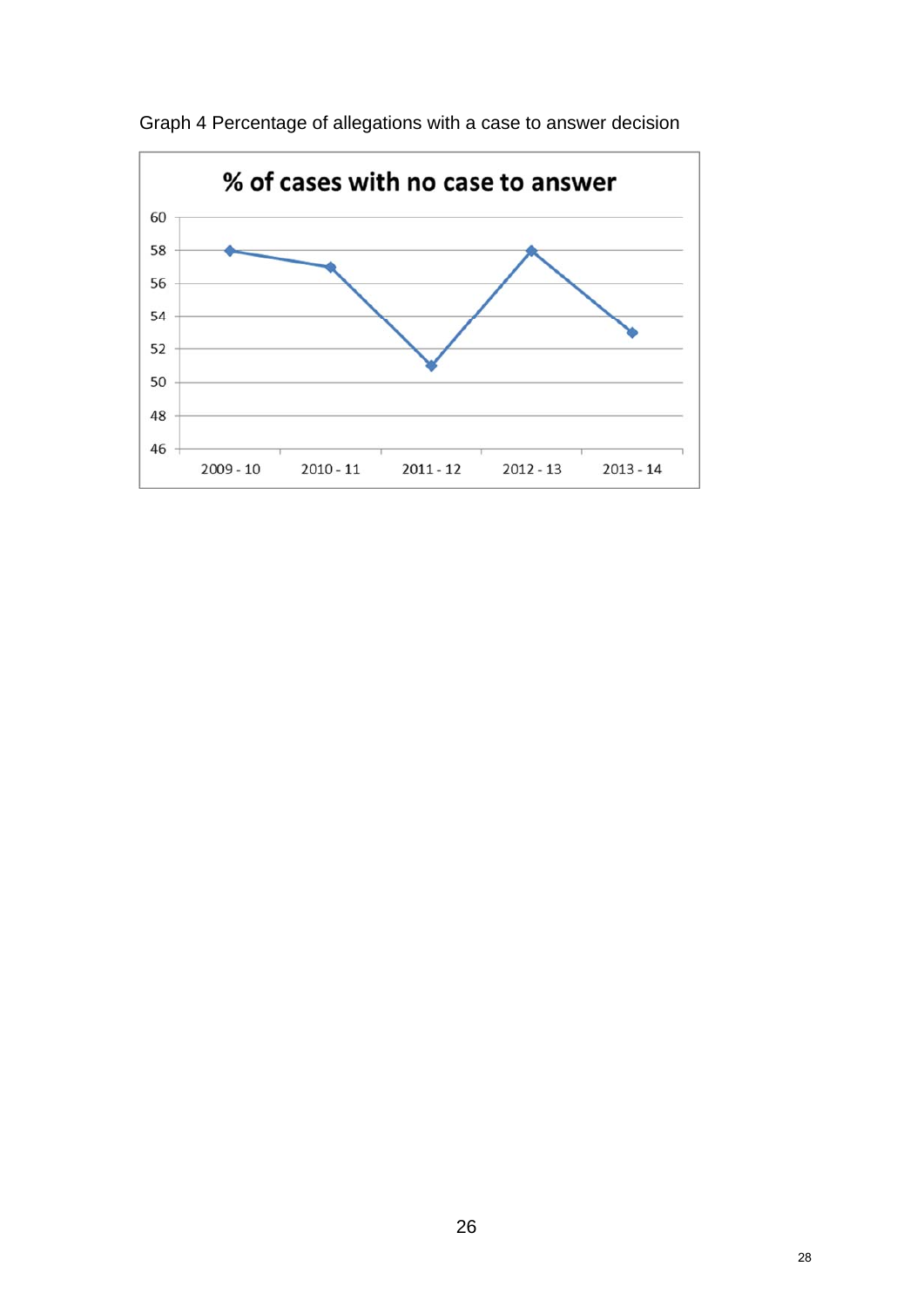# **Decisions by Investigating Committee panels**

# **Table 7 Examples of no case to answer decisions**

This table shows a range of professions that were considered at Investigating Committee. The examples describe the case as considered, and the decision of the panel with a brief rationale.

| <b>Type of issue</b>                                                                                                                                                                                                                                                                                                                                                             | Reason for no case to answer<br>decision                                                                                                                                                                                                                                                                                                                                                                                                                                                                                                                                                                                                                                                              |  |  |  |  |
|----------------------------------------------------------------------------------------------------------------------------------------------------------------------------------------------------------------------------------------------------------------------------------------------------------------------------------------------------------------------------------|-------------------------------------------------------------------------------------------------------------------------------------------------------------------------------------------------------------------------------------------------------------------------------------------------------------------------------------------------------------------------------------------------------------------------------------------------------------------------------------------------------------------------------------------------------------------------------------------------------------------------------------------------------------------------------------------------------|--|--|--|--|
| It was alleged that a biomedical<br>scientist's fitness to practise was<br>impaired by reason of their health in<br>that they had mental health issues.                                                                                                                                                                                                                          | The panel found that there was a<br>realistic prospect of proving the facts<br>and that the facts amounted to the<br>statutory ground. However, the<br>panel was not satisfied that there<br>was a realistic prospect of a future<br>panel finding current impairment<br>because there was insufficient<br>evidence to establish a connection<br>between the Registrant's health and<br>his occasional employment issues.<br>The Registrant provided<br>submissions to the panel to<br>demonstrate that they had insight<br>into their health issues, that they<br>were seeking appropriate treatment<br>and that they were engaging with<br>Occupational Health in order to<br>manage the condition. |  |  |  |  |
| It was alleged that a Practitioner<br>Psychologist had produced an expert<br>report based on only one<br>assessment meeting with the family<br>of a child. It was also alleged that the<br>report made implicit criticisms of the<br>family, and that the report was not<br>impartial and that the Registrant did<br>not display empathy and rapport with<br>the child's family. | The Panel found that the registrant<br>did only meet once with the family,<br>but that this was not in itself<br>sufficient to provide a realistic<br>prospect of establishing ongoing<br>impairment of fitness to practise.<br>The Panel reviewed the information<br>provided, including that provided by<br>the registrant and the employer, and<br>considered that the report produced<br>was in fact competent and<br>measured, and outlined the issues<br>in an appropriate manner to assist<br>the tribunal in its assessment.                                                                                                                                                                  |  |  |  |  |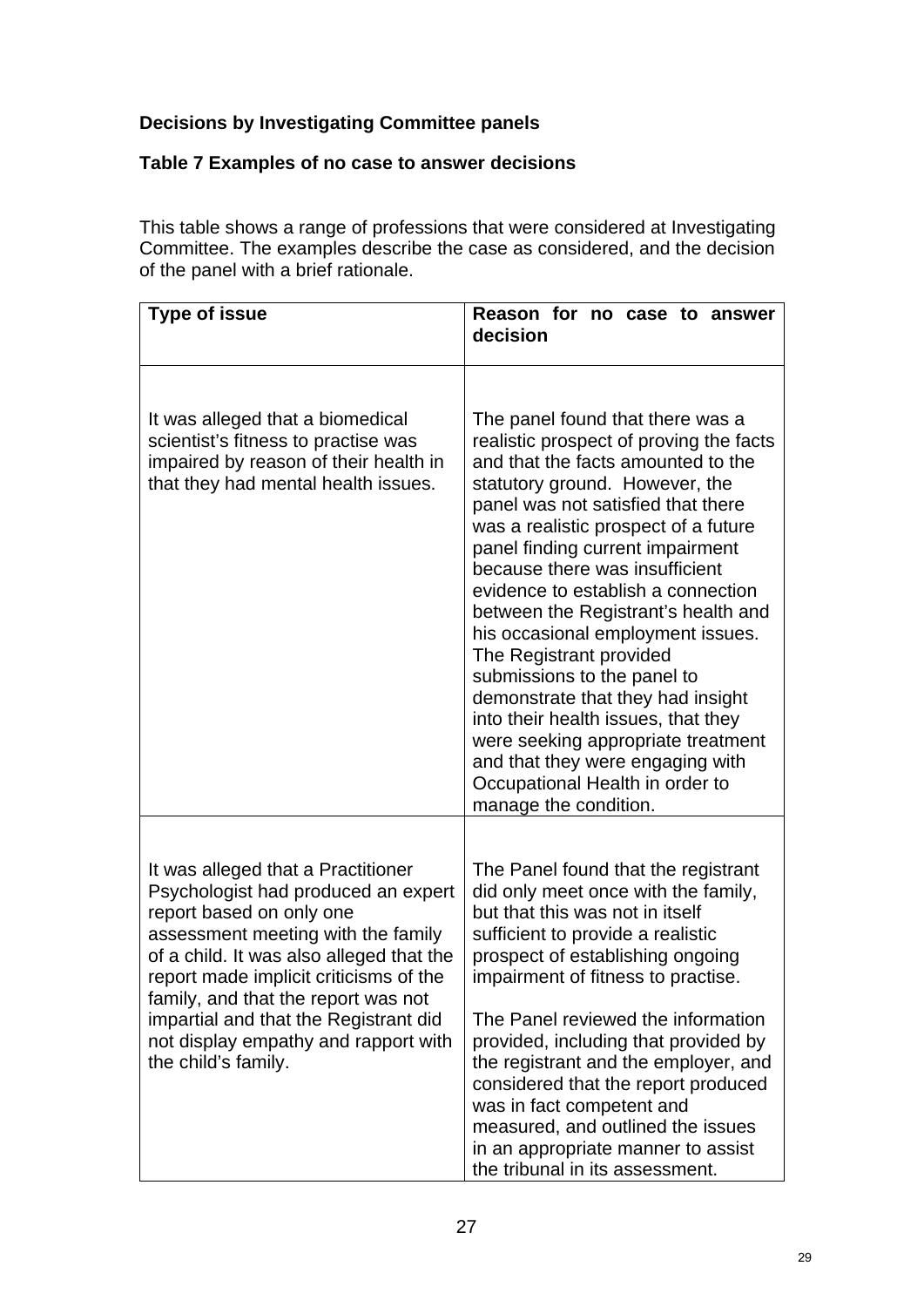| The allegations related to a clinical<br>scientist who did not maintain<br>adequate records in relation to the<br>storage of specimens and ensuring<br>consistency between paper and<br>electronic records.                                                                                                                  | The panel found that there was<br>evidence to support the facts<br>alleged. The panel benefitted from<br>the Registrant's comprehensive<br>response to the allegation, from<br>which the panel was satisfied that<br>the failings noted were either not the<br>Registrant's responsibility or were<br>matters the Registrant was trying to<br>address. The panel noted the<br>information provided by the<br>Registrant's employer, which<br>confirmed that although there were<br>some general management failings<br>these cannot be said to be<br>specifically the fault of the<br>Registrant.<br>The panel also noted that there was<br>no detriment to the public as a result<br>of any of the issues raised.                                                              |
|------------------------------------------------------------------------------------------------------------------------------------------------------------------------------------------------------------------------------------------------------------------------------------------------------------------------------|---------------------------------------------------------------------------------------------------------------------------------------------------------------------------------------------------------------------------------------------------------------------------------------------------------------------------------------------------------------------------------------------------------------------------------------------------------------------------------------------------------------------------------------------------------------------------------------------------------------------------------------------------------------------------------------------------------------------------------------------------------------------------------|
| The allegations relate to a number of<br>failings around a dietician's clinical<br>reasoning, inaccurate assessment of<br>the risk of re-feeding syndrome, poor<br>record keeping and inaccurate<br>calculation of nutritional<br>requirements.<br>The Registrant provided a<br>submission in response to the<br>allegation. | The panel found that there was a<br>realistic prospect of proving the<br>facts. However, the panel was not<br>satisfied that there was a realistic<br>prospect of establishing that the<br>facts amounted to misconduct<br>and/or lack of competence. In<br>reaching its decision, the panel<br>noted that the majority of the issues<br>were relatively minor in nature and<br>related to a two month period in an<br>otherwise unblemished clinical<br>career. The panel noted that during<br>the relevant time period the<br>Registrant was under strict<br>supervision and dealing with difficult<br>personal circumstances, which<br>required them to seek medical<br>assistance regarding stress.<br>The panel took account of the<br>Registrant's work situation, in the |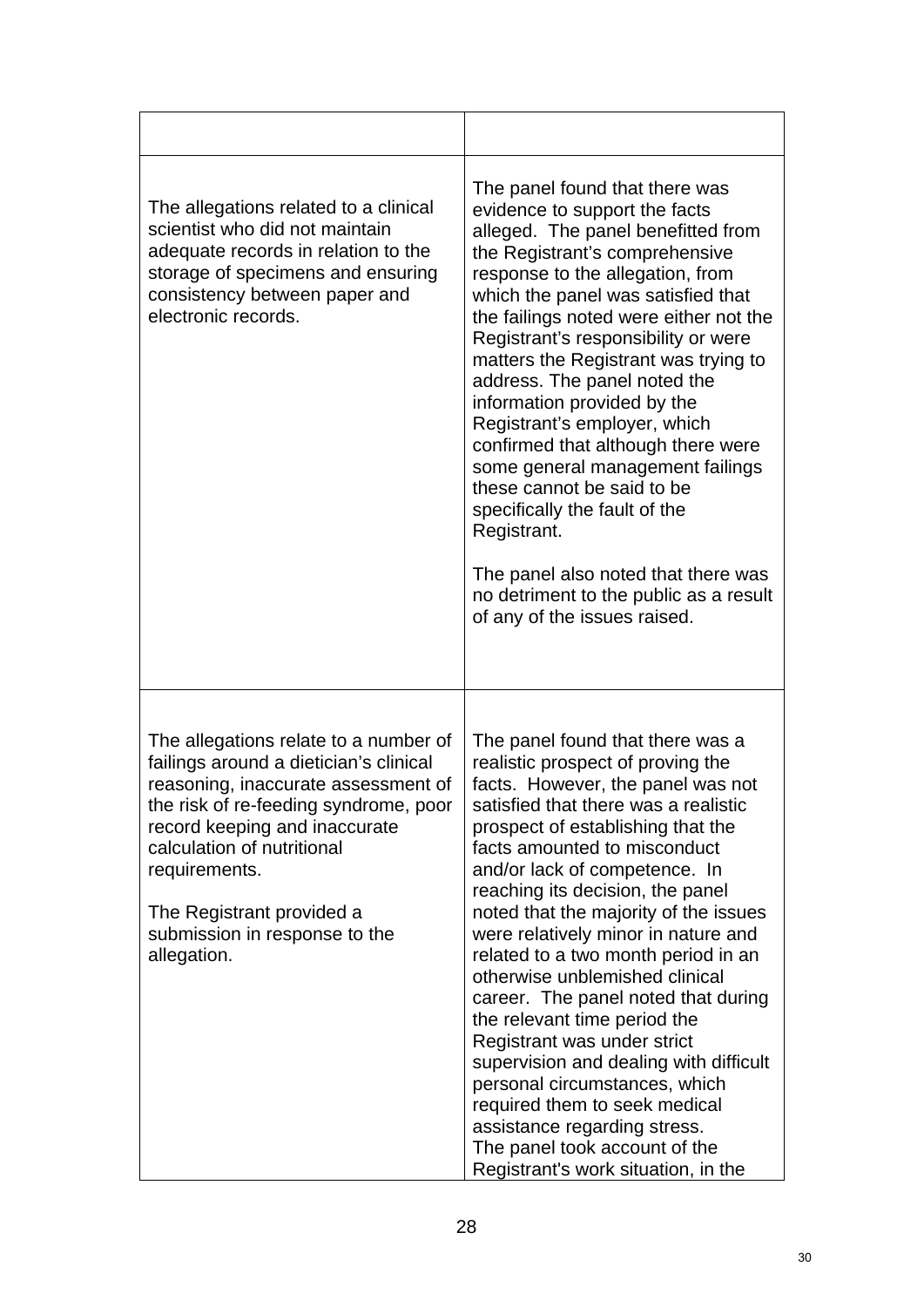|                                                                                                                                                                                                                       | time leading to the events in<br>question, when they were working in<br>an isolated environment as a lone<br>practitioner. This was in a newly<br>created dietetic post during which<br>the Registrant's supervisor<br>was only available by telephone for<br>advice and guidance.<br>The panel noted the Registrant's<br>detailed and considered response<br>to the allegations and in particular<br>that they acknowledged some of<br>their mistakes and expressed insight<br>into their actions. The Panel noted<br>the positive reference provided by<br>the Registrant's current employer<br>and found that there was not a<br>realistic prospect of finding their<br>current fitness to practise impaired.                                                                                                                                  |
|-----------------------------------------------------------------------------------------------------------------------------------------------------------------------------------------------------------------------|---------------------------------------------------------------------------------------------------------------------------------------------------------------------------------------------------------------------------------------------------------------------------------------------------------------------------------------------------------------------------------------------------------------------------------------------------------------------------------------------------------------------------------------------------------------------------------------------------------------------------------------------------------------------------------------------------------------------------------------------------------------------------------------------------------------------------------------------------|
| It was alleged that a Social Worker<br>had breached confidentiality by<br>divulging details of a child that was<br>protected by a Court Order, and that<br>they had allowed the parent of the<br>child to have access | The Panel were satisfied that the<br>facts alleged were sufficient to<br>provide a realistic prospect of<br>establishing misconduct/ lack of<br>competence.<br>However the Panel did not consider<br>that there was a realistic prospect<br>that the<br>registrant's fitness to practise is<br>impaired by reason of this<br>misconduct/ lack of competence.<br>The Panel noted that the issues<br>related to a complex case, and that<br>the Registrant had offered<br>significant mitigation for their<br>actions. This included<br>demonstrating how they had no<br>knowledge of the contents of the<br>Court Order, despite having<br>requested access to the details.<br>The mitigation also included details<br>of how the access to the child had<br>been arranged with the<br>grandparents of the child also<br>present to assure safety. |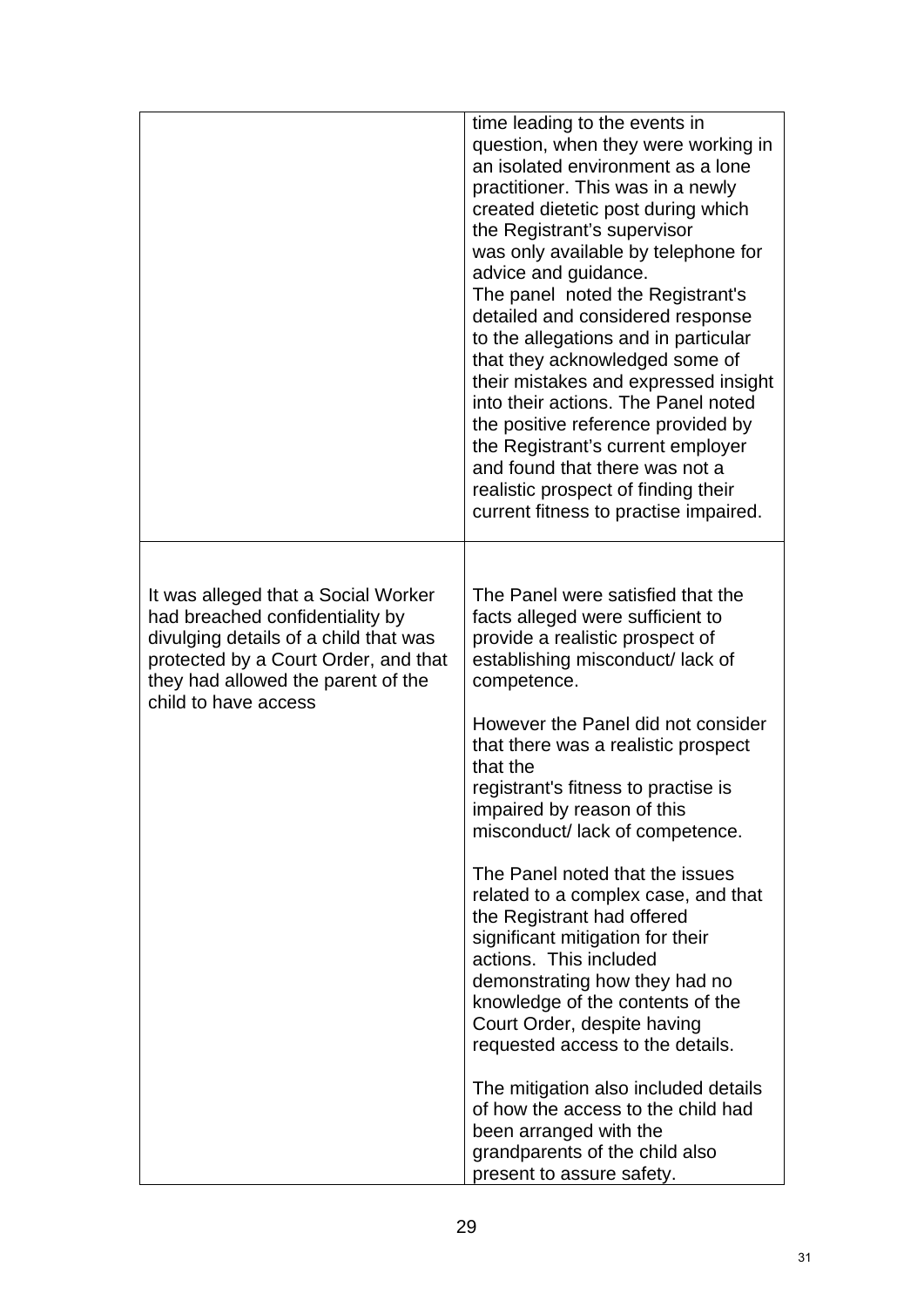|                                                                                                                                                                                                  | The Registrant had provided<br>evidence of insight into the situation,<br>and how they had reflected on their<br>approach, as well as how they<br>would behave in similar future<br>situations.<br>The Panel therefore found that there<br>was no prospect of finding the<br>Registrant's fitness to practise<br>currently impaired.                                                                                                                                                                                                                                                                                 |
|--------------------------------------------------------------------------------------------------------------------------------------------------------------------------------------------------|----------------------------------------------------------------------------------------------------------------------------------------------------------------------------------------------------------------------------------------------------------------------------------------------------------------------------------------------------------------------------------------------------------------------------------------------------------------------------------------------------------------------------------------------------------------------------------------------------------------------|
| An Occupational Therapist self-<br>referred a conviction for a drink<br>driving offence. The Registrant<br>provided submissions in response to<br>the allegation.                                | There was a realistic prospect of<br>establishing the facts and grounds<br>by virtue of the conviction certificate.<br>However, the Panel did not consider<br>that there was a realistic prospect of<br>finding that the Registrant's fitness<br>to practise is impaired by reason of<br>the conviction.<br>In reaching its decision, the Panel<br>noted that this matter was a one off<br>lapse in behaviour and that the<br>incident did not occur during working<br>hours. The panel was of the view<br>that the Registrant displayed insight<br>and remorse in relation to the<br>conviction via her submission. |
| It was alleged that an Operating<br>Department Practitioner did not<br>complete a safety checklist upon<br>receiving a patient, which resulted in<br>the patient being wrongly<br>anaesthetised. | The panel was satisfied that the<br>realistic prospect test was met in<br>relation to facts and grounds.<br>However, it was not satisfied that<br>there was a realistic prospect of a<br>future panel finding that the<br>Registrant's fitness to practise is<br>impaired.<br>In reaching its decision, the panel<br>was assisted by submissions made<br>by the Registrant. The panel<br>considered that the errors occurred<br>as a result of systemic failings,                                                                                                                                                    |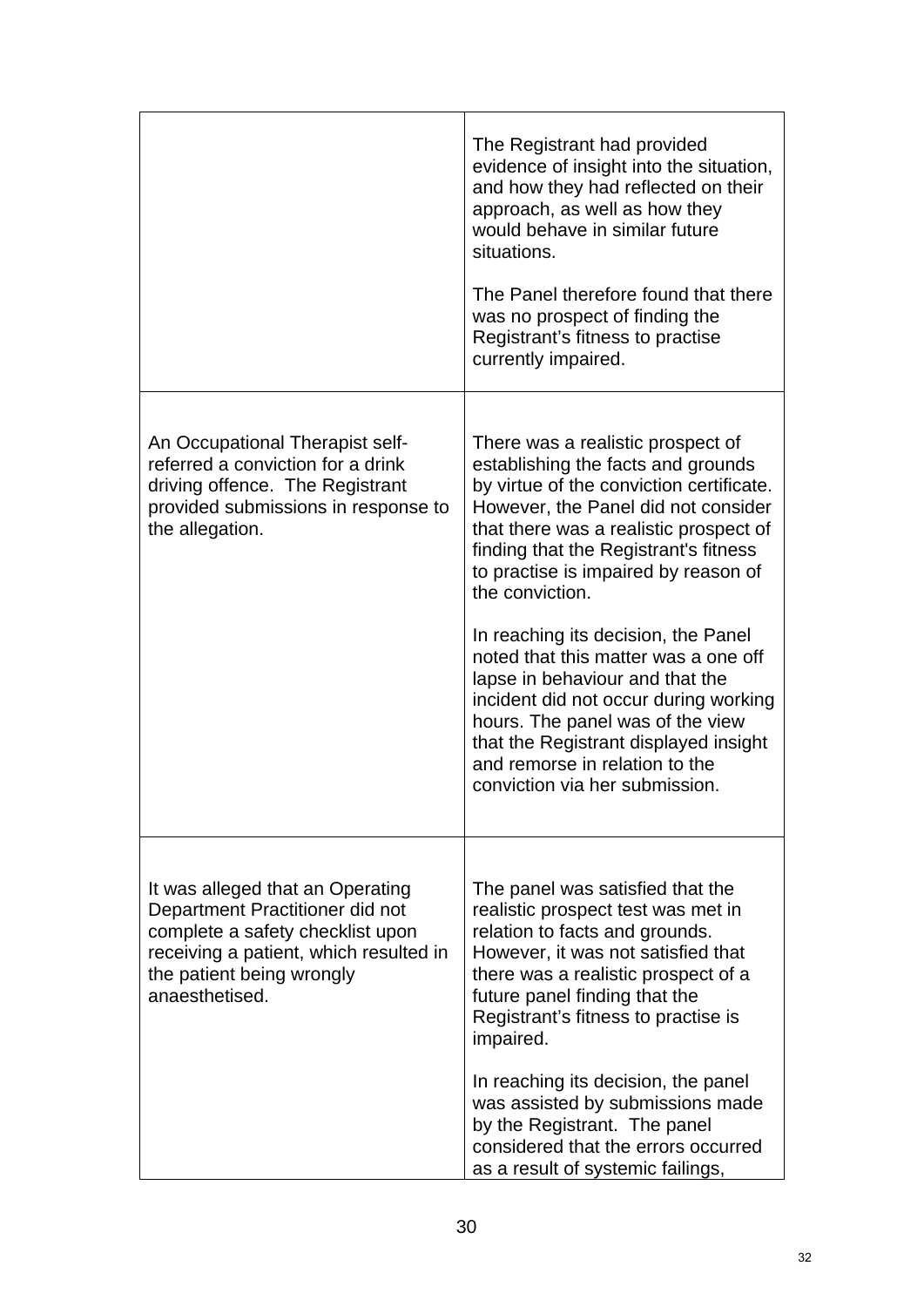|                                                                                                                                                                                                                                                                                            | which provided mitigating<br>circumstances for the Registrant's<br>actions. The panel was also<br>satisfied that Registrant had shown<br>insight into his failings as<br>demonstrated by the further learning<br>undertaken since the incident giving<br>rise to the allegations occurred.                                                                 |
|--------------------------------------------------------------------------------------------------------------------------------------------------------------------------------------------------------------------------------------------------------------------------------------------|------------------------------------------------------------------------------------------------------------------------------------------------------------------------------------------------------------------------------------------------------------------------------------------------------------------------------------------------------------|
| A Paramedic self-referred a fraud<br>conviction for which they received a<br>two year conditional discharge. As<br>per the HCPC's Practice Note on<br>Convictions and Cautions, any<br>matter for which a Registrant<br>receives a conditional discharge<br>must be alleged as misconduct. | The panel was satisfied that there<br>was a realistic prospect of<br>establishing the facts and that the<br>facts, if proven, would amount to<br>misconduct. However, the panel<br>was not satisfied that there was a<br>realistic prospect of finding<br>impairment.                                                                                      |
|                                                                                                                                                                                                                                                                                            | In reaching its decision, the panel<br>noted that although this is a serious<br>matter and has the potential to<br>damage the reputation of and public<br>confidence in the profession, the<br>allegation relates to an isolated<br>incident regarding a<br>personal/domestic setting and does<br>not impact on the Registrant's<br>professional practice. |
|                                                                                                                                                                                                                                                                                            | The panel issued a learning point<br>reminding the Registrant of the need<br>to uphold professional standards in<br>both their public and private life and<br>to engage fully with the regulatory<br>process.                                                                                                                                              |
| It was alleged that a Radiographer<br>during the course of x-raying a<br>patient, the Registrant did not<br>communicate effectively with the                                                                                                                                               | The panel found that there was a<br>realistic prospect of finding the facts<br>and grounds.                                                                                                                                                                                                                                                                |
| patient (both prior to and during the<br>x-ray) and did not offer the patient a<br>chaperone. The facts were alleged<br>in the alternative as misconduct<br>and/or lack of competence.                                                                                                     | However, the Panel was not<br>satisfied that the facts provided a<br>realistic<br>prospect of establishing the<br>Registrant's current fitness to<br>practise is impaired                                                                                                                                                                                  |
|                                                                                                                                                                                                                                                                                            | The panel was of the view that this<br>was an isolated incident and noted                                                                                                                                                                                                                                                                                  |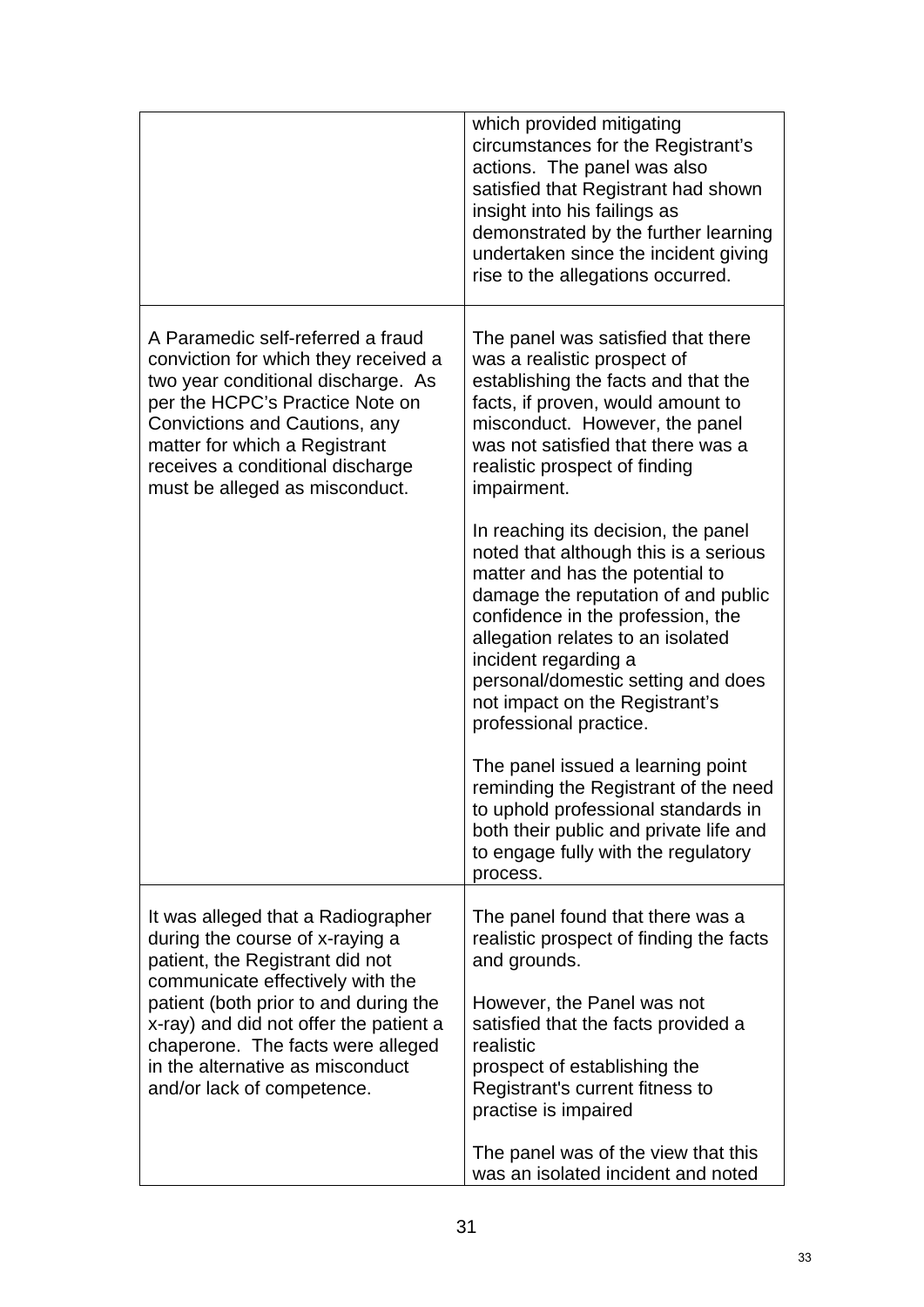| that the Registrant apologised to the<br>patient.                                                                                                                                |
|----------------------------------------------------------------------------------------------------------------------------------------------------------------------------------|
| The panel also noted that the<br>Registrant had undertaken Lone<br>Worker training and provided<br>several positive references as to<br>their competence and conduct.            |
| The panel issued a learning point,<br>reminding the Registrant of the need<br>to communicate clearly with<br>patients, particularly when<br>explaining each step of a procedure. |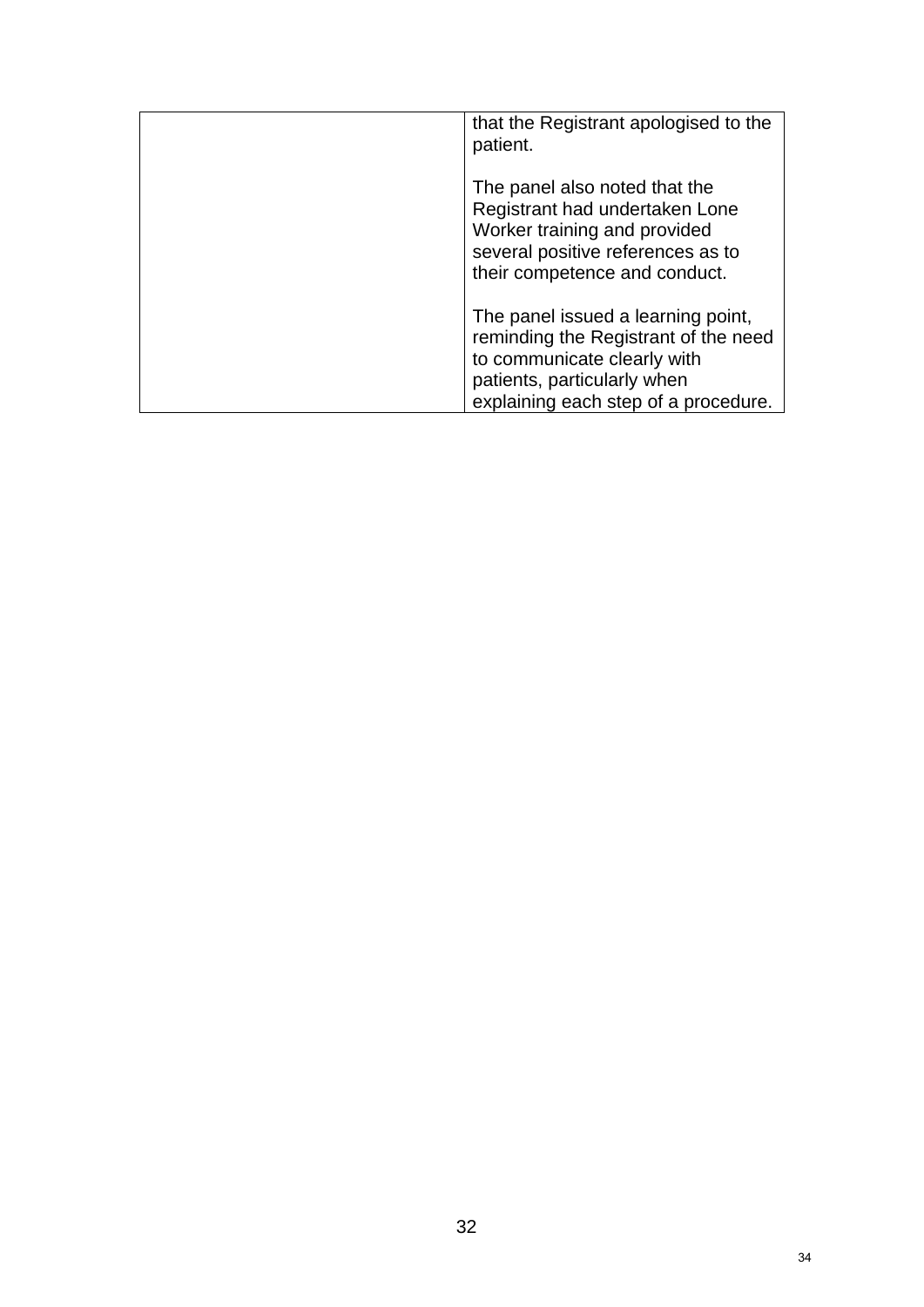#### **Case to answer decisions by complainant type**

Table 8 shows the number of 'case to answer' decisions by complainant type. There continue to be differences in the case to answer rate, depending on the source of the complaint. Fitness to practise allegations received from professional bodies represent the highest percentage of 'case to answer' decisions, but are a small group. However, when combined, allegations raised by employers, professional groups (including the police), or from other registrants, have a case to answer rate of 67 per cent.

Cases referred anonymously, or by article 22(6) have a case to answer rate of 63 per cent, and self-referrals a rate of 46 per cent. Allegations from members of the public have a case to answer rate of 16%. It should be noted that cases may not be considered in the same year in which they are received. .

Employers are the second highest source of complaints. In 2013-14, they made 593 allegations against registrants. Of the 307 that were considered at ICP, 210 were judged to have case to answer. This represents 68 per cent of those cases considered, in 2012-13, the figure from this complainant source was slightly higher, at 73 per cent.

Members of the public are the largest complainant category but have the lowest case to answer rate. Of the 128 cases considered at ICP, 15 per cent of which received a 'case to answer' decision. This represents a 4 per cent decrease in the number of 'case to answer' decisions made in respect of concerns raised by members of the public since 2012–13.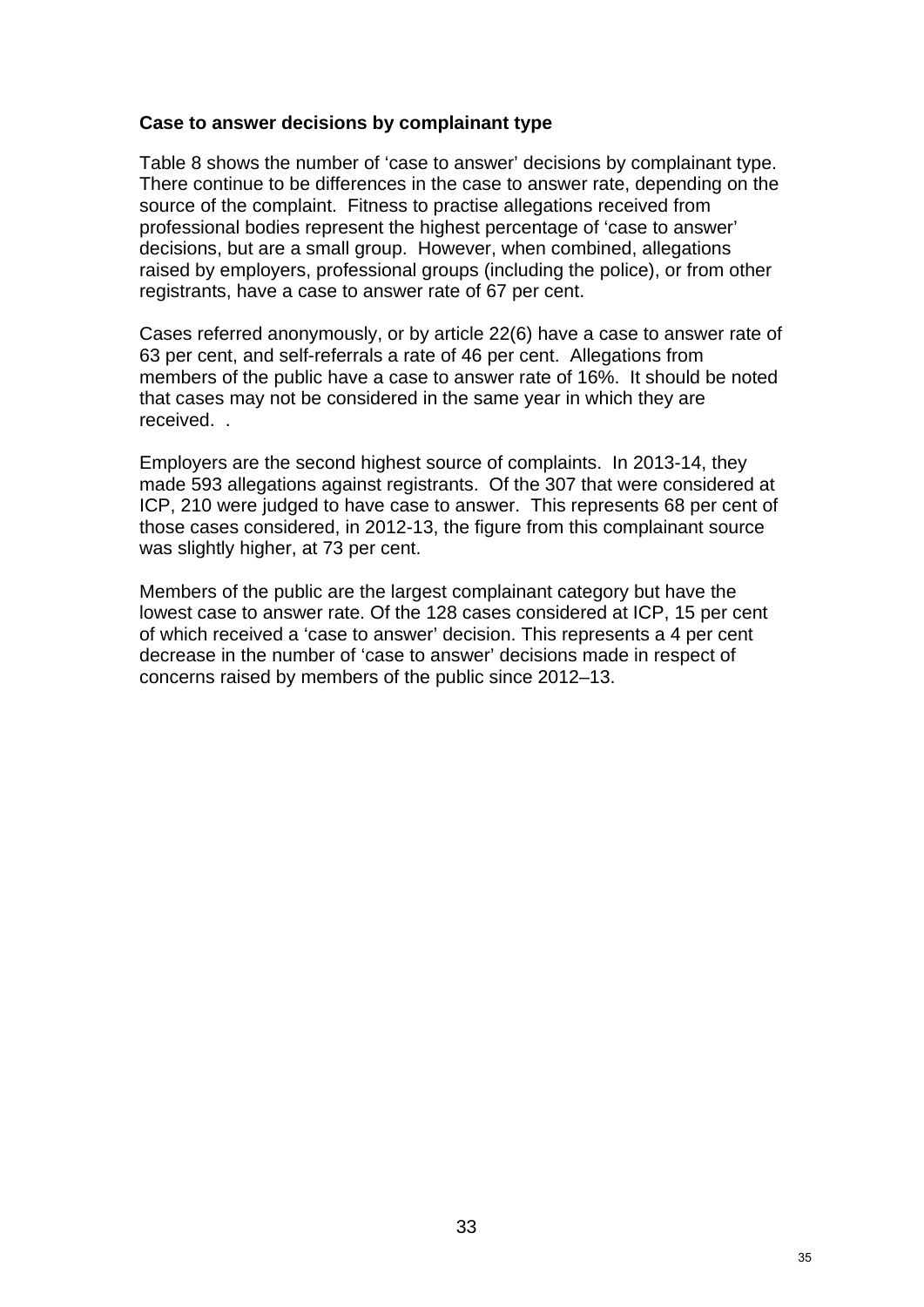# **Table 8 Case to answer by complainant**

| Complainant                   | <b>Number</b><br>of case<br>to<br>answer | <b>Number</b><br>of no<br>case to<br>answer | <b>Total</b> | $%$ case<br>to<br>answer |
|-------------------------------|------------------------------------------|---------------------------------------------|--------------|--------------------------|
| Article 22(6)/Anon            | 14                                       | 8                                           | 22           | 63.6                     |
| Employer                      | 210                                      | 97                                          | 307          | 68.4                     |
| Other                         | 14                                       | 3                                           | 17           | 82.4                     |
| Other Registrant/Professional | 5                                        | 11                                          | 16           | 31.3                     |
| Police                        | 14                                       | 7                                           | 21           | 66.7                     |
| Professional body             | 8                                        | 1                                           | 9            | 88.9                     |
| Public                        | 20                                       | 108                                         | 128          | 15.6                     |
| <b>Self Referral</b>          | 75                                       | 87                                          | 162          | 46.3                     |
| Total                         | 360                                      | 322                                         | 682          | 52.8                     |

# **Case to answer decisions and route to registration**

Table 9 shows that there is a no difference in the proportions of cases that are considered case to answer, irrespective of the route to registration

# **Table 9 Case to answer and route to registration**

| <b>Route to</b><br>registration | Number of<br>case to<br>answer | % of<br>allegations | Number of<br>no case to<br>answer | $%$ of<br>allegations | <b>Total</b><br>allegations | $%$ of<br>allegations |
|---------------------------------|--------------------------------|---------------------|-----------------------------------|-----------------------|-----------------------------|-----------------------|
| Grandparenting                  |                                | 0.28                |                                   | 0.00                  |                             | 0.15                  |
| International                   | 19                             | 5.28                | 12                                | 3.73                  | 31                          | 4.55                  |
| UK                              | 340                            | 94.44               | 310                               | 96.27                 | 650                         | 95.31                 |
| Total                           | 360                            | 100.00              | 322                               | 100.00                | 682                         | 100.00                |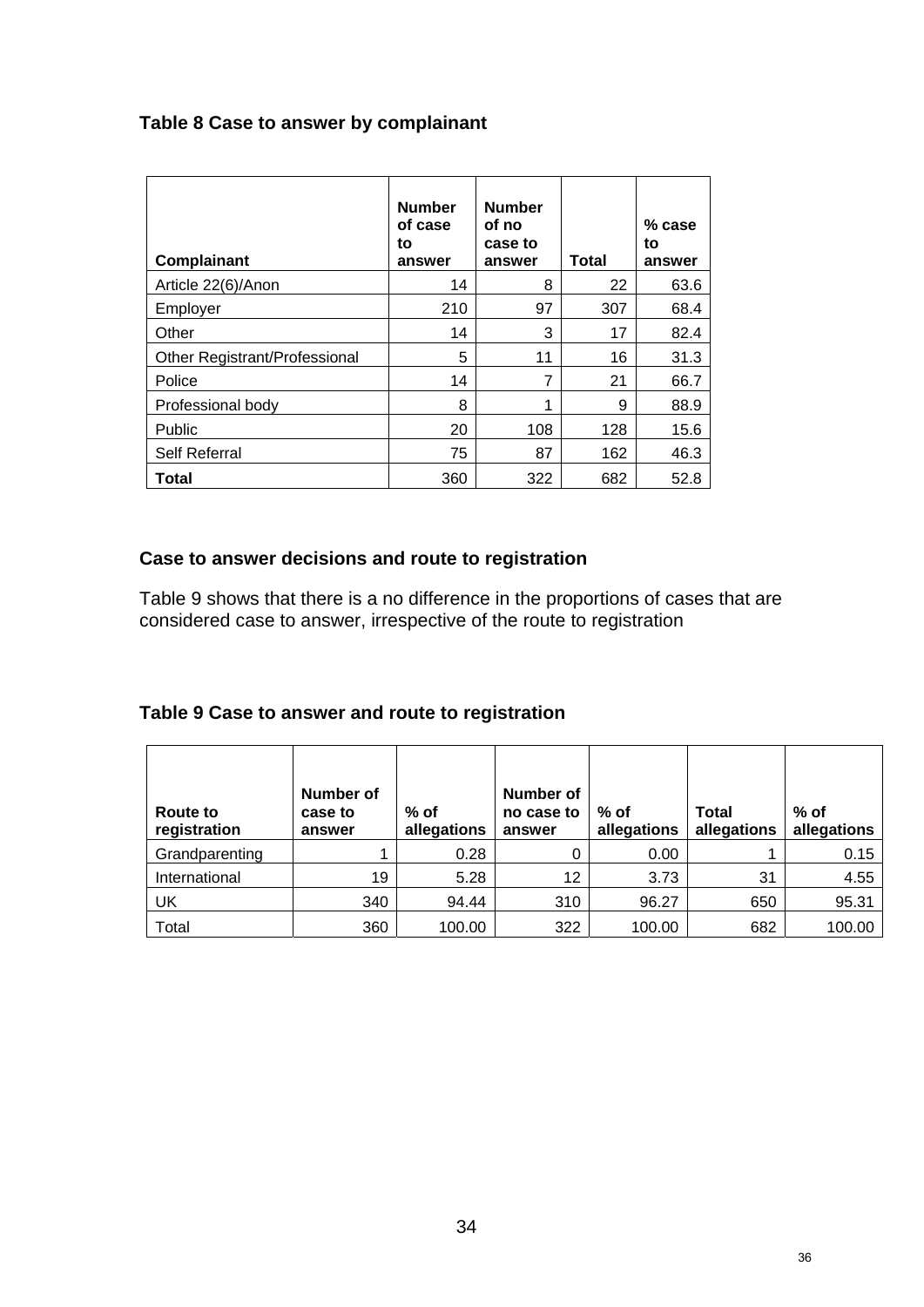## **Time taken from receipt of allegation to Investigating Panel**

Table 10 shows the length of time taken for allegations to be put before an ICP in 2013–14. The table shows that ninety one per cent of allegations were considered by a panel within eight months of receipt, from the point of meeting the Standard of Acceptance. This is up from 2012–13, when eighty three per cent of allegations were considered by an ICP within eight months of receipt. The mean length of time taken for a matter to be considered by an ICP is six months from receipt of the allegation and the median length of time is four months. This has improved by one month since 2012-13.

| <b>Number</b><br>οf<br>months | <b>Number</b><br>οf<br>cases | <b>Cumulative</b><br>number of<br>cases | % of<br>cases | Cumulative %<br>cases |
|-------------------------------|------------------------------|-----------------------------------------|---------------|-----------------------|
| $1 - 4$                       | 475                          | 475                                     | 69.6          | 69.6                  |
| $5 - 8$                       | 142                          | 617                                     | 20.8          | 90.5                  |
| $9 - 12$                      | 34                           | 651                                     | 5.0           | 95.5                  |
| 13-16                         | 12                           | 663                                     | 1.8           | 97.2                  |
| 17-20                         | 8                            | 671                                     | 1.2           | 98.4                  |
| $21 - 24$                     | 6                            | 677                                     | 0.9           | 99.3                  |
| $25 - 28$                     | 3                            | 680                                     | 0.4           | 99.7                  |
| 29-32                         | 0                            | 680                                     | 0.0           | 99.7                  |
| 33-36                         | 1                            | 681                                     | 0.1           | 99.9                  |
| Over 36                       | 1                            | 682                                     | 0.1           | 100.0                 |
| Total                         | 682                          |                                         | 100.0         |                       |

#### **Table 10 Length of time from receipt of allegation to Investigating Panel**

#### **Case to answer decisions and representations**

Graph 5 provides information on 'case to answer' and 'no case to answer' decisions and representations received in response to allegations. In 2013-14, representations were made to the ICP by either the registrant or their representative in 546 (80%) of the 682 cases where a decision was made by a panel of the Investigating Committee. A total of 322 cases considered by an ICP resulted in a 'no case to answer' decision. Of this number, 285 (89%) were cases where representations were provided. By contrast, only 35 cases (11%) resulted in a 'no case to answer' decision being made where no representations were provided by the registrant or their representative.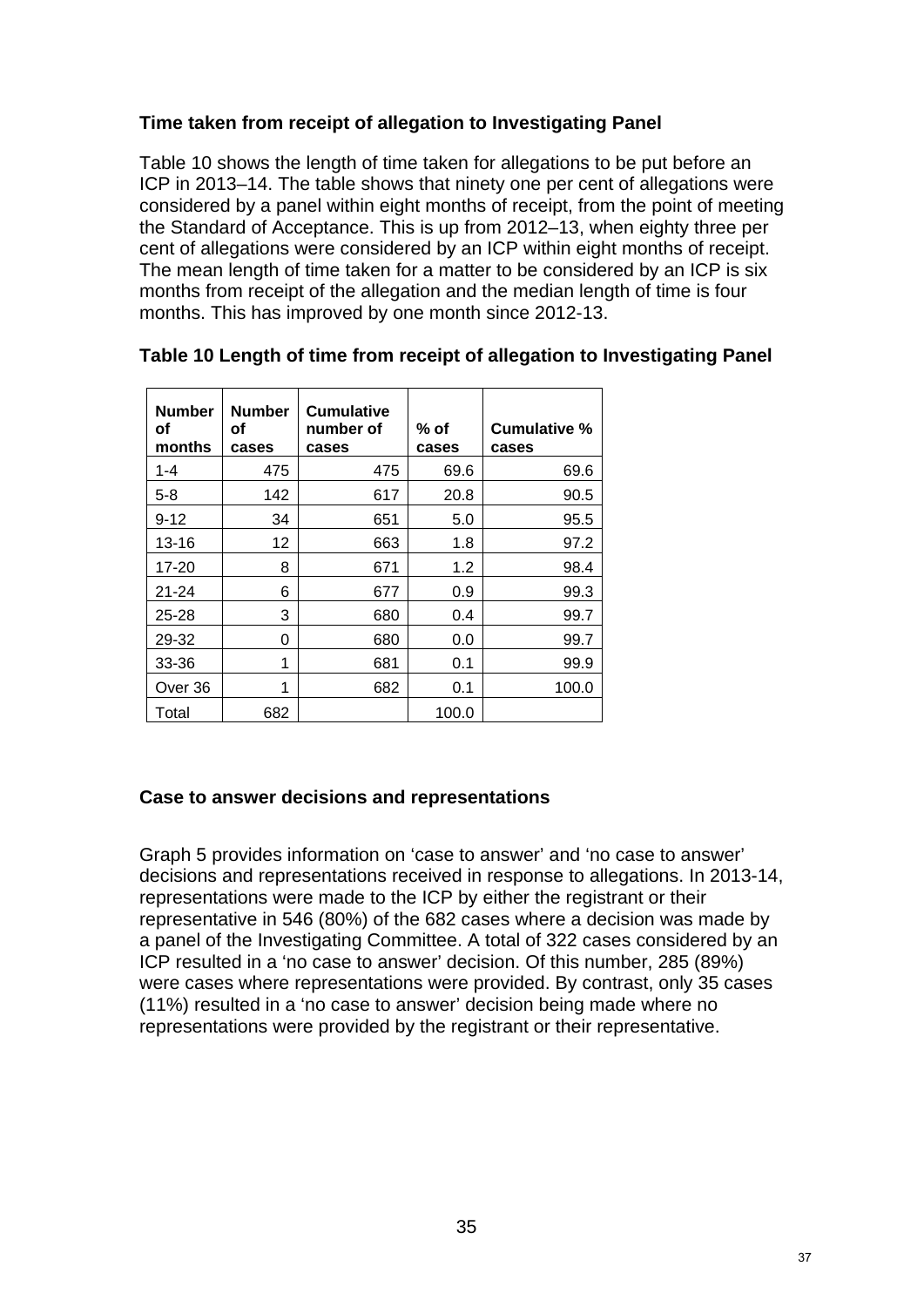

**Graph 5 Representations provided to Investigating Panel** 

| Representation<br>provided by | <b>Case to answer</b> | <b>No Case to</b><br>answer |
|-------------------------------|-----------------------|-----------------------------|
| Registrant                    | 218                   | 254                         |
| Representative                | 43                    | 31                          |
| None                          | 99                    | 35                          |
| Total                         | 360                   |                             |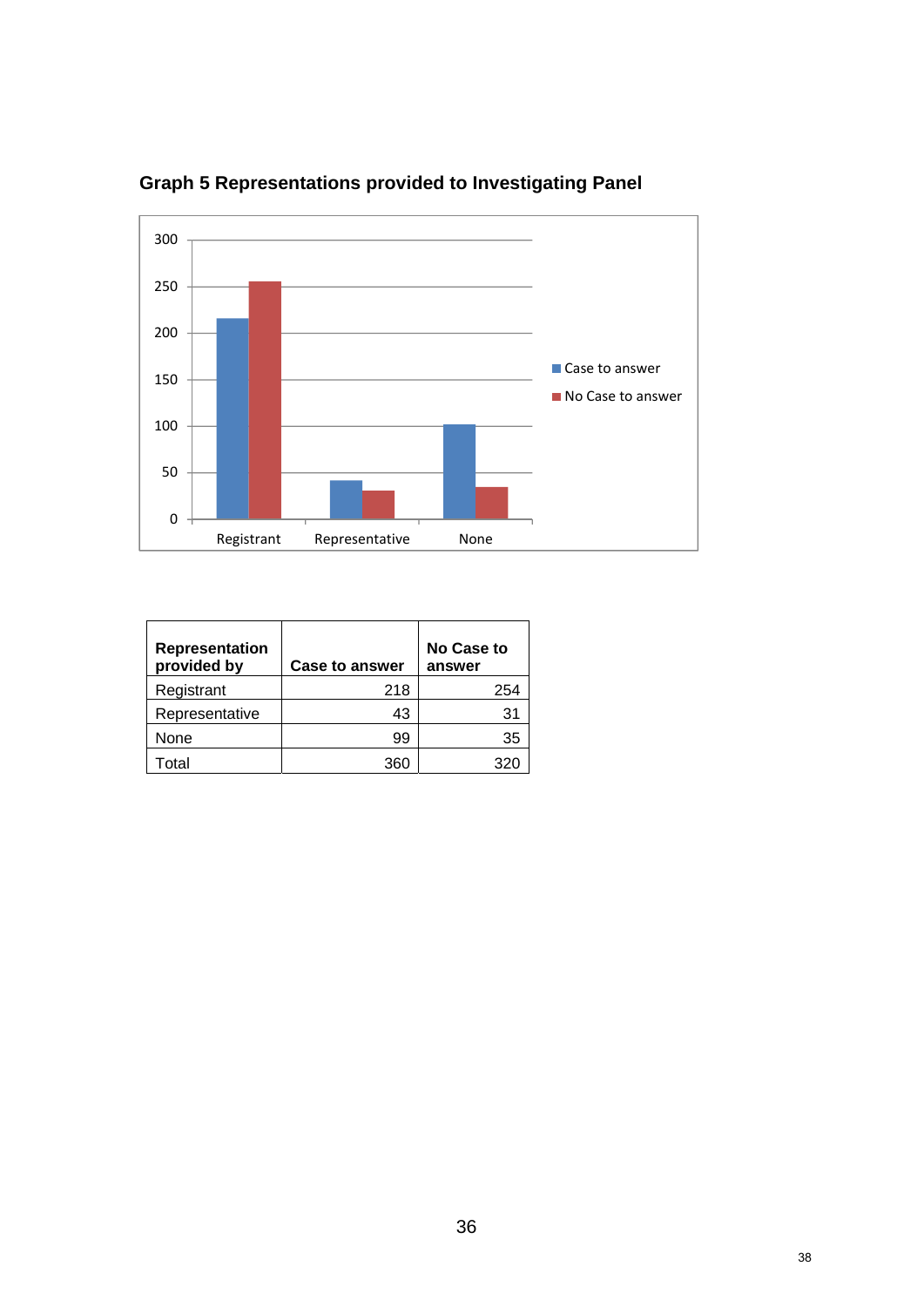## **Interim orders**

In certain circumstances, panels of our practice committees may impose an 'interim conditions of practice order' or an 'interim suspension order' on registrants subject to a fitness to practise investigation. This power is used when the nature and severity of the allegation is such that, if the registrant remains free to practise without restraint, they may pose a risk to the public or to themselves. Panels will only impose an interim order if they are satisfied that the public or the registrant involved require immediate protection. Panels will also consider the potential impact on public confidence in the regulatory process should a registrant be allowed to continue to practise without restriction whilst subject to an allegation. An interim order takes effect immediately and its duration is set out in the Health and Social Work Professions Order 2001. It cannot last for more than 18 months. If a case has not concluded before the expiry of the interim order, the HCPC must apply to the relevant court to have the order extended.

In 2013–14 we applied to the High Court for an extension of an interim order in five cases. All applications were granted and extended for up to twelve months.

An interim order prevents a registrant from practising, or places limits on their practice, whilst the investigation is on-going and will remain until the case is heard or is lifted on review.

A practice committee panel may make an interim order to take effect either before a final decision is made in relation to an allegation or pending an appeal against such a final decision. Case managers from the Fitness to Practise Department acting in their capacity of presenting officers present the majority of applications for interim orders and reviews of interim orders. This is to ensure resources are used to their best effect.

Table 11 shows the number of interim orders by profession and the number of cases where an interim order has been granted, reviewed or revoked. These interim orders are those sought by HCPC during the management of the case processing. It does not include interim orders that are imposed at final hearings to cover the registrant's appeal period.

In 2013–14, 97 applications for interim orders were made. These 97 applications account for 4.6 per cent of the allegations being investigated. In 2012-13, the percentage was 2.4 %, with 2012-13 being the only other year since 2007-08 where the percentage was less than five.

Eighty five of those orders were granted and sixteen were not granted. Social workers in England and paramedics had the highest number of applications considered.

The number of interim order applications has increased each year, but the proportion of cases where an interim order is sought has remained steady. A breakdown since 2004-05 can be found in the historical statistics appendix.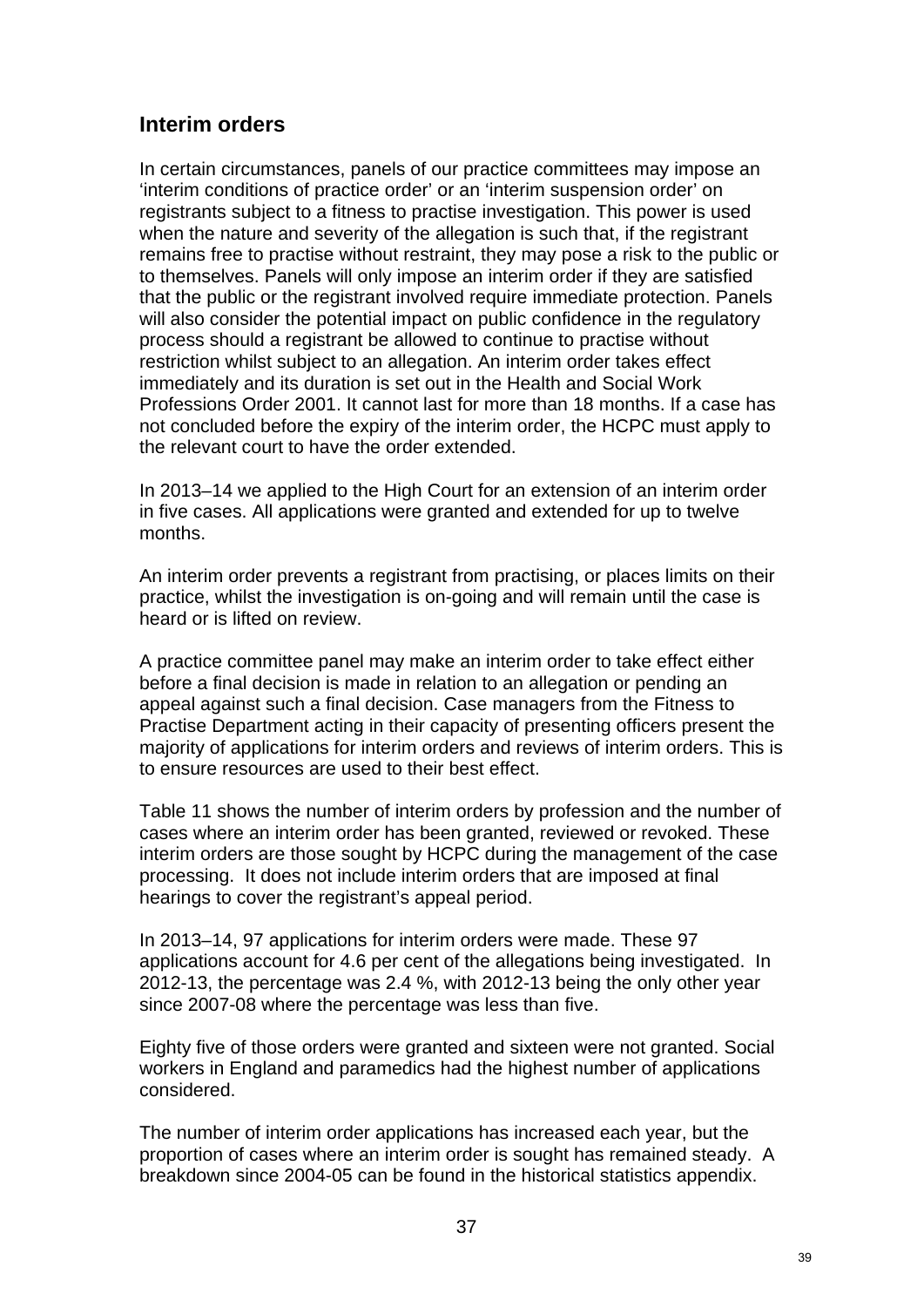The legislation we are governed by provides that we have to review an interim order six months after it is first imposed and every three months thereafter. The regular review mechanism is particularly important given that an interim order will restrict or prevent a registrant from practising pending a final hearing decision. Applications for interim orders are usually made at the initial stage of the investigation; but a registrant may ask for an order to be reviewed at any time if, for example, their circumstances change or new evidence becomes available. In some cases an interim suspension order may be replaced with an interim conditions of practice order if the panel consider this will adequately protect the public. In 2013–14 there were three cases where an interim order was revoked by a review panel.

In 2013-14, the median time from receipt of a fitness to practise complaint to a Panel considering whether an interim order was necessary was 15 weeks.

Where interim order applications are not made immediately on receipt of the complaint, the time difference between receipt and the Panel consideration demonstrates that we do not always receive the total information about a Registrant's practice at the initial stages, or that circumstances change during the investigation that warrant a later consideration.

We risk assess cases on receipt to help determine whether to apply for an Interim Order. A further risk assessment is undertaken when new material is received during the lifetime of the case.

The average time from initial risk assessment to consideration of an interim order application by a Panel is 18 days. In 2012-13, it was 19 days.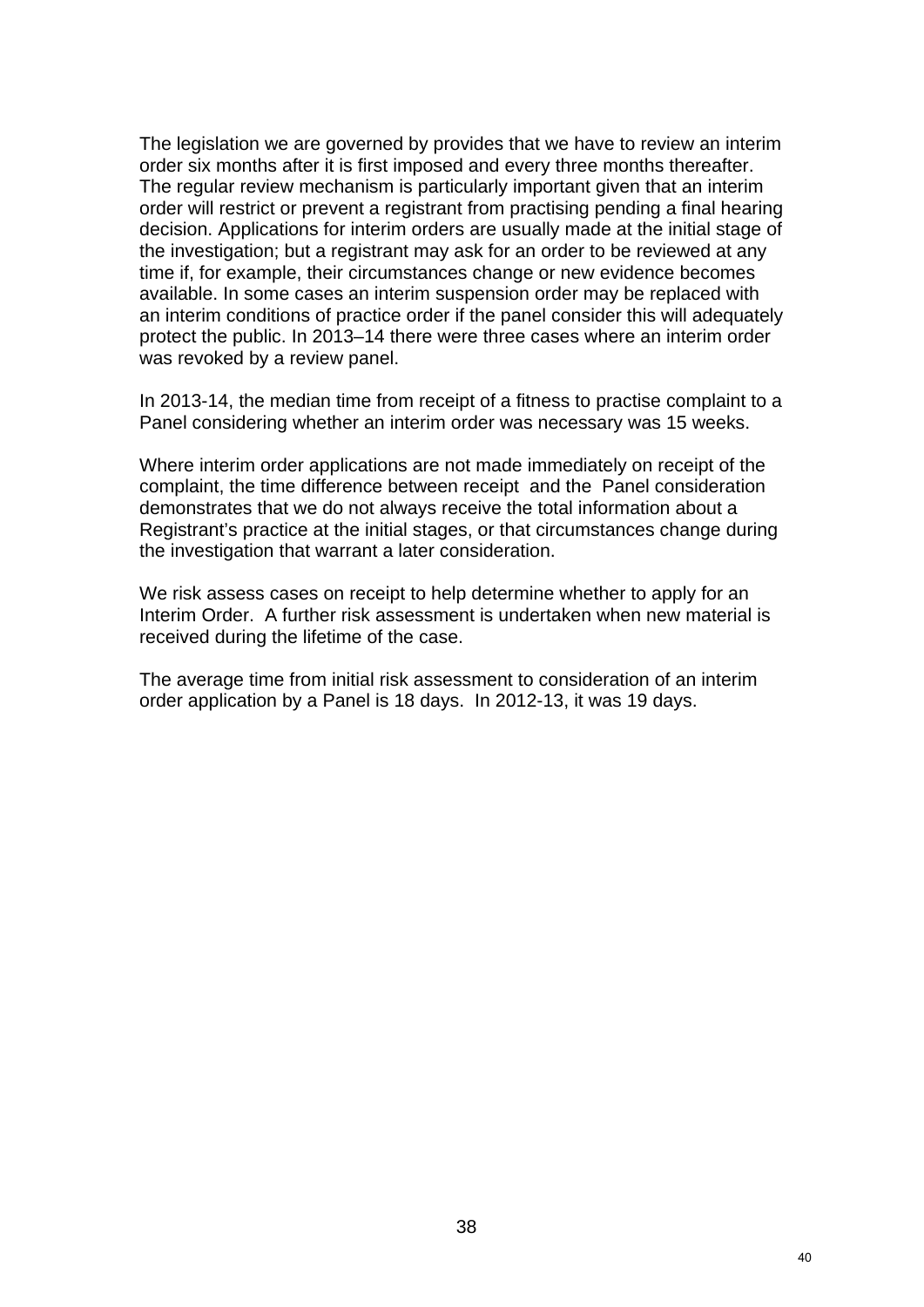# **Table 11 Number of interim orders by profession**

| <b>Profession</b>                  | <b>Applications</b><br>considered | <b>Applications</b><br>granted | <b>Applications</b><br>not granted | <b>Orders</b><br>reviewed | <b>Orders</b><br>revoked on<br>review |
|------------------------------------|-----------------------------------|--------------------------------|------------------------------------|---------------------------|---------------------------------------|
| Arts Therapists                    | 1                                 | $\mathbf 0$                    | 1                                  | 0                         | 0                                     |
| <b>Biomedical Scientists</b>       | 8                                 | 8                              | $\mathbf 0$                        | 6                         | 0                                     |
| Chiropodists / podiatrists         | $\overline{2}$                    | $\overline{2}$                 | $\mathbf 0$                        | 6                         | 0                                     |
| <b>Clinical Scientists</b>         | 0                                 | $\mathbf 0$                    | $\boldsymbol{0}$                   | 0                         | 0                                     |
| <b>Dietitians</b>                  | 1                                 | 1                              | $\mathbf 0$                        | $\overline{2}$            | 0                                     |
| Hearing aid dispensers             | 1                                 | 1                              | $\mathbf 0$                        | 7                         | $\pmb{0}$                             |
| Occupational therapists            | $\overline{2}$                    | 2                              | 0                                  | $\overline{7}$            | 0                                     |
| Operating department practitioners | 8                                 | 8                              | 0                                  | 18                        | $\mathbf 0$                           |
| Orthoptists                        | $\Omega$                          | $\Omega$                       | 0                                  | $\mathbf 0$               | 0                                     |
| Paramedics                         | 14                                | 13                             | 1                                  | 28                        | 0                                     |
| Physiotherapists                   | 8                                 | 7                              | 1                                  | 19                        | 1                                     |
| Practitioner psychologists         | 1                                 | 1                              | 0                                  | 15                        | 0                                     |
| Prosthetists / orthotists          | 1                                 | 1                              | $\mathbf 0$                        | $\overline{2}$            | 0                                     |
| Radiographers                      | 5                                 | 4                              | 1                                  | 7                         | 1                                     |
| Social workers in England          | 43                                | 36                             | $\overline{7}$                     | 43                        | 1                                     |
| Speech and language therapists     | $\overline{2}$                    | 1                              | 1                                  | 6                         | 0                                     |
| Total                              | 97                                | 85                             | 12                                 | 166                       | 3                                     |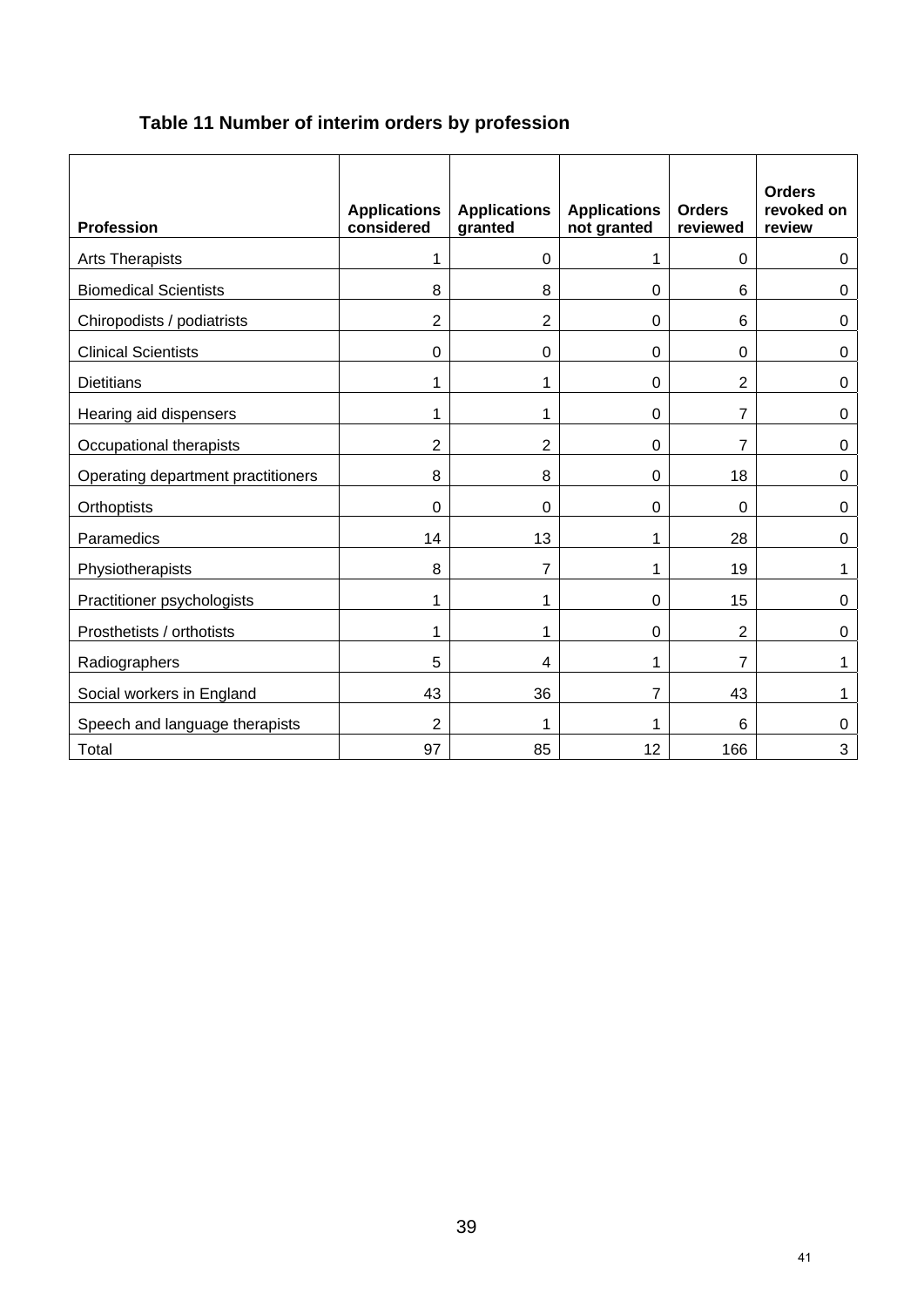## **Public hearings**

Two hundred and sixty seven final hearing cases were concluded in 2013–14, involving two hundred and sixty five registrants (two registrants had more than one allegation considered at their hearing). Hearings where allegations were well founded concerned only 0.06 per cent of registrants on the HCPC Register. A further forty cases were listed for a hearing, but were adjourned or concluded part heard.

Hearings can be adjourned in advance administratively by the Head of Adjudication if an application is made more than 14 days in advance of the hearing. If the application is made less than 14 days before the hearing, the decision on adjournment is made by a Panel. Hearings that commence but do not conclude in the time allocated are classed as part heard. Thirty four cases also had an additional preliminary hearing in order to seek a Panel direction on a matter related to the case progression.

Cases that transferred from the General Social Care Council are not included in this section. Please see the separate appendix for analysis of these cases.

Most hearings are held in public, as required by our governing legislation, the Health and Social Work Professions Order 2001. Occasionally a hearing, or part of it, may be heard in private in certain circumstances.

The HCPC is obliged to hold hearings in the UK country of the registrant concerned. The majority of hearings take place in London at the HCPC's offices. Where appropriate, proceedings are held in locations other than capitals or regional centres, for example, to accommodate attendees with restricted mobility. In 2013–14, in addition to those in London, Belfast, Cardiff and Edinburgh hearings took place in Aberdeen, Durham, Dundee, Glasgow, Manchester, Newcastle and Nottingham.

Table 12 illustrates the number of public hearings that were held from 2009– 10 to 2013–14. It details the number of public hearings heard in relation to interim orders, final hearings and reviews of substantive decisions. Some cases will have been considered at more than one hearing in the same year, for example, if proceedings ran out of time and a new date had to be arranged.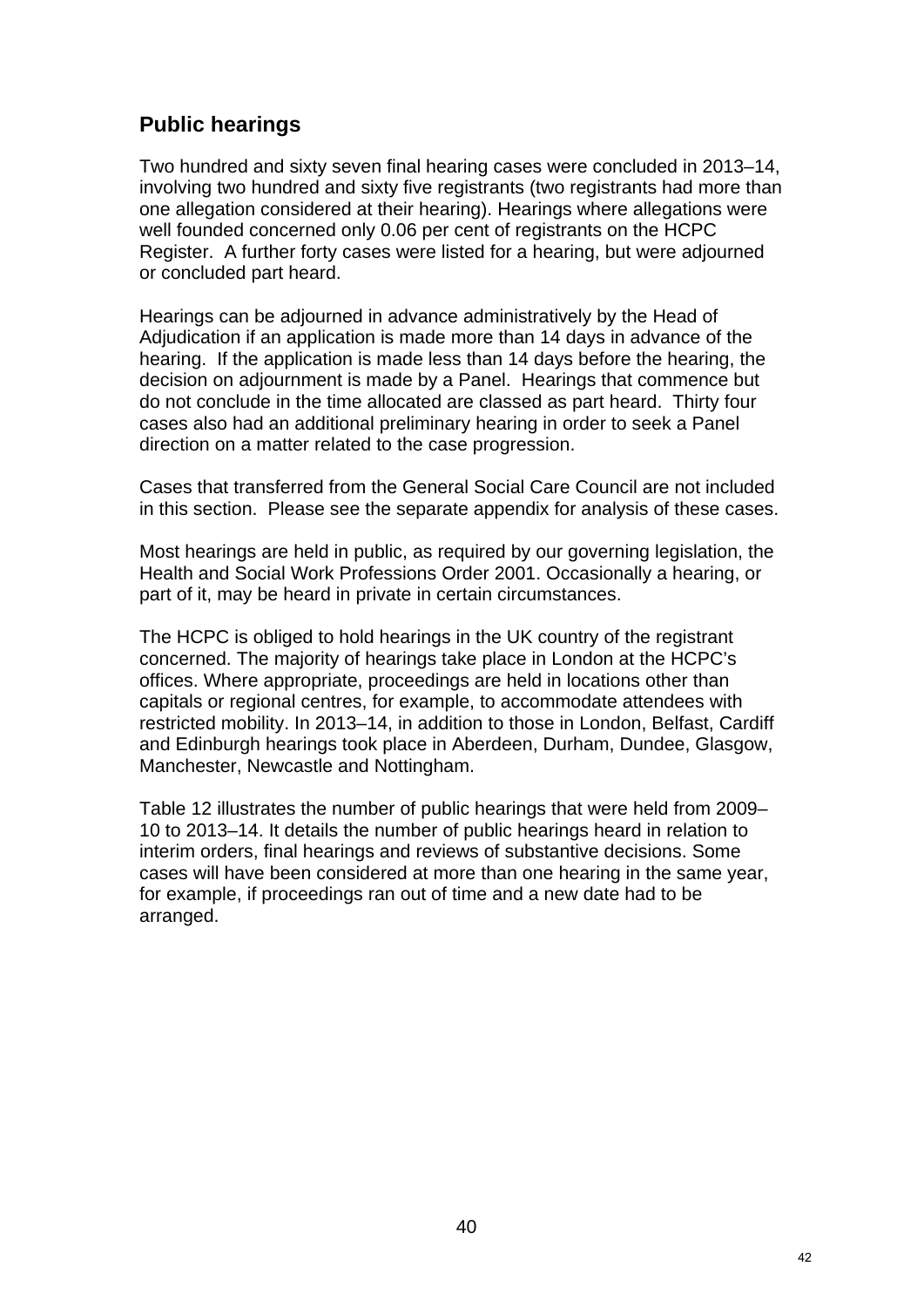|  | Table 12 Number of concluded public hearings |  |
|--|----------------------------------------------|--|
|  |                                              |  |

| Year    | Interim<br>order<br>and<br>review | <b>Final</b><br>hearing | <b>Review</b><br>hearing | <b>Restoration</b><br>hearing | <b>Article</b><br>30(7)<br>hearing | Total |
|---------|-----------------------------------|-------------------------|--------------------------|-------------------------------|------------------------------------|-------|
| 2009-10 | 141                               | 331                     | 95                       | 0                             | 0                                  | 567   |
| 2010-11 | 171                               | 404                     | 99                       | 2                             | 1                                  | 677   |
| 2011-12 | 197                               | 405                     | 126                      | 3                             | 1                                  | 732   |
| 2012-13 | 194                               | 228                     | 141                      | 1                             | 1                                  | 565   |
| 2013-14 | 265                               | 267                     | 160                      | 4                             |                                    | 689   |

## **Time taken from receipt of allegation to final hearing**

Table 13 shows the length of time it took for cases to conclude, measured from the date of receipt of the allegation. The table also shows the number and percentage of allegations cumulatively as the length of time increases. These cases do not include those that were transferred from the General Social Care Council, but do include social worker cases that were referred directly to HCPC, after 1 August 2012. Details of these cases can be found in the dedicated section of this report.

The length of time taken for cases that were referred for a hearing to conclude was a mean of 17 and a median of 14 months from receipt of the allegation. In 2012–13 the mean average length of time was 16 months and the median average length of time was 14 months.

The length of hearings can be extended for a number of reasons. These include protracted investigations, legal argument, availability of parties and requests for adjournments, which can all delay proceedings. Where criminal investigations have begun, the HCPC will usually wait for the conclusion of any related court proceedings. Criminal cases are often lengthy in nature and can extend the time it takes for a case to reach a hearing.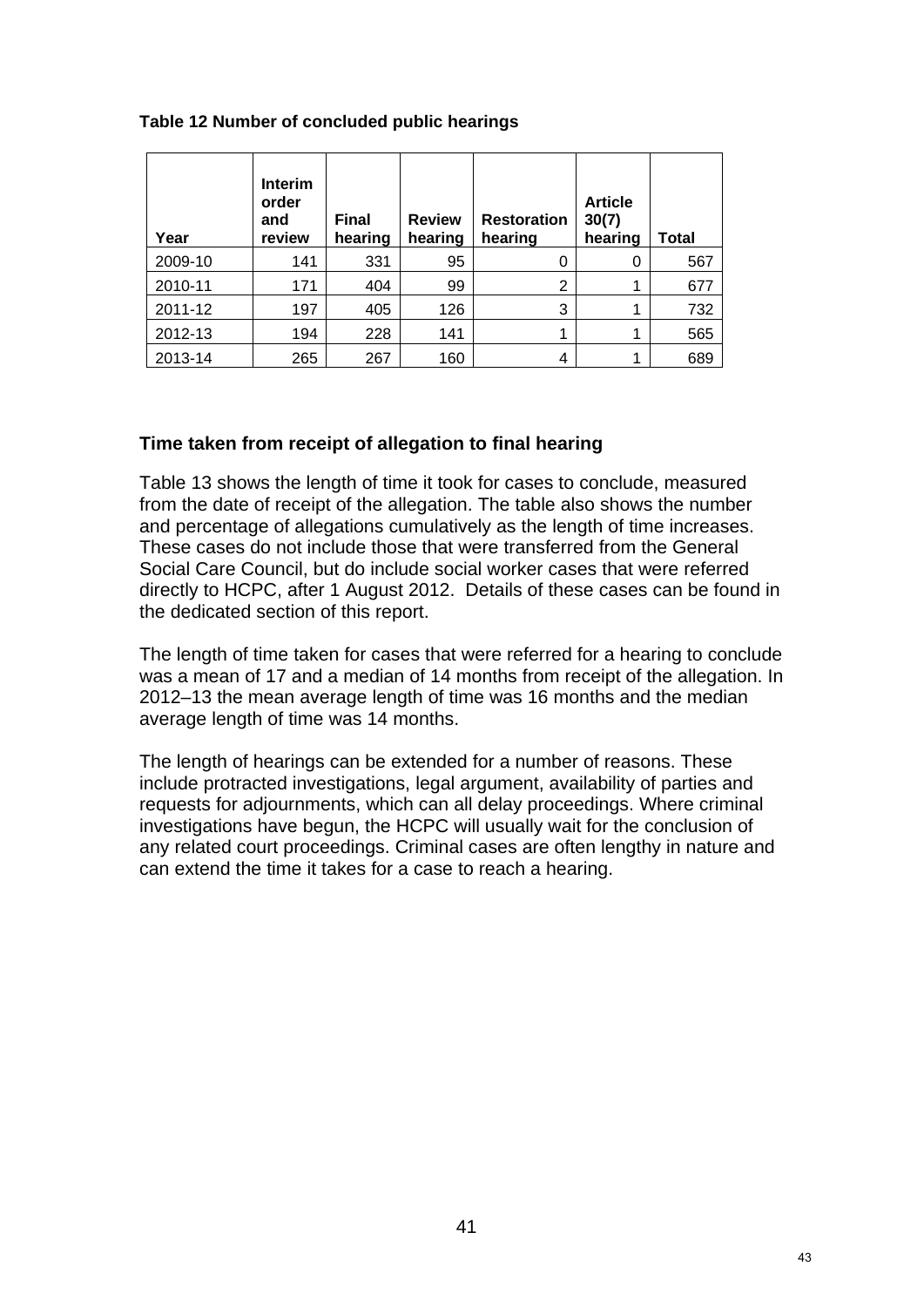| <b>Number</b><br>οf<br>months | <b>Number</b><br>οf<br>cases | <b>Cumulative</b><br>number of<br>cases | % of<br>cases | <b>Cumulative</b><br>% of cases |
|-------------------------------|------------------------------|-----------------------------------------|---------------|---------------------------------|
| $0$ to 4                      | 1                            |                                         | 0.4           | 0.4                             |
| 5 to 8                        | 21                           | 22                                      | 7.9           | 8.2                             |
| 9 to 12                       | 95                           | 117                                     | 35.6          | 43.8                            |
| 13 to 16                      | 49                           | 166                                     | 18.4          | 62.2                            |
| 17 to 20                      | 26                           | 192                                     | 9.7           | 71.9                            |
| 21 to 24                      | 26                           | 218                                     | 9.7           | 81.6                            |
| 25 to 28                      | 16                           | 234                                     | 6.0           | 87.6                            |
| 29 to 32                      | 12                           | 246                                     | 4.5           | 92.1                            |
| 33 to 36                      | 10                           | 256                                     | 3.7           | 95.9                            |
| Over 36                       | 11                           | 267                                     | 4.1           | 100.0                           |

**Table 13 Length of time from receipt of allegation to final hearing** 

In the last year, we have been further analysing the length of time cases take to conclude. We have:

- developed a risk-based reporting system to identify red, amber, green cases (where red cases require immediate, high level action; amber cases have an acceptable action plan but fall outside of our service standards, and green cases are progressing without concern)
- assigned case escalation actions and dedicated owners for these cases to ensure that they continue to progress through the process
- weekly reporting and monitoring of trends in these cases
- redirected existing case progression meetings to review and manage cases that are not progressing
- Commissioned external review and analysis of our oldest cases to identify any learning that can be applied to future cases.

We can now identify a number of triggers early in the stages of the case that can be used to predict the impact on the lifetime of the single case, and also the overall system. We have modelled a number of scenarios based on this data, and are currently looking at how this can be developed further.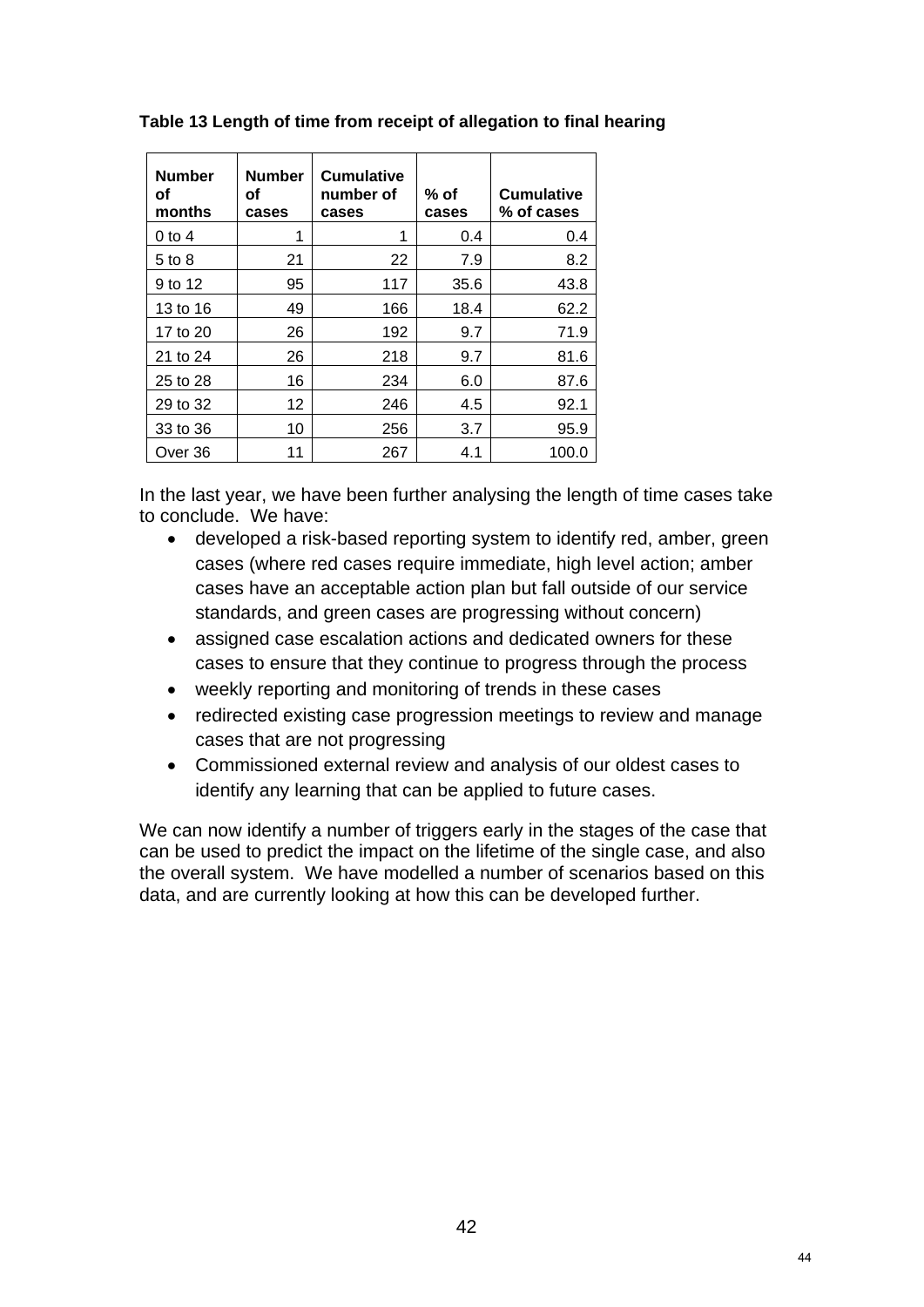**Table 14 Time taken to conclude cases at final hearing from 2010-11 to 2013-14.** 

| Year    | <b>Number of</b><br>concluded<br>cases | <b>Mean time</b><br>from<br>allegation to<br>conclusion<br>(months) | <b>Median time from</b><br>allegation to<br>conclusion<br>(months) |
|---------|----------------------------------------|---------------------------------------------------------------------|--------------------------------------------------------------------|
| 2010-11 | 315                                    | 15                                                                  |                                                                    |
| 2011-12 | 287                                    | 17                                                                  | 15                                                                 |
| 2012-13 | 228                                    | 16                                                                  | 14                                                                 |
| 2013-14 | 267                                    | 17                                                                  |                                                                    |

Table 15 sets out the total length of time to close all cases from the point the concern was received to case closure at different points in the fitness to practise process. In 2013-14, the total length of time for this combined group was a mean of eight months and a median average of five months.

In 2012-13, the total length of time for this combined group was a mean of nine months and a median average of six months.

This reduction in the overall mean and median values is related to the increase in the number of cases that are closed earlier in the process, due to not meeting the Standard of Acceptance.

In 2013-14, there were 70 cases that took longer than 24 months to conclude. This accounted for four per cent of the total closures at all stages. In 2012-13, there were 28 cases that took over 24 months to conclude, or 2.3% of all closures.

Our length of time analysis is helping us to understand the common themes in the process and the nature of the cases that has increasing numbers of cases closing at the earliest stages, and more cases that take longer to reach the later stages.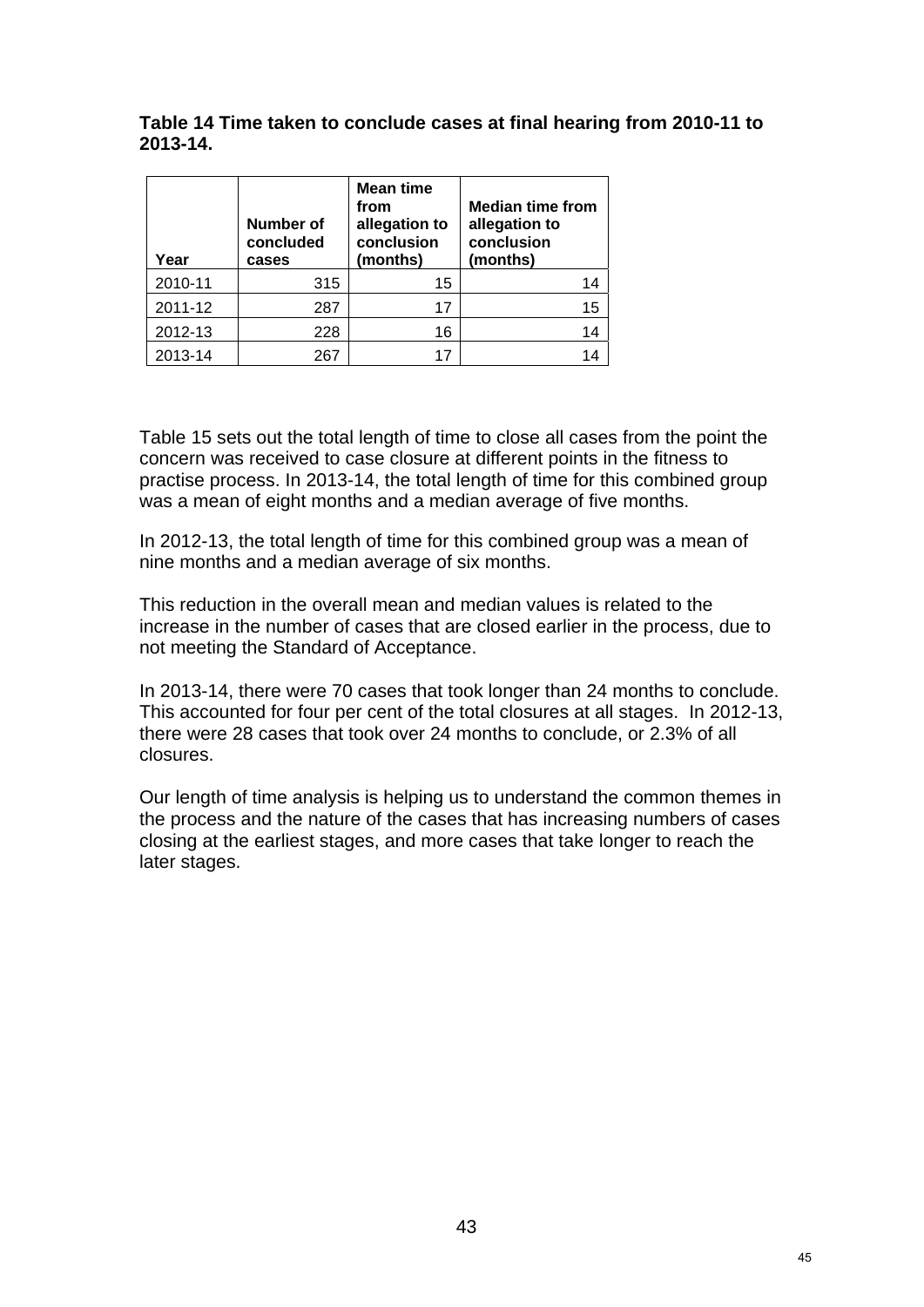#### **Table 15 Length of time to close all cases from receipt of complaint, including those closed pre-ICP, those where no case to answer is found and those concluded at final hearing**

|          | <b>Number</b><br>οf<br>cases | <b>Cumulative</b><br>number of<br>cases | % of<br>cases | <b>Cumulative</b><br>% of cases |
|----------|------------------------------|-----------------------------------------|---------------|---------------------------------|
| 0 to 4   | 678                          | 678                                     | 40.4          | 40.4                            |
| 5 to 8   | 525                          | 1203                                    | 31.3          | 71.7                            |
| 9 to 12  | 221                          | 1424                                    | 13.2          | 84.9                            |
| 13 to 16 | 100                          | 1524                                    | 6.0           | 90.8                            |
| 17 to 20 | 48                           | 1572                                    | 2.9           | 93.7                            |
| 21 to 24 | 36                           | 1608                                    | 2.1           | 95.8                            |
| 25 to 28 | 23                           | 1631                                    | 1.4           | 97.2                            |
| 29 to 32 | 15                           | 1646                                    | 0.9           | 98.1                            |
| 33 to 36 | 13                           | 1659                                    | 0.8           | 98.9                            |
| Over 36  | 19                           | 1678                                    | 1.1           | 100.0                           |
| Total    | 1678                         |                                         |               |                                 |

## **Days of hearing activity**

Panels of the Investigating Committee, Conduct and Competence Committee and Health Committee met on 1261 days in 2013-14 across the range of public and private decision making activities. Final hearings are usually held in public and are open to members of the public and other interested parties including the press. In certain circumstances, such as to protect confidential health issues of either the Registrant or witnesses, an application can be made to hold some or all of the hearing in private. Table 16 sets out the types of hearing activity in 2013-14.

Of these, 870 hearing days were held to consider final hearing cases. This includes where more than one hearing takes place on the same day. This number includes cases that were part heard or adjourned.

Panels of the Investigating Committee hear final hearing cases concerning fraudulent or incorrect entry to the Register only. There was one case in 2013–14.

Panels may hear more than one case on some days to make the best use of time available. Of the 267 final hearing cases that concluded in 2013–14, it took an average of 3.6 days to conclude cases. This has increased slightly from 2012–13, when the average was 2.5 days and reflects the increasing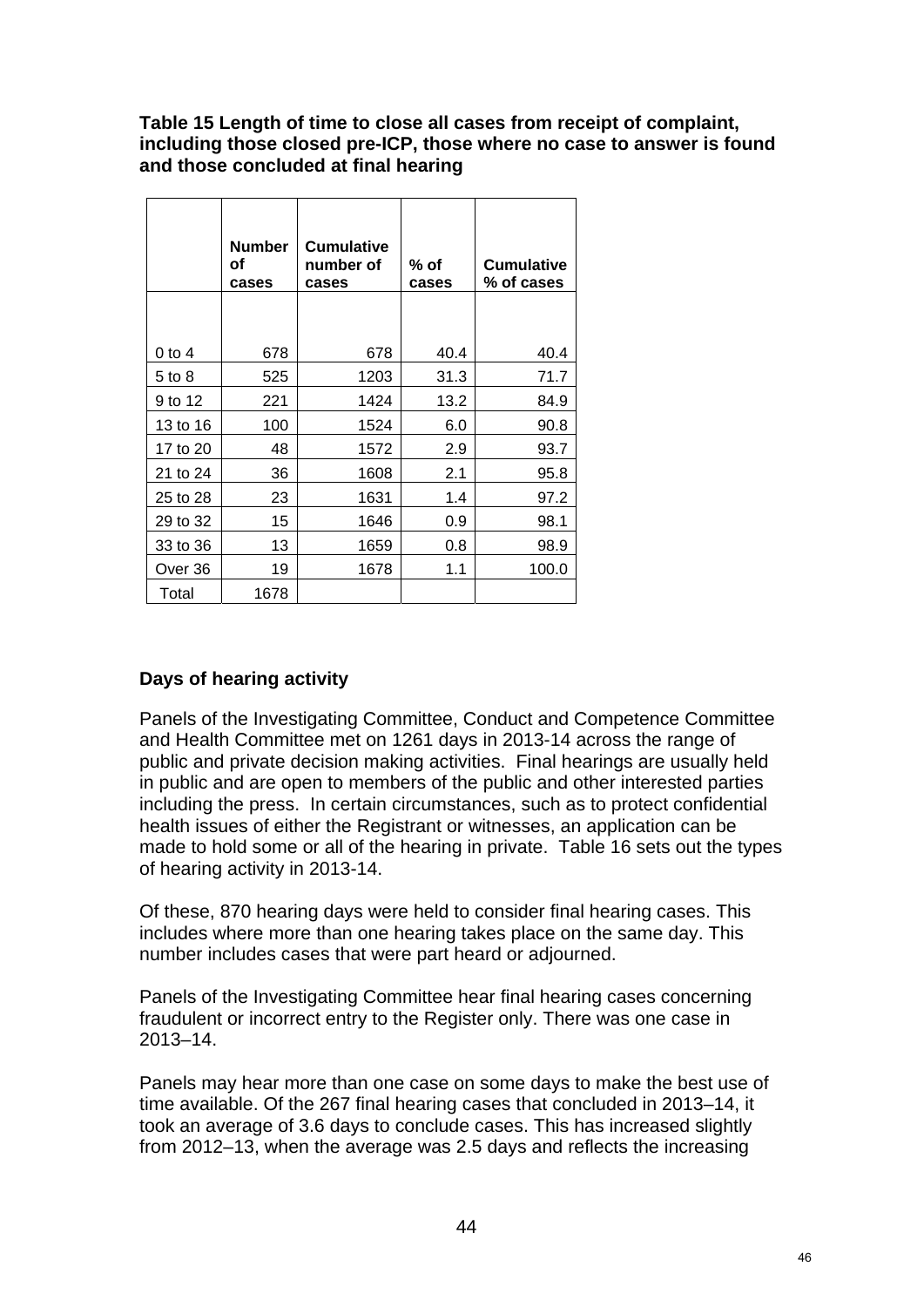complexity of cases as well as the impact of cases that adjourned or went part heard and therefore had to resume at a later date.

| Private meetings               |                | <b>Public Hearings</b>                    |                |  |  |
|--------------------------------|----------------|-------------------------------------------|----------------|--|--|
| Activity                       | Number of days | Activity                                  | Number of days |  |  |
| <b>Investigating Committee</b> | 108            | <b>Final Hearings</b>                     | 870            |  |  |
| Interim Orders                 | 124            | <b>Review of Substantive</b><br>Sanctions | 101            |  |  |
| <b>Registration Appeals</b>    | 24             |                                           |                |  |  |
| <b>Preliminary Meetings</b>    | 34             |                                           |                |  |  |
| Total                          | 290            | <sup>-</sup> otal                         | 97.            |  |  |

## **Table 16 Breakdown of public and private committee activity in 2013-14**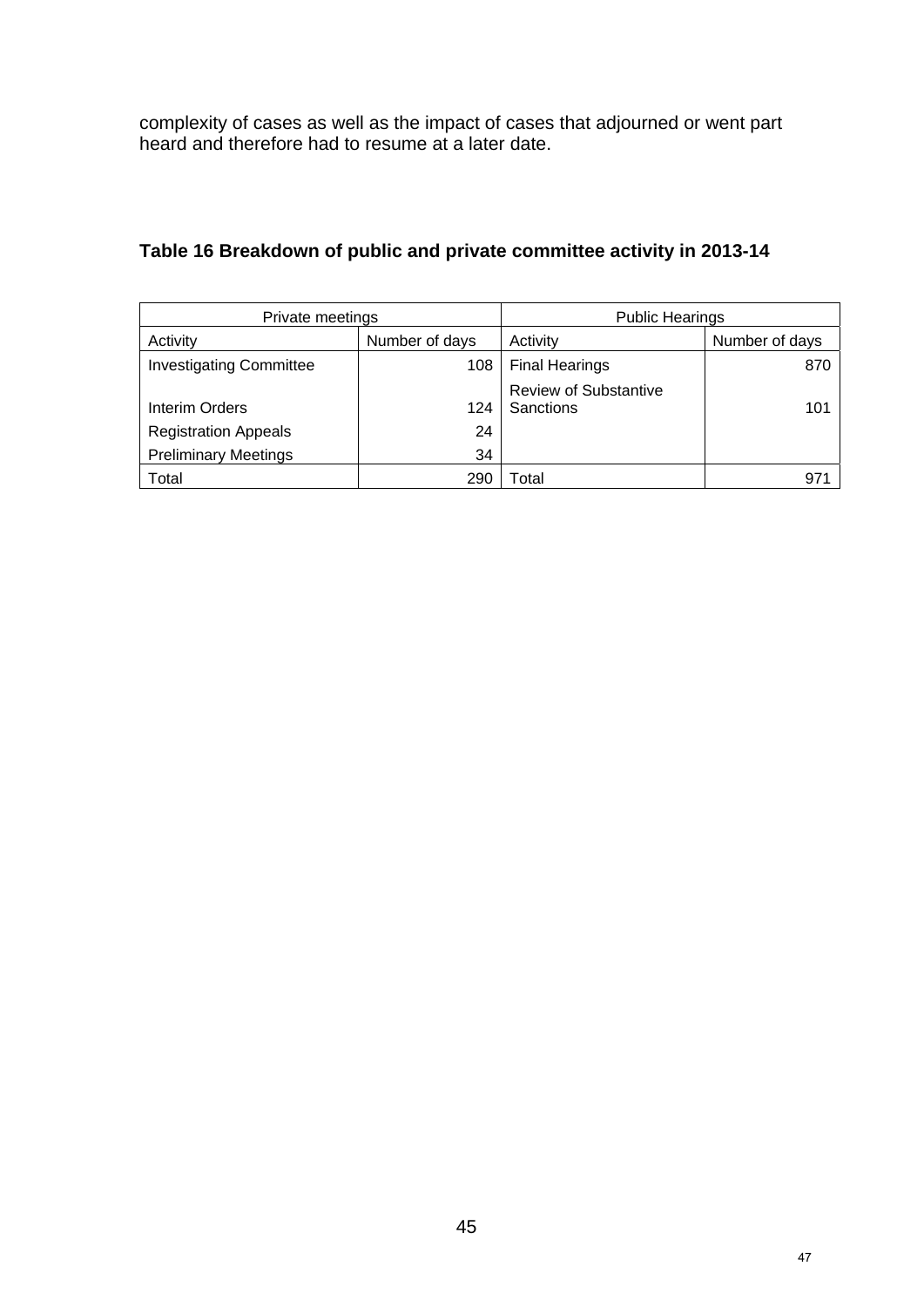#### **What powers do panels have?**

The purpose of fitness to practise proceedings is to protect the public, not to punish registrants. Panels carefully consider all the individual circumstances of each case and take into account what has been said by all parties involved before making any decision.

Panels must first consider whether the facts of any allegations against a registrant are proven. They then have to decide whether, based upon the proven facts, the 'ground' set out in the allegation (for example misconduct or lack of competence) has been established and if, as a result, the registrant's fitness to practise is currently impaired. If the panel decide a registrant's fitness to practise is impaired they will then go on to consider whether to impose a sanction.

In cases where the ground of the allegations solely concerns health or lack of competence, the panel hearing the case does not have the option to make a striking off order in the first instance. It is recognised that in cases where ill health has impaired fitness to practise or where competence has fallen below expected standards, that it may be possible for the registrant to remedy the situation over time. The registrant may be provided the opportunity to seek treatment or training and may be able to return to practice if a panel is satisfied that it is a safe option.

If a panel decides there are still concerns about the registrant being fit to practise, they can:

- take no further action or order mediation (a process where an independent person helps the registrant and the other people involved agree on a solution to issues);
- caution the registrant (place a warning on their registration details for between one to five years);
- make conditions of practice that the registrant must work under;
- suspend the registrant from practising; or
- strike the registrant's name from the Register, which means they cannot practise.

In cases of incorrect or fraudulent entry to the Register, the options available to the panel are to take no action, to amend the entry on the Register or to remove the person from the Register.

In certain circumstances, the HCPC may enter into an agreement allowing a registrant to remove their name from the register. The registrant must fully admit the allegation and by signing they agree to cease practising their profession. The agreement also provides that, if the person applies for restoration to the register, their application will be considered as if they had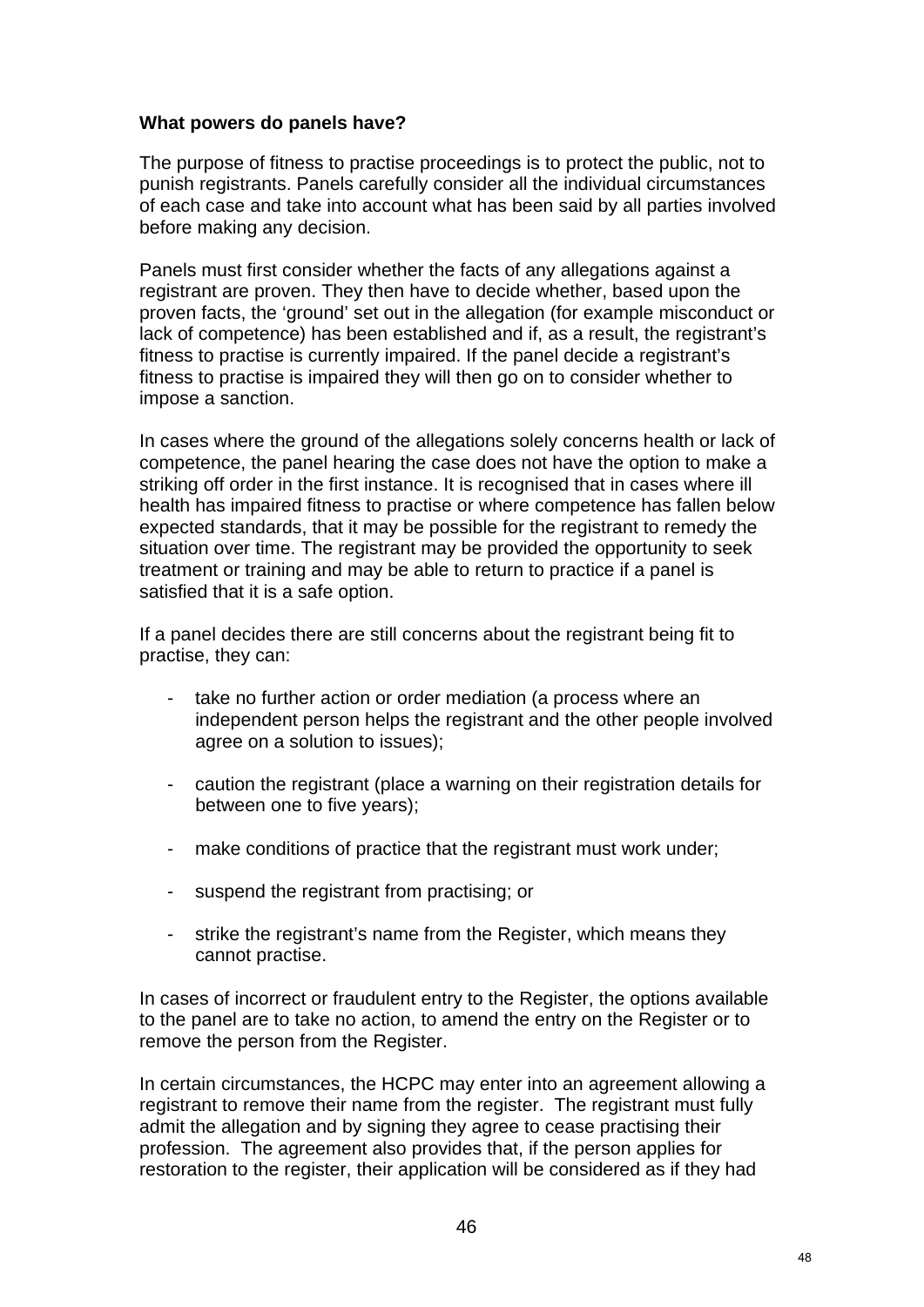been struck off. Agreements are approved by a Panel at a public, but not contested, hearing.

Suspension or conditions of practice orders must be reviewed before they expire. At the review a panel can continue or vary the original order. For health and competency cases, registration must have been suspended, or had conditions, or a combination of both, for at least two years before the panel can make a striking off order. Registrants can also request early reviews of any order if circumstances have changed and they are able to demonstrate this to the panel.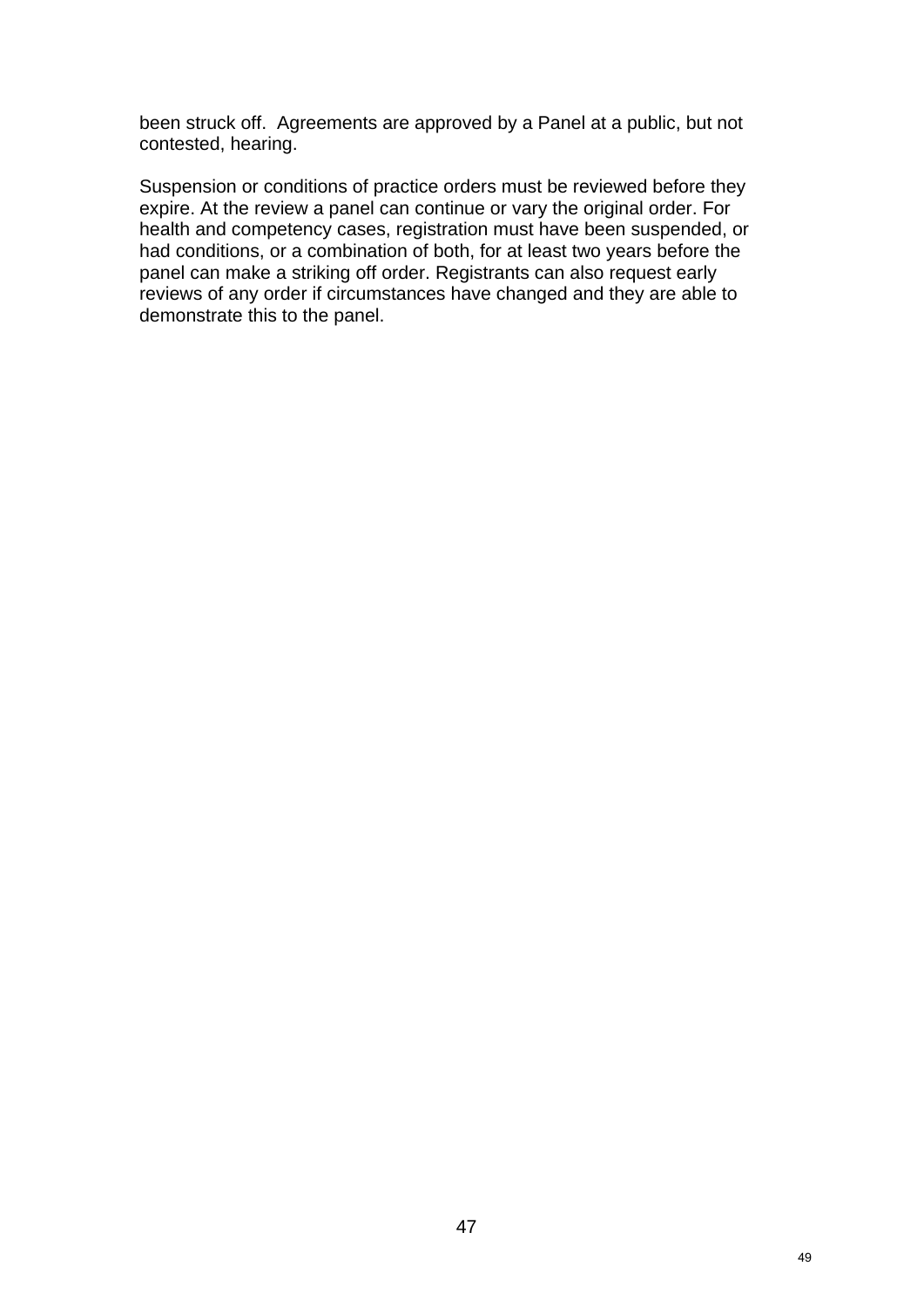#### **Outcomes at final hearings**

Table 17 is a summary of the outcomes of hearings that concluded in 2013– 2014. It does not include cases that were adjourned or part heard. Decisions from all public hearings where fitness to practise is considered to be impaired are published on our website at www.hcpc-uk.org. Details of cases that are considered to be not well founded are not published on the HCPC website unless specifically requested by the registrant concerned. A list of cases that were well founded is included in Appendix one of this report.

An analysis of the impact on the registrant's registration status shows that:

26% were not well found; 48% had a sanction that prevented them from practising (including voluntary removal); 10% had a sanction that restricted their practice; 16% had a sanction that did not restrict their practice (10% had a caution entry on the register)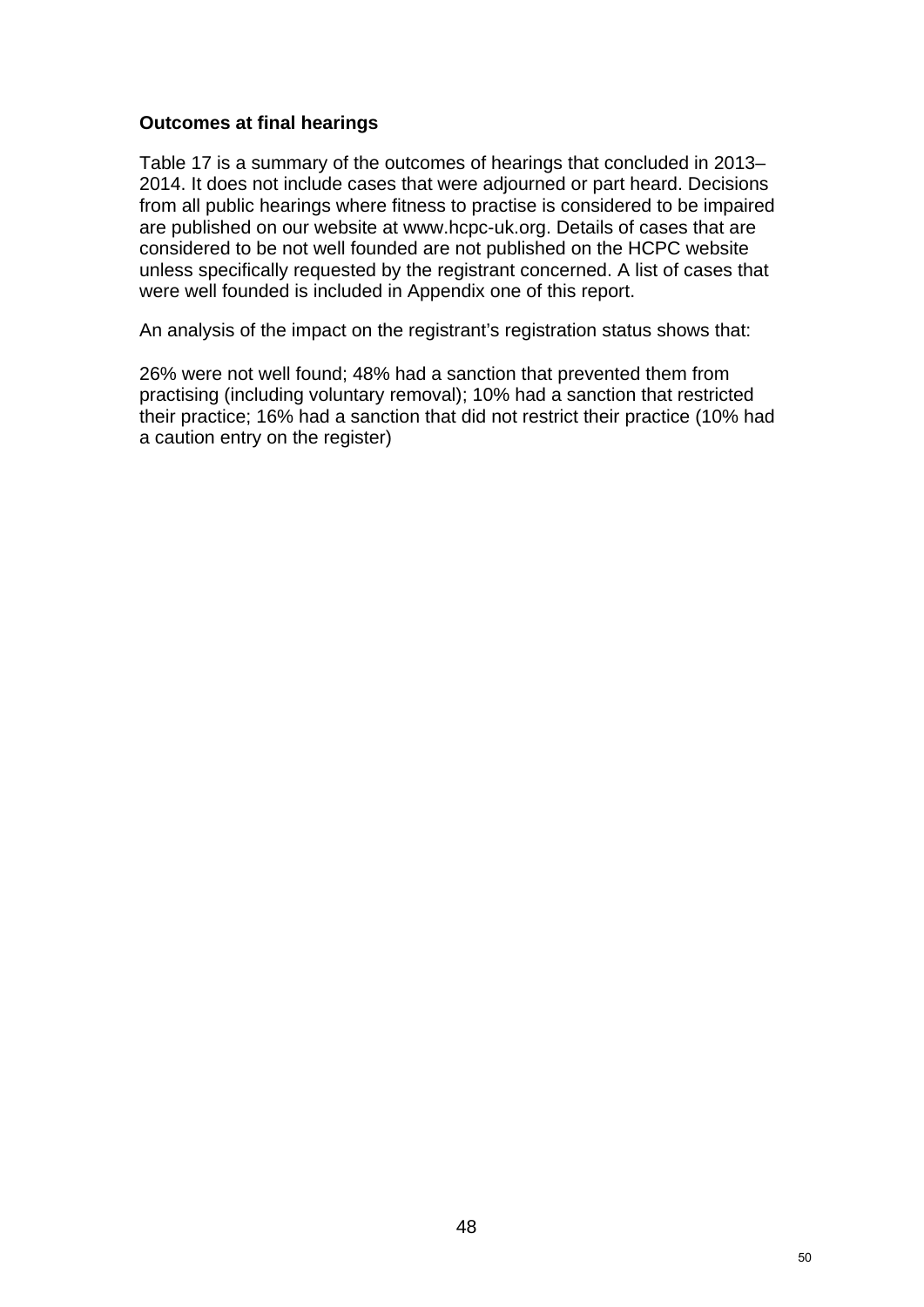# **Table 17 Outcome by type of committee**

| <b>Committee</b>                                                  | <b>Amended</b> | <b>Caution</b> | <b>Conditions</b><br>of practice | No<br>further<br>action | Not well<br>founded | Removed<br>(incorrect/<br>fraudulent<br>entry) | <b>Struck</b><br>off | <b>Suspension</b> | <b>Voluntary</b><br>removal | <b>Total</b>    |
|-------------------------------------------------------------------|----------------|----------------|----------------------------------|-------------------------|---------------------|------------------------------------------------|----------------------|-------------------|-----------------------------|-----------------|
| Conduct and                                                       |                |                |                                  |                         |                     |                                                |                      |                   |                             |                 |
| Competence                                                        |                |                |                                  |                         |                     |                                                |                      |                   |                             |                 |
| Committee                                                         | 0              | 36             | 25                               | 5                       | 67                  | 0                                              | 52                   | 50                | 19                          | 254             |
| Health                                                            |                |                |                                  |                         |                     |                                                |                      |                   |                             |                 |
| Committee                                                         | 0              | 0              |                                  |                         | 2                   | 0                                              | $\mathbf 0$          | ⇁                 |                             | 12 <sub>1</sub> |
| Investigating<br>Committee<br>(fraudulent and<br>incorrect entry) | 0              | 0              | 0                                | 0                       | 0                   |                                                | 0                    | 0                 | 0                           |                 |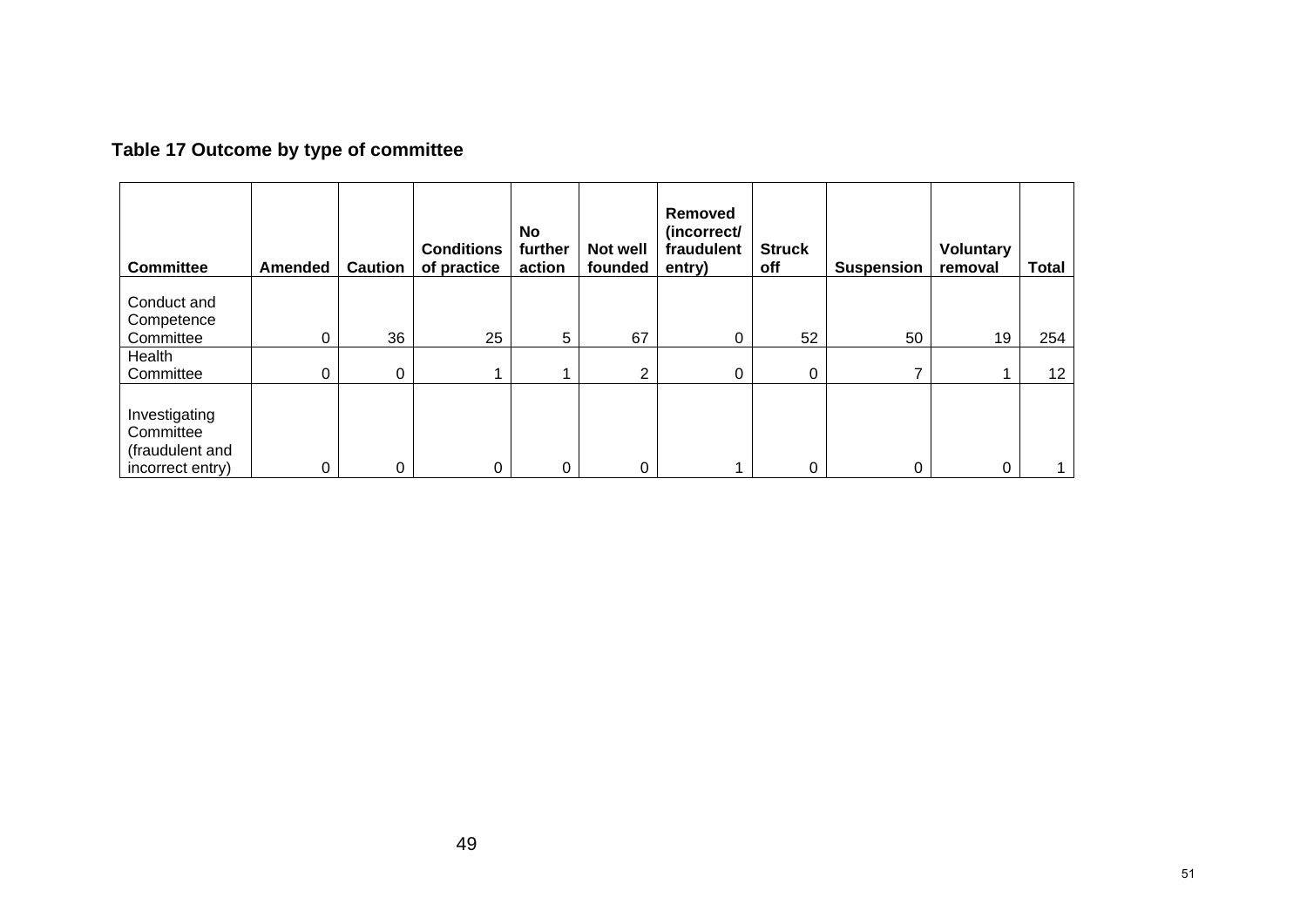#### **Outcome by profession**

Table 18 shows what sanctions were made in relation to the different professions the HCPC regulates. In some cases there was more than one allegation against the same registrant. The table sets out the sanctions imposed per case, rather than by registrant.

## **Table 18 Sanctions imposed by profession**

| <b>Profession</b>             | <b>Caution</b> | <b>Conditions</b><br>of practice | <b>No</b><br>further<br>action | Not well<br>founded | <b>Removed</b><br>(incorrect /<br>fraudulent) | <b>Struck</b><br>off | <b>Suspension</b> | <b>Discontinued</b> | <b>Voluntary</b><br>removal<br>(consent) | Total          |
|-------------------------------|----------------|----------------------------------|--------------------------------|---------------------|-----------------------------------------------|----------------------|-------------------|---------------------|------------------------------------------|----------------|
| Arts Therapists               | 0              | 0                                | 0                              | 0                   | 0                                             |                      | 0                 | 0                   | 0                                        |                |
| <b>Biomedical</b>             |                |                                  |                                |                     |                                               |                      |                   |                     |                                          |                |
| <b>Scientists</b>             | 0              | $\overline{2}$                   | 0                              | 4                   | 0                                             | $\overline{2}$       |                   | 0                   | 2                                        | 17             |
| Chiropodists /                |                |                                  |                                |                     |                                               |                      |                   |                     |                                          |                |
| podiatrists                   |                | $\overline{2}$                   |                                | $\overline{2}$      | 0                                             | 3                    | 3                 | 0                   | 0                                        | 12             |
| Clinical<br><b>Scientists</b> | 0              | $\mathbf{0}$                     | 0                              |                     | 0                                             | $\Omega$             | 0                 | $\Omega$            | 0                                        |                |
|                               |                |                                  |                                |                     |                                               |                      |                   |                     |                                          |                |
| <b>Dietitians</b>             | 0              | $\overline{2}$                   |                                | $\mathbf 0$         | 0                                             |                      |                   | $\mathbf 0$         |                                          | 6              |
| Hearing aid<br>dispensers     |                | $\Omega$                         | 0                              | 0                   | 0                                             | $\overline{2}$       | 3                 | 0                   | $\Omega$                                 | 6              |
| Occupational                  |                |                                  |                                |                     |                                               |                      |                   |                     |                                          |                |
| therapists                    |                | 2                                |                                |                     | 0                                             | 4                    | 9                 | $\Omega$            | 4                                        | 22             |
| Operating<br>department       |                |                                  |                                |                     |                                               |                      |                   |                     |                                          |                |
| practitioners                 | 5              |                                  |                                | $\overline{2}$      | 0                                             | 3                    | 8                 | 0                   | $\overline{2}$                           | 22             |
| Orthoptists                   | 0              | 0                                | 0                              | $\Omega$            | 0                                             |                      | 0                 | 0                   |                                          | $\overline{2}$ |
| Paramedics                    | 9              | 5                                |                                | 22                  | 0                                             | 15                   | 9                 | $\Omega$            | 2                                        | 63             |
| Physiotherapists              | $\overline{2}$ | 3                                |                                | $\overline{7}$      | 0                                             | 5                    |                   |                     |                                          | 21             |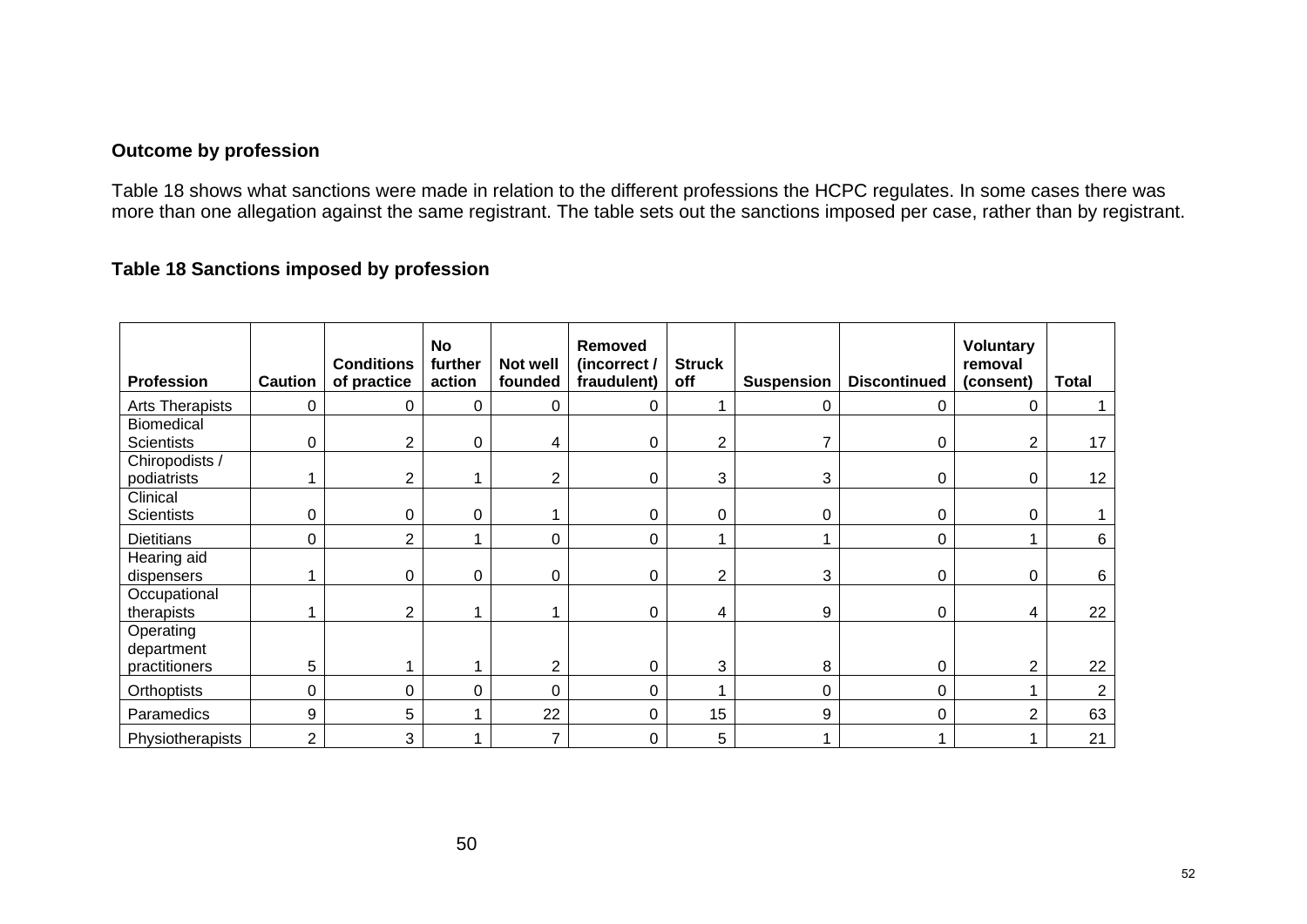| Practitioner<br>psychologists        |    |    |   | 5  |   |    |    | 5 | 0  | 18              |
|--------------------------------------|----|----|---|----|---|----|----|---|----|-----------------|
| Prosthetists /<br>orthotists         |    | 0  |   | υ  | 0 | 0  |    |   |    | 0               |
| Radiographers                        | 6  |    |   | ᅭ  |   |    |    |   |    | 19              |
| Social workers<br>in England         | 9  | 5  |   | 10 | 0 | 8  | 9  |   |    | 46              |
| Speech and<br>language<br>therapists |    | ⌒  |   | ◠  | 0 |    | ⌒  |   | 3  | 12 <sub>2</sub> |
| Total                                | 36 | 26 | 6 | 60 |   | 52 | 57 | 9 | 20 | 267             |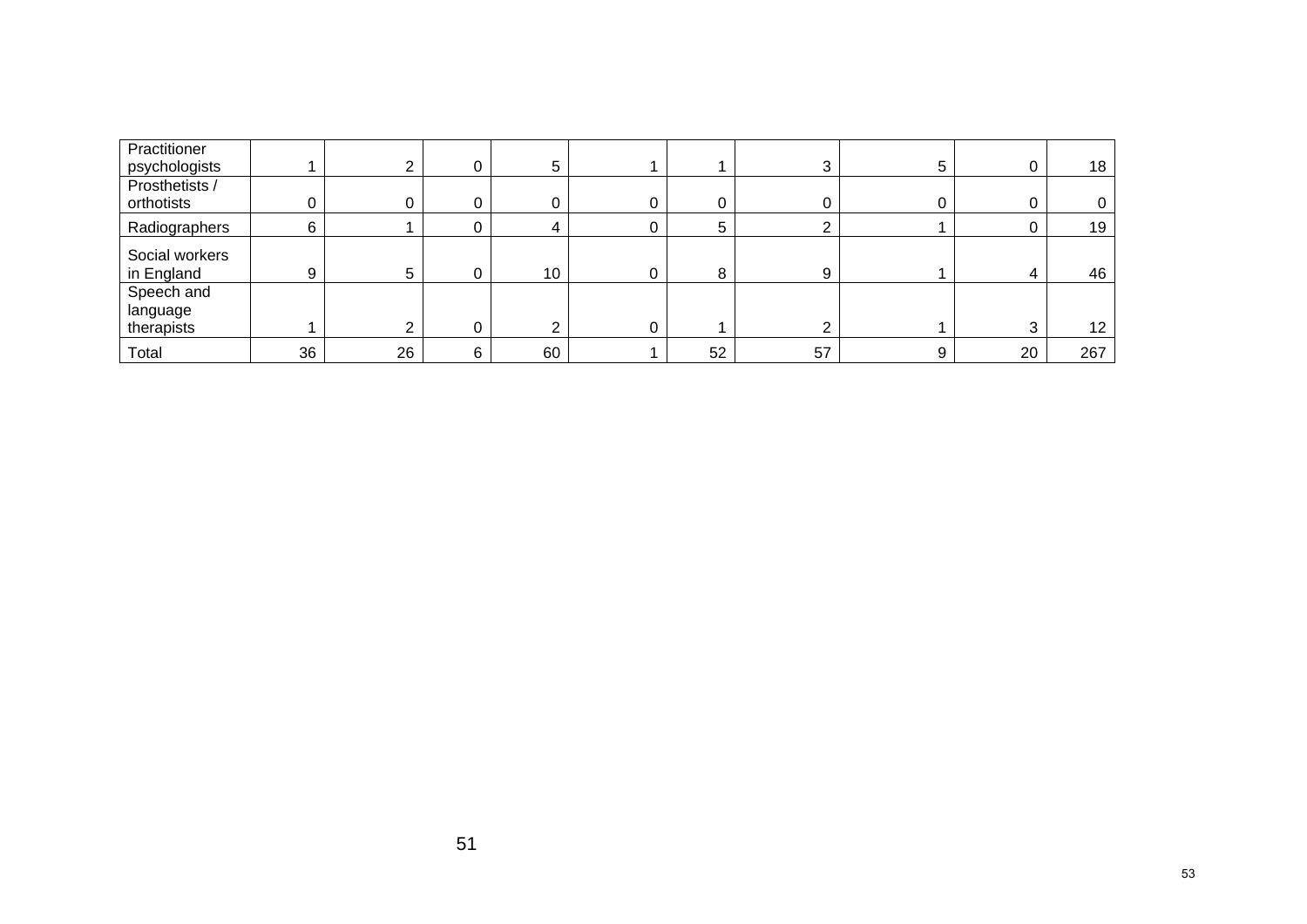#### **Outcome and representation of registrants**

All registrants have the right to attend their final hearing. Some attend and represent themselves, whilst others bring a union or professional body representative or have professional representation, for example a solicitor or counsel. Some registrants choose not to attend, but they can submit written representations for the panel to consider in their absence.

The HCPC encourages registrants to participate in their hearings where possible. To do this, we make information about hearings and our procedures accessible and transparent in order to maximise participation, and to ensure any issues that may affect the organisation, timing or adjustments can be identified as early as possible. We do this in a number of ways. Our correspondence sets out the relevant parts of our process and includes guidance. We also produce Practice Notes, which are available on our website, detailing the process and how HCPC or the Panels make decisions. This allows all parties to understand what is possible at each stage of the process.

Panels may proceed in a registrant's absence if they are satisfied that the HCPC has properly served notice of the hearing and that it is just to do so. Panels cannot draw any adverse inferences from the fact that a registrant has failed to attend the hearing. They will receive independent legal advice from the legal assessor in relation to choosing whether or not to proceed in the absence of the registrant.

The panel must be satisfied that in all the circumstances, it would be appropriate to proceed in the registrant's absence. The HCPC's Practice Note, Proceeding in the Absence of the Registrant provides further information on this.

In 2013–14, 15 per cent of registrants represented themselves, with a further 45 per cent choosing to be represented by a professional. This combined figure of 60 per cent is similar to 2012-13, when registrants or representatives attended in 59 per cent of cases.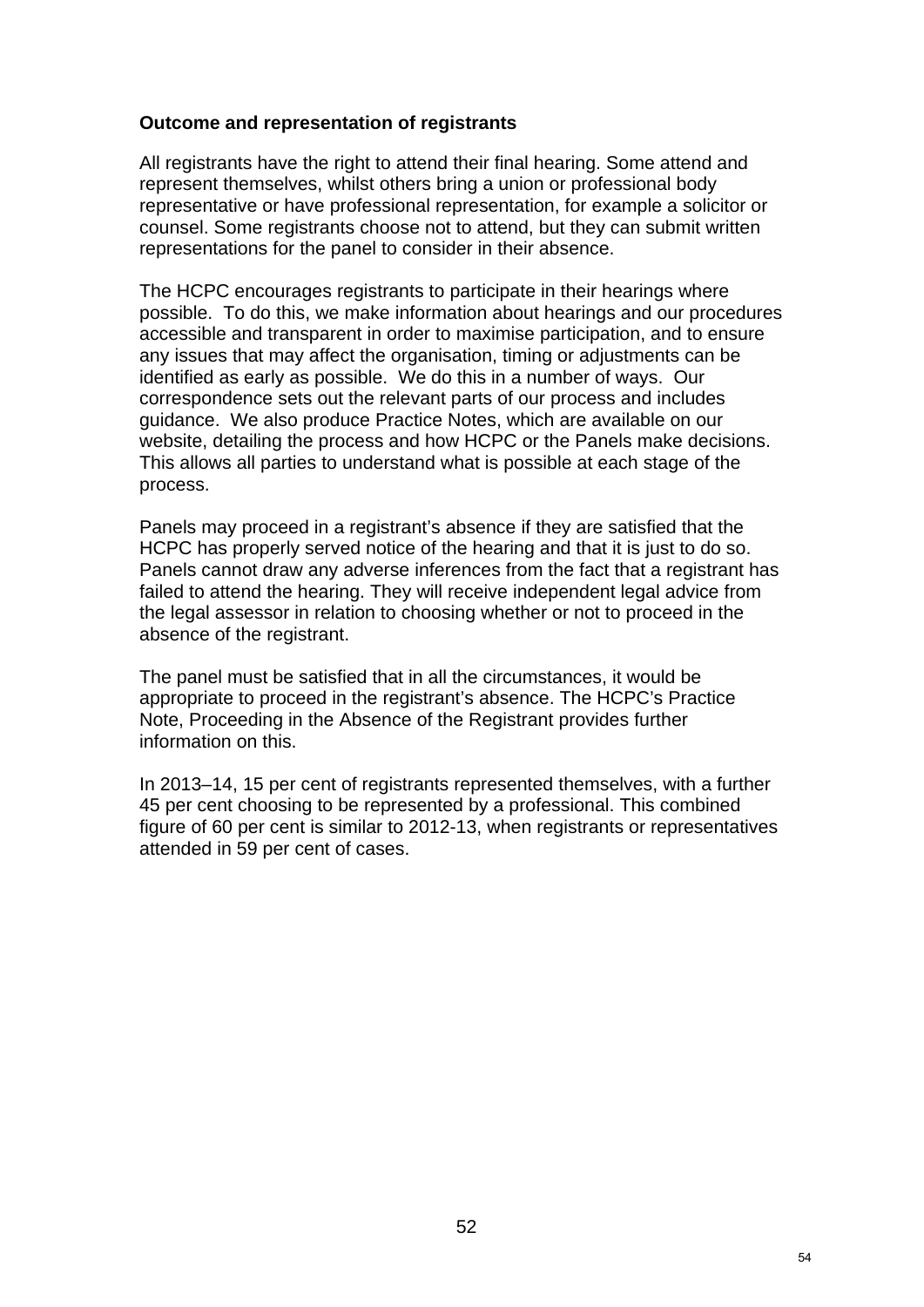

# **Graph 6 Representation at final hearings**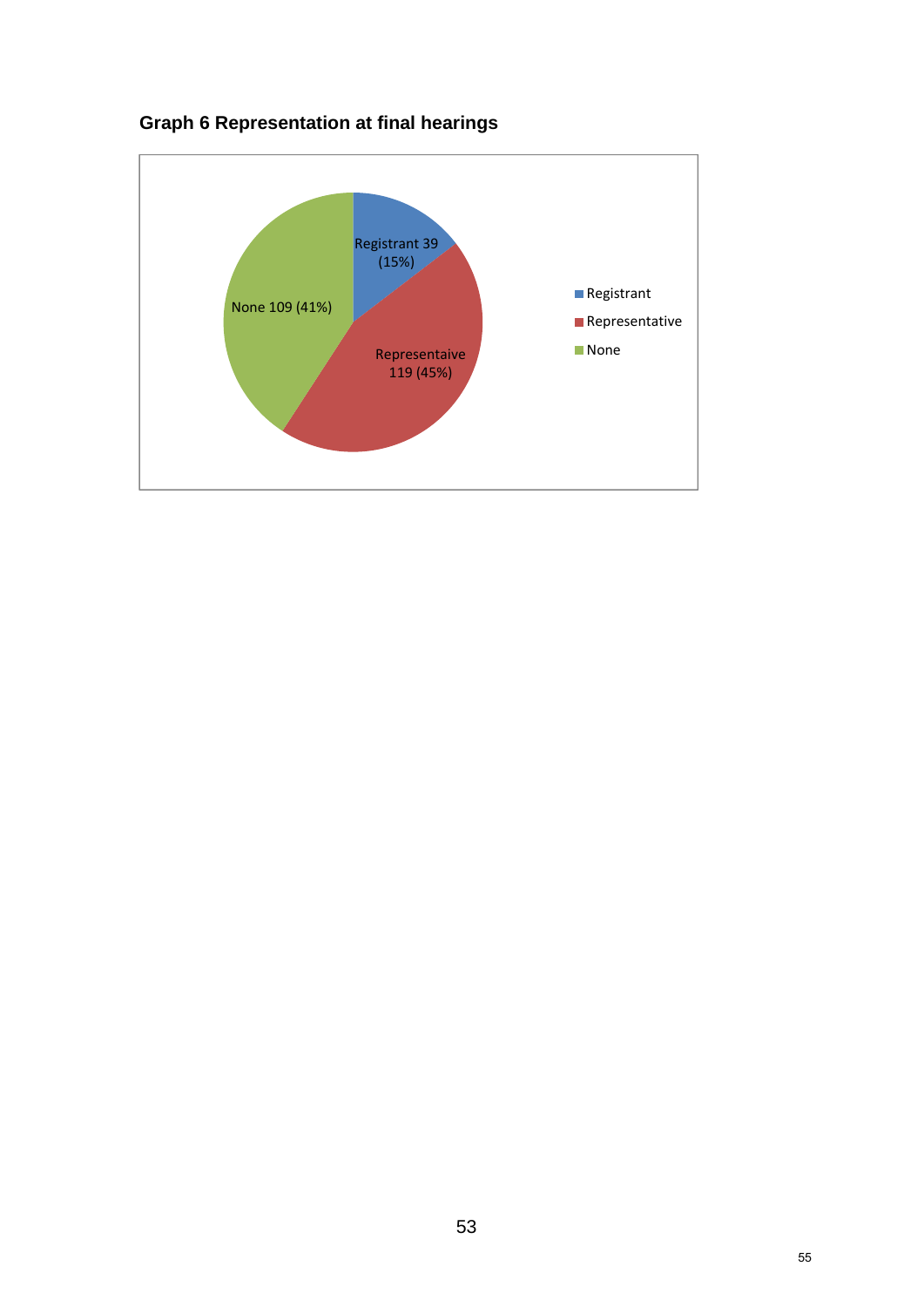Table 19 details outcomes of final hearings and whether the registrant attended alone, with a representative or was absent from proceedings. In cases where there is representation (either by self or by a representative), sanctions that prevent the registrant from working are less frequently applied. This also applies to removal by consent, but for a different reason, as registrants have signed a legal agreement with HCPC to be removed from the register, and so rarely attend the hearing.

|                             | ັ    | <b>Represented   Represented</b> | <b>No</b>      | <b>Total</b>   |
|-----------------------------|------|----------------------------------|----------------|----------------|
|                             | self |                                  | representation |                |
| <b>Caution</b>              | 9    | 18                               | 9              | 36             |
| <b>Conditions</b>           | 3    | 19                               | 4              | 26             |
| <b>No Further Action</b>    | 3    | 2                                |                | $\,6$          |
| <b>Not Well Found</b>       | 9    | 42                               | 9              | 60             |
| <b>Discontinued</b>         | 0    | 5                                | 4              | 9 <sub>l</sub> |
| Register entry amended      | ი    | 0                                | 0              | 0              |
| Removed                     |      | 0                                |                |                |
| <b>Restored</b>             | 0    | 0                                | 0              | $\mathbf 0$    |
| <b>Struck Off</b>           | 7    | 9                                | 36             | 52             |
| <b>Suspended</b>            | 8    | 20                               | 29             | 57             |
| <b>Consent - removed</b>    | 0    | 4                                | 16             | 20             |
| <b>Consent - caution</b>    | ი    | 0                                | 0              | $\mathbf 0$    |
| <b>Consent - conditions</b> | 0    | 0                                | 0              | 0              |
| <b>Total</b>                | 39   | 119                              | 109            | 267            |

#### **Table 19 Outcome and representation at final hearings**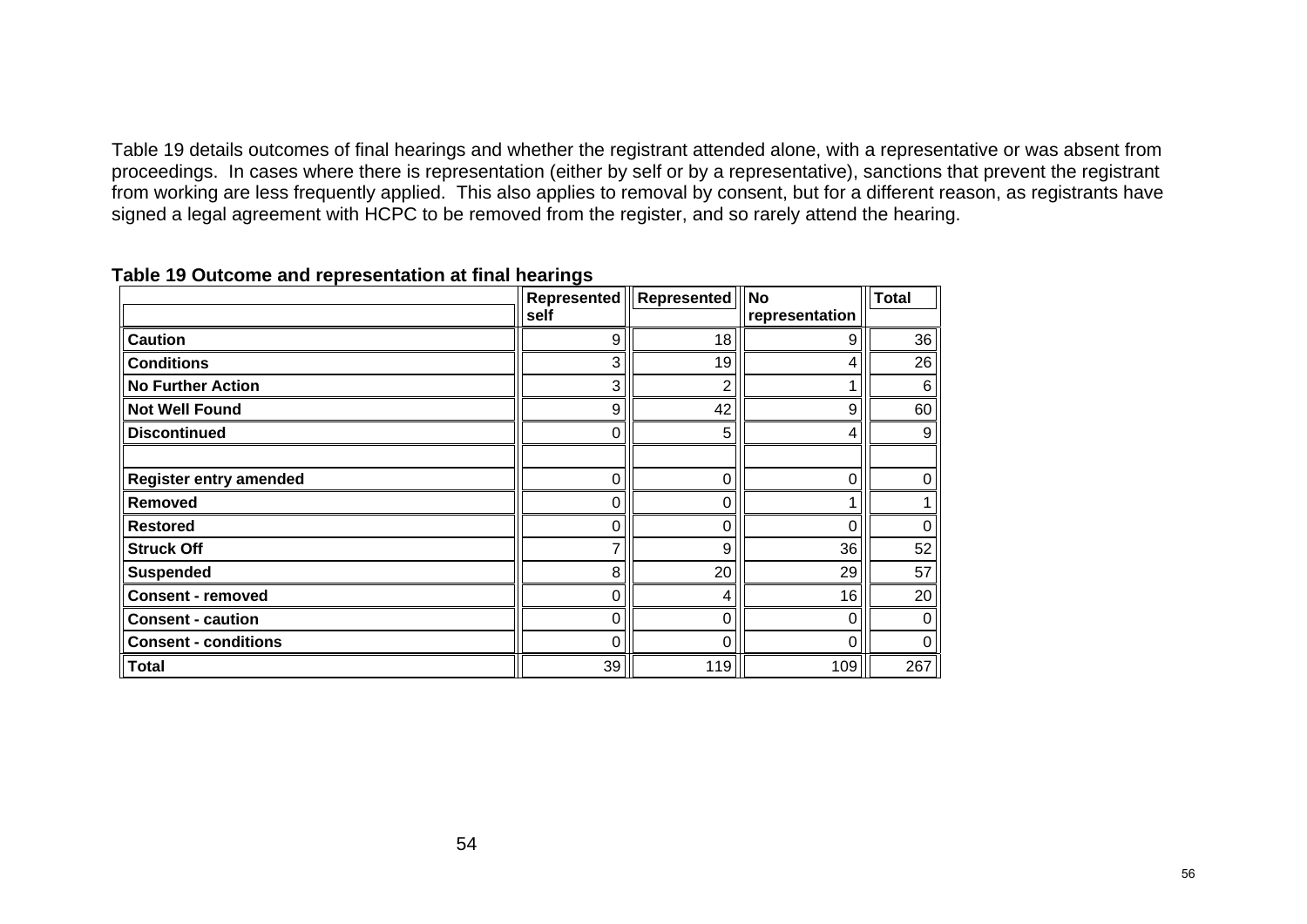#### **Outcome and route to registration**

Table 21 shows the correlation between routes to registration and the outcomes of final hearings. As with case to answer decisions at ICP, the percentage of hearings where fitness to practise is found to be impaired broadly correlates with the percentage of registrants on the Register and their route to registration. The number of hearings concerning registrants who entered the Register via the UK approved route was 92 per cent, which is higher than the 87 per cent in 2012-13

#### **Table 21 Outcome and route to registration**

| Route to<br>registration | <b>Caution</b> | <b>Conditions</b><br>of practice | No<br>further<br>action | <b>Not well</b><br>founded | Removed | <b>Struck</b><br>off | <b>Suspension</b> | Voluntary<br>removal | <b>Total</b><br>cases | % of<br>cases | % of<br>registrants<br>on the<br>Register |
|--------------------------|----------------|----------------------------------|-------------------------|----------------------------|---------|----------------------|-------------------|----------------------|-----------------------|---------------|-------------------------------------------|
| Grandparenting           |                |                                  |                         |                            |         |                      |                   |                      | 3                     | 1.1           |                                           |
| International            |                |                                  |                         |                            |         |                      |                   |                      | 19                    | 7.1           |                                           |
| UK                       | 36             | 20                               | 5                       | 64                         | ◠<br>∠  | 47                   | 53                | 19                   | 246                   | 91.8          | 91                                        |
| Total                    | 36             | 26                               | 6                       | 69                         | ◠       | 52                   | 57                | 20                   | 268                   | 100.0         | 100 <sub>1</sub>                          |

#### **Table 22 shows the source of the original complaint for cases that concluded at a final hearing in 2013-14. The table shows the sanction applied at that final hearing**

There is variation in the types of sanction imposed depending on the source of the complaint. In general, complaints from employers resulted in more restrictive sanctions such as striking off and suspension, in addition to conditions being imposed. This may be because of the support mechanisms available to Registrants to fulfil the requirements of any conditions.

The table demonstrates that cases that are not well founded are more likely to result from hearings where the complaint was made by a member of the public.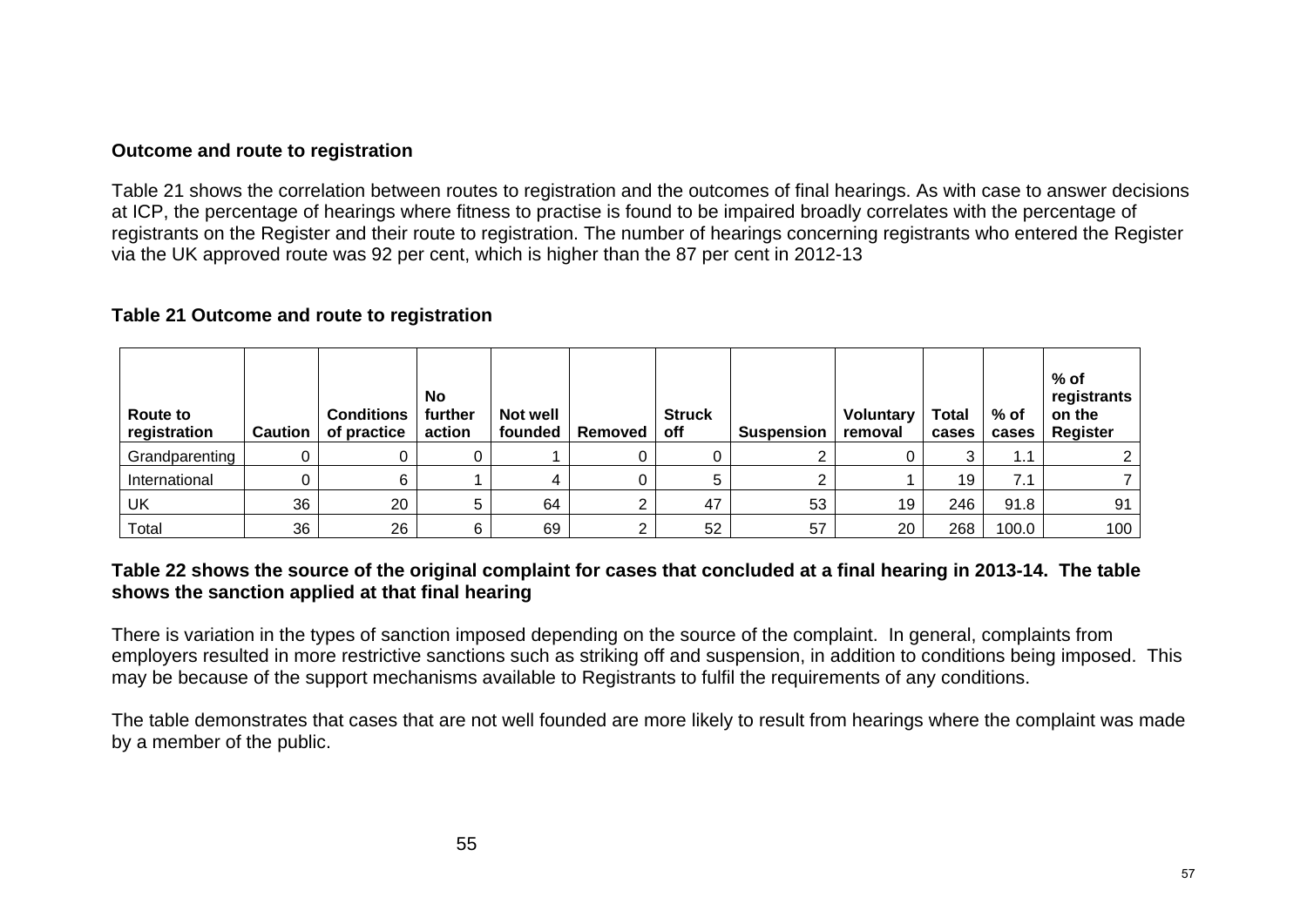|                   | Art     |          |          | Other          |        | Prof        |                    |      |
|-------------------|---------|----------|----------|----------------|--------|-------------|--------------------|------|
| Outcome           | 30/Anon | Employer | Other    | Reg            | Police | <b>Body</b> | Public             | Self |
| Caution           | 4       | 23       | 0        | 0              |        |             |                    |      |
| <b>COP</b>        |         | 22       | 0        | 0              | 0      |             |                    |      |
| No Further        |         |          |          |                |        |             |                    |      |
| Action            | 0       |          | $\Omega$ | 0              | 0      | 0           | $\mathcal{D}$<br>ے | 2    |
| <b>NWF</b>        | 15      | 30       | 5        | 0              |        |             | 11                 |      |
| Removed           |         |          | 0        | 2              | 0      |             | 0                  |      |
| Consent           | ⌒       | 15       | 0        |                | 0      |             | 0                  | ົ    |
| <b>Struck Off</b> | 6       | 35       | 0        |                | 3      | 2           | 3                  | ◠    |
| Suspension        | 12      | 36       | C<br>∠   | $\overline{2}$ |        |             |                    | 3    |
| Total             | 40      | 162      |          | 6              | 6      | ⌒           | 19                 | 25   |

**Table 22 Outcome and source of complaint**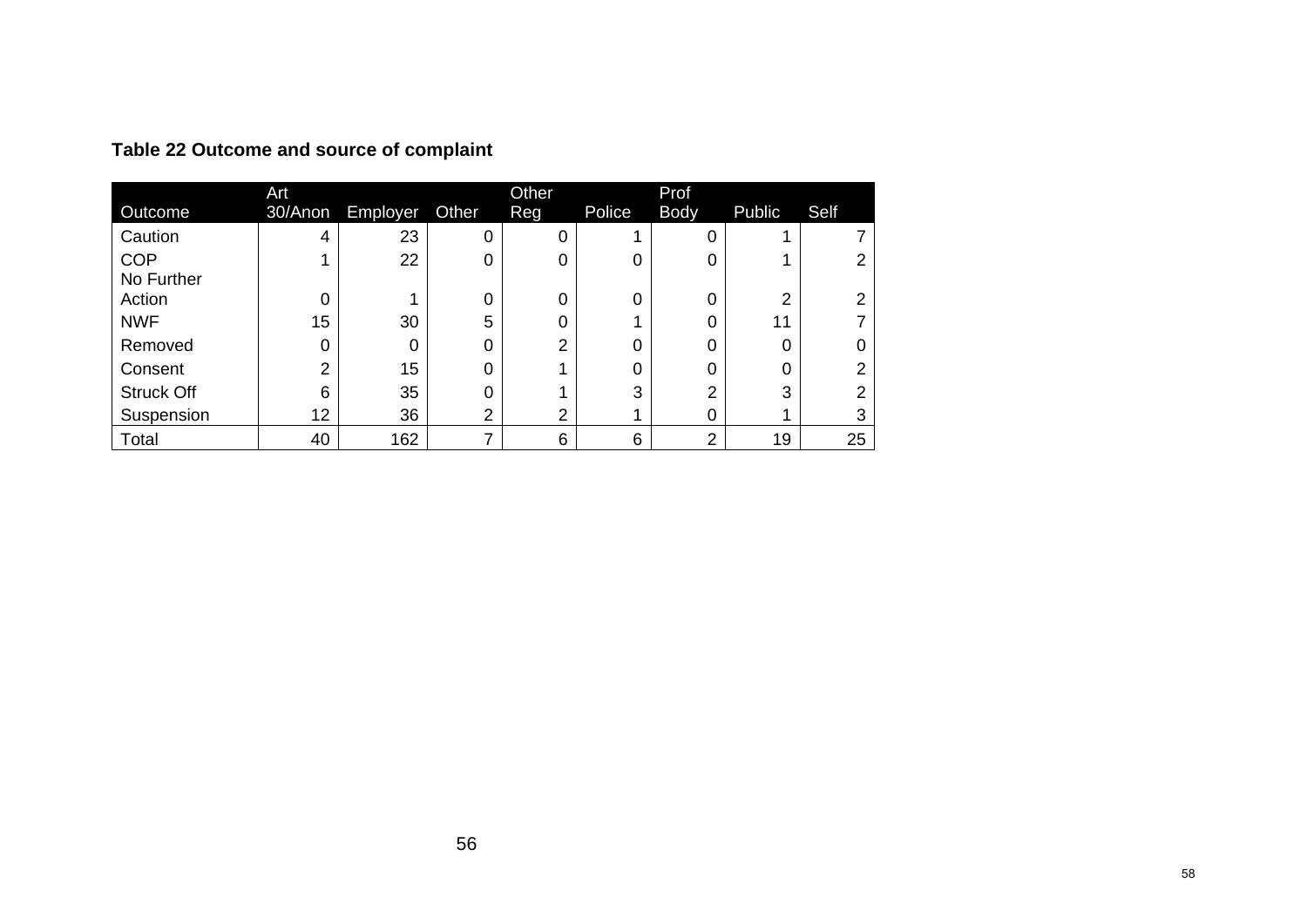#### **Not well founded**

Once a panel of the Investigating Committee has determined there is a case to answer in relation to the allegation made, the HCPC is obliged to proceed with the case. Final hearings that are 'not well founded' involve cases where, at the hearing, the panel does not find the facts have been proved to the required standard or concludes that, even if those facts are proved they do not amount to the statutory ground (eg misconduct) or show that fitness to practise is impaired. In that event, the hearing concludes and no further action is taken. In 2013–14 there were 60 cases considered to be not well founded at final hearing. This is an increase of 6 cases (11%) compared to last year.

The proportion of cases not well founded is overall lower than in previous years. We continue to monitor these cases to ensure we maintain the quality of allegations and investigations.. The Fitness to Practise Department has continued to ensure that Investigating Panels receive regular refresher training on the 'case to answer' stage in order to ensure that only cases that meet the realistic prospect test as outlined on page 17 are referred to a final hearing.

Table 23 sets out the number of not well founded cases between 2009–10 and 2013–14.

| Year        | <b>Number</b><br>of not<br>well<br>founded | Total number of<br>concluded<br>cases | $%$ of<br>cases not<br>well<br>founded |
|-------------|--------------------------------------------|---------------------------------------|----------------------------------------|
| $2009 - 10$ | 76                                         | 256                                   | 29.7                                   |
| $2010 - 11$ | 85                                         | 315                                   | 27.0                                   |
| $2011 - 12$ | 68                                         | 287                                   | 23.7                                   |
| $2012 - 13$ | 54                                         | 228                                   | 23.7                                   |
| $2013 - 14$ | 60                                         | 267                                   | 22.5                                   |

## **Table 23 Cases not well-founded**

In half of the cases (27 cases) which were not well founded, registrants demonstrated that their fitness to practise was not impaired. The test is that fitness to practise is impaired and so is based on a registrant's circumstances at the time of the hearing. If registrants are able to demonstrate insight and can show that any shortcomings have been remedied, panels may not find fitness to practise currently impaired.

In some cases, even though the facts may be judged to amount to the ground of the allegation (eg misconduct, lack of competence), a panel may determine that the ground does not amount to an impairment of current fitness to practise. For example, if an allegation was minor in nature or an isolated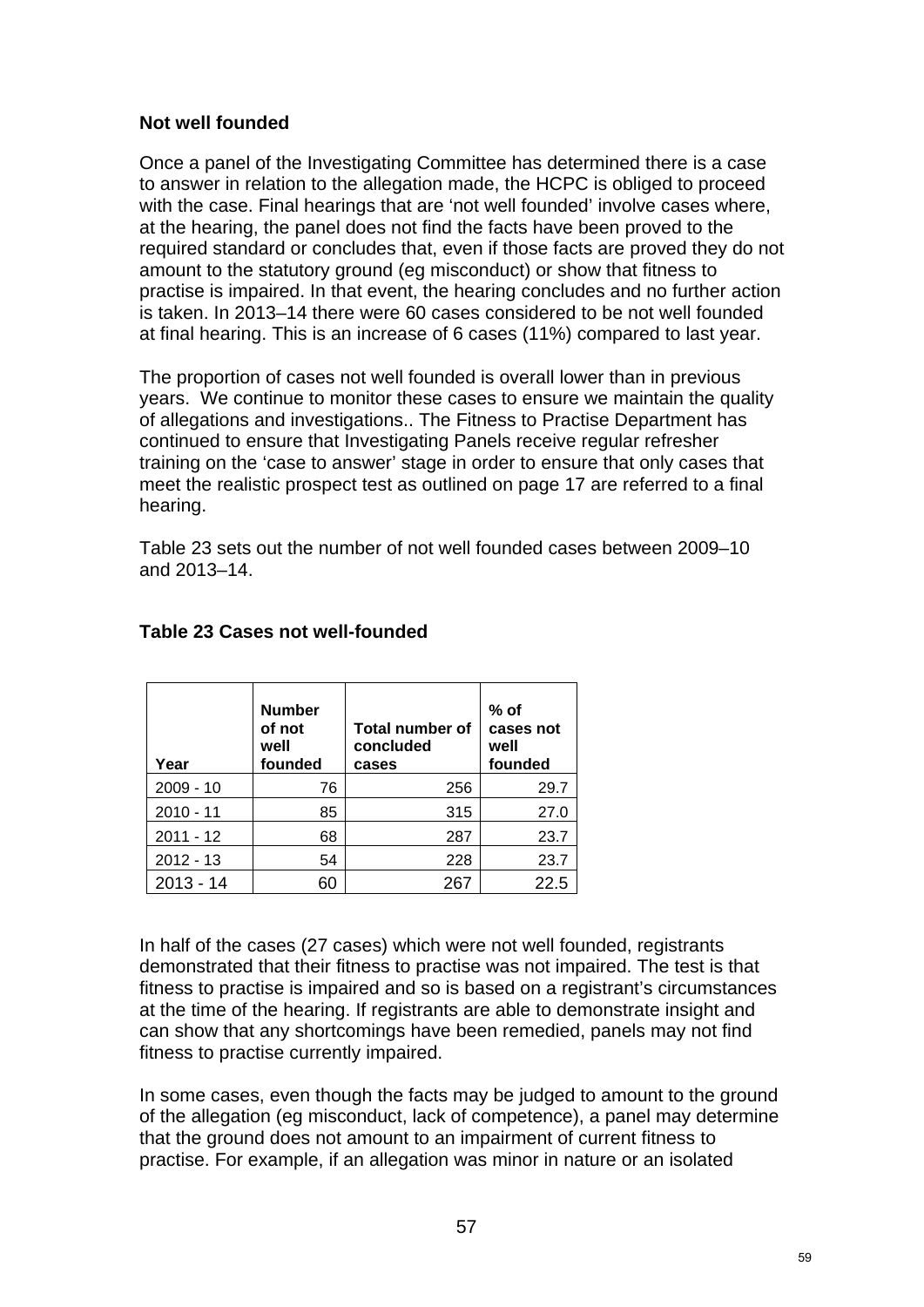incident, and where reoccurrence is unlikely. In 2012–13 this occurred in nine cases (17%).

In other cases the facts of an allegation may not be proved to the required standard (the balance of probabilities). This may be due to the standard or nature of the evidence before the Panel. We review any cases that are not well founded on facts to explore if an alternative form of disposal would have been appropriate, and links to our work on discontinuance of allegations where there is insufficient evidence to prove the case, or where a registrant can enter an agreement to voluntarily be removed from the Register. We are monitoring the levels of not well founded cases to ensure that we are utilising our resources appropriately, and that we minimise the impact of public hearings on the parties involved.

## **Not well founded case study**

A Panel of the Conduct and Competence Committee considered an allegation that the registrant, a Speech and Language Therapist, had not demonstrated an adequate level of clinical competence. In particular the registrant was unable to consistently formulate and implement suitable clinical recommendations, had not maintained accurate and clear written records and did not communicate appropriately with a number of patients.

The Panel heard evidence from the Registrant, who admitted the facts of the allegation and accepted that those facts amounted to a lack of competence when judged against the standard applicable to the post in which she was working at the time. The Registrant had accepted several promotions within her first two years of employment, culminating in appointment to a band 7 post in which she was responsible for the support of both adults and children with a range of speech and language disorders.

The criticisms of the Registrant's practice all related to her duties whilst working in the Band 7 post with adult service users. After encountering a number of difficulties at this level, the Registrant sought redeployment at lower banding working with paediatric cases alone.

The registrant provided a number of positive testimonials and letters to the Panel to demonstrate that she had been working at an acceptable level in this role since the events in question.

The Panel concluded that the Registrant's acceptance of a lack of competence was correct, judged by the standard she had identified.

Whilst noting that it was the Registrant's responsibility to ensure that she did not accept a role that was beyond her current skills and experience the Panel was satisfied that she had developed full insight into this error, had demonstrated self-awareness in removing herself from the Band 7 post and would be highly unlikely to make a similar mistake in the future.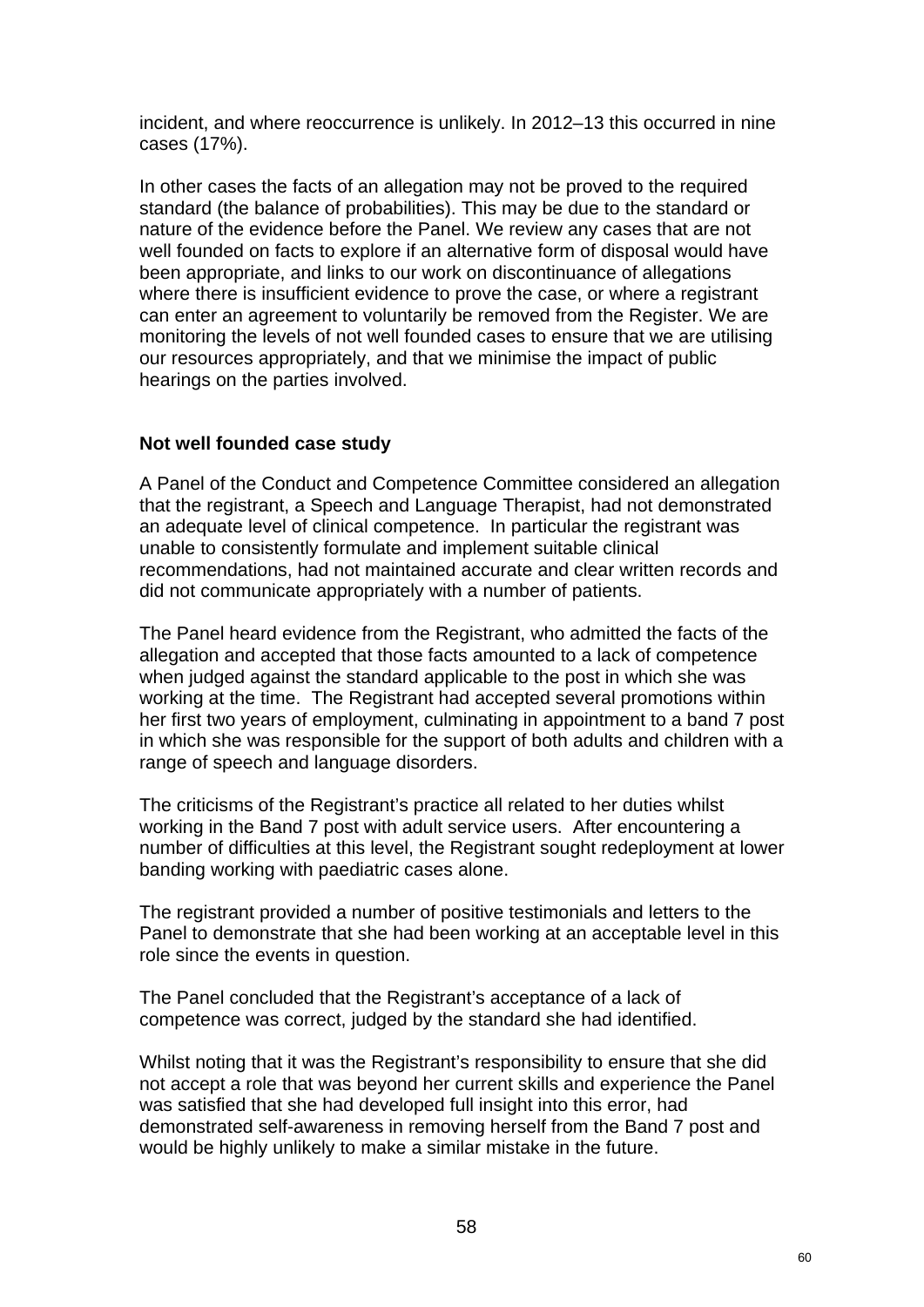The Panel therefore determined that the Registrant was able to act safely without restriction in her current role and found that the allegation of impairment by virtue of a lack of competence was not well founded.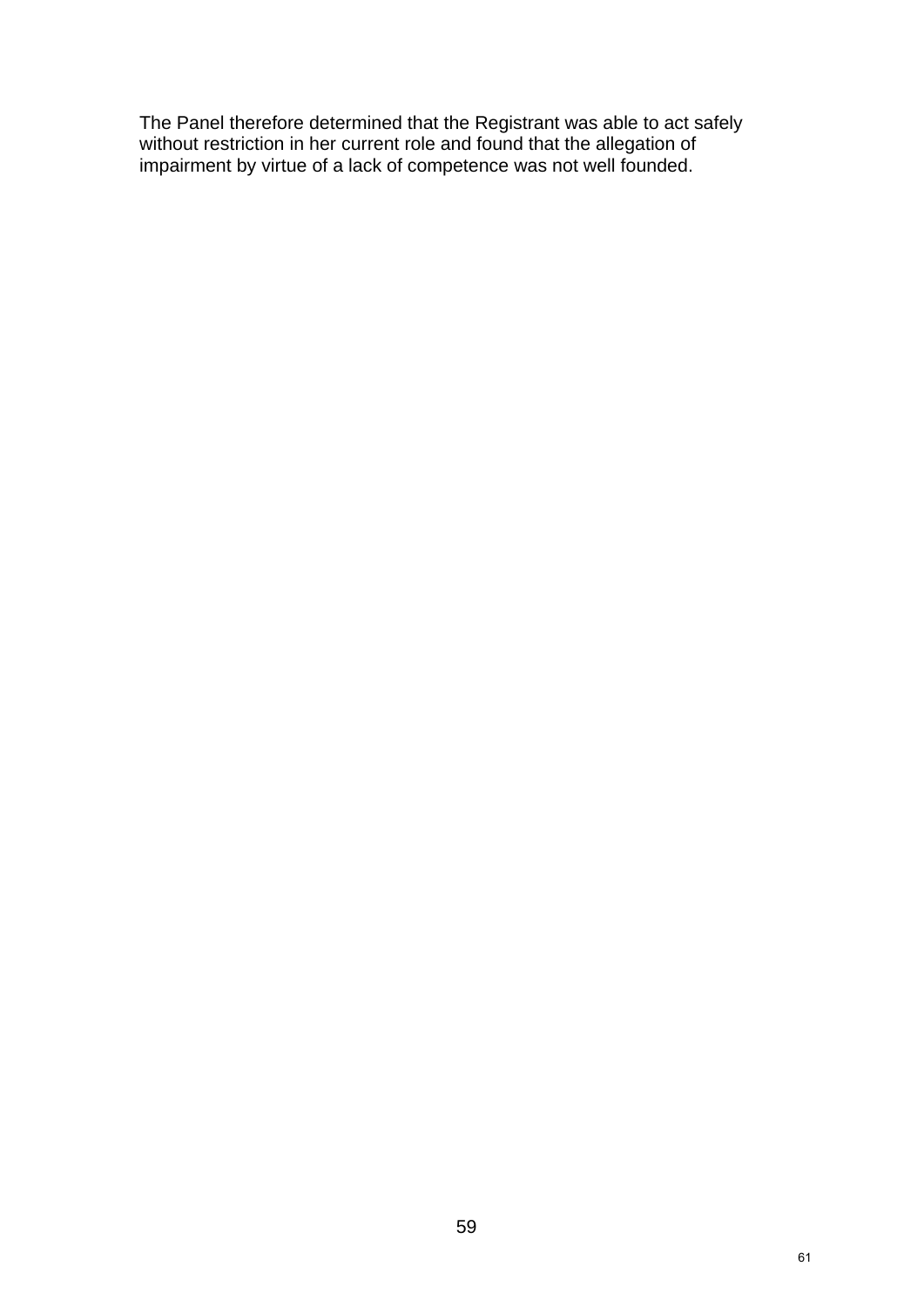# **Disposal of cases by consent**

The HCPC's consent process is a means by which the HCPC and the registrant concerned may seek to conclude a case without the need for a contested hearing. In such cases, the HCPC and the registrant consent to conclude the case by agreeing an order of the kind which the Panel would have been likely to make had the matter proceeded to a fully contested hearing. The HCPC and the registrant may also agree to enter into a Voluntary Removal Agreement, whereby the HCPC agrees to allow the registrant to remove themselves from the HCPC Register on the basis that the registrant, who no longer wishes to practise their profession, fully admits the allegation that has been made against them. Voluntary Removal Agreements have the effect of treating the registrant as if they were subject to a striking off order.

Cases can only be disposed of in this manner with the authorisation of a panel of a Practice Committee.

The HCPC will only consider resolving a case by consent:

- after an Investigating Committee Panel has found that there is a 'case to answer', so that a proper assessment has been made of the nature, extent and viability of the allegation;
- where the registrant is willing to admit the allegation in full (a registrant's insight into, and willingness to address failings are key elements in the fitness to practise process and it would be inappropriate to dispose of a case by consent where the registrant denies liability); and
- where any remedial action agreed between the registrant and the HCPC is consistent with the expected outcome if the case was to proceed to a contested hearing.

The process may also be used when existing conditions of practice orders or suspension orders are reviewed. This enables orders to be varied, replaced or revoked without the need for a contested hearing.

In order to ensure the HCPC fulfils its obligation to protect the public, neither the HCPC nor a Panel would agree to resolve a case by consent unless they are satisfied that:

- the appropriate level of public protection is being secured; and
- doing so would not be detrimental to the wider public interest.

In 2013–14, twenty cases were concluded via the HCPC's consent arrangements at final hearing.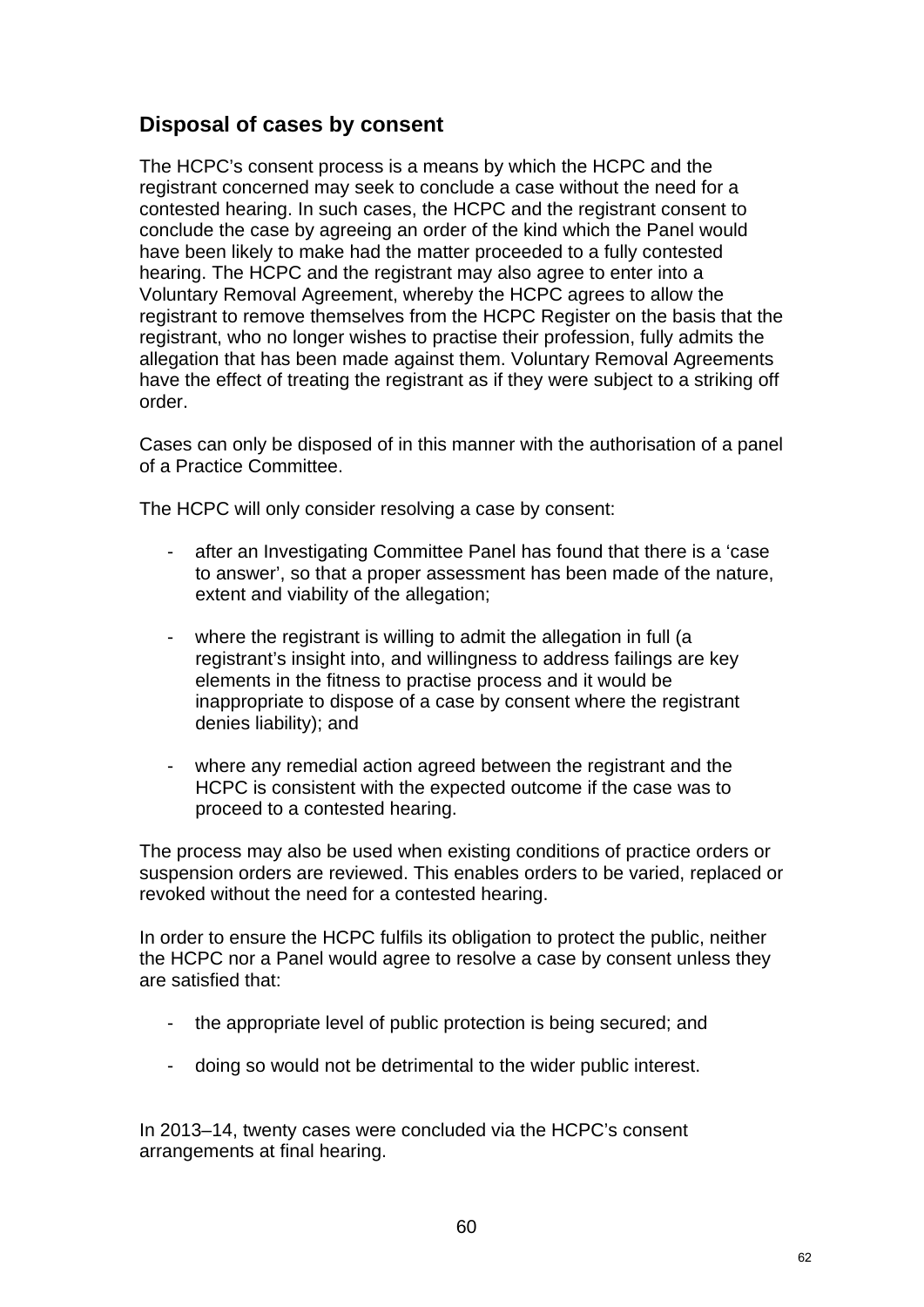Further information on the process can be found in the Practice Note Disposal of Cases by consent practice note at www.hcpcuk.org/publications/practicenotes

## **Consent Case Study**

Consent to a Voluntary Removal Agreement was granted in relation to a social worker who showed poor professional judgement. In this case, the social worker delayed escalating concerns arising from a statement made to her by a service user for two days, failed to conduct a risk assessment and did not report the concerns she had about the service user.

This matter had not previously been considered by a substantive final hearing before the Conduct and Competence Committee; however, the Panel considering the case was satisfied that the granting of the consent order would not be detrimental to the public interest. The registrant fully admitted the allegation. Furthermore, the facts of the case arose from a lack of competence rather than misconduct and in the judgment of the panel, no direct harm to service users had been alleged.

The panel decided that the wider public interest would not be compromised by consenting to conclude the matter without a fully contested hearing. The application was granted by the Conduct and Competence Committee.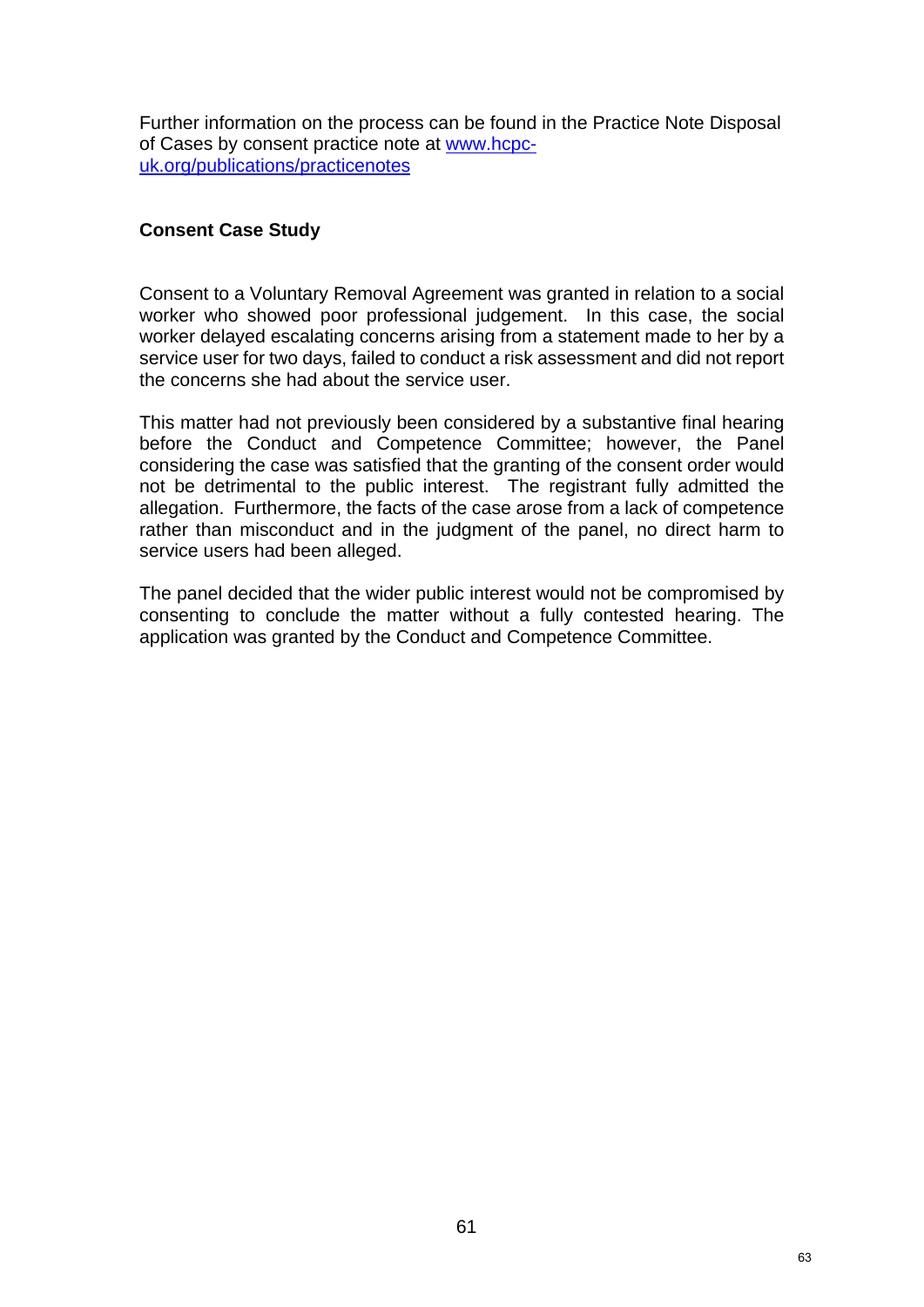# **Discontinuance**

Occasionally, after the Investigating Committee has determined that there is a 'case to answer' in respect of an allegation, objective appraisal of the detailed evidence which has been gathered since that decision was made may reveal that it is insufficient to sustain a realistic prospect of all or part of the allegation being 'well founded' at a final hearing.

Where such a situation arises, the HCPC may apply to a panel to discontinue all or part of the proceedings.

In 2013–14, following applications by the HCPC, allegations were discontinued in twenty two separate cases by a panel.

## **Conduct and Competence Committee panels**

Panels of the Conduct and Competence Committee consider allegations that a registrant's fitness to practise is impaired by reason of misconduct, lack of competence, a conviction or caution for a criminal offence, or a determination by another regulator responsible for health or social care.

## **Misconduct**

In 2013–14 the majority of cases heard at a final hearing, 76 per cent, related to allegations that the registrant's fitness to practise was impaired by reason of their misconduct. In 2012–13, the proportion of misconduct cases was 72 per cent. Some cases also concerned other types of allegations concerning lack of competence or a conviction. Some of the misconduct allegations that were considered included:

- attending work under the influence of alcohol;
- bullying and harassment of colleagues;
- engaging in sexual relationships with a service user;
- failing to provide adequate care;
- false claims to qualifications; and
- self-administration of medication.

Case studies 1 and 2 below give an illustration of the types of issue that are considered where allegations relate to matters of misconduct. They have been based on real cases that have been anonymised.

#### **Misconduct case study 1**

A hearing aid dispenser was suspended from the Register for twelve months after a panel of the Conduct and Competence Committee found that his record-keeping had been deficient in a number of respects amounting to poor clinical practice.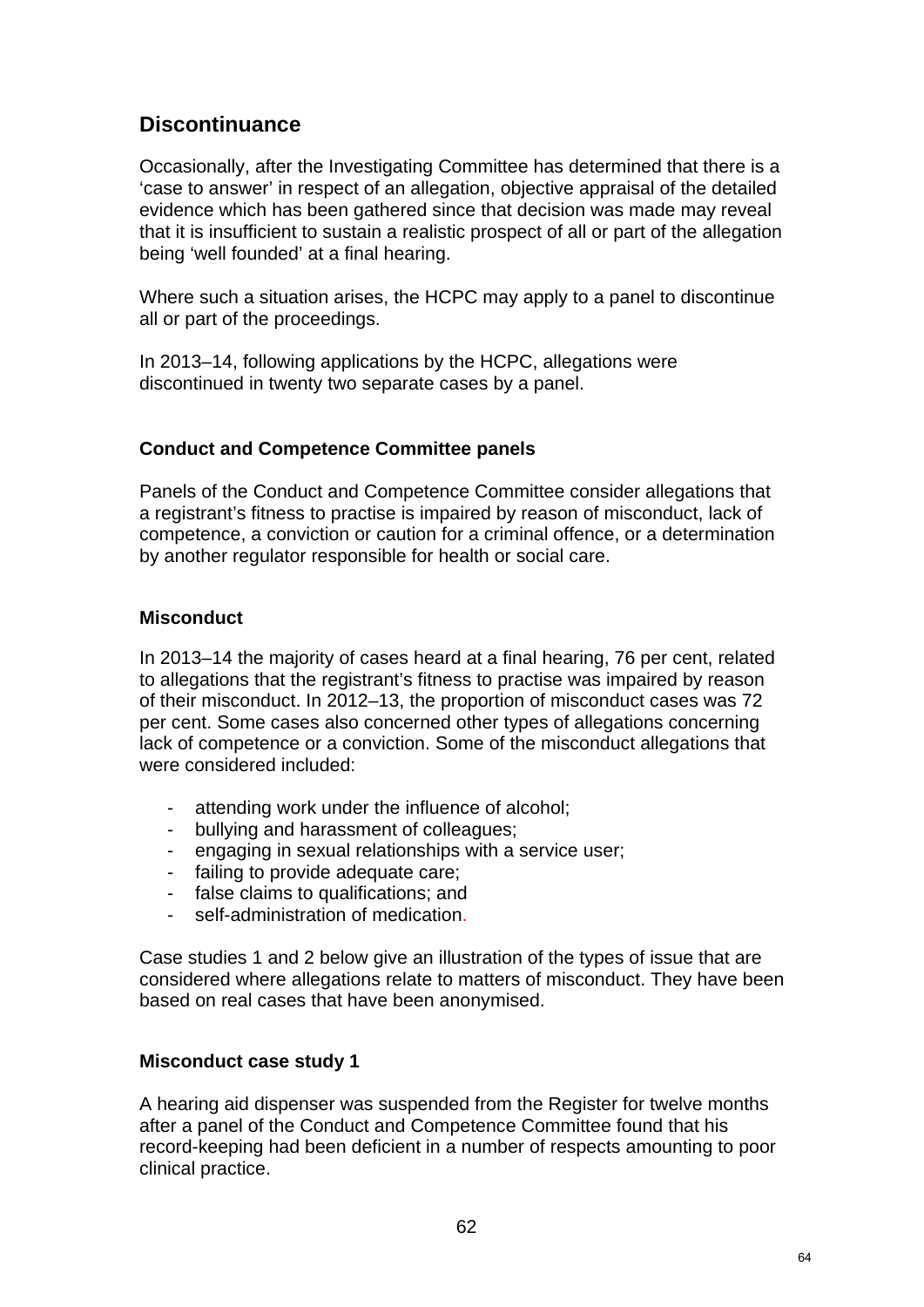The panel heard oral evidence from three witnesses in management roles with the registrant's employer. Their evidence revealed that a clinical audit of the registrant's service user records over a one month period had disclosed a number of discrepancies and omissions in relation to completion of record cards, including not recording answers to medical questions and failing to document relevant tests carried out on service users – for example, otoscopy results and bone conduction tests. Whether the registrant had simply failed to record test results or had not in fact carried out the tests was unclear. The registrant's records also showed no evidence of service users being referred to a doctor where test results warranted such a referral. The panel concluded that all of these failings could potentially have an impact on the well-being of service users.

In the panel's judgement the registrant's actions amounted to misconduct rather than to a lack of competence. As an experienced practitioner the registrant would have known how to conduct the relevant tests, how to keep proper records and how to practise to the expected standard but he did not do so. His reasons for not doing so were unclear as he had not engaged with the fitness to practise proceedings.

The panel determined that the registrant's fitness to practise was impaired by his misconduct. The panel was of the view that the registrant lacked insight since he had failed to acknowledge that his behaviour fell below the standards expected. He had not engaged with the HCPC during the fitness to practise proceedings and there was no evidence of insight. Nor, while the registrant's failings were capable of remediation, was there any evidence they had been remediated. In the panel's assessment this meant that the registrant's misconduct might be repeated and he therefore continued to present a risk to the public.

In determining the appropriate sanction to ensure adequate public protection the panel considered a Caution Order but concluded this would be insufficient because the risk of recurrence was too high. The panel then considered a Conditions of Practice Order but judged this unworkable given that the registrant had disengaged from the regulatory process. In all the circumstances the panel concluded that the appropriate sanction was a Suspension Order. There was a possibility that the registrant could remediate his clinical practice and he should be afforded the opportunity to do this. The panel commented that any panel reviewing the Suspension Order could be assisted by the registrant's presence at the review hearing and demonstration of remediation and insight into the identified failings.

#### **Misconduct case study 2**

A social worker received a two year Caution Order after a panel found he had asked a student nurse to give a service user medication, namely diazepam, which the service user had not been prescribed. The registrant was also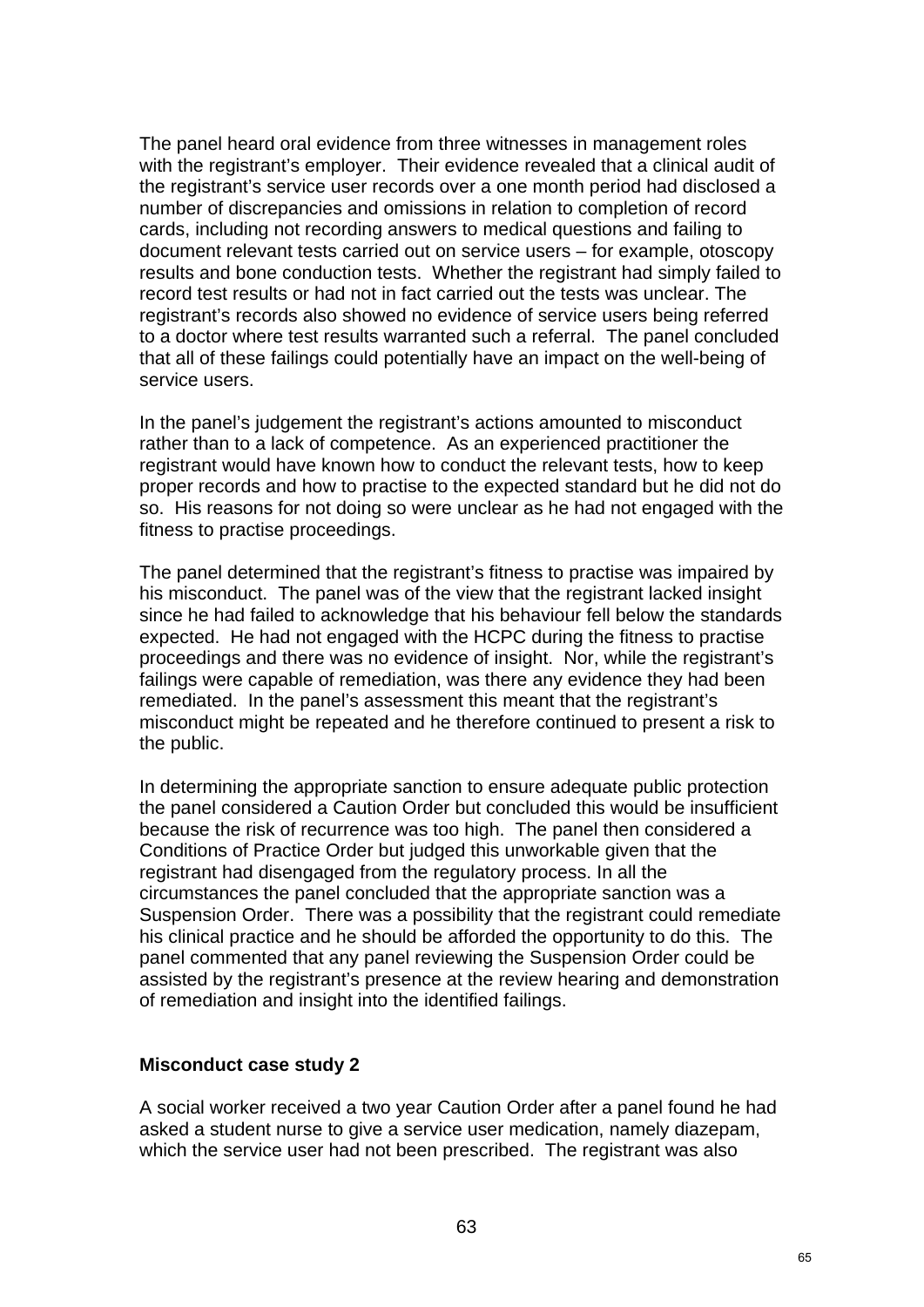found to have dishonestly made misleading entries in his employer's patient record system to disguise his actions.

The panel heard evidence from the student nurse involved, from the employer's investigating officer and from the social work team doctor as well as from the registrant himself. In giving his evidence the registrant admitted that he had asked the student nurse to give the medication and that he had subsequently not fully documented this action and the reasons he had taken it. He denied, however, that he had been dishonest.

The panel learned that the incident took place during a home visit made by the registrant and student nurse to the service user. The service user had been prescribed lorazepam to take as and when she needed it but had exhausted her supply. She was very anxious about an important health assessment due the next day and felt she needed her medication. The registrant had with him a bag of "stock" medication issued to him by his employer that morning. This did not include lorazepam so he decided to give her two 2mg tablets of diazepam instead. The registrant told the panel that this decision was his alone and he had acted in what he believed to be the service user's best interests.

In relation to the allegation of subsequently making misleading record entries the panel heard evidence from the witnesses that the initial record of the home visit made no mention of the diazepam although less significant aspects of the visit had been recorded in considerable detail. A subsequent entry, purporting to be contemporaneous but in fact added later, did mention it but implied that the medication had not been given until the registrant had obtained a prescription from the team doctor, whereas in reality the prescription was only obtained after the event.

The panel determined that the registrant's actions amounted to misconduct. It was abundantly clear that the registrant did not lack competence. By his own admission he had known at the time that he should not issue medication from "stock", that he should have recorded the matter in his record of the home visit and that in making his subsequent record entry he should have made clear that this was not contemporaneous.

This was an isolated incident in the registrant's career. There had been no pattern of failures or omissions. Nonetheless the panel considered that issuing prescription medication to a service user who had not been prescribed that medication fell seriously short of the standards of conduct expected of a registered social worker. The panel noted that in giving the service user diazepam the registrant had not only put the service user at risk but had also involved the student nurse and team doctor in compromising situations which could have had serious consequences for their own professional registrations.

In considering whether the registrant's fitness to practise was impaired by his misconduct the panel first considered whether he was likely to repeat misconduct of this kind. It had careful regard to whether the registrant's misconduct was easily remediable, whether it had been remedied and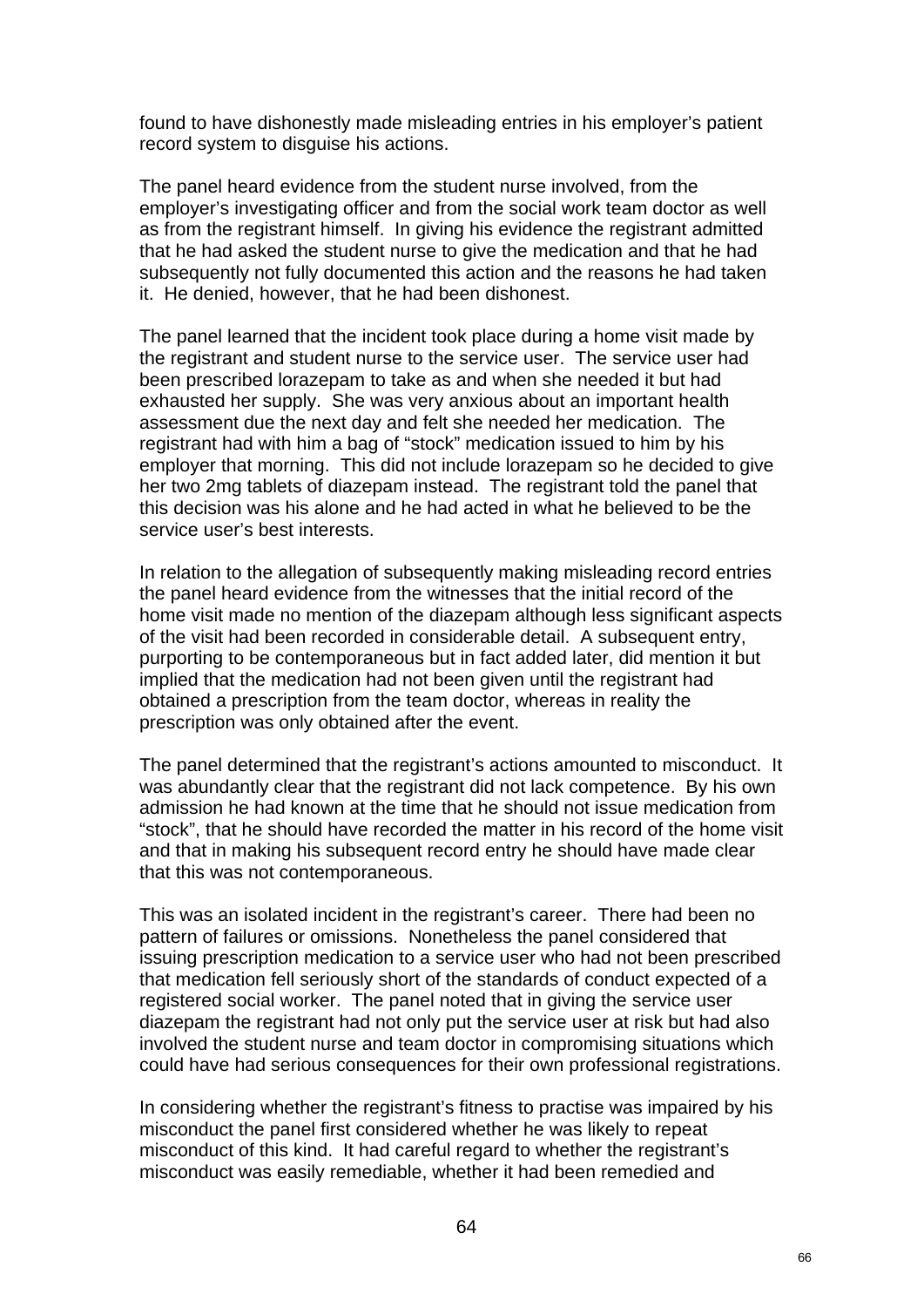whether it was likely to be repeated. The panel noted the registrant's early acceptance of the facts of the allegation and that when challenged by his employer he had disclosed the details of what he had done and taken full responsibility for his actions. On the basis of the oral evidence he gave the panel was satisfied that the registrant had demonstrated substantial insight into his misconduct and had made efforts to remediate his failings through additional training and reflection in discussion with colleagues. Nonetheless the registrant had been dishonest, had issued medication when not authorised to do so and had potentially compromised fellow professionals. Taking account of these circumstances the panel concluded that the need to uphold standards and maintain public confidence in the profession would be undermined if it did not make a finding of impaired fitness to practise.

In determining the appropriate sanction the panel had uppermost in its mind that the registrant had overstepped professional boundaries, had exposed a service user to risk and had been dishonest. In relation to the dishonesty the panel considered that this was at the lower end of the range of seriousness since the registrant had derived no personal benefit from his actions and the dishonesty was confined to a single incident. The panel judged that a Caution Order was the appropriate and proportionate sanction and that this should be for two years, which would be long enough to mark the seriousness of the case and reflect the need to protect the public interest.

#### **Misconduct case study 3**

A paramedic was struck off the register after a finding that he did not respond to an emergency call but instead returned to the ambulance station to hand over to another crew. The panel also found that the registrant, despite his dishonest claim to have done so, did not contact the Emergency Operations Centre (EOC) to seek permission for a change of crew and then subsequently attempted to influence witnesses to provide false information to mislead his employer's investigation of the matter.

The registrant did not attend the hearing. In oral evidence from the employer's investigating officer and a paramedic colleague the panel heard that during the employer's investigation the registrant had explained his decision not to respond to the call as being the result of severe tiredness following his return to work after several months' sick absence and to a request from his female crewmate that she wished to return to the ambulance station for personal reasons which may have been embarrassing for her to disclose. He also said there was another crew ready to take over the ambulance.

The panel heard evidence too that, while suspended by his employer, the registrant had contacted witnesses and attempted to influence their evidence to the investigation to support his, false, claim that he had sent a message to the EOC about the emergency call.

Having found the facts of the allegation proven the panel went on to consider whether the registrant's behaviour amounted to misconduct. In the panel's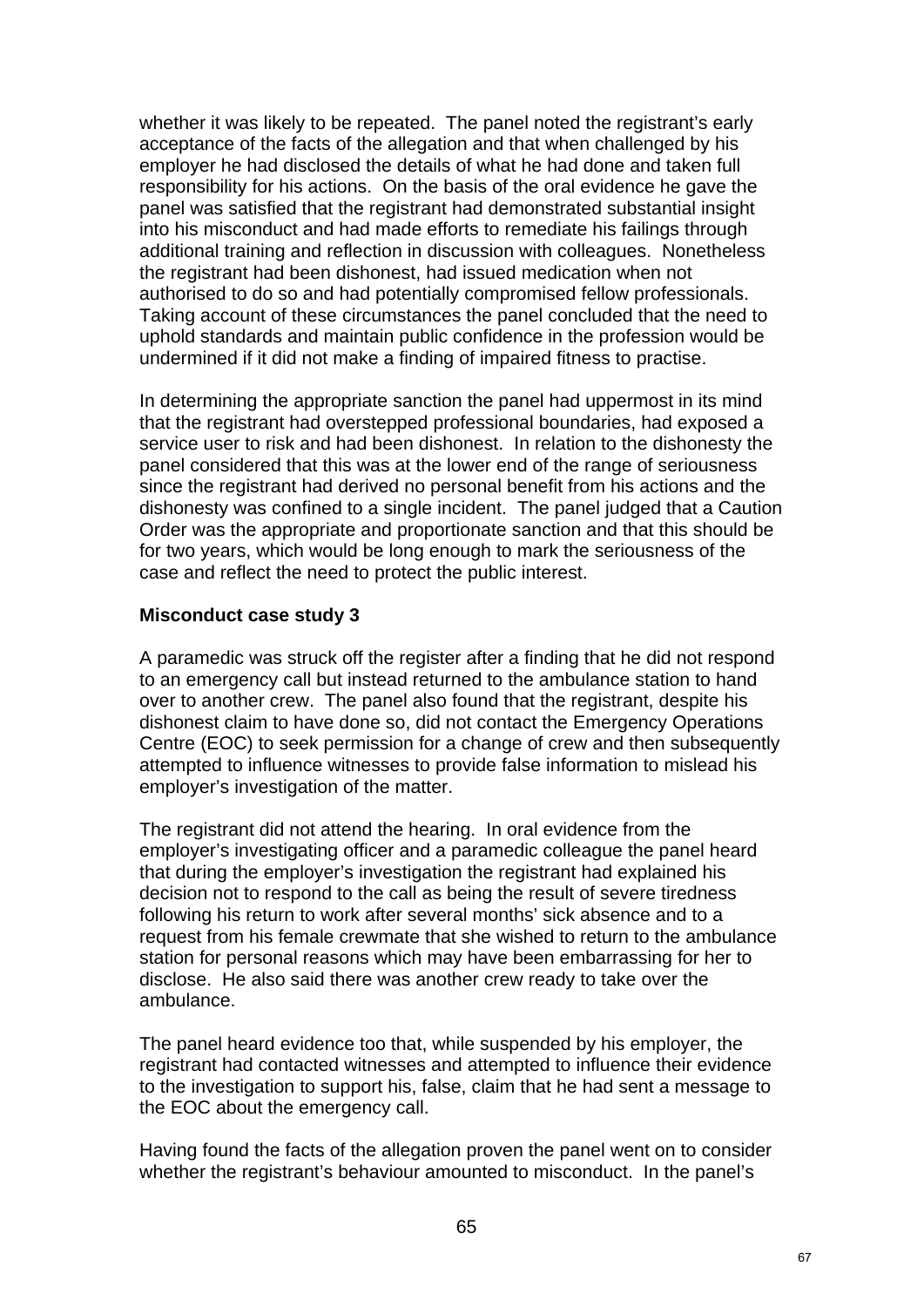assessment the factual particulars of the case were sufficiently serious to constitute acts or omissions which fell short of what would have been proper in the circumstances. These acts or omissions arose from a wilful failure by the registrant to comply with the expected standards of conduct in performing his professional duties. The registrant had clearly put patient safety at risk and had compounded this by his subsequent dishonesty.

In the panel's determination the registrant's misconduct was so serious that it would damage public confidence in the profession and the regulatory process if the panel were not to conclude that his fitness to practise was impaired by his misconduct. In making this determination the panel noted in particular that the registrant had literally driven past the road that would have taken him to the patient and carried on to the ambulance station for his own purposes.

In considering the appropriate sanction to ensure adequate public protection the panel kept in mind both the mitigating and aggravating factors. The former included the registrant's length of service and the fatigue associated with his ill-health. The aggravating factors were that the registrant had not engaged with the fitness to practise process and had not addressed, or displayed adequate insight into, his misconduct. Failure by an experienced paramedic to attend to a patient for whom an emergency call had been made is a serious breach of trust and in consequence the panel regarded the aggravating factors as significantly outweighing the mitigating factors.

The panel considered imposing a caution, conditions of practice or a suspension order but concluded that the nature and gravity of the misconduct was such that a striking off order was the appropriate and proportionate sanction. Any lesser sanction would not have a suitable deterrent effect given the seriousness of the misconduct found. Only the sanction of last resort would maintain public confidence in the paramedic profession.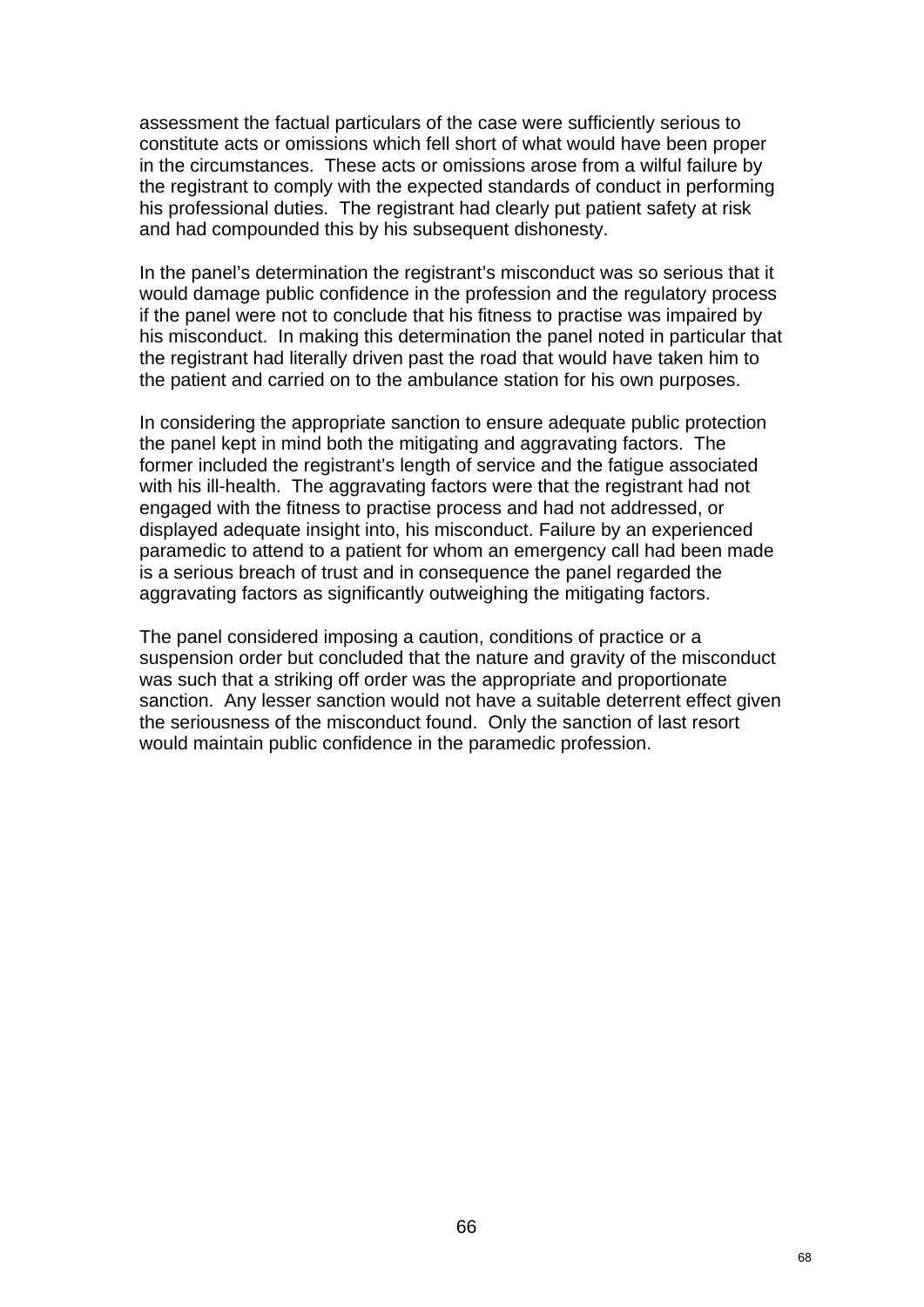## **Lack of competence**

There were 125 allegations heard at final hearing that concerned issues of lack of competence in 2013–14. These included:

- failure to provide adequate service user care;
- inadequate professional knowledge; and
- poor record-keeping.

Lack of competence allegations were most frequently cited as a reason of impairment of fitness to practise after allegations of misconduct in 2013–14. Of the 125 allegations concerning competence, only 33 related solely to lack of competence, rather than being alleged in the alternative (ie misconduct and / or lack of competence). In 2012–13, there were similar proportions of these cases, with 110 allegations relating to lack of competence, with only 25 having no misconduct or other aspects.

The case studies below provide examples from hearings that considered allegations that related solely to lack of competence.

## **Lack of competence case study 1**

An occupational therapist was suspended from the Register for a period of twelve months after a panel of the Conduct and Competence Committee found wide-ranging failings in the registrant's performance which demonstrated significant deficiencies over an extended period of time. These failings included an inability to work independently, a lack of professional knowledge and understanding, not keeping accurate records and a failure to provide timely treatment to service users. The evidence emanated from the registrant's work in several different settings.

The panel noted that the registrant had difficulty in making autonomous decisions and lacked confidence in his own decision making ability. He often appeared to need reassurance from colleagues on what were basic occupational therapy tasks or practices. There were also a number of examples of his failing to demonstrate adequate clinical reasoning or progressing treatment for service users in a timely manner. The panel heard evidence, for example, that following a visit to a service user's home the registrant did not progress an identified need for a back door ramp with the result that the case had to be reallocated to another occupational therapist.

The panel determined that the facts proved amounted to a lack of competence and not misconduct. This was because the panel was satisfied that the registrant's failings resulted from an inability to achieve proper standards rather than through any wilful or reckless conduct.

The panel acknowledged that the registrant had shown some insight into his failings. Given the broad and persistent nature of these failings, however, and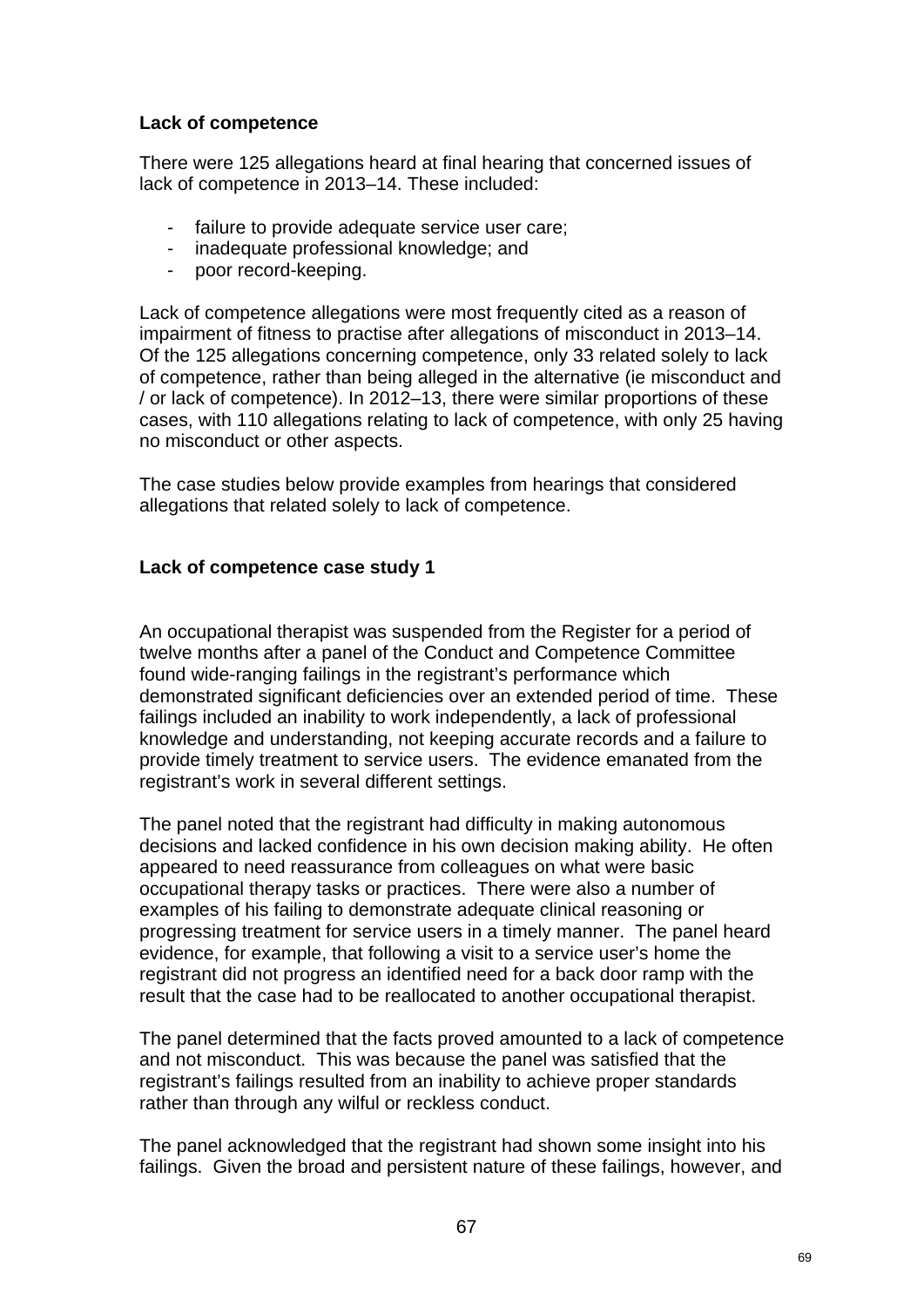the fact that he had provided little real evidence of correcting or remedying his deficiencies, the panel found the registrant's fitness to practise to be impaired.

In considering whether a sanction was needed to protect the public the panel noted among other factors that over a period of four years the registrant had been made the subject of a capability procedure by his employer on three separate occasions. On two of these occasions he had managed to regain an acceptable standard of practice but when the intensive supervision and support provided through the capability procedure was withdrawn the standard of his practice again began to decline. The panel accepted that the registrant was highly motivated in his desire to help the vulnerable and disadvantaged but there was evidence that the deficiencies in the registrant's practice had put vulnerable service users at risk. Despite evidence from the registrant that he had learned from his mistakes the panel noted that these mistakes had nonetheless been repeated.

Having concluded that taking no action would manifestly fail to provide adequate protection to the public, the panel considered whether a Conditions of Practice Order would be an appropriate sanction. The registrant suggested that he would be more than willing to comply with suitable conditions of practice and that such an order would demonstrate whether or not he could raise himself to the required level of competence. It was argued by the registrant that his practice could be restricted to non-complex cases. The panel carefully considered this proposal as it accepted the registrant's assertion that he was genuinely passionate about the profession of occupational therapy. The panel's conclusion, though, was that a Conditions of Practice Order would be unworkable because it is not possible to ensure that any area of occupational therapy practice could be restricted to simple cases. The complexity of a case becomes apparent only after a competent occupational therapy assessment. Furthermore because of the broad range of the failings in the registrant's practice conditions sufficient to protect the public would have had to be so tightly drawn as to prevent his working other than under the close and detailed direction of an experienced practitioner. Such conditions would effectively amount to a suspension in all but name. Accordingly the panel concluded that a Suspension Order was the only sanction available to it which could provide an adequate level of public protection.

#### **Lack of competence case study 2**

A biomedical scientist was made the subject of conditions of practice after a panel found that her performance over a prolonged period and in different settings had been akin to a pre-registration trainee rather than an experienced Band 6 specialist practitioner.

The panel heard evidence from her former employer to the effect that the registrant had worked in the hospital's Microbiology Department on the Faeces Bench, the Wound Bench and the Blood Culture Bench. Concerns had been raised about her capability almost from the outset of her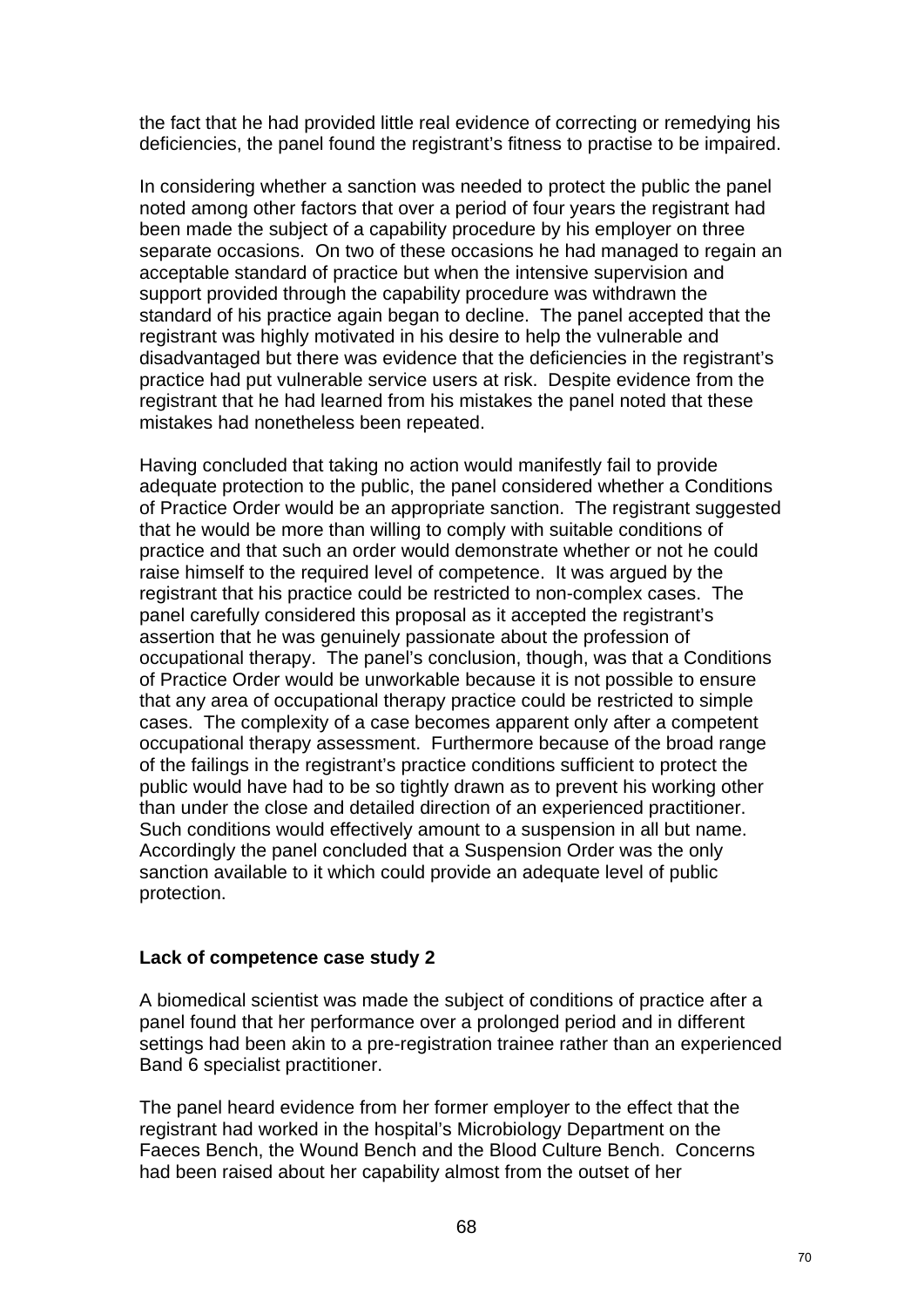employment at the hospital. As she did not make sufficient progress during a review period the employer implemented a formal capability process but this was not concluded as the registrant subsequently resigned.

Oral evidence was given to the panel by three senior biomedical scientists from the hospital. Written evidence only was also provided by a fourth. This evidence pointed to the registrant being unable to practise independently while working on the Faeces Bench because of an inability to understand basic identification techniques. In addition the registrant did not communicate the results of Clostridium Difficile testing, used to prevent hospital-based infection, to Consultant Microbiologists.

The panel was also given evidence that while placed on the Wound Bench the registrant was unable to recognise salmonella in a sample. Salmonella is associated with serious potential health risks.

On the basis of the evidence presented to it the panel was satisfied that the registrant lacked competence. It concluded that the registrant's proficiency in professional practice was consistently below the minimum acceptable level and that this was apparent in a significant proportion of her work over a period of time.

The panel then went on to consider whether the registrant's lack of competence meant her fitness to practise as a biomedical scientist was impaired. In doing this it noted that the evidence of lack of competence related to events some time previously and that a finding of impairment must relate to current impairment. In the panel's judgement as the registrant had resigned from her employment before the conclusion of the capability process and had not engaged with the HCPC during the fitness to practise process it could not be satisfied the competence issues had been addressed. Accordingly it concluded that the registrant's fitness to practise was currently impaired.

In considering the question of what sanction should be imposed to provide adequate protection for the public the panel concluded that the registrant's deficiencies were capable of being remedied and that therefore a Conditions of Practice Order for a period of two years would protect the public. The conditions included a requirement for the registrant to notify any future employer of the Order and to be supervised in her practice by another biomedical scientist.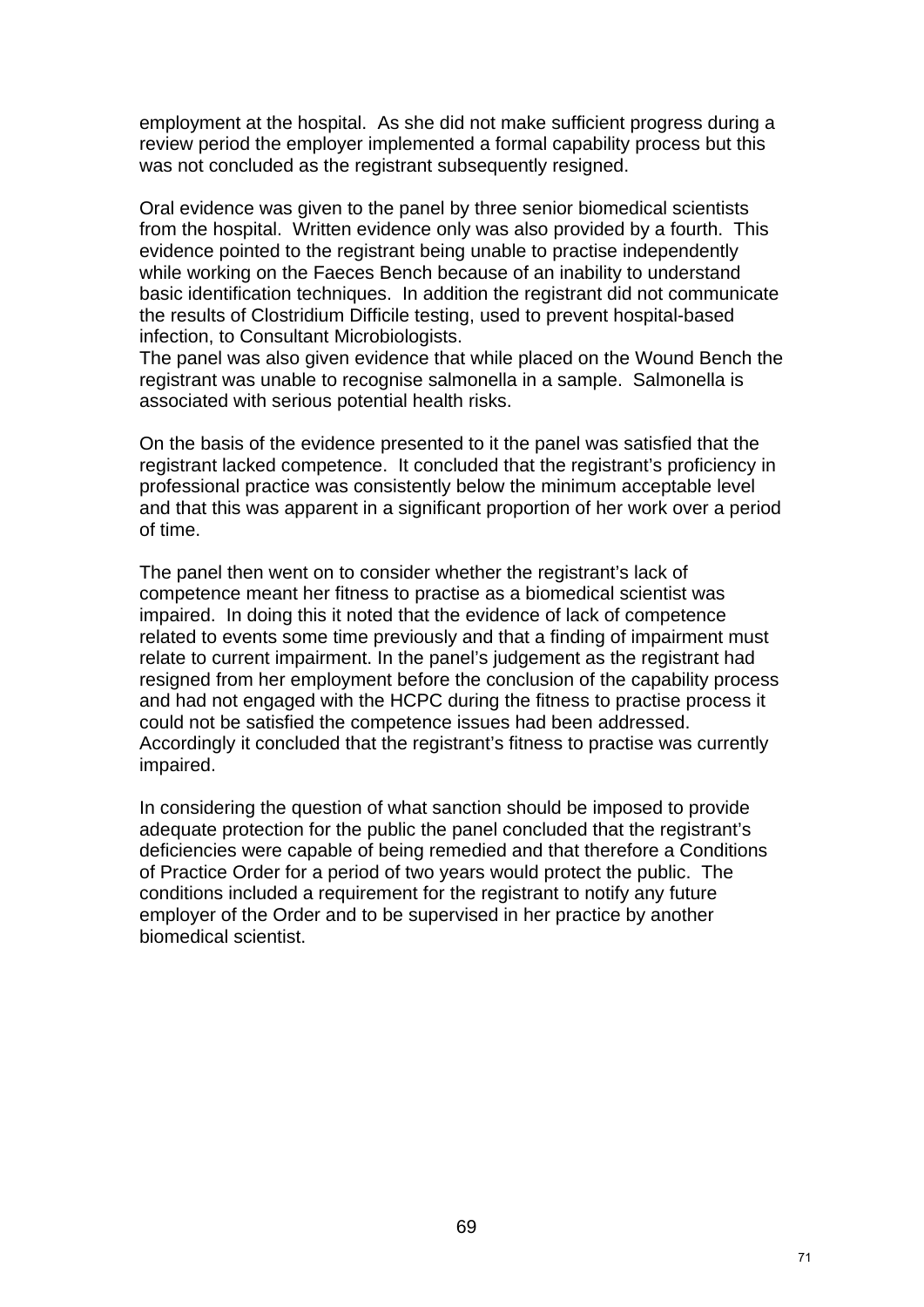#### **Health Committee panels**

Panels of the Health Committee consider allegations that registrants' fitness to practise is impaired by reason of their physical and / or mental health. Many registrants manage a health condition effectively and work within any limitations their condition may present. However the HCPC can take action when the health of a registrant is considered to be affecting their ability to practise safely and effectively.

The HCPC presenting officer at a Health Committee hearing will often make an application for proceedings to be heard in private. Often sensitive matters regarding registrants' ill-health are discussed and it may not be appropriate for that information to be discussed in public session.

The Health Committee considered twelve cases in 2013–14. Of those cases one case resulted in a conditions of practice, three were not well founded, one was removal by consent and 7 were suspended.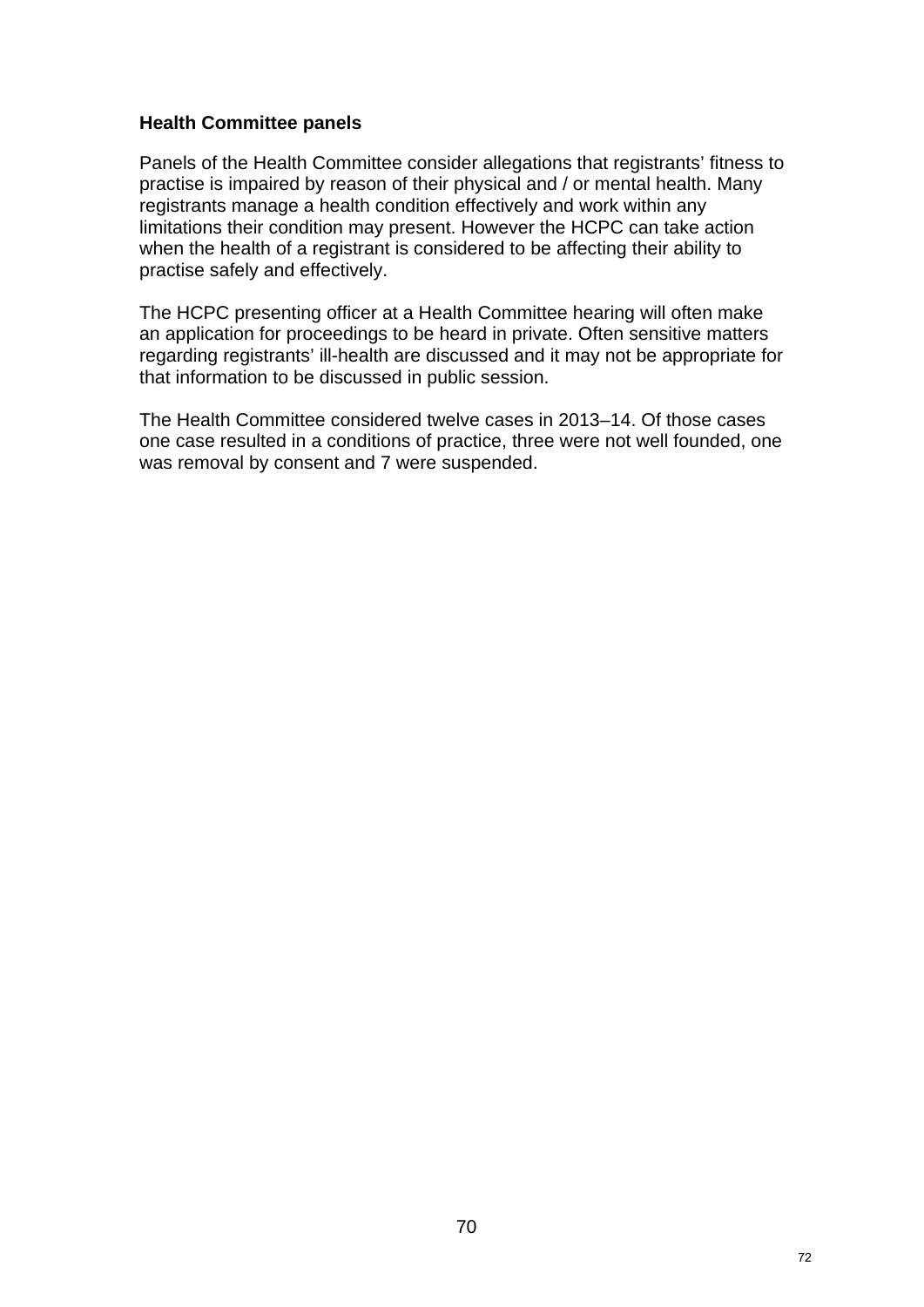#### **Suspension and conditions of practice review hearings**

All suspension and conditions of practice orders must be reviewed by a panel before they expire. A review may also take place at any time at the request of the registrant concerned or the HCPC. Registrants may request reviews if, for example, they are experiencing difficulties complying with conditions imposed or if new evidence relating to the original order comes to light.

The HCPC can also request a review of an order if, for example, it has evidence that the registrant concerned has breached any condition imposed by a panel.

In reviewing a suspension order, the panel will look for evidence to satisfy it that the issues that led to the original order have been addressed and that the registrant concerned no longer poses a risk to the public.

If a review panel is not satisfied that the registrant concerned is fit to practise, it may:

- extend the existing order or
- replace it with another order

In 2013–14 160 review hearings were held. Table 23 shows the decisions that were made by review panels in 2013–14. Five of the review cases (3%) were disposed of using voluntary removal. We are currently monitoring the requests for disposal by consent for cases in the review cycle, as well as the final hearing disposal.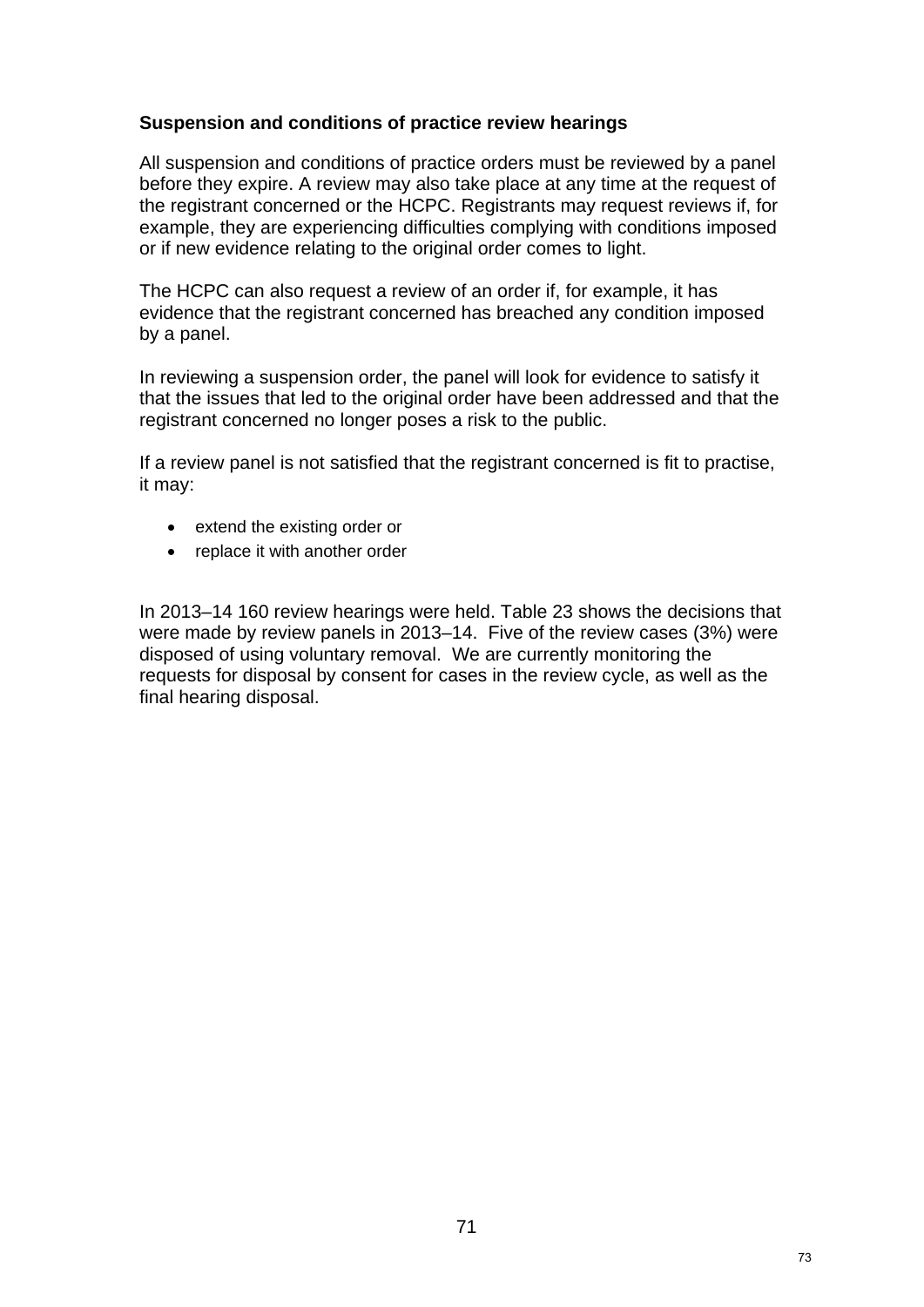| <b>Profession</b>                     | <b>Adjourned</b><br>/ part<br>heard | <b>Caution</b> | <b>Conditions</b><br>of practice | Order<br>revoked | <b>Struck</b><br>off | <b>Suspension</b> | <b>Voluntary</b><br>removal<br>(consent) | <b>Total</b>    |
|---------------------------------------|-------------------------------------|----------------|----------------------------------|------------------|----------------------|-------------------|------------------------------------------|-----------------|
| Arts Therapists                       | 0                                   | 0              | 0                                | 0                |                      |                   | $\mathbf 0$                              | $\overline{2}$  |
| <b>Biomedical Scientists</b>          |                                     | 0              |                                  | $\overline{2}$   | 5                    | $\overline{2}$    | 0                                        | 17              |
| Chiropodists / podiatrists            | 0                                   | $\mathbf 0$    | 5                                | 0                | 3                    | 5                 | $\mathbf 0$                              | 13              |
| <b>Clinical Scientists</b>            |                                     | $\mathbf 0$    | 1                                | 1                |                      | 1                 | $\mathbf 0$                              | 5               |
| <b>Dietitians</b>                     | 0                                   | 0              | 0                                | $\overline{2}$   |                      | 0                 | $\mathbf 0$                              | 3               |
| Hearing aid dispensers                | 0                                   | 0              | $\Omega$                         | 1                | 0                    |                   | 0                                        | $\overline{2}$  |
| Occupational therapists               | 0                                   | 0              | 3                                | 3                | 4                    | 9                 | $\mathbf 0$                              | 19              |
| Operating department<br>practitioners | 0                                   | 0              |                                  | 1                | $\overline{2}$       | 6                 |                                          | 11              |
| Orthoptists                           | 0                                   | $\Omega$       | $\overline{0}$                   | $\mathbf 0$      | $\Omega$             |                   | $\mathbf 0$                              |                 |
| Paramedics                            | $\overline{2}$                      | 3              | 4                                | 9                | 8                    | 12                | 1                                        | 39              |
| Physiotherapists                      |                                     | 0              | 3                                | 4                | 3                    | $\overline{7}$    |                                          | 19              |
| Practitioner psychologists            | 0                                   | 0              | 0                                | $\overline{2}$   | $\overline{2}$       |                   | $\mathbf 0$                              | 5               |
| Prosthetists / orthotists             | 0                                   | $\Omega$       | $\Omega$                         | 0                | $\Omega$             | 0                 | $\mathbf 0$                              | 0               |
| Radiographers                         | 0                                   | 0              | $\overline{2}$                   | 1                |                      | 6                 | $\mathbf 0$                              | 10 <sub>1</sub> |
| Social workers in England             | 0                                   | 0              | 0                                | 1                | 0                    | 3                 | 1                                        | 5               |
| Speech and language<br>therapists     | 0<br>5                              | 0<br>3         | 0<br>26                          | 0<br>27          | 32                   | 7<br>62           | 5                                        | 9<br>160        |

# **Table 24 Review hearing decisions**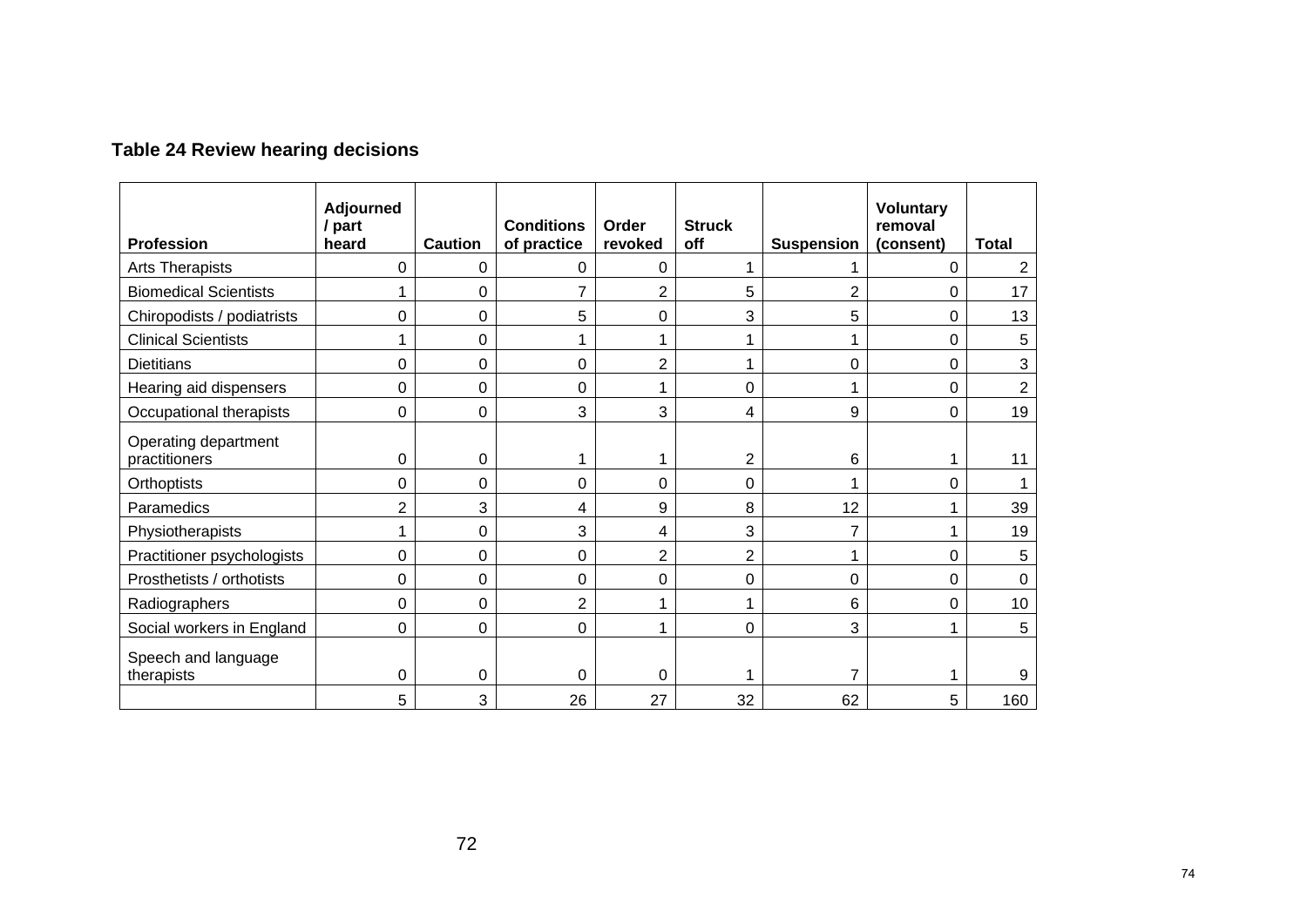Tables 25 and 26 set out the outcomes of the reviews of the suspension and conditions of practice orders in the period 2013-14

## **Table 25 Suspension orders:**

| <b>Review activity</b>                                    | <b>Number</b> | %  |
|-----------------------------------------------------------|---------------|----|
| Suspension reviewed, suspension confirmed                 | 57            | 46 |
| Suspension reviewed, replaced with conditions of practice | 10            | 8  |
| Suspension reviewed, struck off                           | 33            | 27 |
| Suspension reviewed, caution imposed                      | 3             |    |
| Suspension reviewed, removed by consent                   | 5             |    |
| suspension reviewed, no further action                    | 16            | 13 |
|                                                           |               |    |

## **Table 26 Conditions of practice orders:**

| <b>Review activity</b>                        | <b>Number</b> | %  |
|-----------------------------------------------|---------------|----|
| Conditions reviewed, replaced with suspension | 8             |    |
| Conditions reviewed, struck off               | 1             |    |
| Conditions reviewed, conditions confirmed     | 4             |    |
| Conditions reviewed, conditions varied        | 12            | 33 |
| Conditions reviewed, no further action        | 11            | 31 |
|                                               | 36            |    |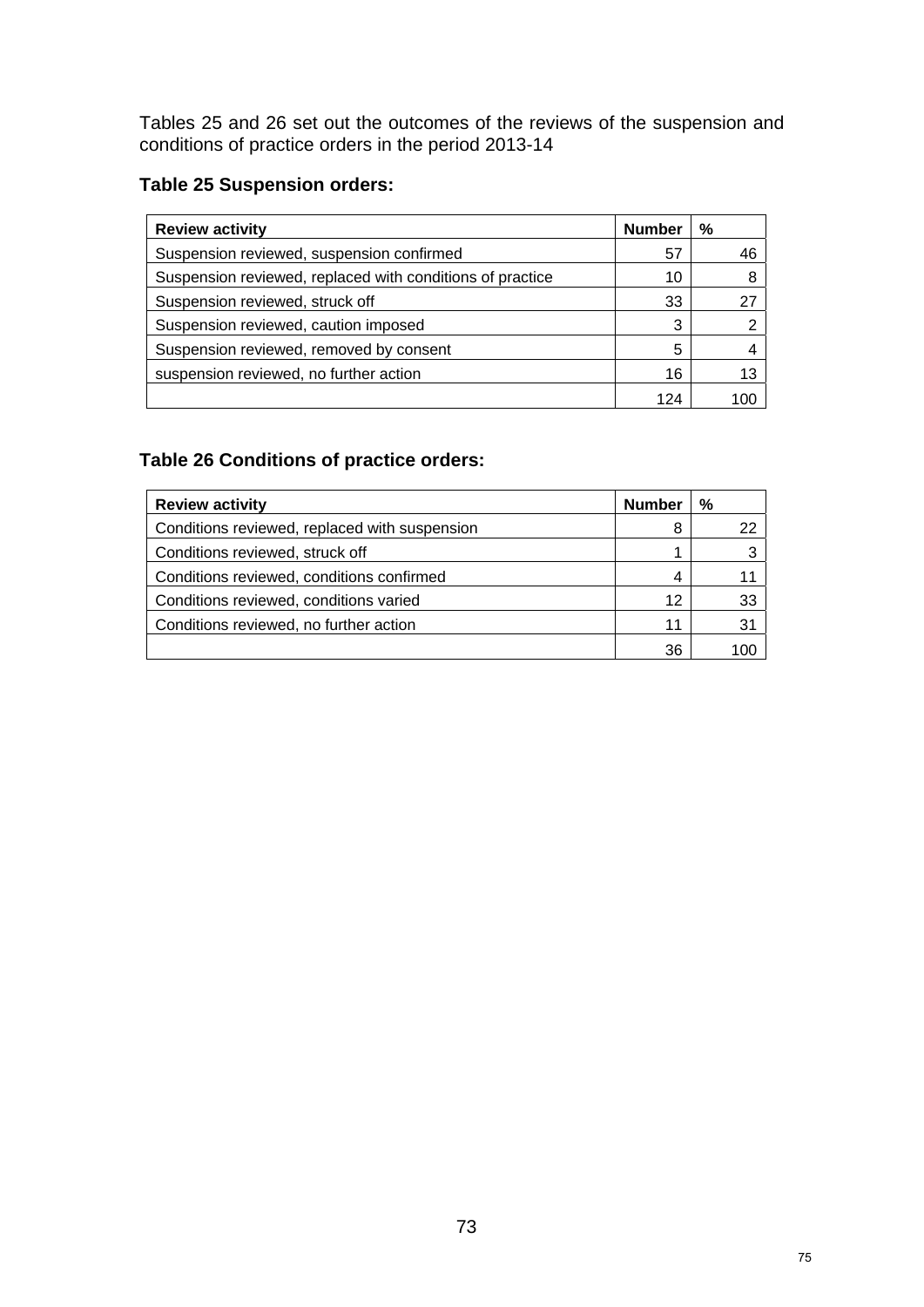## **Restoration hearings**

A person who has been struck off the HCPC Register and wishes to be restored to the Register, can apply for restoration under Article 33(1) of the Health and Social Work Professions Order 2001.

A restoration application cannot be made until five years have elapsed since the striking off order came into force. In cases where the striking off decision was made by the General Social Care Council that period is reduced to three years. In addition, if a restoration application is refused, a person may not make more than one application for restoration in any twelve-month period.

In applying for restoration, the burden of proof is upon the applicant. This means it is for the applicant to prove that he or she should be restored to the Register and not for the HCPC to prove the contrary. The procedure is generally the same as other fitness to practise proceedings, however in accordance with the relevant procedural rules, the applicant presents his or her case first and then it is for the HCPC presenting officer to make submissions after that.

If a Panel grants an application for restoration, it may do so unconditionally or subject to the applicant:

- meeting the HCPC's 'return to practice' requirements; or
- complying with a conditions of practice order imposed by the Panel.

In 2013–14, four applications for restoration were heard, of which one was granted restoration to the Register.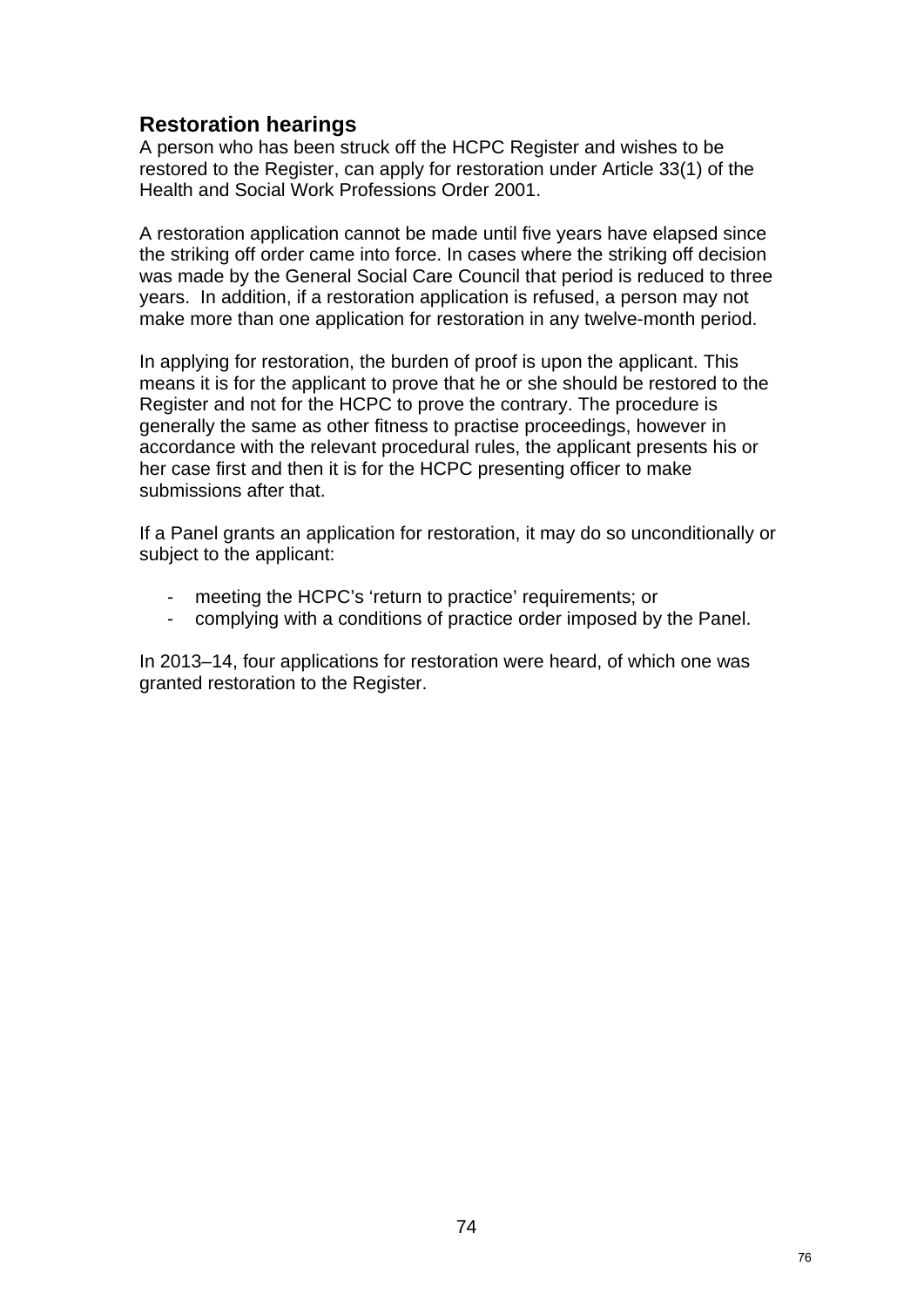## **The role of the Professional Standards Authority and High Court cases**

The Professional Standards Authority (PSA) – formerly known as the Council for Healthcare Regulatory Excellence (CHRE) – is the body that promotes best-practice and consistency in regulation by the UK's nine health and care regulatory bodies.

The PSA can refer a regulator's final decision in a fitness to practise case to the High Court (or in Scotland, the Court of Session). They can do this if it is felt that the decision is unduly lenient and that such a referral is in the public interest.

In 2013–14, three HCPC cases were referred to the High Court by PSA. At the time of writing this report in July 2014, in two cases the registrant agreed to be removed from the register by consent, and one case the registrant received a six month suspension order in place of the not well found decision reached by the original hearing panel.

In 2013–14 seven registrants appealed the decisions made by the Conduct and Competence Committee. At the time of writing this report in July 2014, two appeals had been dismissed, three had been refused, one had been remitted back to the conduct and competence committee (where a new Panel reached the same decision as that at the original hearing), and one was still ongoing.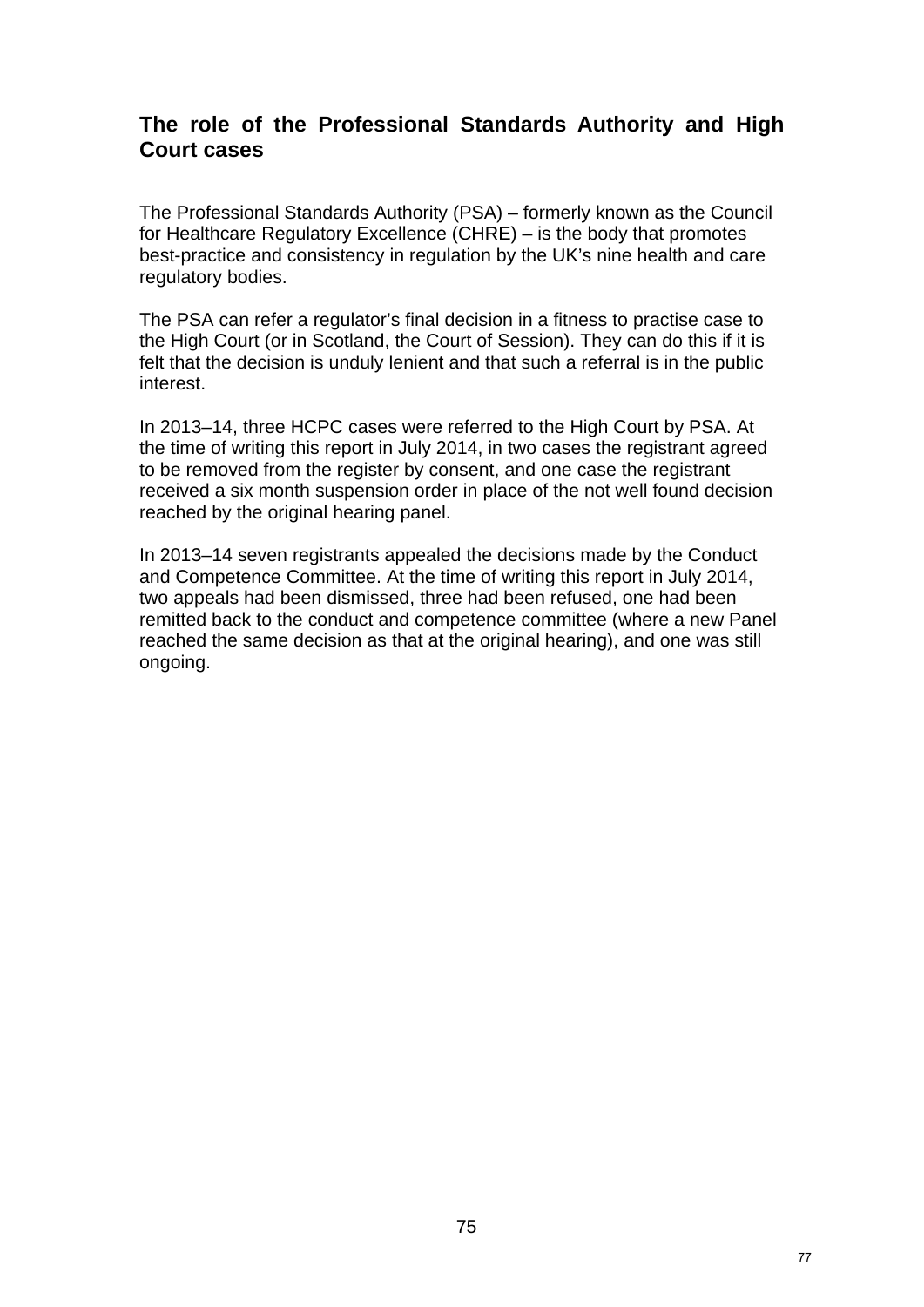#### **General Social Care Council transfer cases**

#### **Introduction to the transfer**

Following the closure of the General Social Care Council (GSCC) on 31 July 2012, all open misconduct cases were transferred to the HCPC for continued investigation, hearing or review.

#### **Managing the transferred cases**

The General Social Care Council (Transfer of Register and Abolition – Transitional and Saving Provision) Order of Council 2012 provided that, in relation to outstanding cases which were transferred to it from the GSCC, the HCPC should make "such arrangements as it considers just for the disposal of the matter". The HCPC therefore established 'just disposal criteria' which were applied to all cases on transfer. All transferred cases were reviewed on an individual basis and assessed to determine the most appropriate course of action.

#### **Investigating Committee**

Two hundred and seventeen cases were transferred. Of these cases, 120 (55%) were considered by the Investigating Committee between 1 August 2012 and 31 March 2013. Between 1 April 2013 and 31 March 2014 a further 48 cases (22%) were considered by the Investigating Committee. The case to answer rate for these cases is 80%, which is higher than the non-transfer cases (53% in 2013-14 and 58% in 2012-13).

At 31 March 2014, four cases remain at the enquiry or pre-Investigating Committee stage. Two of these cases are awaiting the conclusion of criminal investigations by the Police, one has been referred to the conduct and competence committee, and one is being considered for closure due to information not being available to support the allegation.

The remaining 45 cases that were transferred (20%) have been closed as they do not meet the standard of acceptance for allegations.

#### **Final hearings**

One hundred and thirty three final hearings were held in the period 1 August 2012 to 31 March 2014. Twenty eight of these cases (20%) were adjourned, and a further eight (6%) were part heard.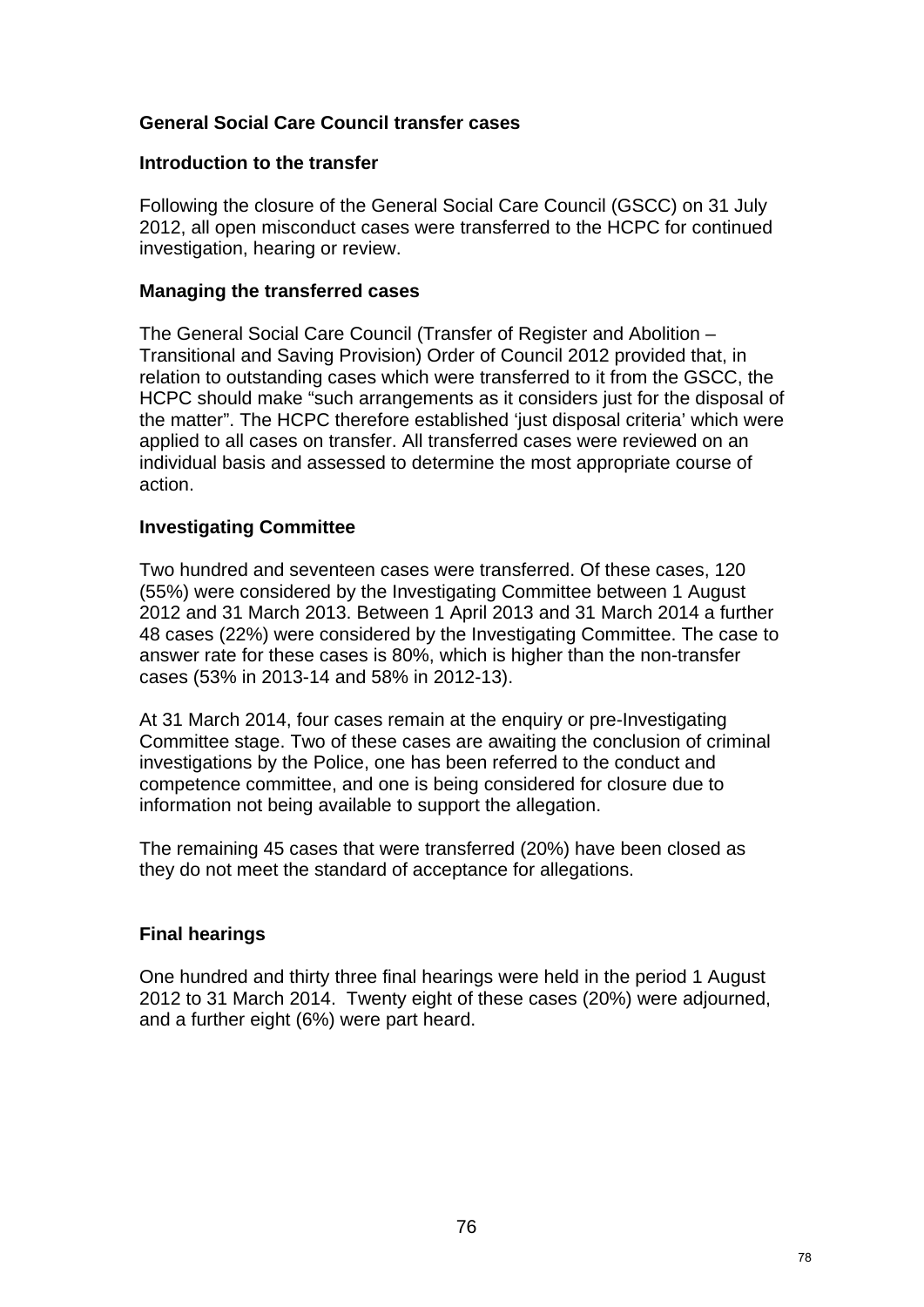## **Table 27 Outcomes of final hearings in 2012-2014**

| Outcome                   | Number | $\%$ |
|---------------------------|--------|------|
| Caution                   | 17     | 13   |
| Conditions of<br>Practice | 8      | 6    |
| Not Well<br>Founded       | 20     | 15   |
| No Further<br>Action      |        | 1    |
| Removed by<br>Consent     | 11     | 8    |
| Struck off                | 43     | 32   |
| Suspended                 | 33     | 25   |
|                           | 133    | 100  |

A breakdown of the outcomes of the final hearings is:

There are also twenty cases that have been referred to a conduct and competence or health committee final hearing. These cases are in various stages of investigation by our lawyers, arranging the hearing date, or awaiting the hearing to commence. Several of the cases are delayed due to ongoing local investigations, or criminal trial matters. They should all be concluded by Autumn 2014.

#### **Reviews of substantive orders**

Cases where suspension or condition of practice were imposed by the General Social Care Council had to be reviewed by the HCPC. By 31 March 2014, there were 51 cases (24%) that had an existing reviewable order from the GSCC, or that sanction imposed by an HCPC final hearing panel.

Twenty eight (53%) of those with a reviewable sanction had a review hearing in the period 1 August 2012 to 31 March 2014. Of these reviews, there were: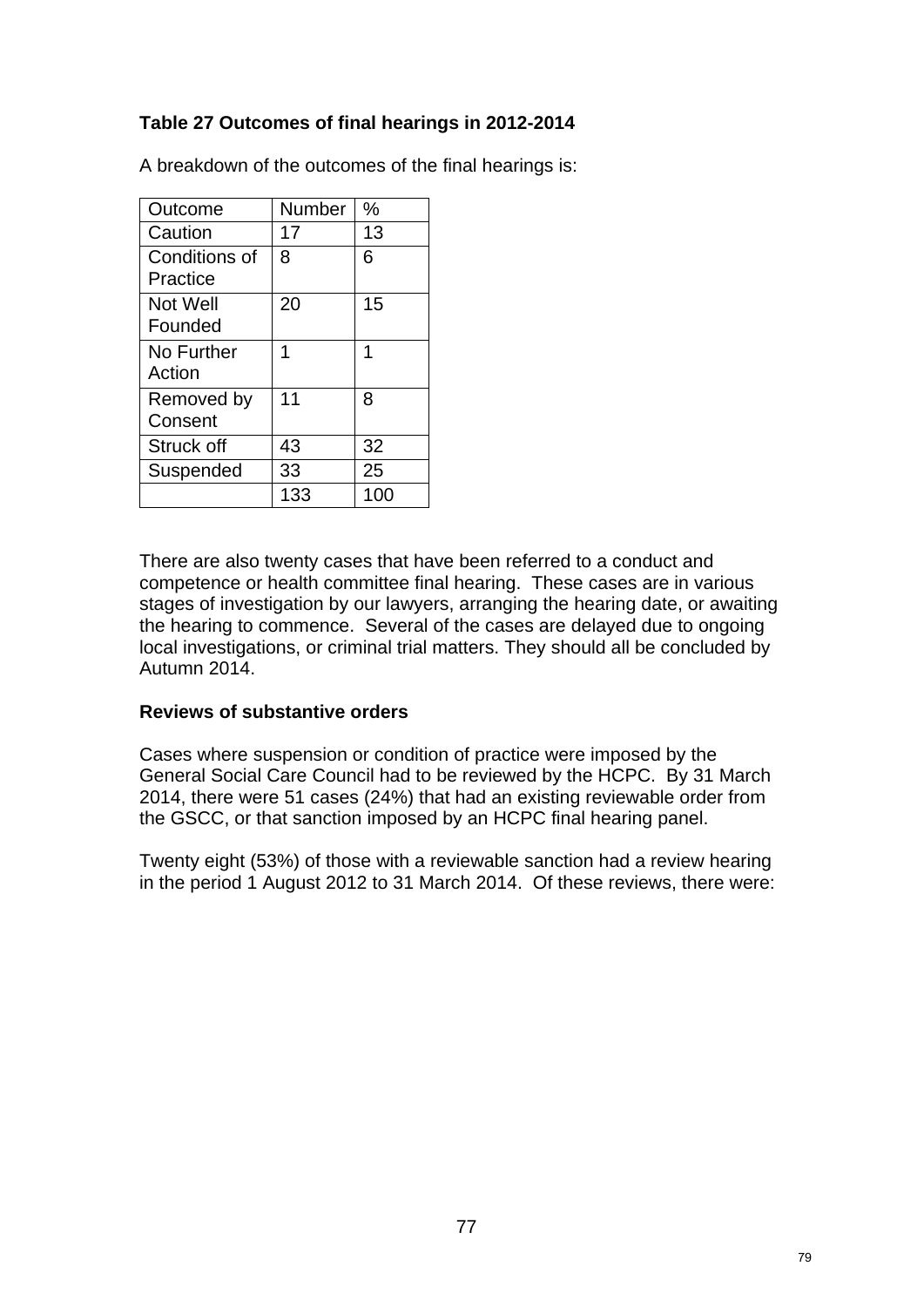#### **Table 28 Outcomes of substantive review hearings**

| Outcome                                            | <b>Number</b>  | $\%$           |
|----------------------------------------------------|----------------|----------------|
| Caution continued                                  |                | 4              |
| <b>Conditions continued</b>                        | 6              | 21             |
| <b>Conditions revoked</b>                          | $\overline{2}$ | $\overline{7}$ |
| Conditions revoked and replaced with a<br>Caution  |                | 4              |
| <b>Suspension continued</b>                        | 10             | 36             |
| <b>Suspension revoked</b>                          | 1              | 4              |
| Suspension revoked and replaced with a<br>Caution  | 1              | 4              |
| Suspension revoked and replaced with<br>Conditions | $\overline{2}$ | 7              |
| Struck off                                         | 4              | 14             |
| Total                                              | 28             | 100            |

#### **Interim orders**

As part of the initial review of cases at the point of transfer, an assessment was made as to whether an interim order application should be made. Thirty six interim orders were sought. This relates to 17% of the transferred cases. This figure is slightly higher than the proportion of cases with an interim order in other HCPC registered professions, which is around 10%.

Thirty two of the interim order applications (89%) were made within six months of the transfer of the cases. The remaining four applications were made on receipt of new information. In three cases, the application was not granted.

There were seventy reviews of interim orders in the period 1 August 2012 to 31 March 2014.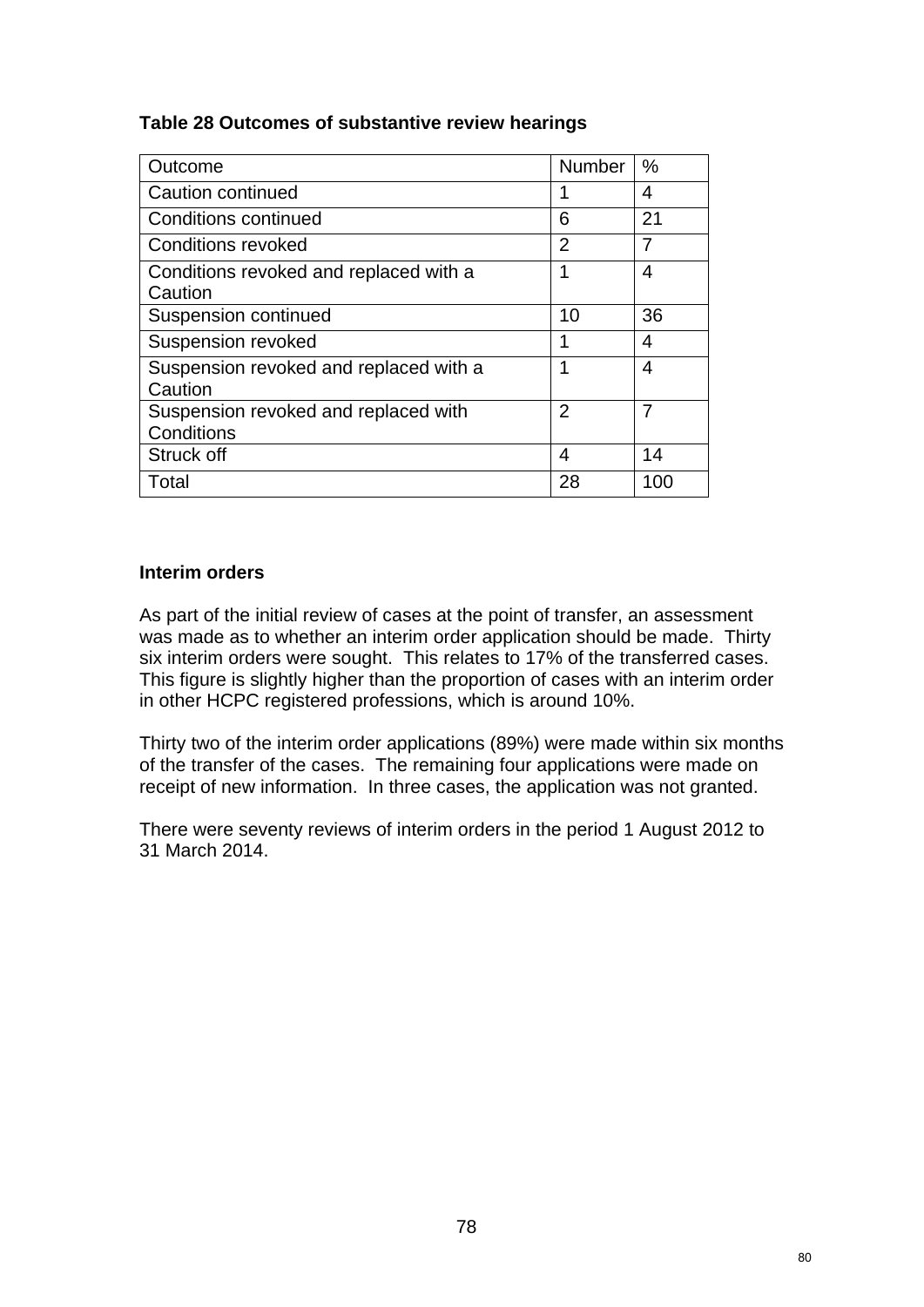|                   |             |          |       | Other |        | Prof        |             |      |
|-------------------|-------------|----------|-------|-------|--------|-------------|-------------|------|
| Outcome           | Art 30/Anon | Employer | Other | Reg   | Police | <b>Body</b> | Public      | Self |
| Caution           | 0           | 12       |       | 0     | 0      | 0           | 0           | 3    |
| <b>COP</b>        | 0           | 4        | 0     | 0     | 0      | 0           | $\mathbf 0$ |      |
| No Further Action | 0           | 0        | 0     | 0     | 0      | 0           | $\mathbf 0$ |      |
| Not Impaired      | 0           | 0        | 0     | 0     | 0      | 0           | $\mathbf 0$ |      |
| <b>NWF</b>        | 0           | 11       |       | 0     |        | 0           | 0           |      |
| Removed           | 0           | 0        | ი     | 0     | 0      | 0           | 0           |      |
| Consent           | 0           | 8        | 0     | 0     | 0      | 0           | $\mathbf 0$ |      |
| <b>Struck Off</b> |             | 23       |       | 0     |        | 0           | 0           |      |
| Suspension        | 0           | 32       |       | 0     |        | 0           | $\mathbf 0$ |      |
|                   |             | 90       |       | 0     | 3      | 0           | 0           | 15   |

## **Table 29 Outcome by source of complaint (GSCC cases concluded at final hearing)**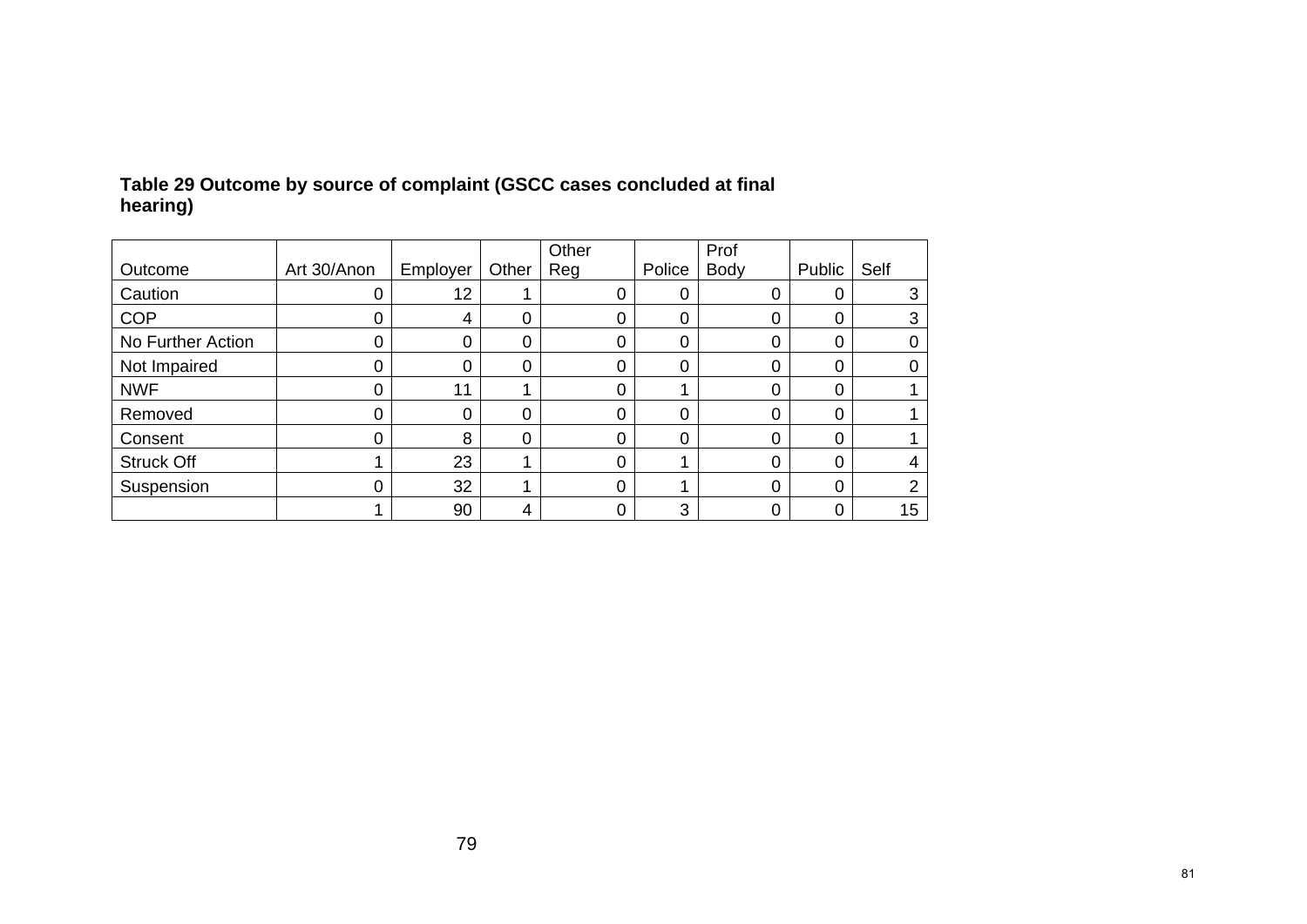#### **Further Information**

#### **How to raise a concern**

If you would like to raise a concern about a professional registered by the HCPC, please write to our Director of Fitness to Practise at the following address.

Fitness to Practise Department The Health Professions Council Park House 184 Kennington Park Road London SE11 4BU

If you need advice, or feel your concerns should be taken over the telephone, you can also contact a member of the Fitness to Practise Department on:

tel +44 (0)20 7840 9814 freephone 0800 328 4218 (UK only) fax +44 (0)20 7582 4874

You may also find our 'Reporting a concern' form useful, available at http://www.hcpc-uk.org/complaints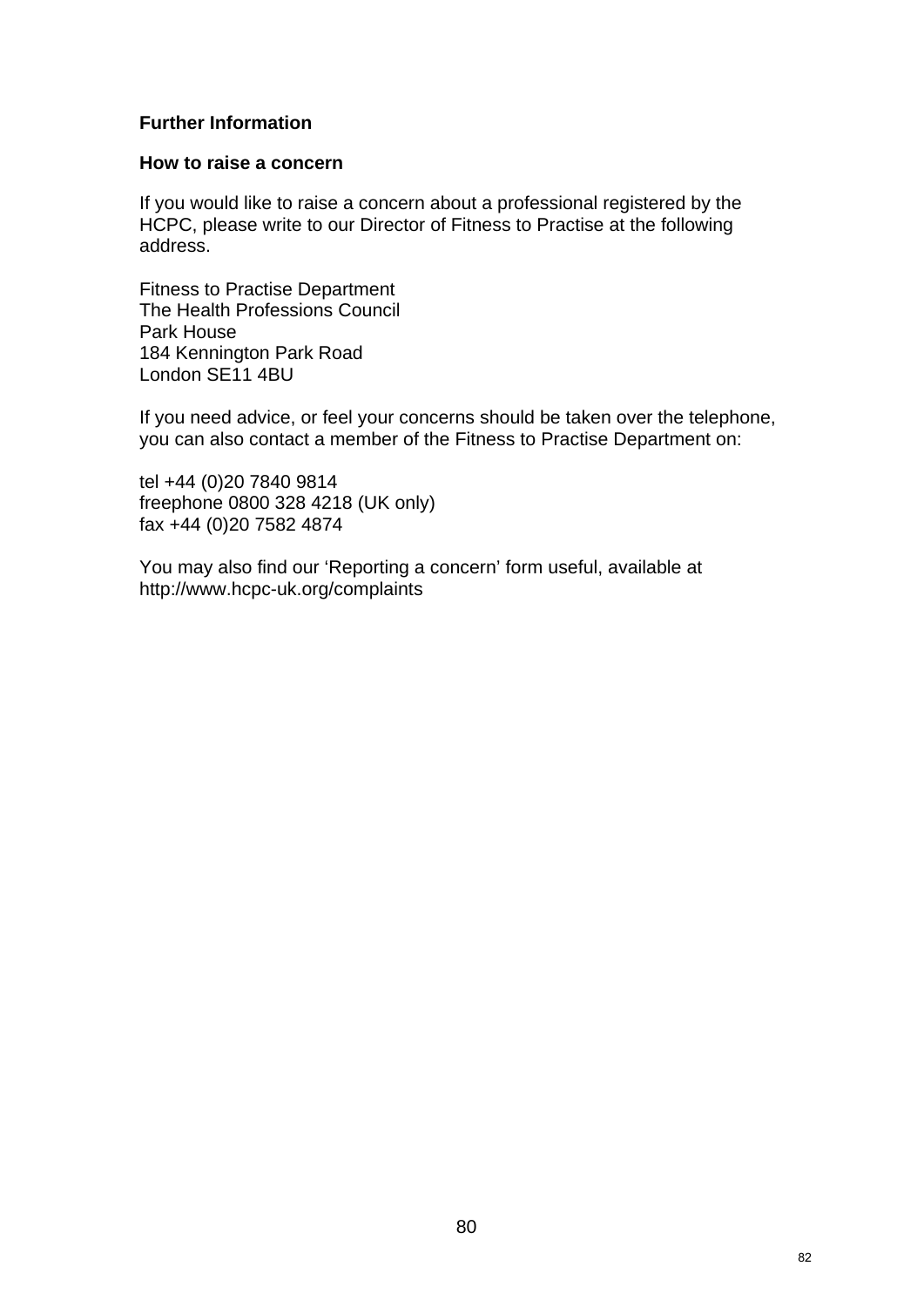## **Appendix two**

**Historic statistics (these tables will be formatted into the same style as previous annual reports for consistency as part of the editing and proofing process prior to printing and once the draft is approved by Council)** 

**Table 1: Total number of cases received in 2013-14** 

| Year    | Number of<br>cases | Total number<br>of registrants | $%$ of<br>registrants<br>subject to<br>complaints |
|---------|--------------------|--------------------------------|---------------------------------------------------|
| 2002-03 | 70                 | 144,141                        | 0.05                                              |
| 2003-04 | 134                | 144,834                        | 0.09                                              |
| 2004-05 | 172                | 160,513                        | 0.11                                              |
| 2005-06 | 316                | 169,366                        | 0.19                                              |
| 2006-07 | 322                | 177,230                        | 0.18                                              |
| 2007-08 | 424                | 178,289                        | 0.24                                              |
| 2008-09 | 483                | 185,554                        | 0.26                                              |
| 2009-10 | 772                | 205,311                        | 0.38                                              |
| 2010-11 | 759                | 215,083                        | 0.35                                              |
| 2011-12 | 925                | 219,162                        | 0.42                                              |
| 2012-13 | 1653               | 310,942                        | 0.52                                              |
| 2013-14 | 2069               | 322,021                        | 0.65                                              |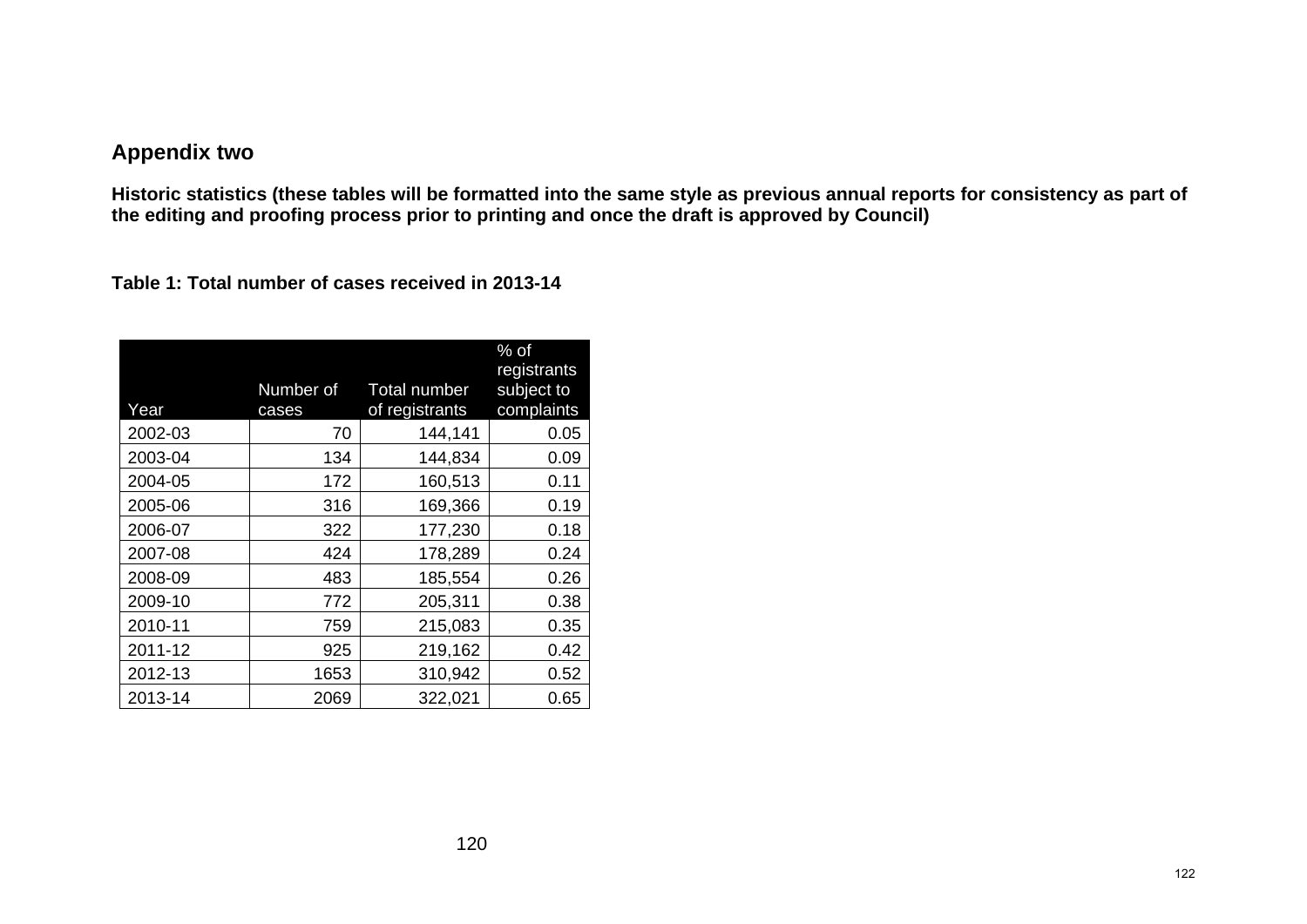|                                           |       |           |       |           |       |                 |       |                |       |           |       |             |          |           |             |                     | 2013      | $%$ of      |
|-------------------------------------------|-------|-----------|-------|-----------|-------|-----------------|-------|----------------|-------|-----------|-------|-------------|----------|-----------|-------------|---------------------|-----------|-------------|
|                                           | 2005  | $%$ of    | 2006  | $%$ of    | 2007  | $%$ of          | 2008  | % of           | 2009  | $%$ of    | 2010  | $%$ of      | 2011     | $%$ of    | 2012        | % of                | $-14$     | case        |
| Type of<br>complaint                      | $-06$ | case<br>S | $-07$ | case<br>S | $-08$ | case<br>S       | $-09$ | case<br>S      | $-10$ | case<br>S | $-11$ | case<br>S   | $-12$    | case<br>S | $-13$       | case<br>S           | case<br>S | S           |
| Article<br>$22(6)$ /<br>Anonymou<br>s     | 58    | 18        | 35    | 11        | 63    | 15              | 64    | 13             | 108   | 14        | 166   | 22          | 284      | 31        | 58          | 3.5                 | 77        | 3.7         |
| BPS / AEP                                 |       |           |       |           |       |                 |       |                |       |           |       |             |          |           |             |                     |           |             |
| transfer*                                 | N/A   | N/A       | N/A   | N/A       | N/A   | N/A             | N/A   | N/A            | 44    | 6         | 0     | $\mathbf 0$ | $\Omega$ | $\Omega$  | $\mathbf 0$ | 0.0                 | 0         | $\mathbf 0$ |
| Employer                                  | 123   | 39        | 161   | 50        | 171   | 40              | 202   | 42             | 254   | 33        | 217   | 29          | 288      | 31        | 435         | 26.3                | 593       | 28.7        |
| Other                                     | 15    | 5         |       | 0.3       | 5     | $\mathbf{1}$    | 16    | 3              | 30    | 4         | 21    | 3           | 46       | 5         | 87          | 5.3                 | 81        | 3.9         |
| Other<br>Registrant /<br>profession<br>al | 28    | 9         | 16    | 5         | 42    | 10 <sup>°</sup> | 56    | 12             | 60    | 8         | 75    | 10          | 52       | 6         | 99          | 6.0                 | 78        | 3.8         |
| Police                                    | 24    | 8         | 31    | 10        | 35    | 8               | 36    | $\overline{7}$ | 39    | 5         | 25    | 3           | 27       | 3         | 27          | 1.6                 | 37        | 1.8         |
| Profession<br>al body                     | N/A   | N/A       | N/A   | N/A       | N/A   | N/A             | N/A   | N/A            | N/A   | N/A       | N/A   | N/A         | N/A      | N/A       | 21          | 1.3                 | 14        | 0.7         |
| Public                                    | 68    | 21        | 78    | 24        | 108   | 25              | 109   | 23             | 237   | 31        | 255   | 34          | 228      | 25        | 634         | 38.4                | 793       | 38.3        |
| Self<br>referral                          | N/A   | N/A       | N/A   | N/A       | N/A   | N/A             | N/A   | N/A            | N/A   | N/A       | N/A   | N/A         | N/A      | N/A       | 292         | 17.7                | 396       | 19.1        |
| Total                                     | 316   | 100       | 322   | 100       | 424   | 100             | 483   | 100            | 772   | 100       | 759   | 100         | 925      | 100       | 1653        | 100.<br>$\mathbf 0$ | 2069      | 100         |

**Table 2: Who makes complaints 2006 to 2014** 

\*These are cases that were transferred from the British Psychological Society to the HPC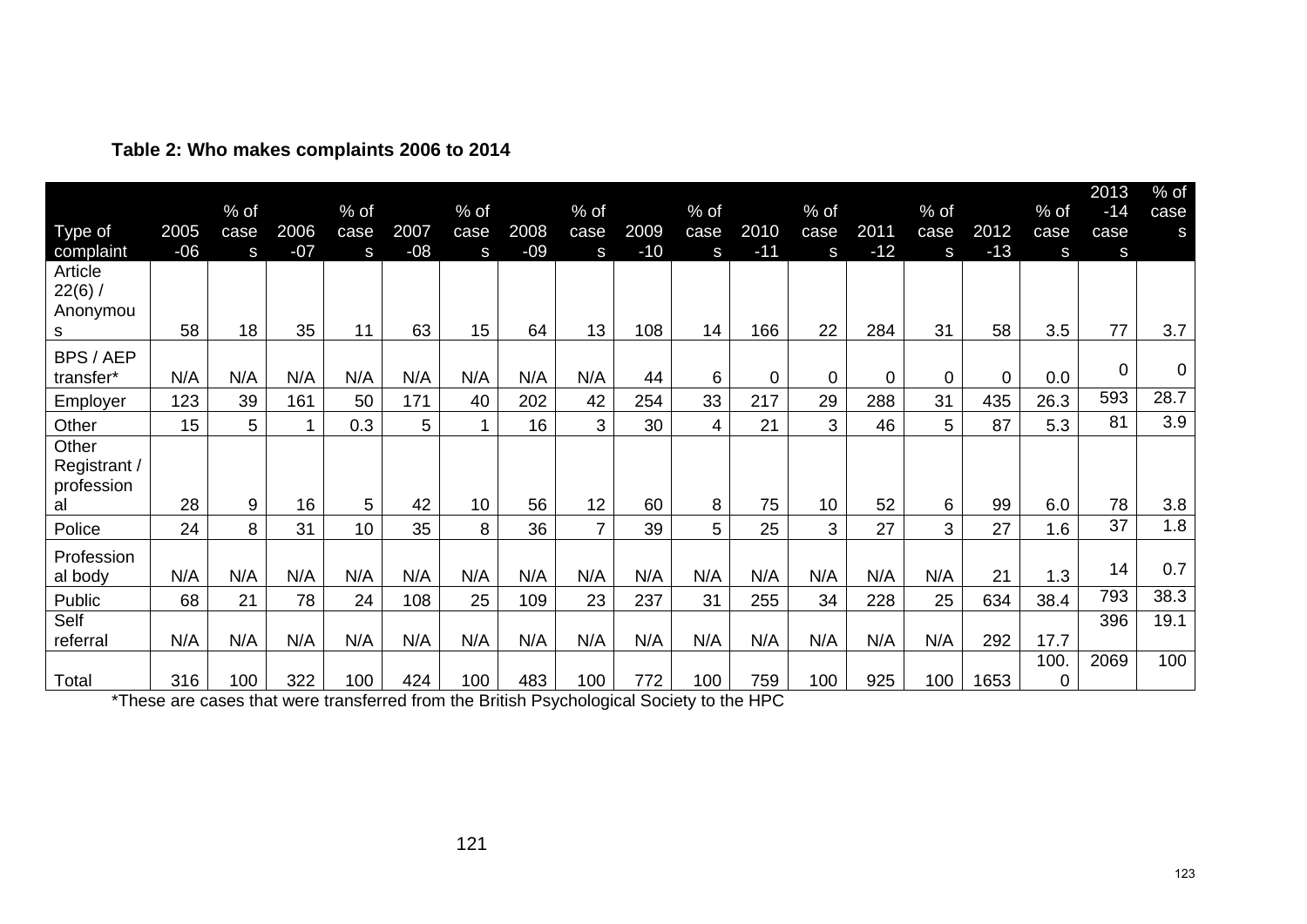| <b>Profession</b>                         | $2005 -$<br>2006 | 2006-2007    | 2007-2008 | 2008-2009    | 2009-2010       | 2010-2011      | 2011-12        | 2012-13        | 2013-14         |
|-------------------------------------------|------------------|--------------|-----------|--------------|-----------------|----------------|----------------|----------------|-----------------|
| <b>Arts therapists</b>                    | 2                | 4            | 16        | 8            | 5               | 4              | 4              | $\overline{7}$ | 4               |
| <b>Biomedical scientists</b>              | 21               | 18           | 26        | 46           | 39              | 37             | 66             | 37             | 50              |
| <b>Chiropodists / podiatrists</b>         | 62               | 38           | 40        | 62           | 76              | 78             | 55             | 53             | 71              |
| <b>Clinical scientists</b>                | 3                | 2            | 6         | 8            | 4               | 10             | 9              | 9              | 3               |
| <b>Dietitians</b>                         | $\overline{7}$   | 6            | 14        | $\mathbf{1}$ | 12              | 9              | 12             | 12             | $\overline{21}$ |
| <b>Hearing aid dispensers</b>             | 0                | 0            | 0         | $\mathbf 0$  | 0               | 44             | 19             | 25             | 22              |
| <b>Occupational therapists</b>            | 38               | 40           | 45        | 55           | 78              | 62             | 95             | 74             | 105             |
|                                           |                  |              |           |              |                 |                |                |                |                 |
| <b>Operating department practitioners</b> | 19               | 22           | 38        | 55           | 38              | 39             | 63             | 45             | 63              |
| <b>Orthoptists</b>                        | $\mathbf 0$      | $\mathbf{1}$ | 3         | $\Omega$     | $\overline{2}$  | $\Omega$       | $\overline{2}$ | $\overline{2}$ | $\overline{2}$  |
| <b>Paramedics</b>                         | 43               | 81           | 94        | 99           | 163             | 188            | 252            | 262            | 266             |
| Physiotherapists                          | 79               | 52           | 85        | 95           | 126             | 104            | 119            | 122            | 134             |
| <b>Practitioner psychologists</b>         | N/A              | N/A          | N/A       | N/A          | 149             | 118            | 138            | 180            | 157             |
| <b>Prosthetists / orthotists</b>          | 3                | 3            | 3         | 6            | $\overline{7}$  | $\overline{1}$ | $\overline{2}$ | $\mathbf{1}$   | $\overline{2}$  |
| Radiographers                             | 27               | 44           | 32        | 34           | 47              | 40             | 58             | 56             | $\overline{59}$ |
| <b>Social workers</b>                     | N/A              | N/A          | N/A       | N/A          | N/A             | N/A            | N/A            | 734            | 1085            |
|                                           |                  |              |           |              |                 |                |                |                |                 |
| Speech and language therapists            | 12               | 11           | 22        | 14           | 26              | 25             | 25             | 34             | 25              |
| <b>Total</b>                              | 316              | 322          | 424       | 483          | $\frac{1}{772}$ | 759            | 920            | 1653           | 2069            |

# **Table 3: Number of new concerns received by profession 2005–14**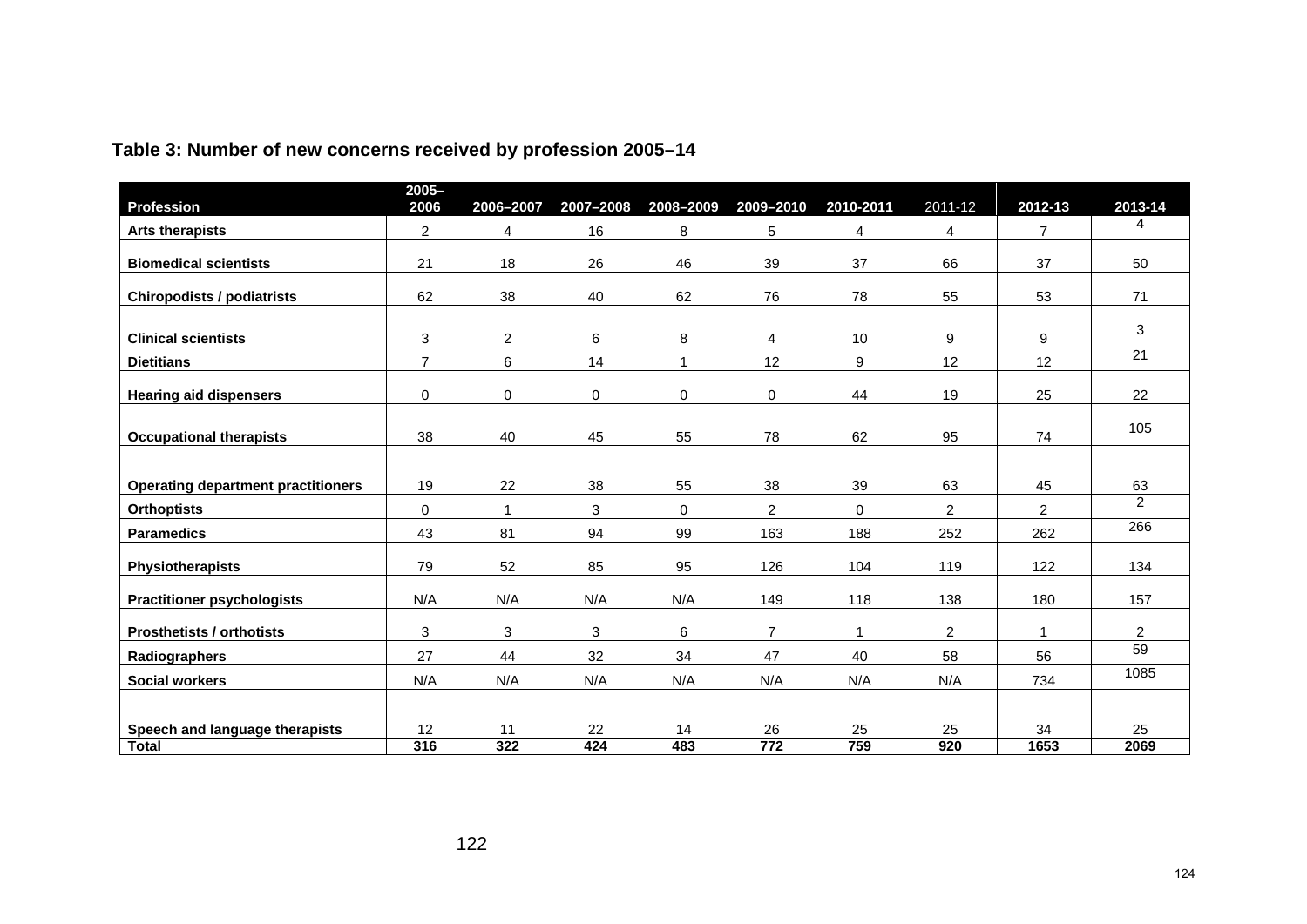| Route to<br>registration | 2005-<br>06 | $\frac{9}{6}$<br>of<br>cas<br>es | 200<br>$6 - 07$ | %<br>of<br>cas<br>es | 200<br>$7 - 08$ | $\%$<br>of<br>cas<br>es | 200<br>$8 - 09$ | $\%$<br>of<br>cas<br>es | 200<br>$9 - 10$ | $\%$<br><b>of</b><br>cas<br>es | 201<br>$0 - 11$ | $\frac{9}{6}$<br>of<br>cas<br>es | 201<br>$1 - 12$ | $\%$<br>0f<br>cas<br>es | 201<br>$2 - 13$ | $\%$<br>0f<br>cas<br>es | 201<br>$3-$<br>14<br>cas<br>es | $\%$<br>of<br>cas<br>es |
|--------------------------|-------------|----------------------------------|-----------------|----------------------|-----------------|-------------------------|-----------------|-------------------------|-----------------|--------------------------------|-----------------|----------------------------------|-----------------|-------------------------|-----------------|-------------------------|--------------------------------|-------------------------|
| Grandparenting           | 35          | 11                               | 15              | 5                    | 15              | 3.5                     | 21              | 4                       | 24              | 3                              | 32              | 4                                | 20              | $\overline{2}$          | 6               | 0.4                     | 3                              | $\overline{2}$          |
| International            | 30          | 9.5                              | 29              | 9                    | 36              | 8.5                     | 35              |                         | 63              | 8                              | 40              | 5                                | 57              |                         | 50              | 3.0                     | 19                             | 7                       |
| UK                       | 242         | 77                               | 278             | 86                   | 373             | 88                      | 425             | 88                      | 685             | 89                             | 687             | 91                               | 848             | 91                      | 159             | 96.<br>6.               | 246                            | 91                      |
| Not known                | 9           | 2.5                              | 0               | 0                    |                 |                         | ◠               | 0                       | 0               |                                |                 | 0                                | 0               | 0                       |                 |                         | $\overline{0}$                 | $\overline{0}$          |
| Total                    | 316         | 100                              | 322             | 100                  | 424             | 100                     | 483             | 99                      | 772             | 100                            | 759             | 100                              | 925             | 100                     | 0               | 0.0                     | 268                            | 100                     |

# **Table 4: Number of cases received by route to registration from 2006 to 2014**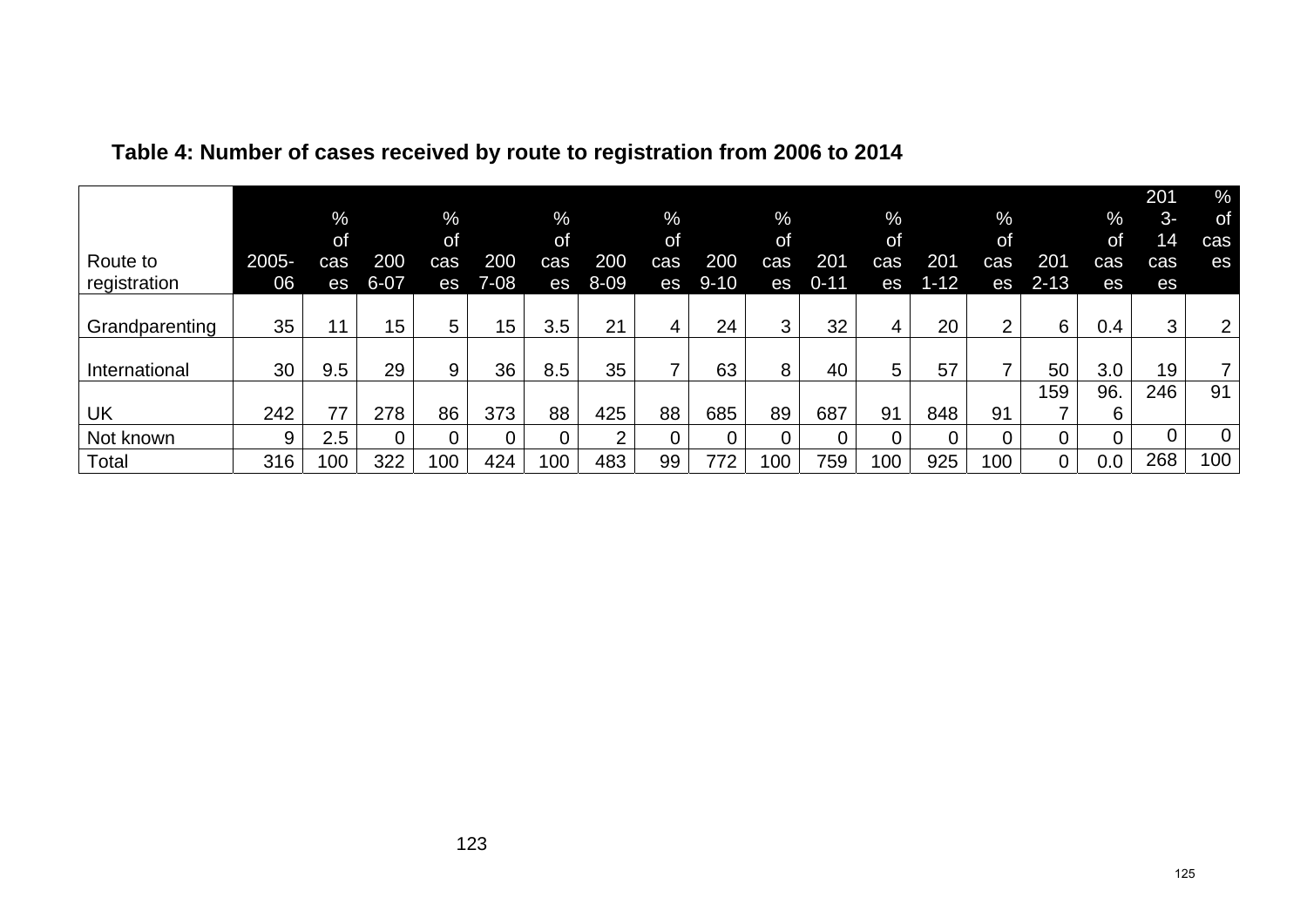# **Investigating Committee**

**Table 5: Allegations where a case to answer decision was reached 2004-05 to 2013-14** 

| Year    | % of allegations with case<br>to answer decision |
|---------|--------------------------------------------------|
| 2004-05 | 44                                               |
| 2005-06 | 58                                               |
| 2006-07 | 65                                               |
| 2007-08 | 62                                               |
| 2008-09 | 57                                               |
| 2009-10 | 58                                               |
| 2010-11 | 57                                               |
| 2011-12 | 51                                               |
| 2012-13 | 58                                               |
| 2013-14 | 53                                               |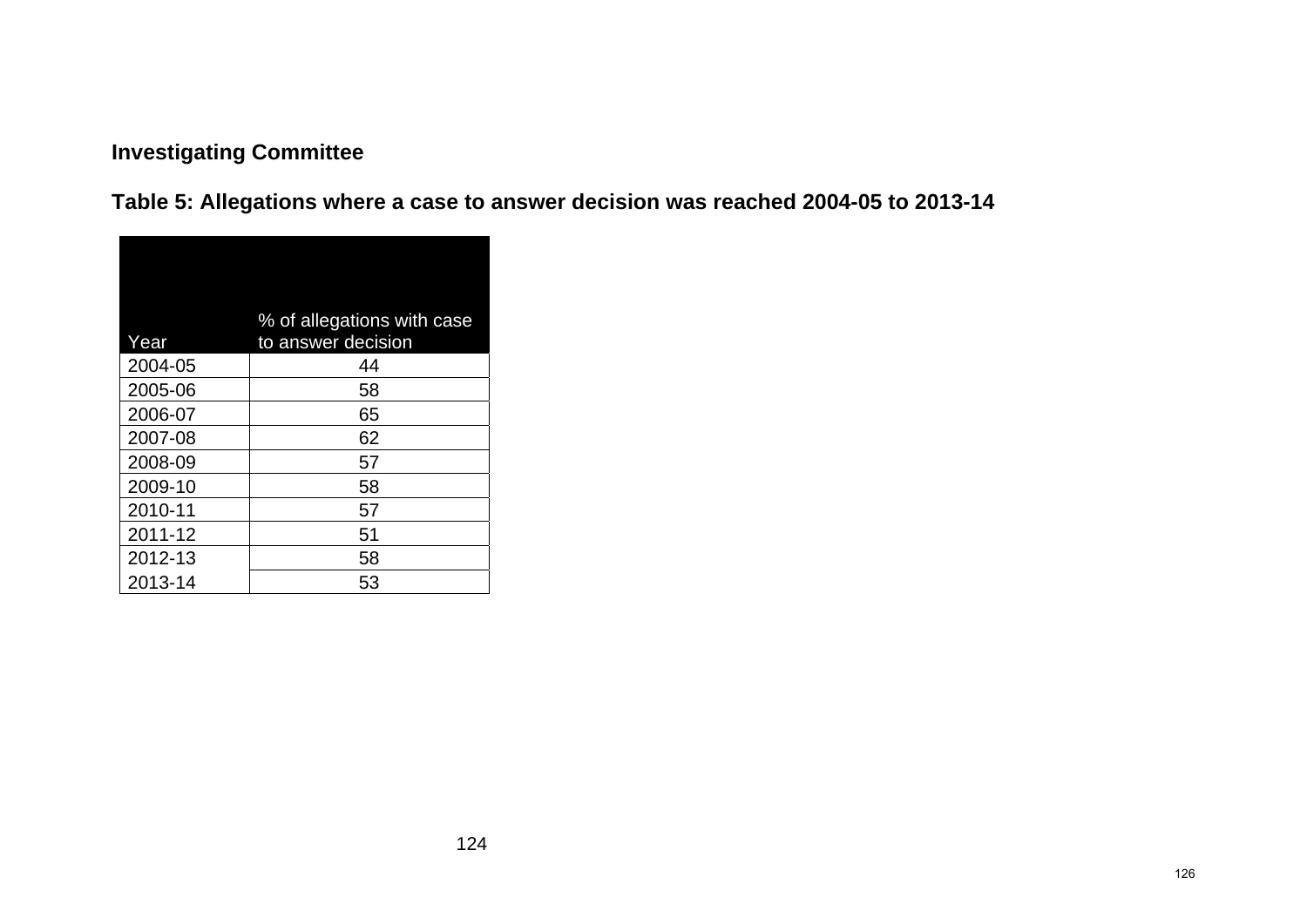**Table 6: Percentage case to answer, comparison of 2005–06, 2006–07, 2007–08, 2008–09, 2009–10, 2011– 12, 2012 - 13 and 2013-14** 

|                 | 2005-    | 2006-          | 2007-08 | 2008- | 2009- | 2010- | $2011 -$ | 2012-13 | $2013 -$ |
|-----------------|----------|----------------|---------|-------|-------|-------|----------|---------|----------|
|                 | 06       | 07             |         | 09    | 10    | 11    | 12       |         | 14       |
| 22(6)/Anon      | 58       | 86             | 61      | 49    | 69    | 72    | 50       | 76      | 64       |
| <b>BPS</b>      |          |                |         |       |       |       |          |         | 0        |
| transfer        |          |                |         |       |       |       |          |         |          |
| cases*          | 0        | 0              | 0       | 0     | ⇁     | 0     | 0        | 0       |          |
| <b>Employer</b> | 81       | 84             | 84      | 81    | 80    | 82    | 69       | 73      | 68       |
| <b>Other</b>    | $\Omega$ | $\overline{0}$ | 56      | 34    | 79    | 57    | 63       | 67      | 82       |
| <b>Other</b>    |          |                |         |       |       |       |          |         |          |
| registrant /    |          |                |         |       |       |       |          |         |          |
| professional    | 60       | 46             | 77      | 67    | 62    | 29    | 50       | 29      | 31       |
| <b>Police</b>   | 26       | 28             | 31      | 37    | 50    | 54    | 38       | 50      | 67       |
| <b>Public</b>   | 18       | 33             | 29      | 22    | 22    | 22    | 17       | 19      | 46       |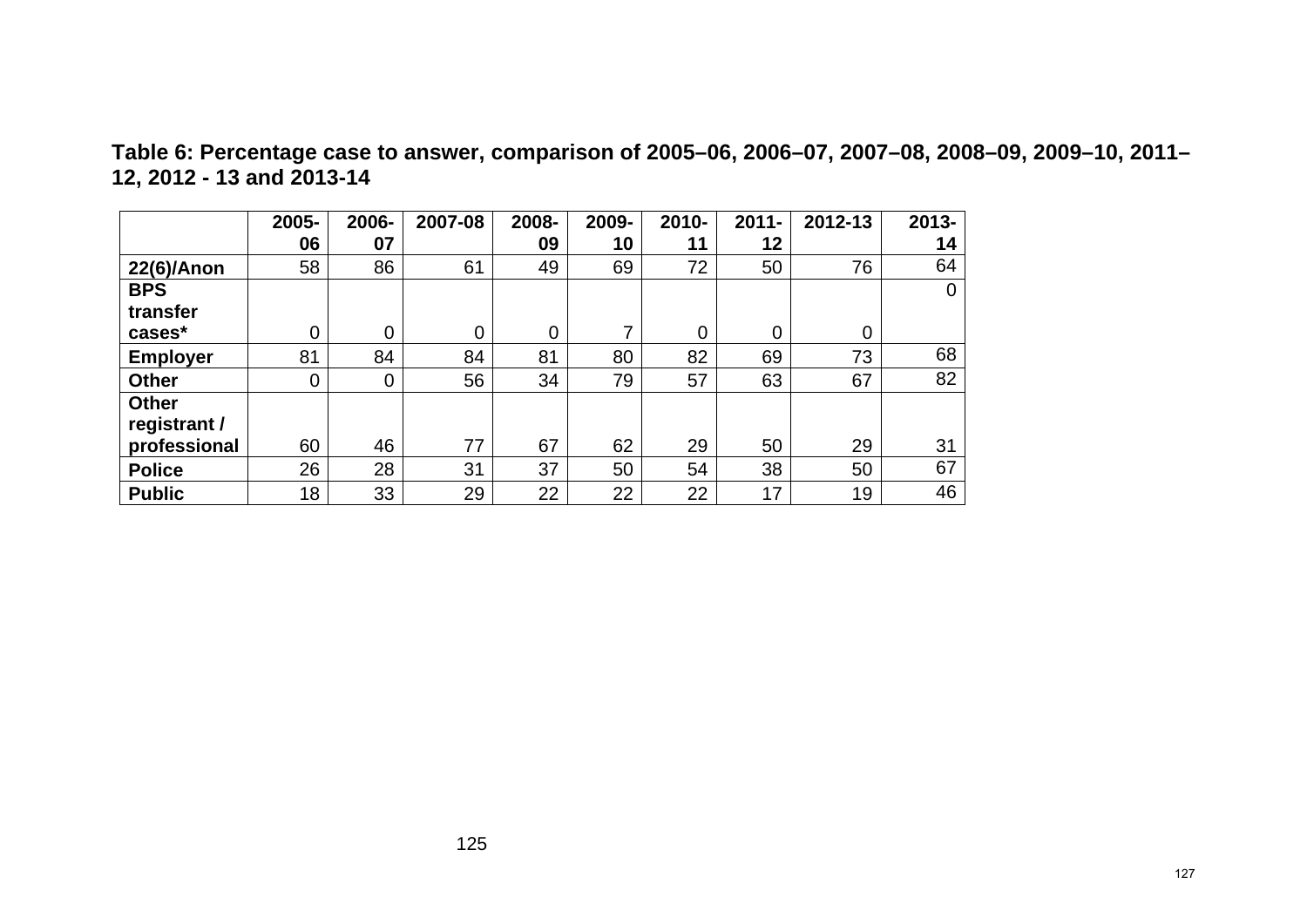|          | Case to answer |          |         |       | No case to answer |          |                |       |       |
|----------|----------------|----------|---------|-------|-------------------|----------|----------------|-------|-------|
|          |                |          |         |       |                   |          |                | Total |       |
|          |                |          |         | Total |                   |          |                | No    |       |
|          |                | Respon   | Respon  | case  |                   | Respon   | Response       | case  |       |
|          | No             | se from  | se from | to    | <b>No</b>         | se from  | from           | to    |       |
|          | respon         | registra | represe | answe | respons           | registra | representati   | answe | Total |
| Year     | se             | nt       | ntative | r     | e                 | nt       | ve             | r     | cases |
| 2005-    |                |          |         |       |                   |          |                |       |       |
| 06       | 32             | 52       | 14      | 101   | N/A               | N/A      | N/A            | 70    | 171   |
| 2006-    |                |          |         |       |                   |          |                |       |       |
| 07       | 40             | 79       | 28      | 147   | 3                 | 66       | 4              | 73    | 220   |
| 2007-    |                |          |         |       |                   |          |                |       |       |
| 08       | 59             | 85       | 9       | 153   | 17                | 68       | 6              | 91    | 244   |
| 2008-    |                |          |         |       |                   |          |                |       |       |
| 09       | 61             | 131      | 14      | 206   | 21                | 115      | 13             | 149   | 355   |
| 2009-    |                |          |         |       |                   |          |                |       |       |
| 10       | 70             | 200      | 21      | 291   | 14                | 177      | $\overline{7}$ | 198   | 489   |
| 2010-    |                |          |         |       |                   |          |                |       |       |
| 11       | 84             | 185      | 25      | 294   | 10                | 195      | 13             | 218   | 512   |
| $2011 -$ |                |          |         |       |                   |          |                |       |       |
| 12       | 49             | 182      | 21      | 252   | 28                | 197      | 21             | 246   | 498   |
| 2012-    |                |          |         |       |                   |          |                |       |       |
| 13       | 86             | 186      | 29      | 301   | 18                | 176      | 28             | 222   | 523   |
| 2013-    |                |          |         |       |                   |          |                |       |       |
| 14       | 102            | 216      | 42      | 360   | 35                | 256      | 31             | 322   | 682   |

# Table 7: Representations provided to Investigating Panel by profession 2005 to 2014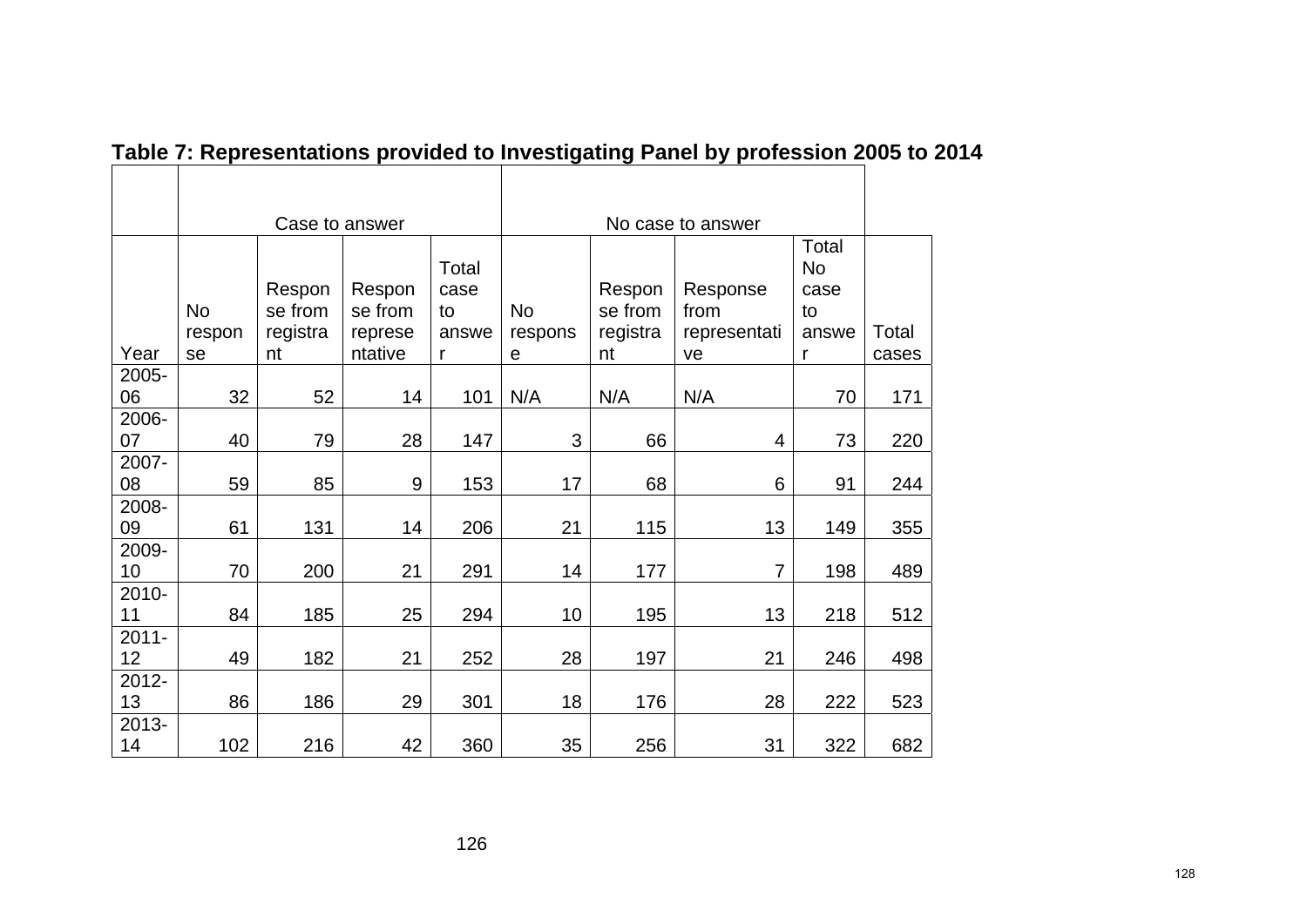## **Interim orders**

**Table 8: Number of Interim order hearings held between 2004-05 and 2013-14** 

| Year    | Applications<br>granted | Orders<br>reviewed | Orders<br>revoked<br>on review | <b>Number</b><br>οf<br>cases | $%$ of<br>allegations<br>where<br>interim<br>order was<br>imposed |
|---------|-------------------------|--------------------|--------------------------------|------------------------------|-------------------------------------------------------------------|
| 2004-05 | 15                      | 0                  | 0                              | 172                          | 8.7                                                               |
| 2005-06 | 15                      | 12                 | 1                              | 316                          | 4.7                                                               |
| 2006-07 | 17                      | 38                 | 1                              | 322                          | 5.3                                                               |
| 2007-08 | 19                      | 52                 | 3                              | 424                          | 4.5                                                               |
| 2008-09 | 27                      | 55                 | 1                              | 483                          | 5.6                                                               |
| 2009-10 | 49                      | 86                 | 6                              | 772                          | 6.3                                                               |
| 2010-11 | 44                      | 123                | 6                              | 759                          | 5.8                                                               |
| 2011-12 | 49                      | 142                | 4                              | 925                          | 5.3                                                               |
| 2012-13 | 39                      | 151                | 8                              | 1653                         | 2.4                                                               |
| 2013-14 | 85                      | 166                | 1                              | 2069                         | 4.6                                                               |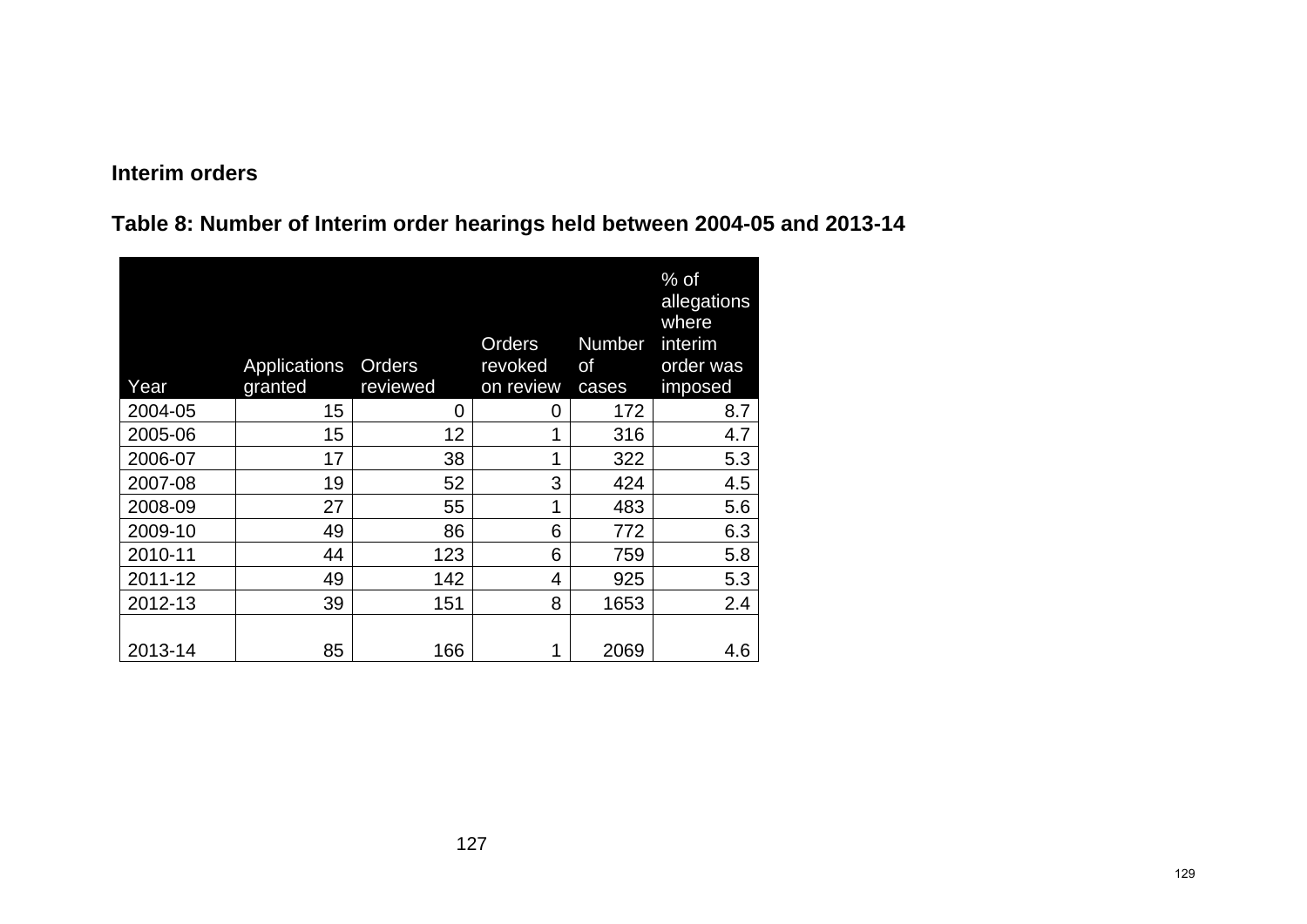# **Final hearings**

|  |  |  | Table 9: Number of public hearings held between 2004-05 and 2013-14 |
|--|--|--|---------------------------------------------------------------------|
|--|--|--|---------------------------------------------------------------------|

| Year    | Interim<br>order and<br>review | Final<br>hearing | <b>Review</b><br>hearing | <b>Restoration</b><br>hearing | Article<br>30(7) | Total |
|---------|--------------------------------|------------------|--------------------------|-------------------------------|------------------|-------|
| 2004-05 | 25                             | 66               | 11                       |                               | 0                | 103   |
| 2005-06 | 28                             | 86               | 26                       | 0                             | 0                | 140   |
| 2006-07 | 55                             | 125              | 42                       | 0                             | 0                | 222   |
| 2007-08 | 71                             | 187              | 66                       | 0                             | 0                | 324   |
| 2008-09 | 85                             | 219              | 92                       | 0                             | 0                | 396   |
| 2009-10 | 141                            | 331              | 95                       | 0                             | 0                | 567   |
| 2010-11 | 171                            | 404              | 99                       | $\overline{2}$                | 1                | 677   |
| 2011-12 | 197                            | 405              | 126                      | 3                             |                  | 732   |
| 2012-13 | 194                            | 228              | 141                      | ◢                             | 1                | 565   |
| 2013-14 | 265                            | 267              | 160                      | 4                             | 0                | 696   |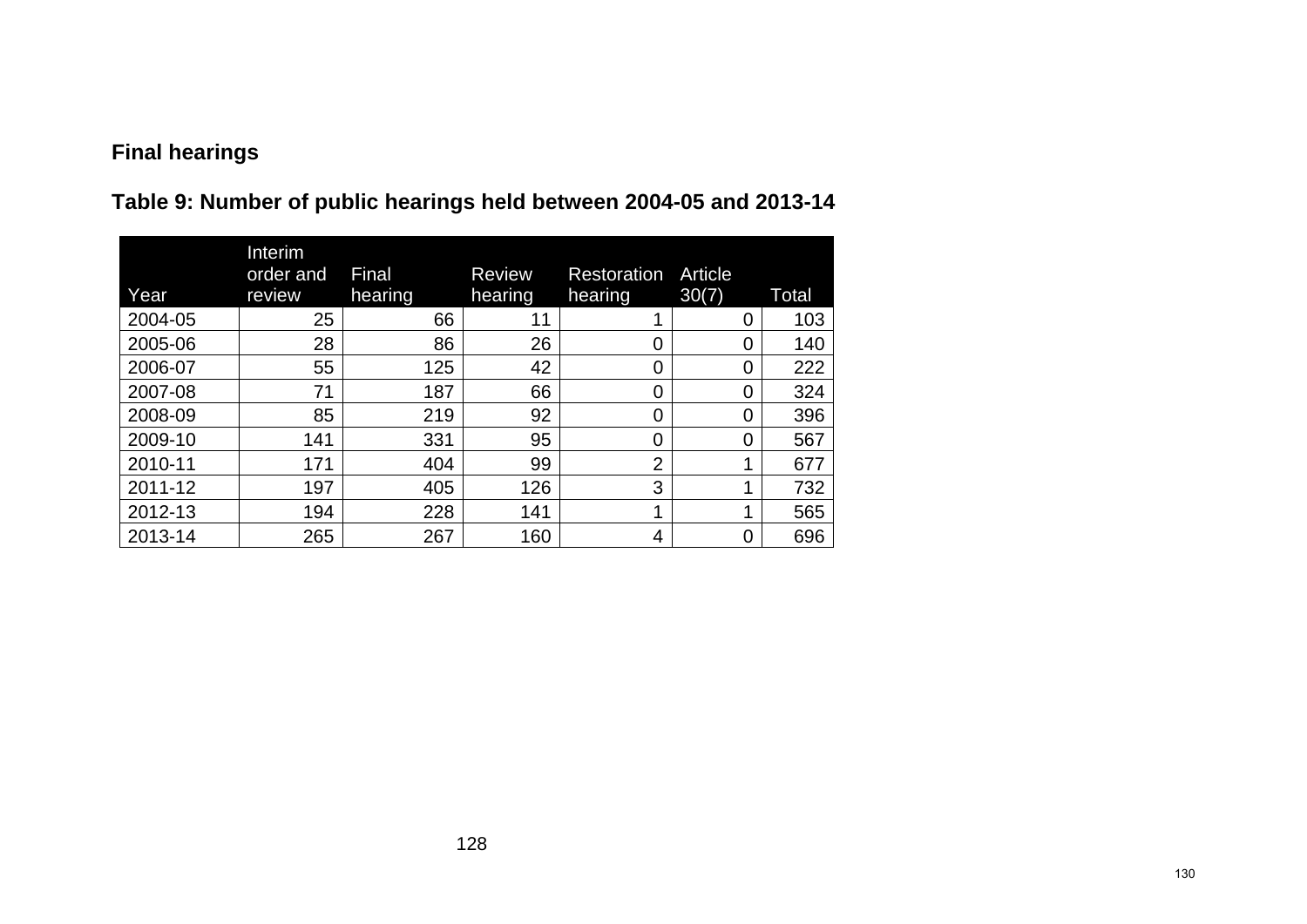|         | Type of representation |                     |     |  |  |
|---------|------------------------|---------------------|-----|--|--|
| Year    | Registrant             | Representative None |     |  |  |
| 2006-07 | 13                     | 46                  | 43  |  |  |
| 2007-08 | 17                     | 80                  | 59  |  |  |
| 2008-09 | 21                     | 74                  | 80  |  |  |
| 2009-10 | 44                     | 114                 | 98  |  |  |
| 2010-11 | 41                     | 160                 | 113 |  |  |
| 2011-12 | 38                     | 155                 | 94  |  |  |
| 2012-13 | 31                     | 102                 | 95  |  |  |
| 2013-14 | 39                     | 119                 | 109 |  |  |

# **Table 10: Representation at final hearings 2006-07 to 2013-14**